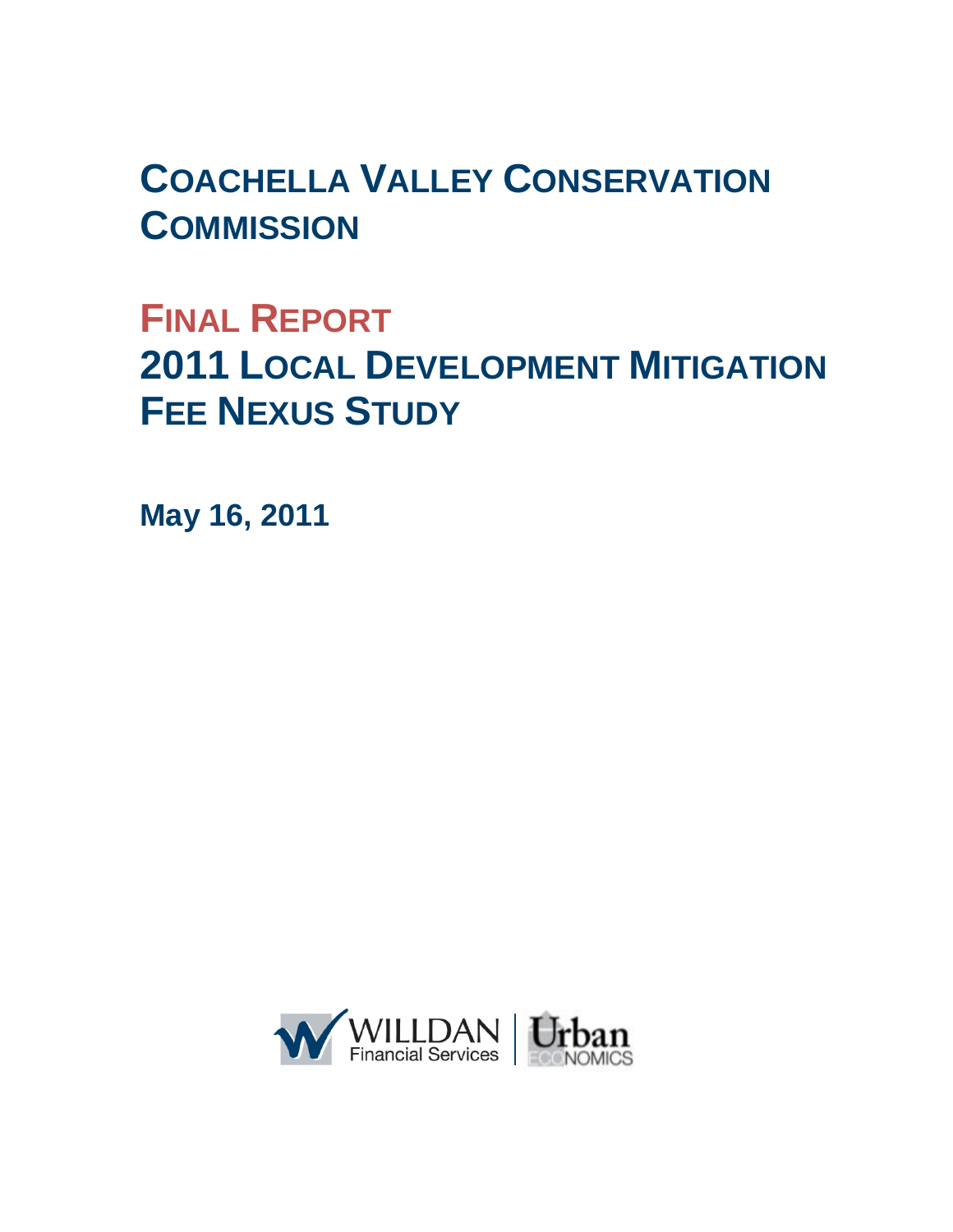[This page intentionally left blank.]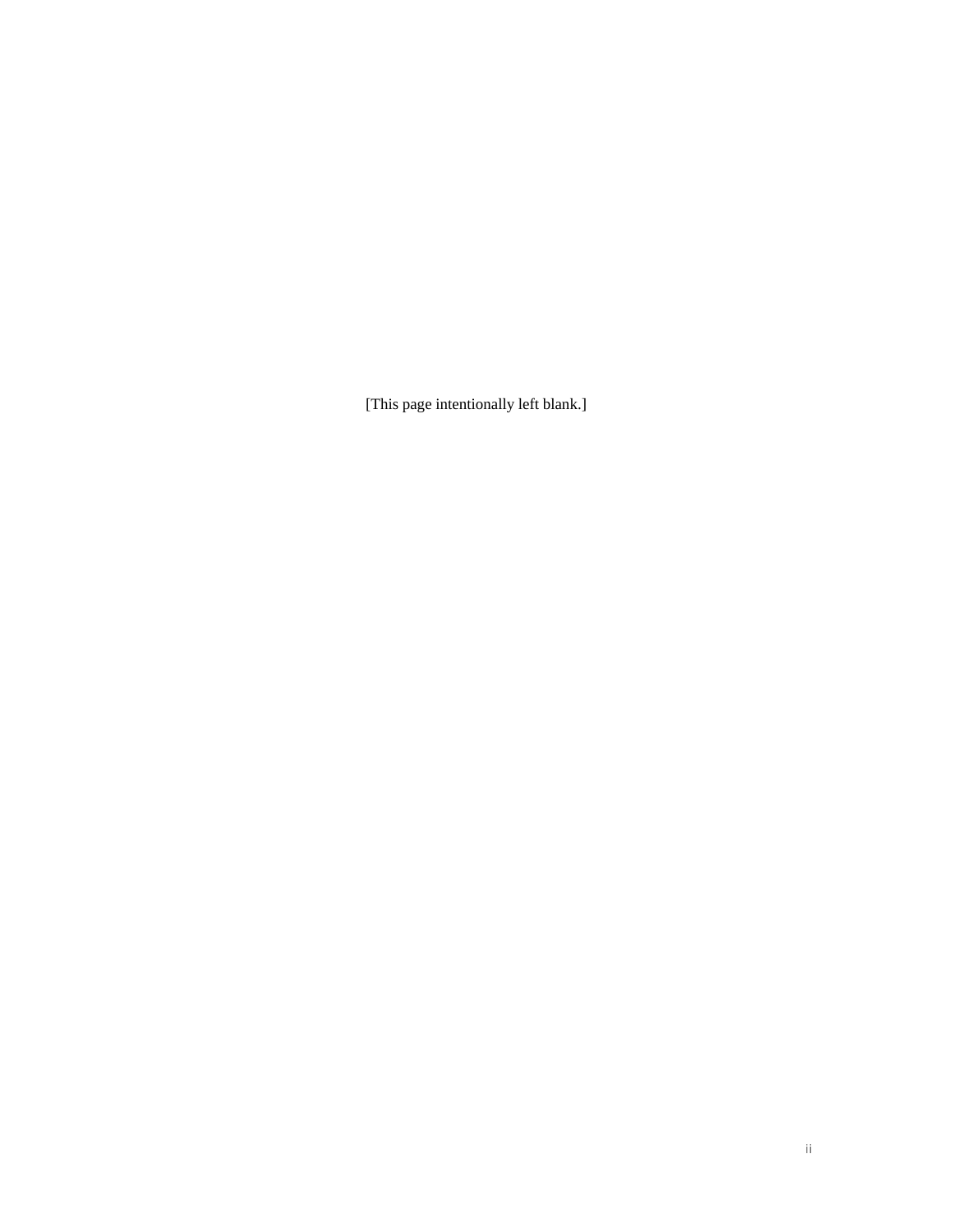# Table of Contents

| Introduction<br>Urbanization in the Plan Area<br><b>Need for Habitat Conservation</b><br><b>Cost of Habitat Conservation</b><br><b>Cost Allocation and Fee Schedule</b><br><b>Mitigation Fee Act Findings</b><br>Implementation | 1<br>$\overline{2}$<br>$\overline{2}$<br>$\overline{2}$<br>$\overline{4}$<br>5<br>6 |
|---------------------------------------------------------------------------------------------------------------------------------------------------------------------------------------------------------------------------------|-------------------------------------------------------------------------------------|
|                                                                                                                                                                                                                                 |                                                                                     |
| <b>Habitat Conservation Planning Process</b><br><b>MSHCP</b> and the Incidental Take Permit<br><b>Local Development Mitigation Fee</b>                                                                                          | 7<br>8<br>9                                                                         |
|                                                                                                                                                                                                                                 | 11                                                                                  |
| <b>Plan Area Boundaries</b><br><b>Existing Land Use</b><br>New Development within the Plan Area                                                                                                                                 | 11<br>11<br>12                                                                      |
|                                                                                                                                                                                                                                 | 16                                                                                  |
| <b>Habitat Conservation Goals</b><br><b>Covered Species and Natural Communities</b><br>Identifying the MSHCP Reserve System<br>Identifying Impacts to Habitat                                                                   | 16<br>16<br>18<br>19                                                                |
|                                                                                                                                                                                                                                 | 21                                                                                  |
| Allocation of the LDMF<br><b>Habitat Acquisition Program</b><br>Monitoring and Management Program                                                                                                                               | 21<br>22<br>30                                                                      |
|                                                                                                                                                                                                                                 | 41                                                                                  |
| Acreage Subject to the Fee<br>Fee Schedule                                                                                                                                                                                      | 41<br>43                                                                            |
|                                                                                                                                                                                                                                 | 48                                                                                  |
| Purpose of Fee<br>Use of Fee Revenues<br><b>Benefit Relationship</b><br><b>Burden Relationship</b><br>Proportionality                                                                                                           | 48<br>48<br>49<br>50<br>51                                                          |
|                                                                                                                                                                                                                                 | 52                                                                                  |
| Adoption of an Updated LDMF by Local Permittees                                                                                                                                                                                 | 52                                                                                  |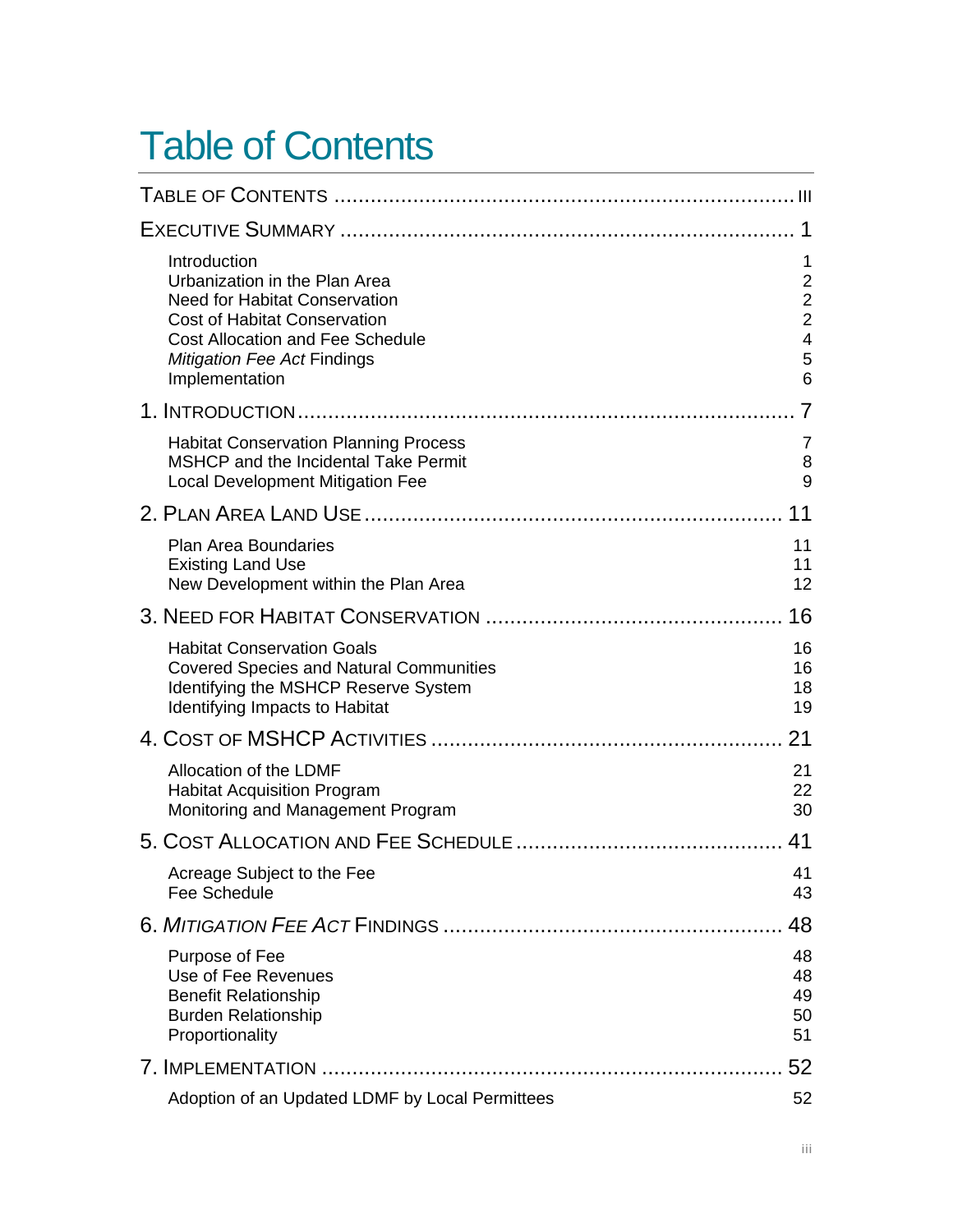| <b>Adoption of Administrative Guidelines</b> | 52  |
|----------------------------------------------|-----|
| Programming Revenues and Projects            | 52  |
| <b>Annual Inflation Adjustment</b>           | 52  |
| <b>Reporting Requirements</b>                | 53  |
|                                              | 54  |
| List of Tables                               | 54  |
|                                              | Q5. |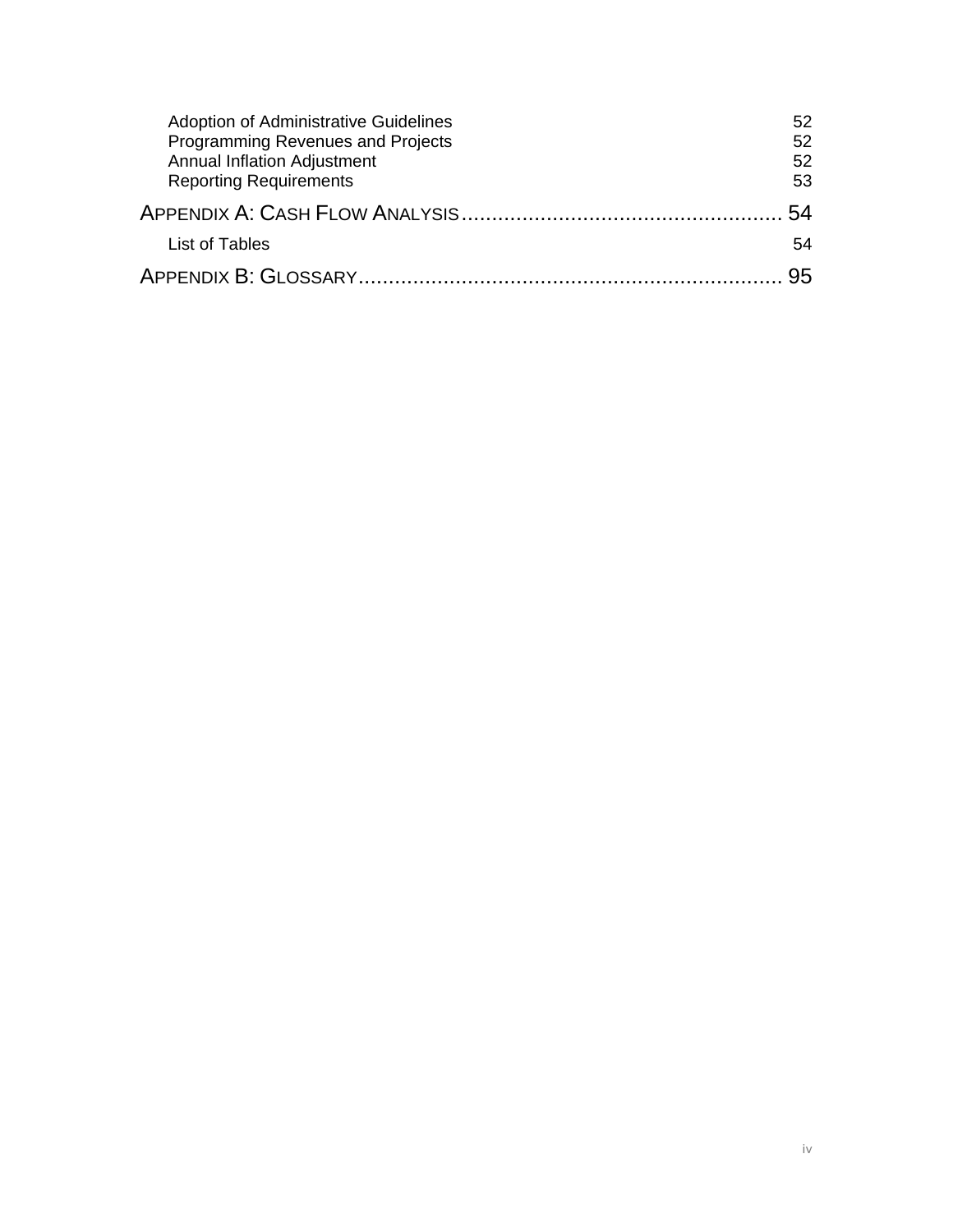# Executive Summary

## Introduction

Beginning in 1994 local, state, and federal agencies responsible for regulating development and protecting habitat in the Coachella Valley participated in an extensive and comprehensive planning process. This planning effort has produced the Coachella Valley Multiple Species Habitat Conservation Plan/Natural Community Conservation Plan (MSHCP).<sup>1</sup>

The California Department of Fish and Game issued the Natural Community Conservation Plan (NCCP) Permit for the MSHCP on September 9, 2008. The U.S. Fish and Wildlife Service issued the federal permit (the "Permit") for the MSHCP on October 1, 2008. The Permit will expire in 2083, or 75 years from its date of issuance.

The policy objectives of the MSHCP are to:

(1) Conserve adequate habitat in an unfragmented manner by assembling a Reserve System of habitat lands and then managing and monitoring these lands in perpetuity to maximize their conservation value, and

(2) Simplify compliance with environmental laws by providing an efficient and streamlined regulatory approach to provide incidental take authority for otherwise lawful and permitted activities such as new development.

The MSHCP obligates its Local Permittees to establish a Reserve System of lands to provide habitat for Covered Species and conserved natural communities. After these lands are acquired by Permittees, the Permittees are obligated to fund a monitoring program to track and measure success of the Covered Species within the Reserve System, and a management program to assess and tailor preservation activities and land management practices in order to conserve Covered Species and natural communities in perpetuity.

Land acquisition is a critical component of the conservation process because conserving land mitigates the effects of development and urbanization discussed below. Monitoring and Management (M&M) programs serve as an ongoing evaluation of the efficacy of conservation. The studies conducted as part of the monitoring program assesses the biological characteristics and particular needs of Covered Species and natural communities within the MSHCP. The management program conducts a range of activities to ensure that Reserve System sustains the habitat values measured by monitoring program assessments. Since land acquisition, monitoring and management are so intimately connected, conservation cannot be achieved without funding all three concurrently.

A Local Development Mitigation Fee (LDMF) imposed on new development projects will be a primary source of funding necessary to comply with the provisions of MSHCP, the Implementing

 $\overline{\phantom{0}}$ 

<sup>1</sup> This report contains terms defined in the MSHCP, and those terms are capitalized in the body of the report. The definitions established by the MSHCP are found in Appendix B.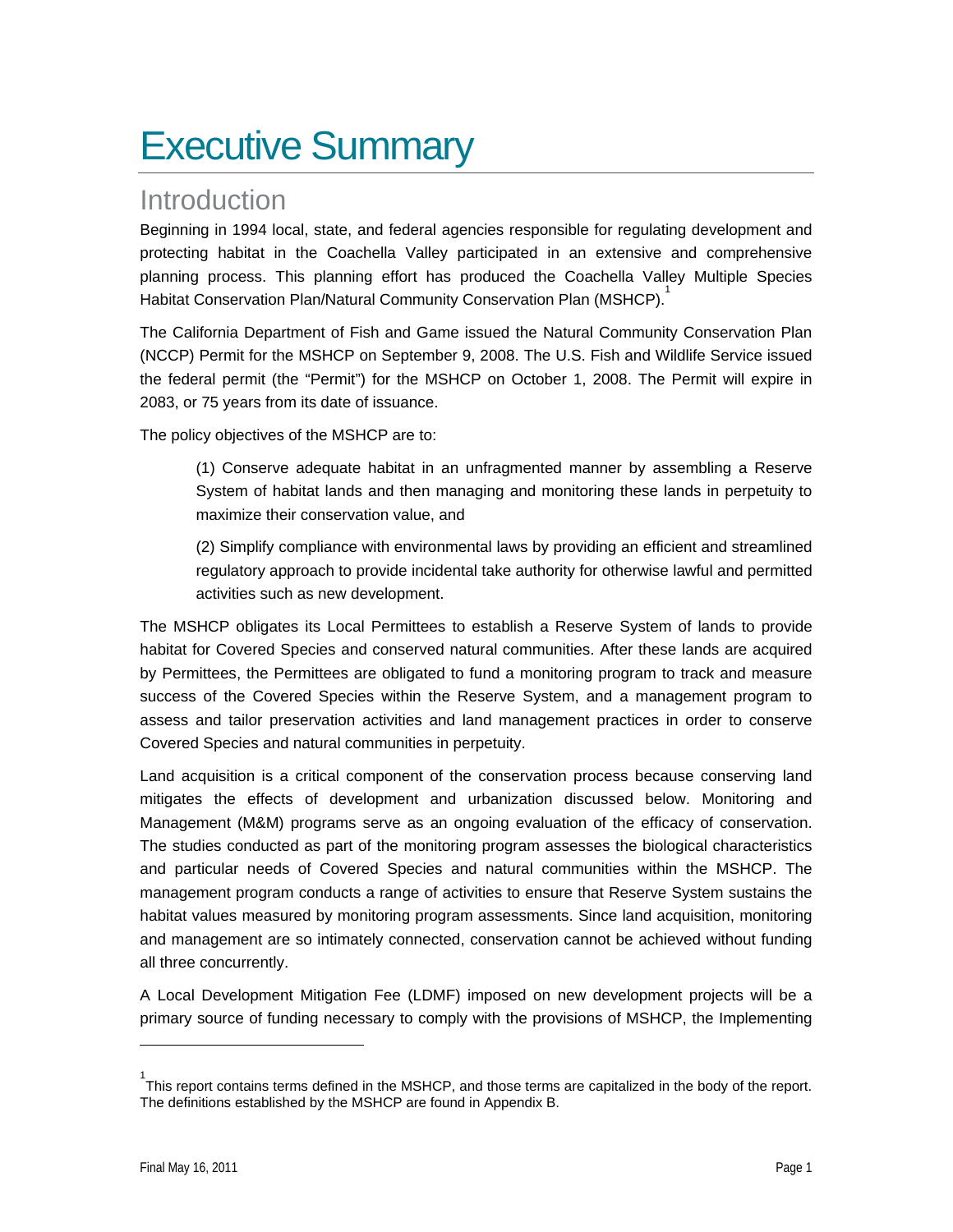Agreement (IA), and the Permit. This report documents the legal and policy basis necessary for Coachella Valley cities and the County of Riverside to update the LDMF.

# Urbanization in the Plan Area

The Coachella Valley (the "Valley") is a broad, low elevation, northwest-southeast trending valley comprising the westernmost limits of the Sonoran Desert. The Valley is located in the central portion of Riverside County, approximately 100 miles east of Los Angeles. The Plan Area includes approximately 1.1 million acres, an amount that excludes Indian reservation lands not subject to the MSHCP.

Growth projections are based on the estimates of residential dwelling units and commercial square feet developed annually by agencies collecting the Transportation Uniform Mitigation Fee (TUMF) and data provided by the California Department of Resources Farmland Mapping and Monitoring Program (FMMP). CVAG calculates that approximately 300 acres were developed in the two year period beginning in 2009 and ending in 2010, also known as years one and two.

Approximately 1,750 acres, on average, were developed annually over a subset of the 1989-2010 data selected to simulate a trough to peak period of the current real estate cycle. When the share of growth from the City of Desert Hot Springs is removed from this total, as the city currently does not participate in the MSHCP, the long term average rate of development is 1,610 acres per year.

Since development has slowed markedly during the recent economic downturn, the LDMF analysis assumes that the annual total of acres developed will increase gradually as the market recovers. The analysis assumes that approximately 300 acres per year will be developed in the Valley during the next few years, growing gradually to 1,610 acres per year by year 13. At this rate, a total of 110,170 acres will be developed over the remainder of the 75-year life of the MSHCP.

# Need for Habitat Conservation

Identifying the MSHCP Reserve System was the result of an extensive and comprehensive analysis conducted by an inter-agency planning team and led by CVAG. The planning team used the best available scientific and commercial data standard to develop the MSHCP with objectives that include the establishment, monitoring, and management of a Reserve System.

The planning team developed a list of 27 Covered Species and 27 natural communities to provide habitat for the Covered Species. This planning process resulted in the identification of 745,900 acres across 21 conservation areas, from which the MSHCP Reserve System will be established. The Reserve System ensures the conservation of these species and natural communities as new development occurs. Without new development, there would be no need to establish the Reserve System because the loss of existing habitat would not occur as a result of development activities.

# Cost of Habitat Conservation

Of the 745,900 acres in the Conservation Areas, a maximum of 22,420 acres may be developed, resulting in a Reserve System of 723,480 acres. Just over three-quarters of the MSHCP Reserve System, or 564,800 acres, have been conserved through 2010. Complementary Conservation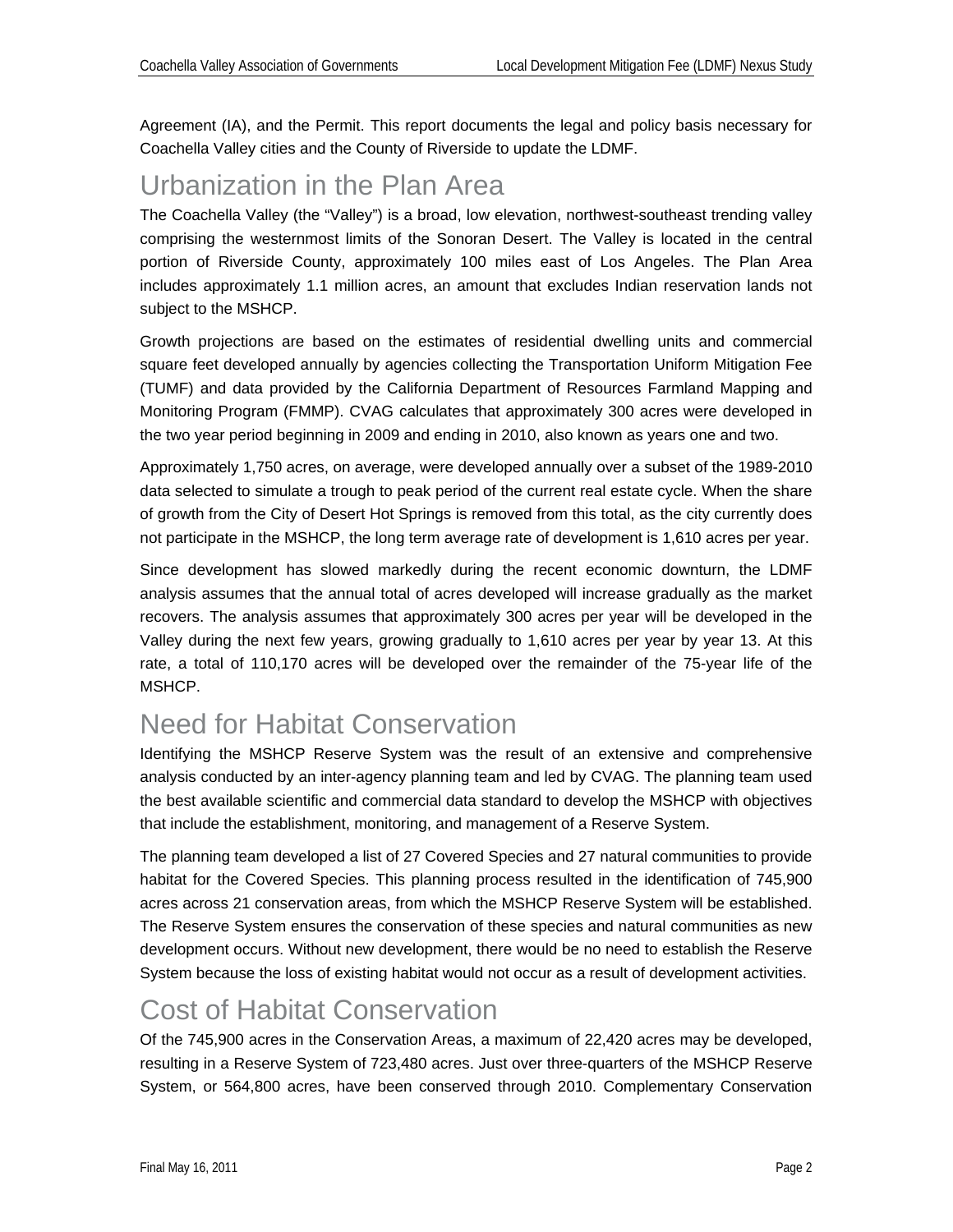and state and federal contributions to MSHCP implementation will conserve an additional 59,680 acres from September 2010 forward.

An additional 7,800 acres are in areas where the only Conservation Objective is maintaining the fluvial sand transport function through flood control standards and other regulatory mechanisms; these 7,800 acres will not be acquired. This leaves 102,100 acres to be conserved. Of this, 10,800 acres are non-Permittee public and quasi-public lands, and 7,500 acres are Permitteeowned lands that will be conserved in perpetuity under the MSHCP. As of December 31, 2010, the land remaining to be purchased by Local Permittees is 86,580 acres. The LDMF is the primary funding source for this habitat acquisition program.

The LDMF is also the primary funding source of M&M for the conserved acres. M&M activities required by the MSHCP are directly related to the types and amounts of land acquired for the Reserve System. As stated in the MSHCP, the Monitoring and Adaptive Management Program is designed to increase the level of knowledge about species covered by the Plan, conserved natural communities, ecological processes, and connectivity. Changes in management of the Conservation Areas could result from monitoring studies. As a result, the cost of habitat conservation necessarily includes the research, equipment and other costs associated with the M&M programs.

An objective of the LDMF Nexus Study is to demonstrate that sufficient funding is available for the Permittees' habitat acquisition program and all M&M required for these lands after acquisition. A financial model was used to calculate the level of the LDMF needed to fully fund both acquisition and M&M programs after deducting other anticipated revenues and interest earnings on fund balances. In this model, LDMF revenue is allocated among three funds: the Land Acquisition Fund, the Monitoring & Management Fund and the Endowment Fund.

Habitat acquisition expenditures and matching revenues would be accounted for in a Land Acquisition Fund. Meanwhile, M&M expenditures and matching revenues would be accounted for in a Monitoring & Management Fund. A detailed accounting of cost and revenue components for these two funds is found in Chapter 4.

As stated in the MSHCP, the Local Permittees "shall also fund an endowment for the Monitoring and Management Programs." Further, the MSHCP states that "The Local Permittees shall establish an endowment to fund the Monitoring and Management Programs for [conserved] lands in perpetuity" (emphasis added)<sup>2</sup>. Accordingly, such revenues contributed by the Local Permittees and the funds used to generate a source of perpetual funding for M&M Programs are accounted for in the Endowment Fund.

The Coachella Valley Conservation Commission (CVCC), a joint powers authority that was created to implement the MSHCP, would manage the funds as part of these responsibilities. The CVCC would stop collecting LDMF revenue and would terminate the Land Acquisition Fund after

 $\overline{a}$ 

<sup>&</sup>lt;sup>2</sup><br>MSHCP Section E.S.6: Obligations of the Permittees, p. ES-18.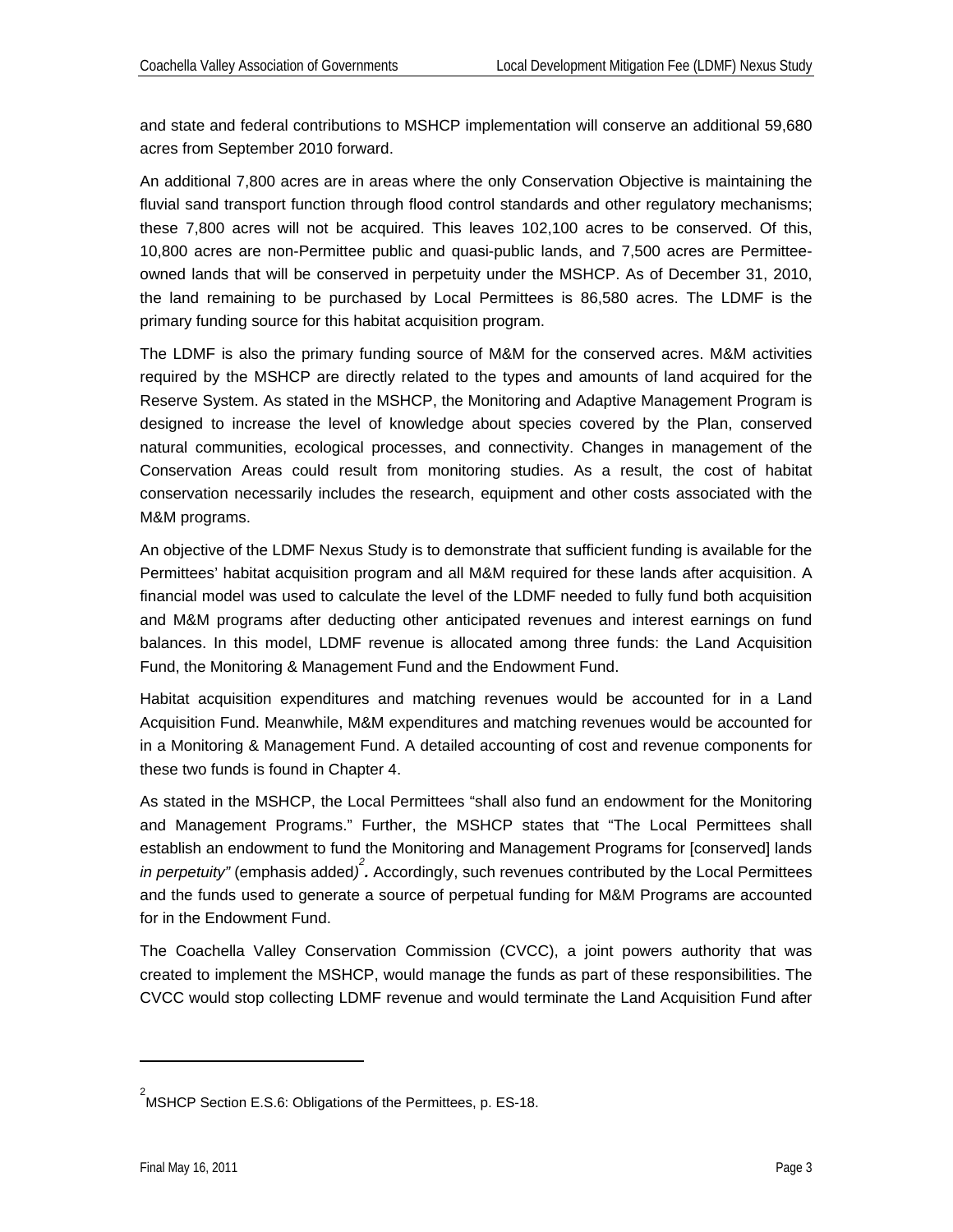50 years. A key objective of the Nexus Study is to support the purchase of all habitat conservation lands within 45 years.

# Cost Allocation and Fee Schedule

**Table E.1** presents the Local Development Mitigation Fee schedule for the MSHCP in 2011 dollars, the base year of cost and revenue estimates in this analysis. The fee would be imposed per dwelling unit for residential land uses and per acre for nonresidential land uses. Per the MSHCP, "the proposed term of the Permits is 75 years, which is the length of time required to fully fund Plan implementation." Accordingly, the LDMF is charged during the entire 75 year lifetime of the Permit.

The MSHCP states that "the acquisition program is projected to require 30 years to acquire all the Permittee obligation land.<sup>4</sup> Current economic conditions make the acquisition of all Permittee obligation lands within 30 years of the MSHCP impossible without the imposition of a substantially higher fee. As a result, this analysis extends the projected land acquisition period to 45 years.

Accordingly, the fee schedule in Table E.1 below shows two distinct LDMF amounts for two different periods. The years 2011-2053 are years in which the CVCC is in the process of acquiring land. Years 2054-2083 occur after the CVCC will have completed land acquisition; during these years LDMF revenue is allocated to M&M expenses for lands already acquired, and to the endowment.

In 2054, habitat acquisition is complete and the LDMF amount is adjusted to cover remaining program costs. Since the bulk of program costs are related to land acquisition, the fee decreases by 75 percent in real terms in year 46 of the LDMF program. This adjustment is made to ensure that the CVCC does not collect more LDMF revenue than is necessary to fund the MSHCP. The financial model underlying the fee schedule in Table E.1 is designed to deplete the balance of the Land Acquisition Fund after land acquisition is complete.

l

<sup>3</sup> MSHCP Section E.S.1: Background, Purpose, Scope, Process, and Regulatory Context, p. ES-1.

<sup>4</sup> MSHCP Section E.S.1: Background, Purpose, Scope, Process, and Regulatory Context, p. ES-2.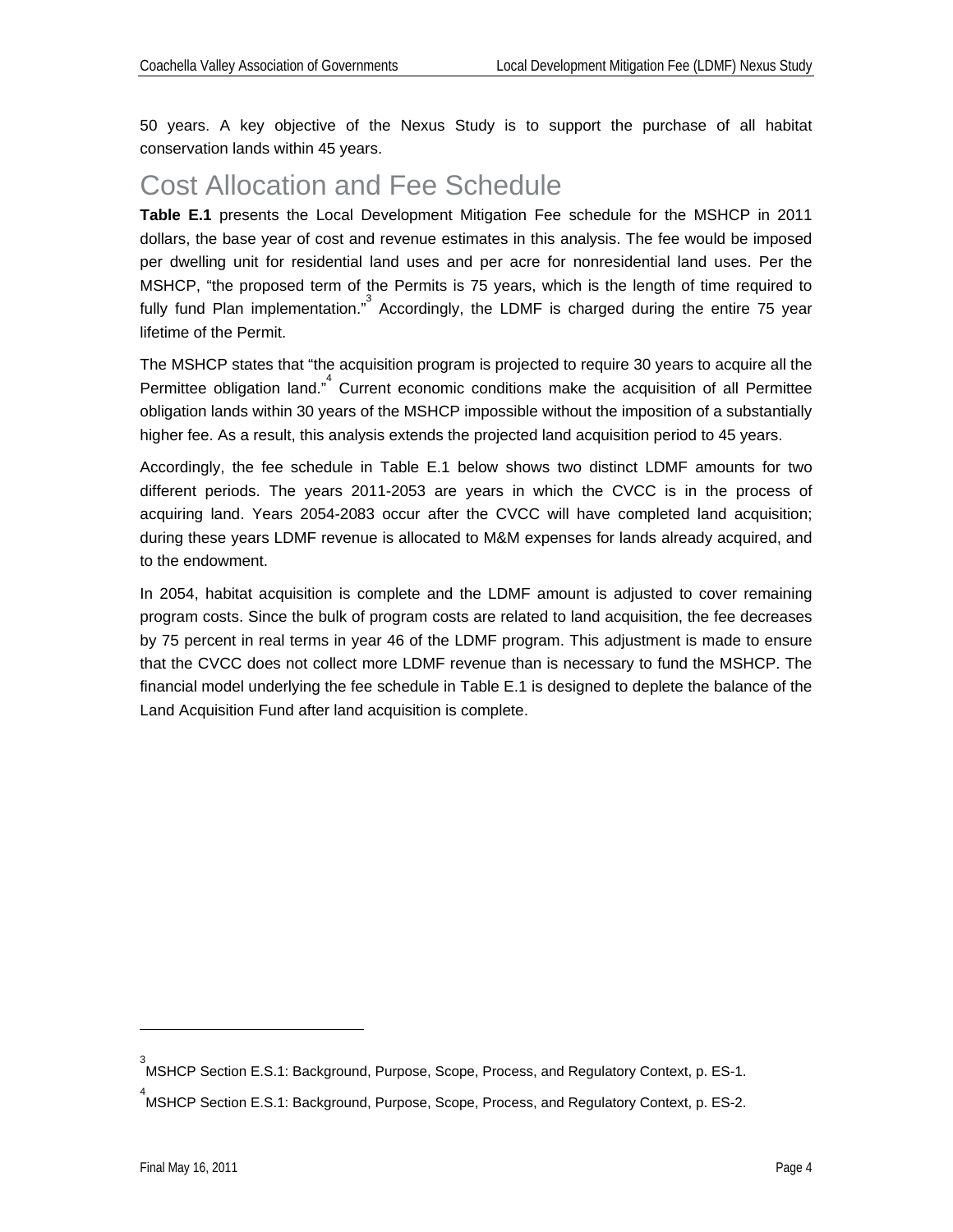### **Table E.1: Fee per Acre**

|                                                                 | 2011-2053 |                              |      | 2054-2083       |  |  |
|-----------------------------------------------------------------|-----------|------------------------------|------|-----------------|--|--|
| Fee per Acre <sup>1</sup><br>Total Acres Developed <sup>2</sup> | S         | 5.600<br>61,603              | - \$ | 1.418<br>48,300 |  |  |
| Local Development Mitigation Fee Revenue                        |           | \$ 344,976,800 \$ 68,489,400 |      |                 |  |  |

Note: Local Development Mitigation Fee revenue rounded to thousands.

1 The fee for years 2054-2083 reported in this table is an average fee for this period. Since land acquisition is complete by 2053, the fee for years 2054-2083 is adjusted so that the fee amount is just high enough to cover remaining program costs and no more.

2 Excludes approximately 360 acres of development that w as begun prior to MSHCP Permit approval w hich w ill be exempt from the Local Development Mitigation Fee.

Sources: Tables A-1 through A-6; Willdan Financial Services.

**Table E.2** shows the fee per acre calculated if development occurring in the City of Desert Hot Springs is included. Details of the impact of the entry of the City of Desert Hot Springs into the MSHCP are discussed in Chapter 1 of this analysis.

### **Table E.2: Fee per Acre, with Desert Hot Springs**

|                                                                 | 2011-2053                  | 2054-2083 |                 |  |
|-----------------------------------------------------------------|----------------------------|-----------|-----------------|--|
| Fee per Acre <sup>1</sup><br>Total Acres Developed <sup>2</sup> | \$<br>$5.150$ \$<br>66,983 |           | 1.304<br>52,500 |  |
| Local Development Mitigation Fee Revenue                        | $$344,962,450$ \$          |           | 68,460,000      |  |

Note: Local Development Mitigation Fee revenue rounded to thousands. This fee is based on an assumption that the City of Desert Hot Springs represents, on average, 8% of development in the Coachella Valley.

1 The fee for years 2054-2083 reported in this table is an average fee for this period. Since land acquisition is complete by 2053, the fee for years 2054-2083 is adjusted so that the fee amount is just high enough to cover remaining program costs and no more.

2 Excludes approximately 360 acres of development that w as begun prior to MSHCP permit approval w hich w ill be exempt from the Local Development Mitigation Fee.

Sources: Tables A-1 through A-6; Willdan Financial Services.

# *Mitigation Fee Act* Findings

Development impact fees are one-time fees, typically paid when a building permit is issued, imposed on development projects by local agencies responsible for regulating land use (cities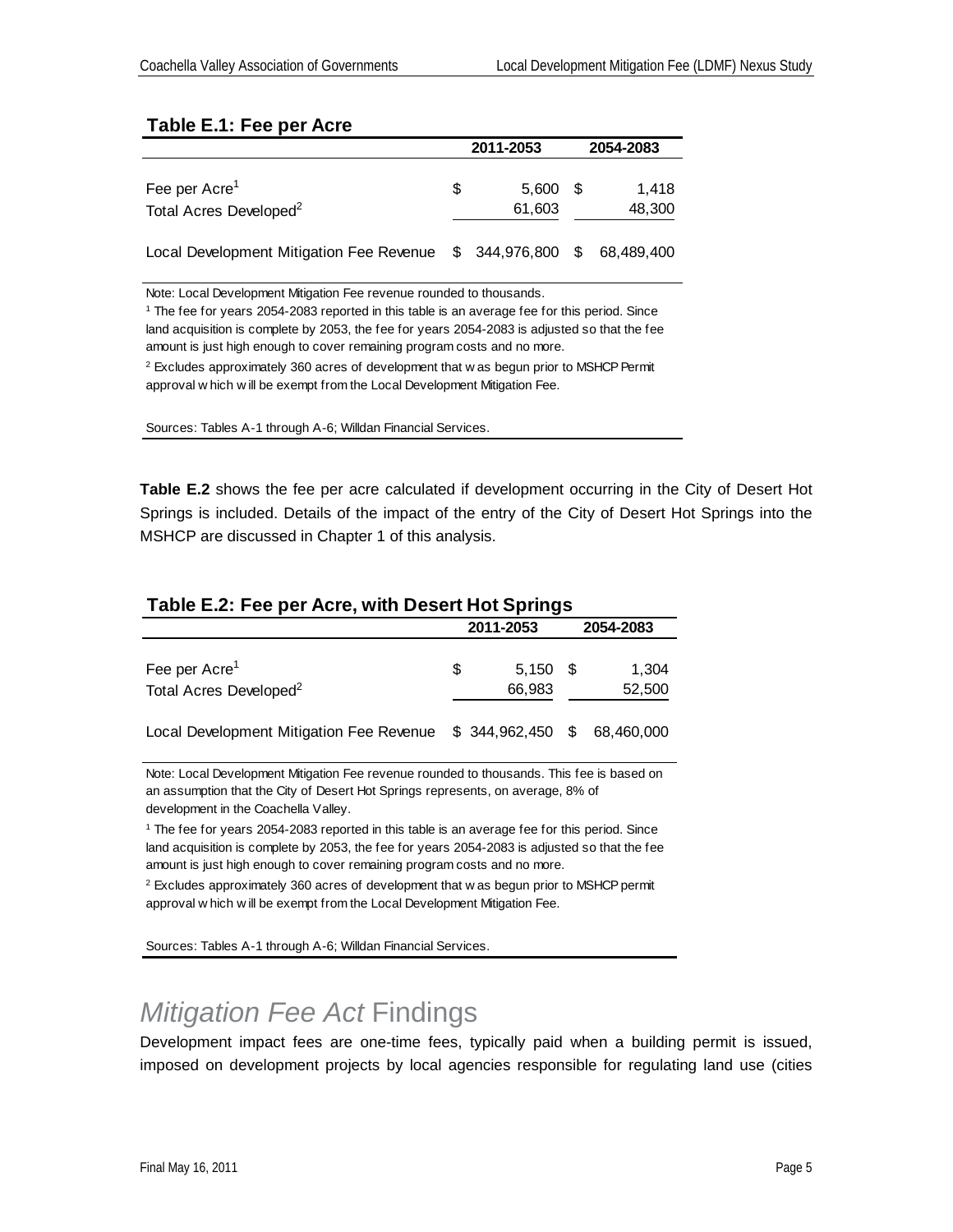and counties). The five statutory findings required by the Mitigation Fee Act for adoption of the LDMF are summarized in Chapter 6 and supported in detail by the remainder of the report.

## Implementation

The LDMF would be collected at time of, building, or other appropriate development- related permit issuance. To implement the fee this report recommends the CVCC do the following:

- Assist Local Permittees in adopting an ordinance and resolution imposing the LDMF on new development and that includes an inflation adjustment to the fee;
- Work with Local Permittees to develop administrative guidelines for the LDMF program.
- Program fee revenues to specific acquisition projects and related expenditures, including M&M and related administrative costs;
- Maintain a reasonable relationship between M&M expenditures required by the MSHCP and the inventory of land conserved for habitat, even if planned costs for either M&M or acquisition vary from the estimates provided in this analysis; and
- Identify an appropriate inflation adjustment and recalculate the fee annually for each Local Permittee to adopt.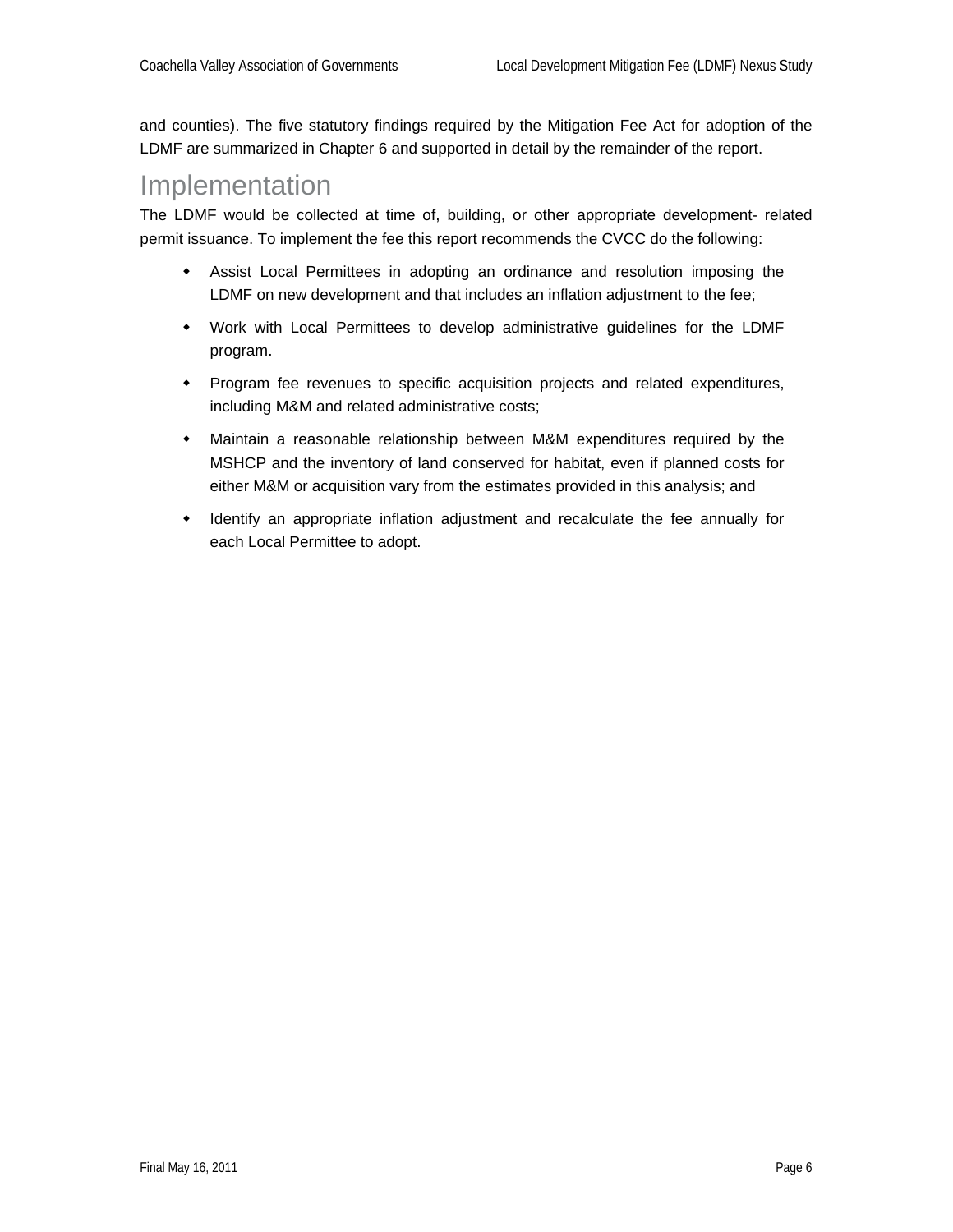# 1. Introduction

This chapter provides background the development projections used in this analysis, the Coachella Valley Multiple Species Habitat Conservation Plan (MSHCP) and the Local Development Mitigation Fee (LDMF).

The original LDMF was enacted by the legislative bodies of the County of Riverside and the Cities of Cathedral City, Coachella, Indian Wells, Indio, La Quinta, Palm Desert, Palm Springs and Rancho Mirage between February 2008 and March 2008 with the LDMF becoming effective upon issuance of the federal permit (the "Permit") on October 1, 2008. Although a member of the Coachella Valley Association of Governments, the City of Desert Hot Springs voted to not participate in the MSHCP in 2006 and is not currently a Local Permittee.

In response to changes in program revenues, costs, and projections of development since the LDMF was first adopted, the Coachella Valley Conservation Commission (CVCC) has decided to update the LDMF program and its funding plan.

This study presents the technical documentation required to update the LDMF. For the agencies to impose an updated LDMF, this analysis recognizes the following changes in key program assumptions:

- Land acquisition for the Reserve System that occurred since late 2006 has reduced the amount of acreage the CVCC must acquire in future years.
- Land price estimates have been adjusted to reflect the CVCC's recent transactional experience and priority acquisition locations in the short run, and updated market study values in the long run.
- Near term estimates of annual land development have been revised downward to reflect actual development patterns in the Coachella Valley and the constraints of current market conditions.
- The Eagle Mountain Landfill is no longer considered a source of revenue.
- The City of Desert Hot Springs has begun the process of amending the MSHCP so that the city will be a Local Permittee. Because the MSHCP has not been amended and approved by the Wildlife Agencies, this analysis includes primary calculations based on development projected for the Valley net of growth that will occur in Desert Hot Springs. An alternative scenario shows the likely reduction in the per acre LDMF amount once the calculations incorporate the participation of the city in the MSHCP.

# Habitat Conservation Planning Process

Beginning in 1994 local, state, and federal agencies responsible for regulating development and protecting habitat in the Coachella Valley participated in an extensive and comprehensive planning process. This planning effort has produced the Coachella Valley Multiple Species Habitat Conservation Plan/Natural Community Conservation Plan (MSHCP). The California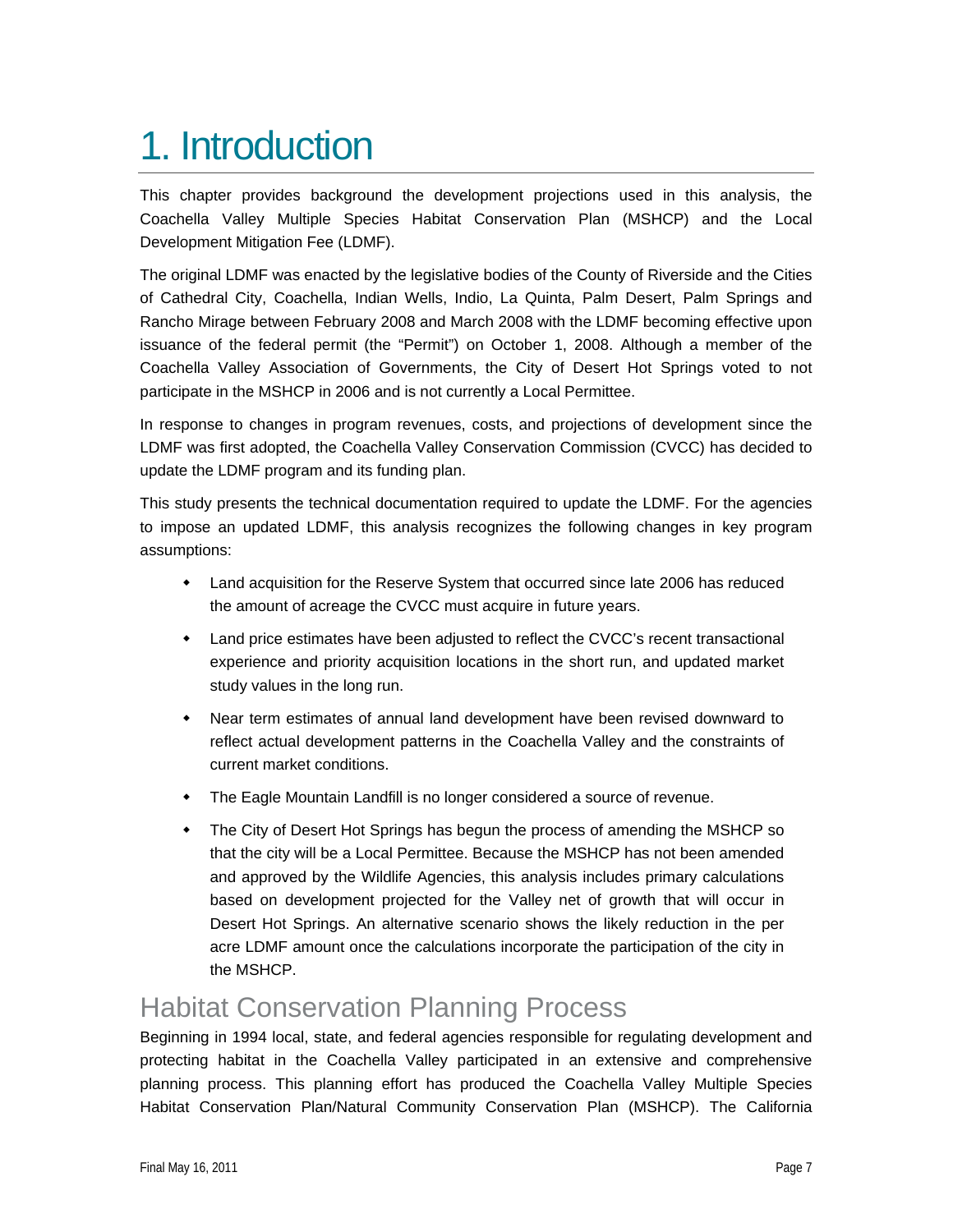Department of Fish and Game issued the Natural Community Conservation Plan (NCCP) Permit for the MSHCP on September 9, 2008. The U.S. Fish and Wildlife Service issued the Permit for the MSHCP on October 1, 2008.

The MSHCP allows the loss of natural communities and taking of species incidental to development and infrastructure projects, provided the mitigation and other measures set forth in the MSHCP are satisfied.

The policy objectives of the MSHCP are to:

(1) Conserve adequate habitat in an unfragmented manner for the effective preservation of Covered species and conserved natural communities, and

(2) Simplify compliance with the California Environmental Quality Act (CEQA), California Endangered Species Act (CESA), Natural Community Conservation Planning Act (NCCP), Federal Endangered Species Act (FESA), National Environmental Policy Act (NEPA), and other laws by providing an efficient and streamlined regulatory approach. The agencies that participated in the MSHCP include:

- Local government cities in the Coachella Valley, Riverside County, and five special districts<sup>5</sup>;
- Regional agencies Coachella Valley Association of Governments (CVAG);
- State agencies California Department of Transportation (Caltrans), California Department of Parks and Recreation, Coachella Valley Mountains Conservancy (CVMC)<sup>6</sup> and California State Department of Fish and Game (CDFG); and
- Federal agencies U.S. Fish and Wildlife Service (USFWS), U.S. Bureau of Land Management, U.S. Forest Service, and National Park Service. 7.

Implementation of the MSHCP will reasonably mitigate the impacts on Covered Species and conserved natural communities from Covered activities including new development and associated public infrastructure projects in the Coachella Valley.

# MSHCP and the Incidental Take Permit

Completion of the MSHCP enabled the CDFG and USFWS (Wildlife Agencies) to grant a Permit for the Take of Covered Species.<sup>8</sup> Permittees are the local governments in the Coachella Valley

l

<sup>5</sup> In addition to Riverside County, local agencies include the cities of Cathedral City, Coachella, Indian Wells, Indio, La Quinta, Palm Desert, Palm Springs, and Rancho Mirage, as well as the Coachella Valley Water District, Imperial Irrigation District, Riverside County Flood Control and Water Conservation District, Riverside County Regional Parks and Open Space District, and Riverside County Waste Resources Management District.

<sup>6</sup> CVMC prepared the MSHCP under contract to CVAG, and will also be a Permittee.

<sup>7</sup>BLM, U.S. Forest Service, and National Park Service are cooperative partners in the MSHCP but did not sign the Implementing Agreement.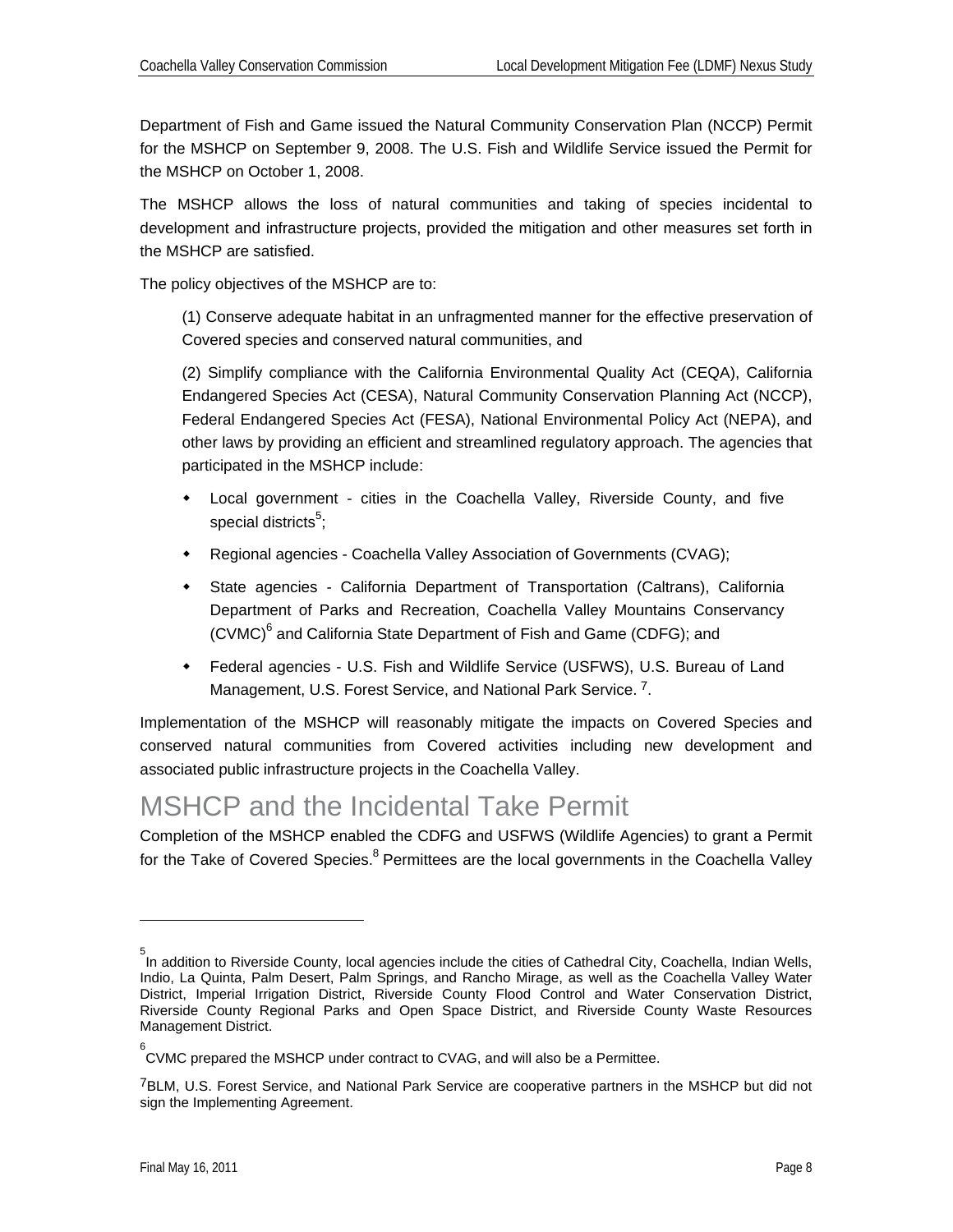listed above (Local Permittees) and the three state agencies (excluding CDFG) listed above (State Permittees). "Covered Species" include species that are endangered, threatened, of special concern, or otherwise covered by the MSHCP. "Conserved natural communities" refers to those natural communities protected under the MSHCP pursuant to the Natural Community Conservation Planning Act of 2002.

This type of permit is often referred to as an "Incidental Take Permit" in that it enables the Permittee to engage in an otherwise lawful activity that, as an attendant impact, causes the loss of Covered Species. The Permit also allows limited take of habitat and species for scientific purposes, also known as "scientific take".

The Permit enables the Permittees to allow or engage in activities (Covered Activities) that result in the loss of Covered Species and the conserved natural communities without implementing mitigation requirements beyond those required by the MSHCP. For example, local governments are able to approve new development and the state will be able to construct highway infrastructure in the Coachella Valley. As long as the Permittees remain in compliance with the MSHCP, they are able to conduct these types of activities without developing and implementing additional project-specific mitigation measures with respect to the Covered Species and conserved natural communities, except as may be required by the MSHCP.

The CVCC is a joint powers authority created to implement the MSHCP. Failure to adequately implement the MSHCP, such as not acquiring the lands necessary to protect habitat (described below), could result in the Wildlife Agencies suspending or revoking the Permit.

# Local Development Mitigation Fee

The first requirement of the MSHCP is the establishment and ongoing monitoring and management of a Reserve System of lands to provide habitat for Covered Species and the conserved natural communities. Much of this MSHCP Reserve System already exists. Portions of the Reserve System will be established through Complementary Conservation efforts and contributions by state and federal agencies. Substantial lands remain to be purchased from private landowners to complete the Reserve System as part of the Permittees' mitigation. The Local Permittees are responsible for these habitat acquisition actions and associated monitoring and management programs.

The LDMF imposed on new development projects is a primary source of funding for the habitat acquisition program and the monitoring and management program under the MSHCP. This report documents the legal and policy basis to support the adoption by local agencies in the Coachella Valley of the LDMF, a type of development impact fee under California Government Code Section 66000 *et seq.* The fee would be adopted by Coachella Valley cities and the County of Riverside and collected from new development under their jurisdiction within the Plan Area.

l

<sup>&</sup>lt;sup>8</sup><br>The permit was granted by USFWS under the *Federal Endangered Species Act,* Section 10(a), and by CDFG under the *California Natural Community Conservation Planning Act*, California Fish and Game Code Section 2835.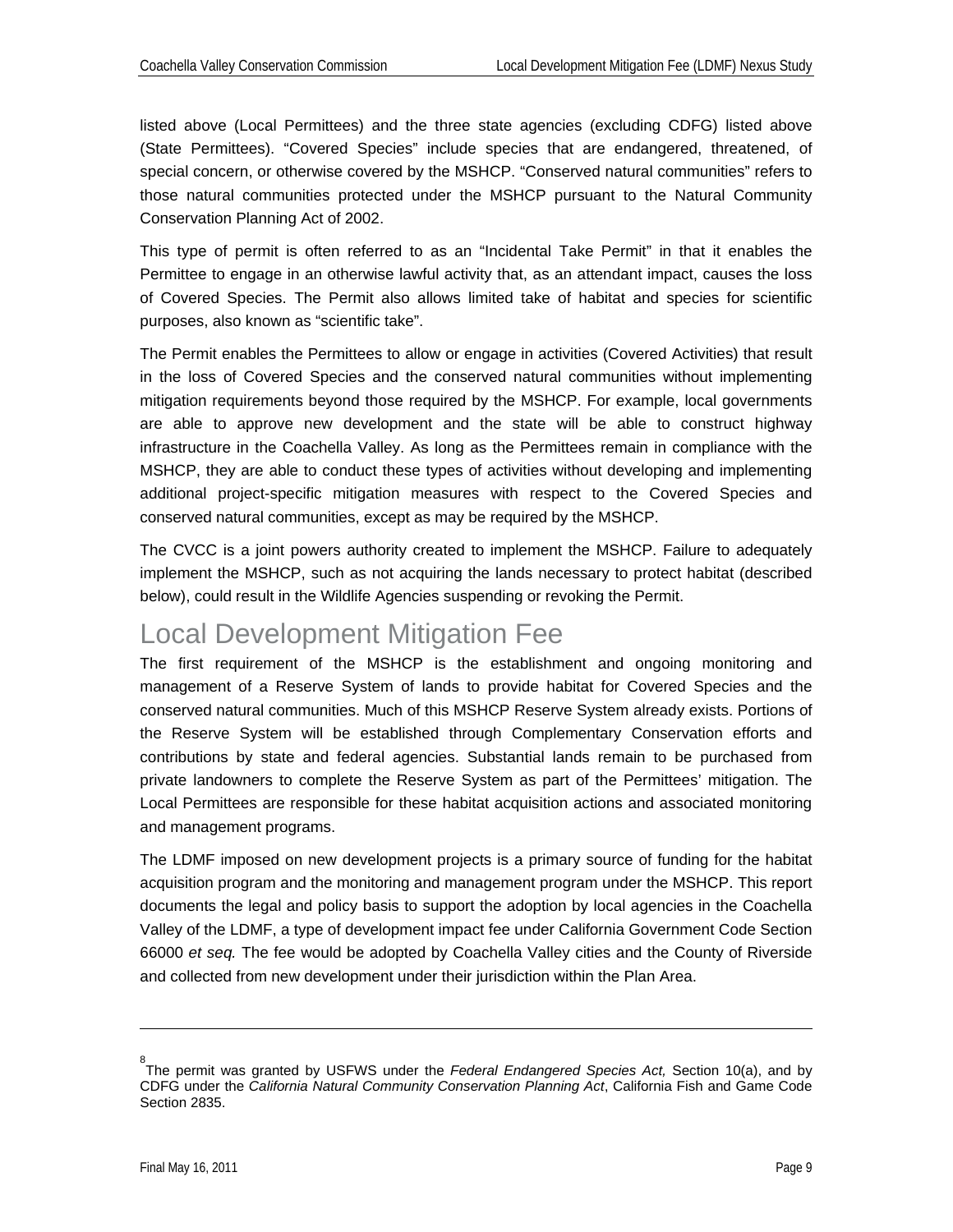The LDMF is necessary for the following two reasons:

- 1) **Local Permittees Must Uphold the MSHCP's Implementing Agreement (IA)**. The IA, signed by Local Permittees in October of 2007, defines the roles and responsibilities of Permittees and provides a common understanding of the actions that will be undertaken to implement the MSHCP. For each local government agency to receive incidental take authority for Covered Species, the Wildlife Agencies require that the Local Permittees identify sufficient funding for implementation of the MSHCP. The Cities are also required to adopt an ordinance imposing the Local Development Mitigation Fee.
- 2) **Proposed Development Must Mitigate its Impacts to Covered Species**. Development projects with direct, indirect, or cumulative impacts to Covered species or critical habitat are able to mitigate those impacts with payment of the LDMF. Because the LDMF supports the completion of the MSHCP's Reserve System and associated M&M activities in perpetuity, the LDMF mitigates for the project's direct, indirect, and cumulative impacts to habitat and Covered Species under CEQA.

By creating a region-wide habitat conservation program, developers and local land use agencies are able to rely on the payment of the fee as mitigation for certain habitat impacts and can avoid a time consuming and costly process to receive incidental take authority on a project-by-project basis. Implementation of the MSHCP, including the establishment, monitoring, and management of a Reserve System, provides a comprehensive approach to mitigate such impacts for new development throughout the Coachella Valley. In addition, the MSHCP provides a basis for mitigating the impacts to Covered Species and conserved natural communities associated with the development of public infrastructure necessary to serve new development.

Without the Permit, new development approved by a local government in the Coachella Valley would face a significant constraint because projects would seek separate approval from the wildlife agencies before proceeding. Project-by-project regulatory approval for habitat mitigation would add substantially to the time and cost of the development process.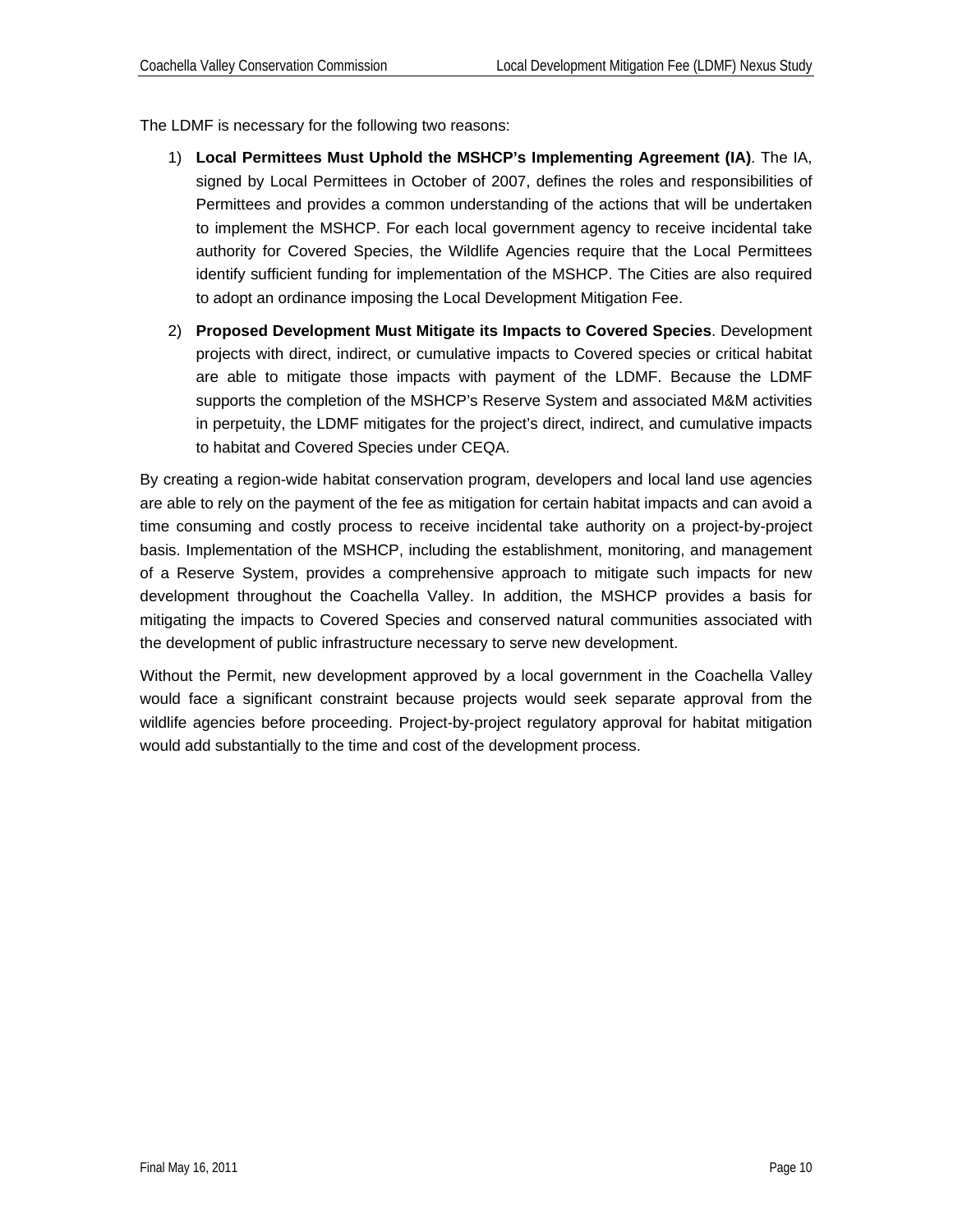# 2. Plan Area Land Use

This chapter describes the boundaries of the area covered by the MSHCP (the "Plan Area"), existing land use, and estimates of growth within the Plan Area.

# Plan Area Boundaries

The Coachella Valley is a broad, low elevation, northwest-southeast trending valley comprising the westernmost limits of the Sonoran Desert. The Valley is located in the central portion of Riverside County, approximately 100 miles east of Los Angeles.

The Plan Area encompasses the Coachella Valley and the surrounding mountains up to the ridgeline. The Plan Area extends west to Cabazon where it is bounded by the range line common to Range 1 East and Range 2 East. This is approximately the limit of the Sonoran or Colorado Desert in the San Gorgonio Pass area. To the east the Plan Area extends to the range line common to Range 13 East and Range 14 East. Either the ridgeline of the Little San Bernardino Mountains or the boundary line with San Bernardino County where the ridgeline extends north of the county line defines the northern boundary. On the south, either the ridgeline of the San Jacinto and Santa Rosa Mountains or the boundary line with San Diego or Imperial Counties forms the Plan Area boundary.

# Existing Land Use

The Plan Area comprises approximately 1.1 million acres, an amount that excludes Indian reservation lands not subject to the MSHCP. **Table 2.1** summarizes the existing acreage within the Plan Area by land use. The acreage indicated as Urban and Rural in the table corresponds to the Developed Areas shown in Figure 1. The MSHCP Reserve System will be composed of much of the Open Space, Public and Private Conservation Lands plus some Public and Private Non-Conservation Lands to be acquired with funding from the LDMF and other sources. Indian Reservation lands are not subject to the MSHCP, reducing the total area covered by the MSHCP to approximately 1.1 million acres.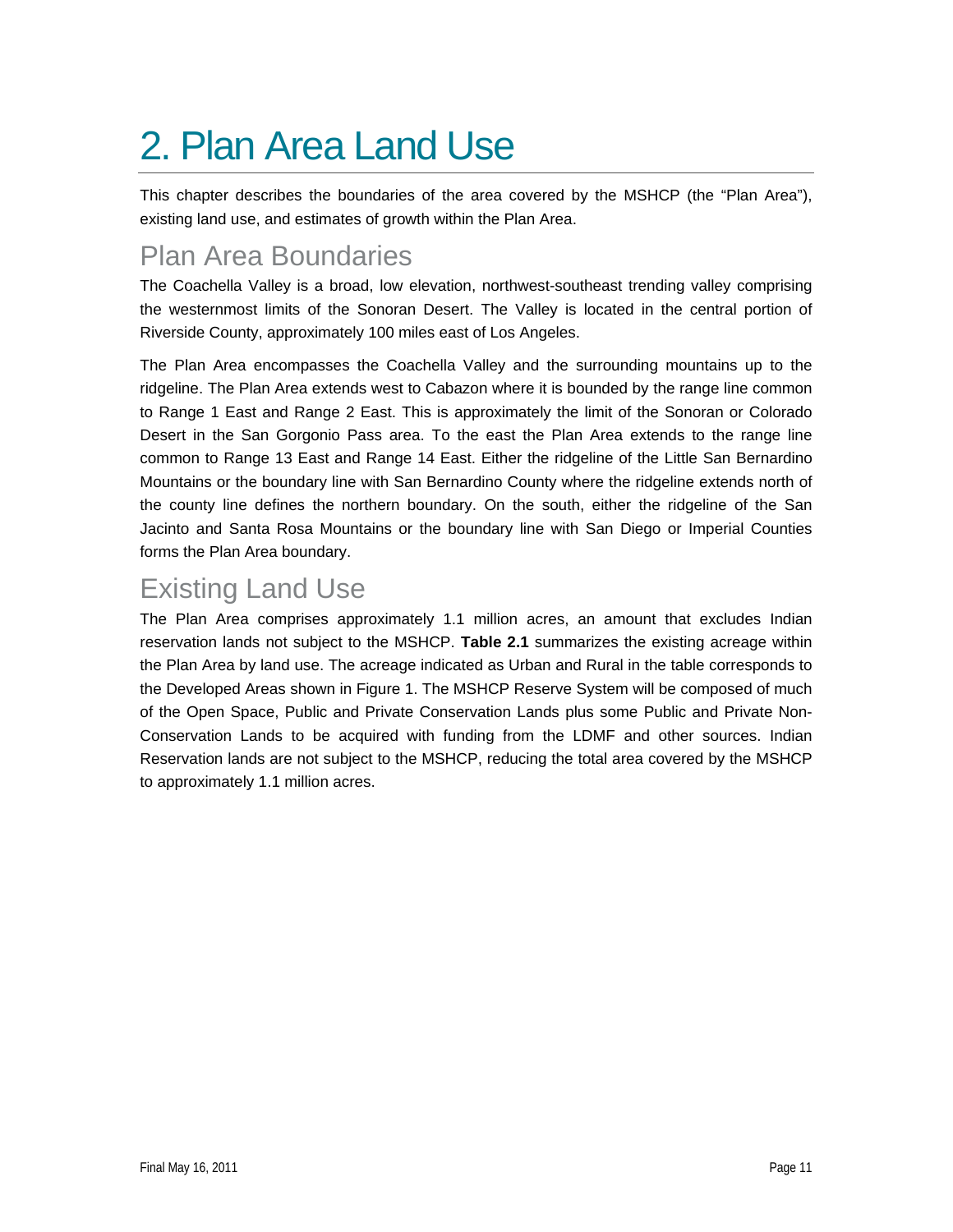|                                                               |                    | <b>Percent of</b> |
|---------------------------------------------------------------|--------------------|-------------------|
|                                                               | <b>Total Acres</b> | <b>Plan Area</b>  |
|                                                               |                    |                   |
| Urban                                                         | 67,400             | 5.9%              |
| Rural, Rural Residential                                      | 12,500             | $1.1\%$           |
| Agriculture                                                   | 84,900             | 7.5%              |
| Lake (includes Salton Sea) <sup>1</sup>                       | 43,500             | 3.8%              |
| Reservoir <sup>2</sup>                                        | 800                | 0.1%              |
| Wind Energy Uses                                              | 4,400              | 0.4%              |
| Quarry                                                        | 900                | 0.1%              |
| Landfill                                                      | 400                | $0.0\%$           |
| Public and Private Non-Conservation Lands <sup>3</sup>        | 320,600            | 28.2%             |
| Open Space-Public and Private Conservation Lands <sup>4</sup> | 601,000            | 52.9%             |
| Total Area Covered By Plan                                    | 1,136,400          | 100.0%            |
| Indian Reservation Lands (Not Covered By Plan)                |                    |                   |
|                                                               | 69,600             |                   |
| Total Plan Area                                               | 1,206,000          |                   |

### **Table 2.1: Plan Area Existing Land Use**

Note: Land use estimates above are current as of 2007.

<sup>1</sup> Includes Salton Sea and other natural water bodies.

 $2$  Includes Lake Cahuilla, Whitewater River recharge ponds, and other artificial water bodies.

<sup>3</sup> Includes private lands which are primarily undeveloped and public lands used for non-conservation purposes. Public lands are owned by Riverside County, County Flood Control, Metropolitan Water District, the State Lands Commission, cities, U.S. Army Corps of Engineers, Coachella Valley Water District, U.S. Bureau of Reclamation, and the U.S. military.

<sup>4</sup> Includes public lands dedicated to open space and conservation purposes and private lands owned by land trusts or conservation organizations, or protected by a conservation easement or deed restriction.

Source: Coachella Valley Multiple Species Habitat Conservation Plan and Natural Community Conservation Plan; Willdan Financial Services

## New Development within the Plan Area

With the assistance of data developed by CVAG staff, an estimate was made for the total amount of new development anticipated within the Plan Area. These projections are used by this analysis to allocate habitat acquisition and M&M program costs to new development and to calculate the Local Development Mitigation Fee (see Chapter 4).

### Planning Horizon

This analysis uses a 75-year planning horizon (2009 to 2083) to estimate future growth and assumes that the LDMF could be discontinued after that time. This analysis also assumes a 45 year land acquisition program followed by a 30-year fee collection period to fully fund an endowment that supports M&M in perpetuity.

The 75 year planning horizon was selected to match the permit term for Incidental Take Permits. One of the goals of the MSHCP was to acquire all necessary habitat for conservation in as little time as practical within the timeframe of the planning horizon. The habitat acquisition portion of the MSHCP was originally anticipated to occur within 30 years. However, the rate of development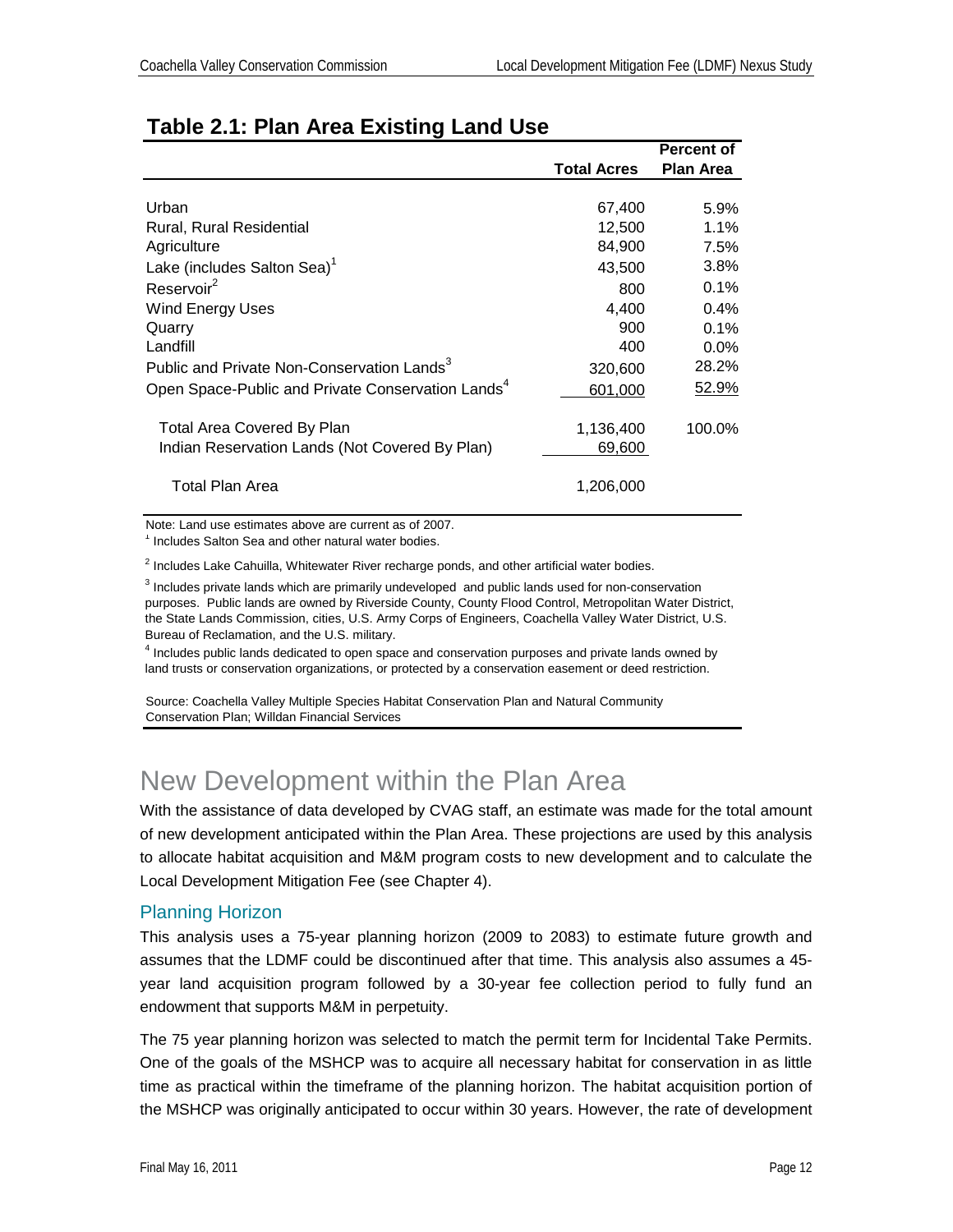has significantly slowed, and several major sources of revenue, in particular the Eagle Mountain Open Space Trust, have become unavailable to the CVCC.

Both factors limit the CVCC in acquiring habitat according to its original timeline. Accordingly, this analysis adjusts the land acquisition period to 45 years.

The selection of a planning horizon is consistent with legal requirements for the issuance of incidental take permits that allow the take of Covered Species in the course of otherwise lawful activities such as land development. The MSHCP will, to the maximum extent practicable, minimize and mitigate the impacts of this take and provide for conservation of Covered Species.

### *Evaluation of a Buildout Planning Horizon*

If habitat acquisition and M&M costs were spread across all new development through build out of the Plan Area then the Local Permittees would not fully fund the MSHCP until construction of "the last home" in the Coachella Valley. Because the rate of growth slows as buildout approaches, the time horizon for buildout could extend beyond 75 years given recent development trends and the amount of land available for development.<sup>9</sup> This period of time is not a practicable planning horizon for the following reasons:

- *Permit Compliance:* The habitat acquisition program and establishment of an M&M endowment should be accomplished within a reasonable period of time. If either objective is not achieved before expiration of the Permit, the Wildlife Agencies could determine that the Permittees are not fully funding their obligations under the MSHCP and therefore are not in compliance with the Permit. Non-compliance would constrain economic development within the region by requiring each development project to separately mitigate habitat impacts.
- *Land acquisition cost inflation:* Acquiring land sooner rather than later will reduce total costs by limiting the impact of land price inflation. Land, particularly residential land, often increases in price faster than the average price inflation of all goods and services as development in a region intensifies. Consequently, early funding of the habitat acquisition program will reduce the total real (inflation-adjusted) cost of the program.
- *Lost Conservation Opportunities:* Given current development pressure, if land acquisition is not completed within the first 45 years, development within the conservation areas could impede establishment of the Reserve System.

A 75-year planning horizon was selected given these considerations. The 75-year horizon is longer than most facility financing plans because most planned development functions at a smaller scale and funds public infrastructure for a smaller increment of growth than the MSHCP. The 75-year approach also does not unfairly burden near-term development with the entire cost of the program because it spreads costs over such an extended (75-year) period.

 $\overline{\phantom{0}}$ 

<sup>9</sup> The amount of undeveloped land available for development is defined by land use policies contained in the existing General Plans of cities and the County within the Plan Area.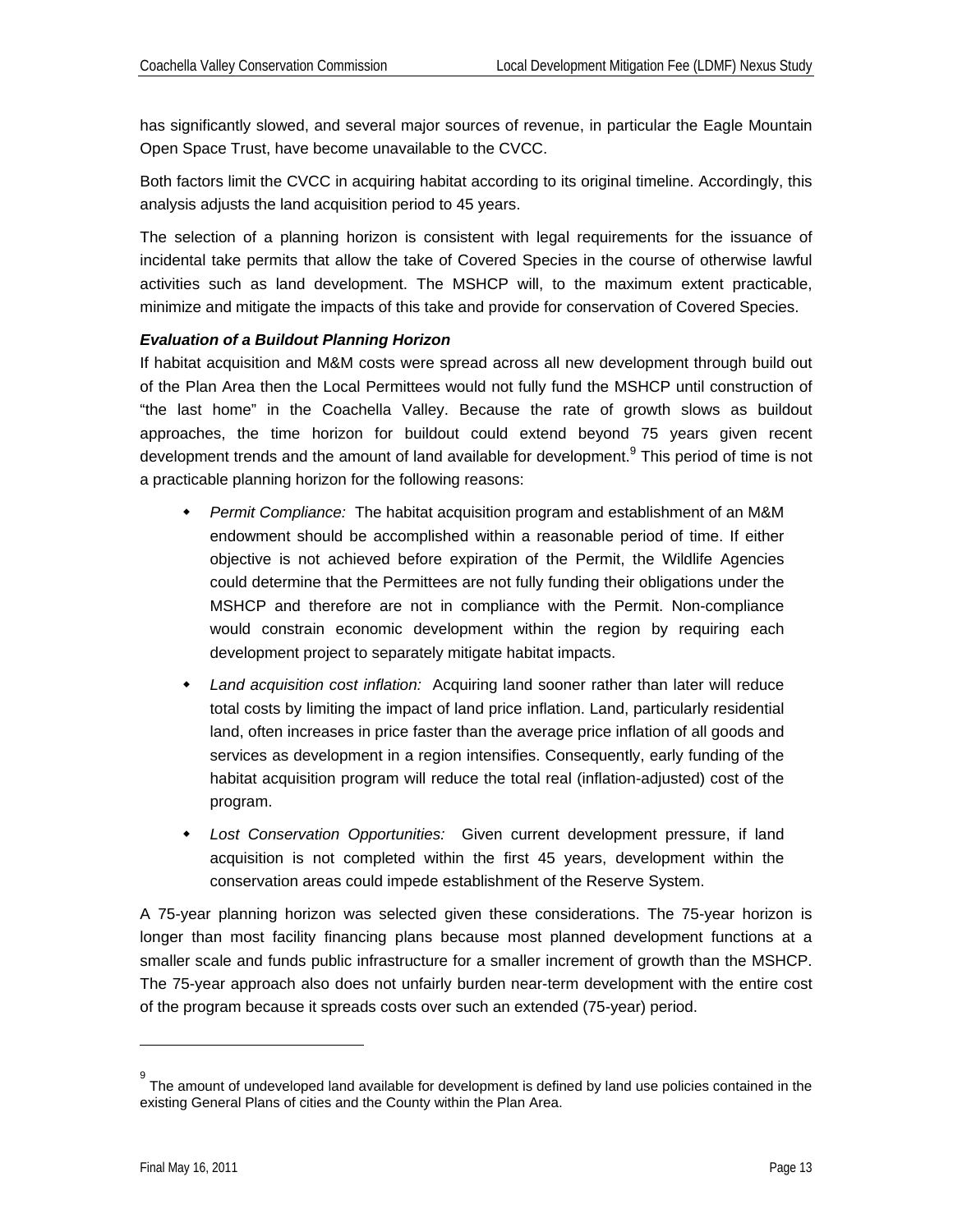In sum, a 75-year planning horizon, by being reasonable, conservative, and flexible ensures that the Permittees can provide the maximum practicable funding and benefit from compliance with the Permit through fully funding of the MSHCP.

### Growth Projections

Growth projections for the 2007 Nexus Study were based on an analysis of actual development patterns in the Plan area between 1989 and 2010, using data from the California Department of Resources Farmland Mapping and Monitoring Program (FMMP). The 2007 Nexus Study update used an estimate of acres developed per year based on historical development during the period of 1989 to 2004 for the Plan Area. Based on this analysis, CVAG then estimated that the rate of development in the Plan Area excluding Indian Reservation land has averaged 1,370 acres per year.

### *New Information*

For this analysis, the development assumptions for Coachella Valley, including the City of Desert Hot Springs, are based on both the estimates of residential dwelling units and commercial square feet developed annually by agencies collecting the Transportation Uniform Mitigation Fee (TUMF) and data from FMMP. Development data from 1995 to 2006 was selected in order to capture real estate data from the trough year of 1995 to the peak year of 2006.

This data selection is done in anticipation that cycles like this will occur throughout the lifetime of the LDMF; the average developed acreage calculated in this study captures development through boom and bust years.

Based on this approach, the revised long term rate of growth for the jurisdictions subject to the fee is 1,750 acres per year.

The current General Plans of the Coachella Valley cities and the County of Riverside have sufficient undeveloped land zoned for urban uses within the Plan Area to accommodate this level of development. As economic conditions affecting real estate development have persisted, this analysis reduces development projections for the first eight to twelve years of the planning horizon.

### *A Scenario for a New Permittee*

This analysis also recognizes that the City of Desert Hot Springs has begun the process of amending the MSHCP so that the city will be a Local Permittee. Because the MSHCP has not been amended and approved by the Wildlife Agencies, this analysis first presents the LDMF if based on growth projections that exclude all development in the City of Desert Hot Springs. An alternative calculation for the LDMF assumes that the MSHCP is amended so that all future development in the city is subject to the LDMF.

Development data for the City of Desert Hot Springs indicates that the City has held between 6 and 10 percent of growth in the Coachella Valley. Accordingly, the LDMF is first shown using estimates of annual developed acreage reduced by a midpoint market share for the City of 8 percent each year (see Table A-1 for the development schedule in detail).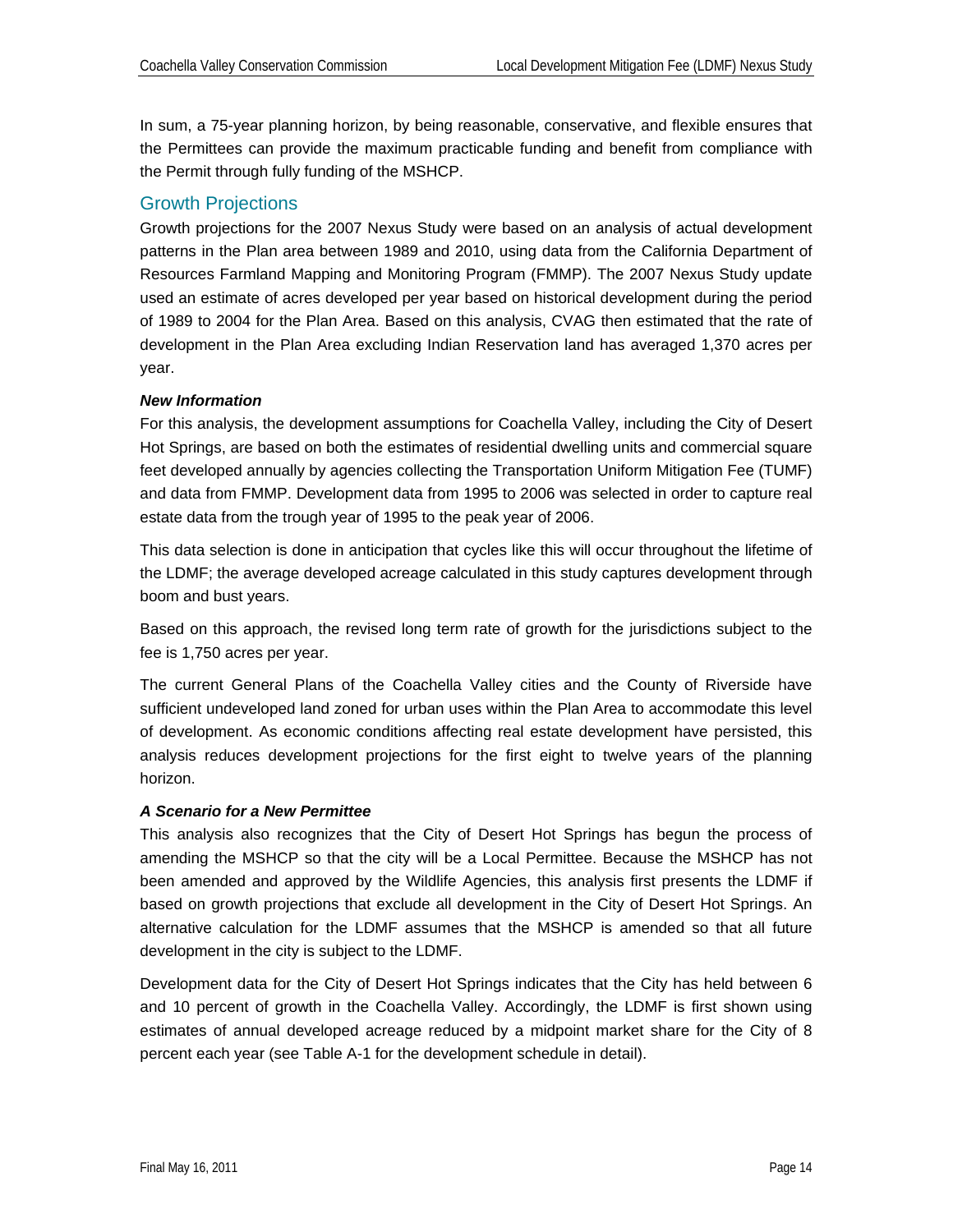Based on this approach, the revised long term rate of growth for the jurisdictions subject to the LDMF is 1,750 acres less 8 percent, or 1,610 acres. In the next ten years of the Plan, projected annual development slowly increases to 1,610 acres but does not surpass this amount.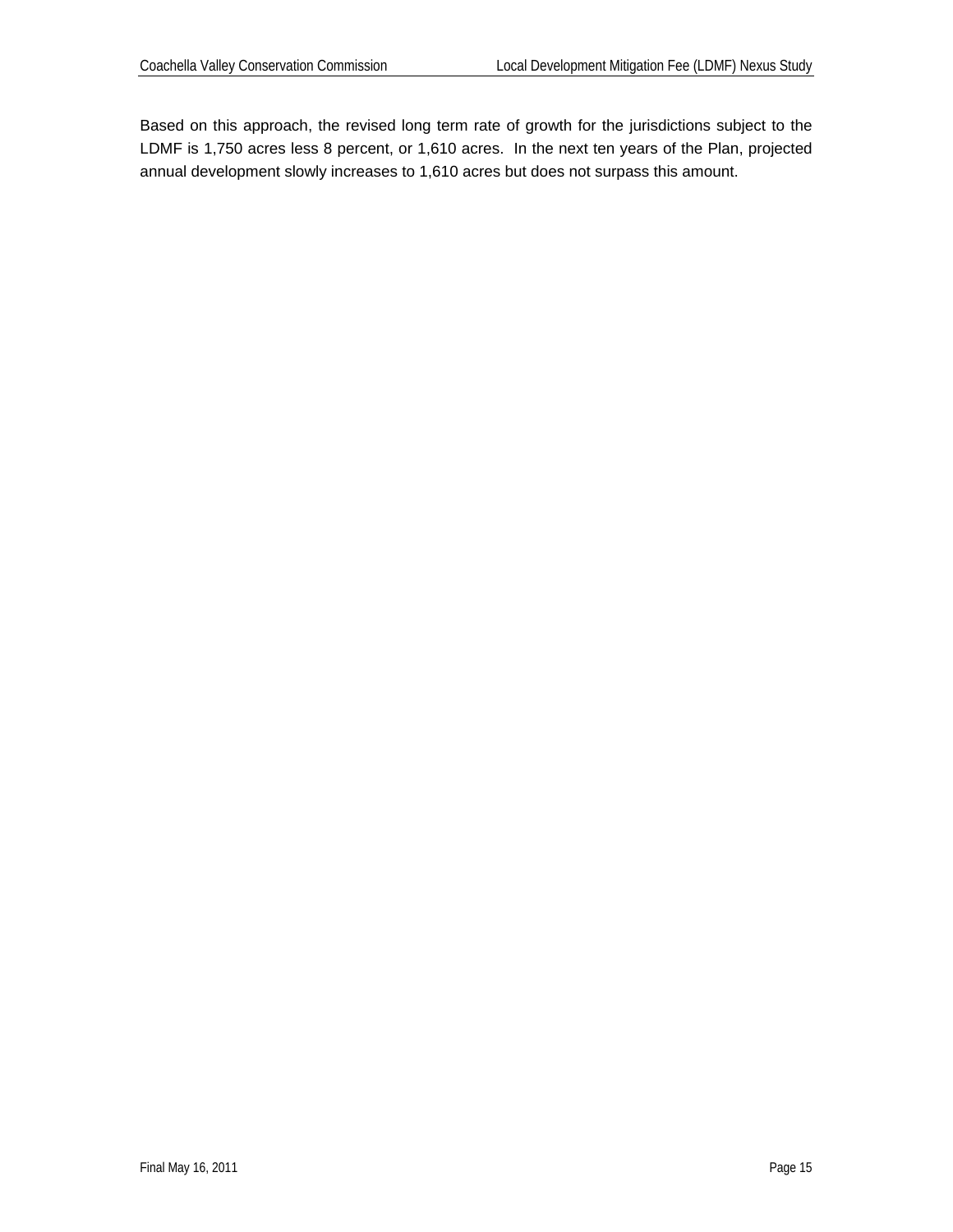# 3. Need for Habitat Conservation

Identifying the MSHCP Reserve System was the result of an extensive and comprehensive analysis conducted by an inter-agency planning team and led by CVAG. The planning team used the best scientific and commercial data available to develop the MSHCP and define activities supporting acquisition of the Reserve System, followed by monitoring and management of Reserve System lands in perpetuity. This chapter describes how the planning team originally identified lands to include in the MSHCP Reserve System.

# Habitat Conservation Goals

The MSHCP was developed to achieve the following habitat conservation objectives:

- Represent native ecosystem types or natural communities across their natural range of variation in a system of conserved areas.
- Maintain or restore viable populations of the species included in the MSHCP so that incidental take permits can be obtained for currently listed species and nonlisted species can be covered in case they are listed in the future.
- Sustain ecological and evolutionary processes necessary to maintain the viability of the natural communities and habitats for the species included in the MSHCP.

These three goals were used to guide the development of the MSHCP Reserve System.

A fourth objective of the MSHCP is to manage the system adaptively to be responsive to shortterm and long-term environmental change.

The management activities required to achieve all four habitat conservation goals will continue in perpetuity and will be funded by earnings from an endowment after the expiration of the Permit. The MSHCP obligates Permittees to establish an endowment to fund these activities in perpetuity for acquired lands. The LDMF will fund a portion of these costs. The endowment is also funded by contributions from state and local agencies and revenue associated with landfill tipping fees and interest earnings on the endowment's year to year balance.

# Covered Species and Natural Communities

The planning team developed an initial list of 52 species to consider protecting under the MSHCP. These species were identified as either endangered or threatened by the Wildlife Agencies, or at risk for becoming listed as threatened or endangered. Through the planning process this list was reduced to 27 Covered Species. Species were eliminated from the final list for reasons such as a lack of known locations in the Plan Area and insufficient data to facilitate conservation planning. **Table 3.1** lists the 27 Covered Species and identifies the reason for their inclusion in the MSHCP.

The Plan Area contains 46 natural communities. The 27 natural communities included in the MSHCP Reserve System are those needed to provide habitat for the Covered Species. **Table 3.2** lists the natural communities protected by the MSHCP Reserve System.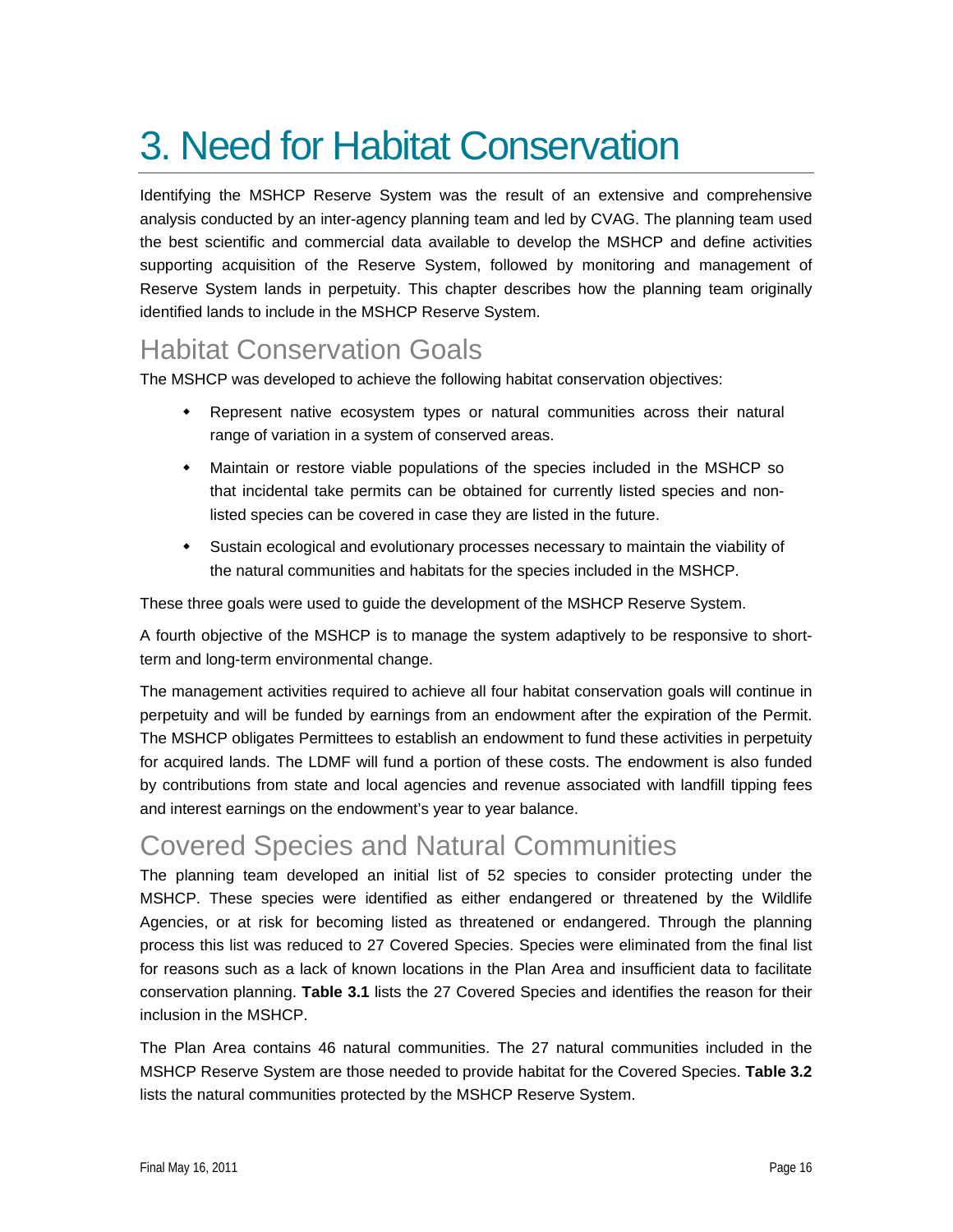### **Table 3.1: Covered Species Under the MSHCP**

#### *Plants*

Mecca aster, *Xylorhiza cognata* (NS) Coachella Valley milkvetch, *Astragalus lentiginosus* var. *coachellae* (FE) Triple-ribbed milkvetch, *Astragalus tricarinatus* (FE) Orocopia sage, *Salvia greatae* (NS) Little San Bernardino Mountains linanthus, *Linanthus maculatus (* or *Gilia maculata)* (NS)

#### *Invertebrates - Insects*

Coachella Valley giant sand-treader cricket, *Macrobaenetes valgum*  Coachella Valley Jerusalem cricket, *Stenopelmatus cahuilaensis* 

#### *Fish*

Desert pupfish, *Cyprinodon macularius* (FE/SE)

*Amphibians*  Arroyo toad, *Bufo californicus* (FE/CSC)

#### *Reptiles*

Desert tortoise, *Gopherus agassizii* (FT/ST) Flat-tailed horned lizard, *Phrynosoma mcallii* (CSC) Coachella Valley fringe-toed lizard, *Uma inornata* (FT/SE)

#### *Birds*

Yuma clapper rail, *Rallus longirostris yumanensis* (FE/ST/SFP) California black rail, *Laterallus jamaicensis* (ST/SFP) Burrowing owl, *Athene cunicularia* (CSC) Southwestern willow flycatcher, *Empidonax traillii extimus* (SE/FE) Crissal thrasher, *Toxostoma crissale* (CSC) Le Conte's thrasher, *Toxostoma lecontei* (CSC) Least Bell's vireo, *Vireo bellii pusillus* (FE/SE) Gray vireo, *Vireo vicinior* (CSC) Yellow warbler, *Dendroica petechia brewsteri* (CSC) Yellow-breasted chat, *Icteria virens* (CSC) Summer tanager, *Piranga rubra* (NS)

#### *Mammals*

Southern yellow bat, *Lasiurus ega* or *xanthinus* (NS) Coachella Valley round-tailed ground squirrel, *Spermophilus tereticaudus chlorus* (CSC) Palm Springs pocket mouse, *Perognathus longimembris bangsi* (CSC) Peninsular bighorn sheep, *Ovis canadensis nelsoni* (FE/ST/SFP)

Note: Species conservation information above current as of 2007. Key: FE: Federal Endangered CSC: Species of Special Concern (a state list of species that are at risk) FT: Federal Threatened SE: State Endangered ST: State Threatened SC: State Candidate SFP: State Fully Protected NOS: No Official Status (USFWS, CDFG, and the Scientific Advisory Committee that assisted in preparing the MSHCP recommend inclusion of these species because of the probability of their being placed on an official list.

Source: Coachella Valley Association of Governments, *Coachella Valley Multiple Species Habitat Conservation Plan/Natural Community Conservation Plan,* Table 3-1.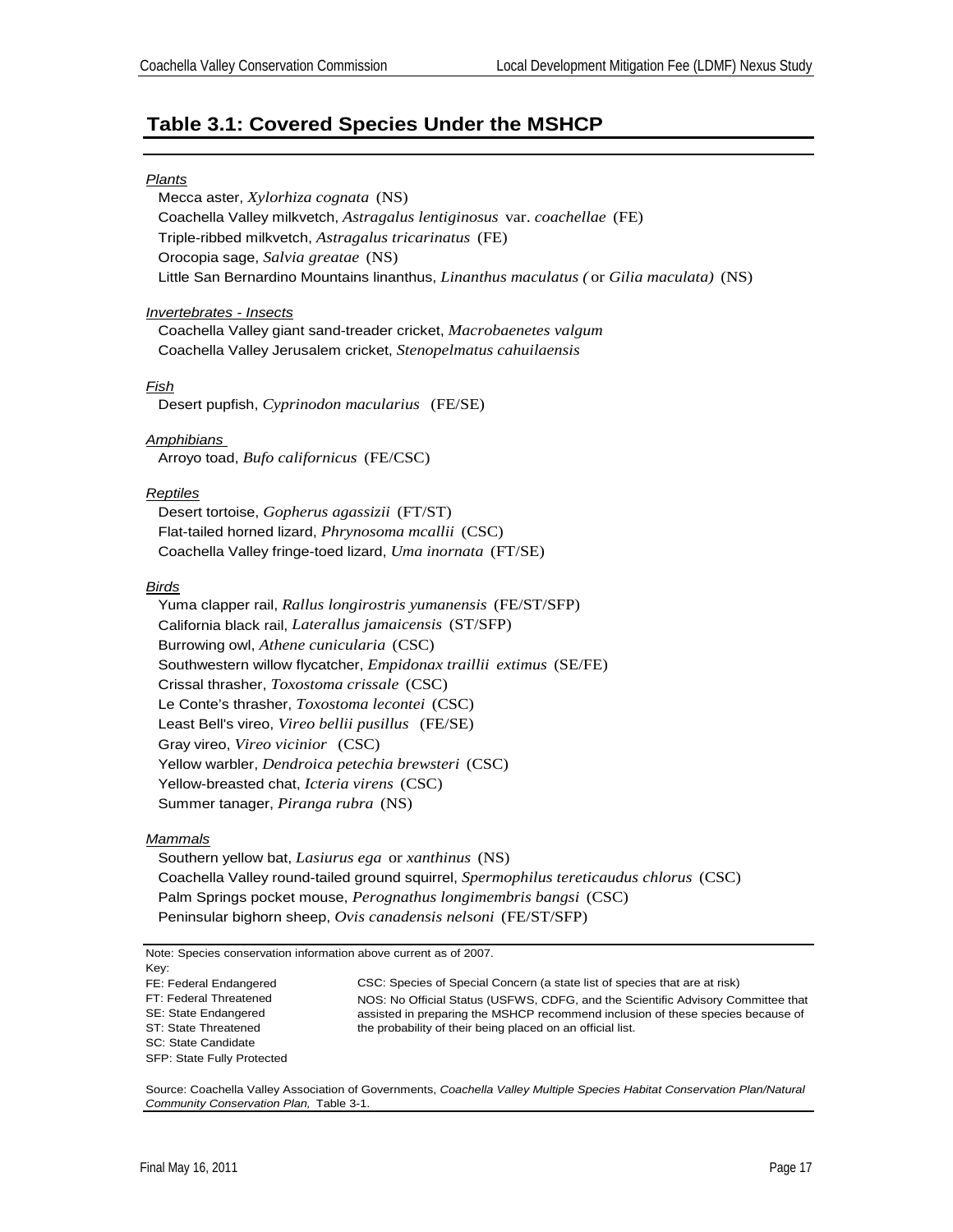## **Table 3.2: Natural Communities Included in the MSHCP**

Active desert dunes Stabilized and partially stabilized desert dunes Active desert sand fields Ephemeral desert sand fields Stabilized and partially stabilized desert sand fields Stabilized shielded desert sand fields Mesquite hummocks Sonoran creosote bush scrub Sonoran mixed woody and succulent scrub Mojave mixed woody scrub Desert saltbush scrub Desert sink scrub Chamise chaparral Redshank chaparral Semi-desert chaparral Interior live oak chaparral Cismontane alkali marsh Coastal and valley freshwater marsh Southern arroyo willow riparian forest Sonoran cottonwood-willow riparian forest Mesquite bosque Desert dry wash woodland Desert fan palm oasis woodland Southern sycamore-alder riparian woodland Arrowweed scrub Mojavean pinyon-juniper woodland Peninsular juniper woodland and scrub

Note: Natural communities list current as of 2007.

Source: Coachella Valley Association of Governments, *Coachella Valley Multiple Species Habitat Conservation Plan/Natural Community Conservation Plan,* Table 3-3.

# Identifying the MSHCP Reserve System

The MSHCP planning team collected information on each Covered Species' life history, habitat, ecological requirements, overall range, distribution, threats, and conservation needs. The team gathered similar information on the composition and distribution of natural communities and on existing conservation areas, topography, watersheds, ecological processes, roads, and current land uses. The team then had maps prepared of the natural communities and species' habitat distribution. These maps became the basis of for identifying lands with the highest biological resource value to include in the Reserve System.

For each Covered Species for which sufficient information was available, core habitat areas were delineated with unfragmented habitat that contained intact ecological processes large enough for self-sustaining populations of species. Areas needed to maintain essential ecological processes, core habitat, biological corridors, and linkages were also identified. The following measures of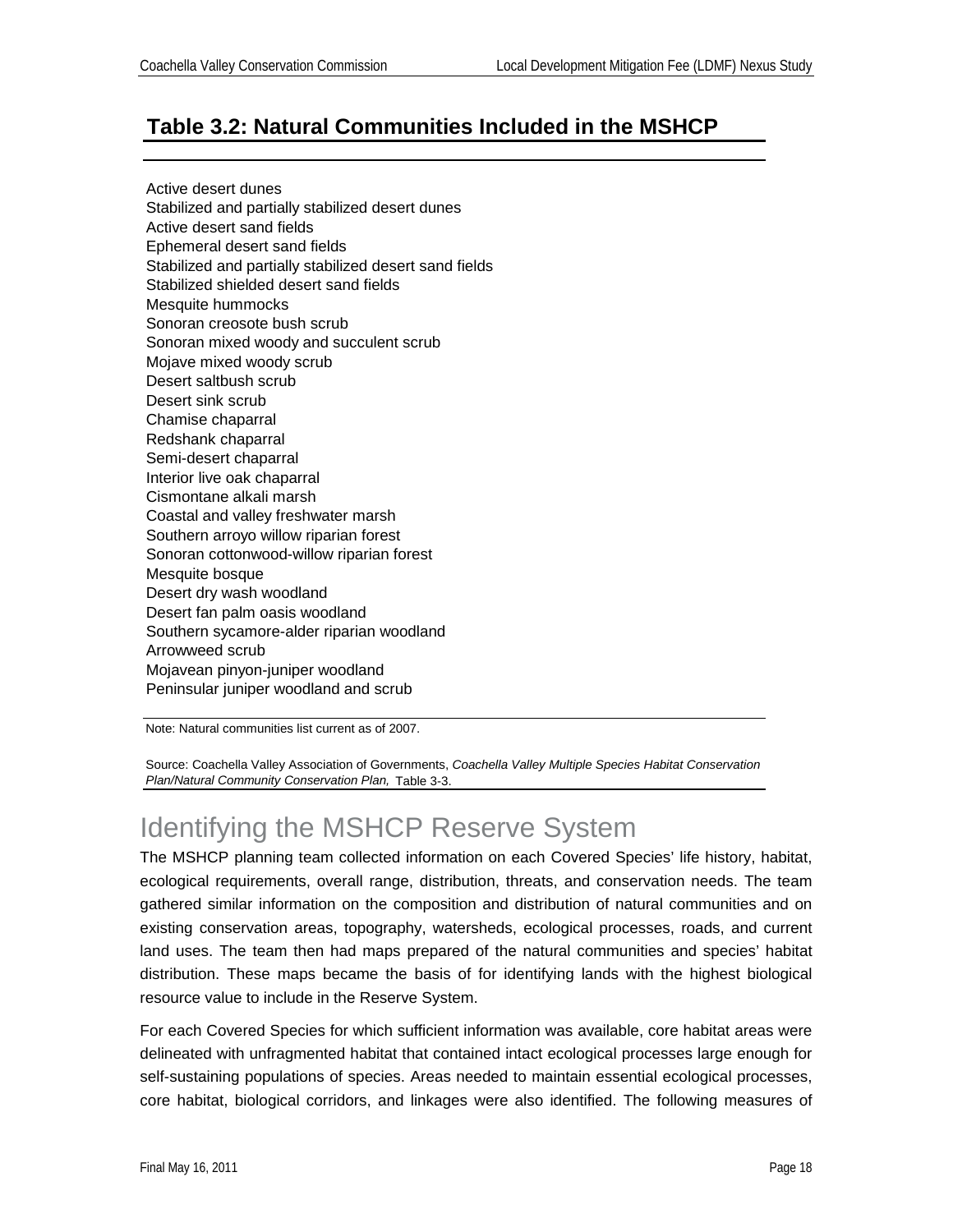adequacy were used to determine the habitat necessary to preserve Covered Species and the conserved natural communities and identify lands to be included in the MSHCP Reserve System.

- *Size of habitat patches*. For each Covered Species, the planning team assessed whether a conservation area provided core habitat. The Core Habitat concept was not applied to species that were considered to occur as metapopulations. These species are the burrowing owl, Le Conte's thrasher, Yuma clapper rail, California black rail, riparian bird species, and southern yellow bat. A conservation area was not deemed inadequate because of the lack of core habitat for these species. The concept of core habitat was not used with natural communities.
- *The number of core habitat areas protected in conservation areas for each Covered Species*. Where possible, the planning team sought to conserve a minimum of three core habitat areas for each Covered Species. In some cases, more than three core habitat areas for a Covered Species occurred in the conservation areas. In other instances, fewer than three core habitat areas for a Covered Species occurred in the Plan Area.
- *Representative range of environmental conditions, including temperature, moisture, and elevation gradients, under which the species or natural community occurs in a viable population.* For each Covered Species, the planning team assessed whether the conservation areas included other conserved habitat that provided for the conservation of the range of environmental conditions in which the species occurs in the Plan Area.
- *Essential ecological processes.* These could include hydrological processes (both subsurface and surface), blowsand movement, erosion, deposition, substrate development, soil formation, and biological processes such as reproduction, pollination, dispersal, and migration. The planning team assessed the conservation areas to evaluate whether the essential ecological processes necessary to sustain the Covered Species and the conserved natural communities present were included in the conservation areas.
- *Biological corridors and linkages*. For each Covered Species, the planning team assessed whether connectivity of the population in each conservation area was maintained with populations in other conservation areas and to populations outside the Plan Area to the maximum extent feasible.

# Identifying Impacts to Habitat

While the planning process resulted in the identification of an MSHCP Reserve System of 723,480 acres, habitat for each Covered Species can include additional areas within the 1.1 million acres subject to the Plan. <sup>10</sup> Impacts to this habitat, including direct, indirect, and

 $\overline{a}$ 

<sup>10</sup> As set forth in the MSHCP, development may occur on a maximum of 22,420 acres of the Reserve System. In addition, development that is consistent with maintaining certain conservation objectives is also allowed within 7,800 acres designated as fluvial sand transport areas.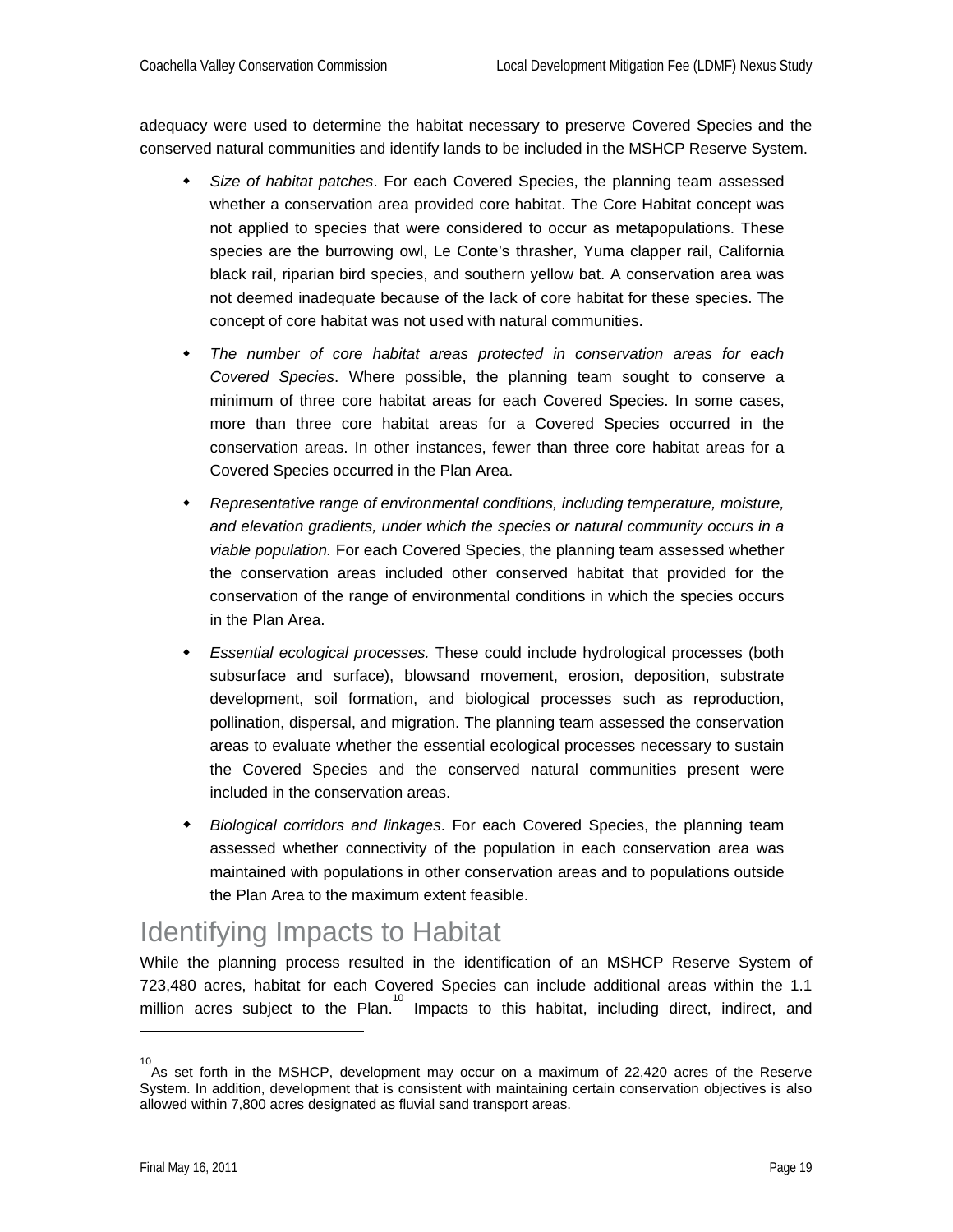cumulative impacts, from land use decisions made by local governments are addressed by CEQA among other state and federal laws. A direct impact to habitat for a Covered Species results from the construction of new residential, nonresidential, and public uses on lands containing habitat value, or whenever habitat is modified to reduce its suitability for the Covered Species.

Aside from direct impacts, development on lands in the Plan Area without habitat value for any Covered Species can produce indirect impacts on Covered Species as well. New residential, nonresidential, and associated public uses on land without habitat values economically support developed uses on lands that either have or had habitat value for Covered Species. Examples include normal development patterns that allow proximate residential development to support retail development, employment development to support additional housing, and public infrastructure to support all types of private development.

These market support relationships cross from lands containing habitat for Covered Species into lands with no habitat value and vice versa. As a result, all new developed acres in the Coachella Valley have direct or indirect impacts on Covered Species.

Development of lands containing habitat and lands that do not contain habitat are part of the cumulative impacts on Covered Species. Cumulative impacts include the impact of existing development on former and current acres of natural communities. Cumulative impacts also include noise, lighting, drainage, intrusion of people into habitat areas, and the introduction of non-native plants and non-native predators such as dogs and cats.

In addition to satisfying obligations of the IA and funding a Reserve System that benefits residents of the community, the LDMF provides a means of mitigating the cumulative impact of an estimated 110,170 acres of new development in the Plan Area on Covered Species between 2011 and 2083.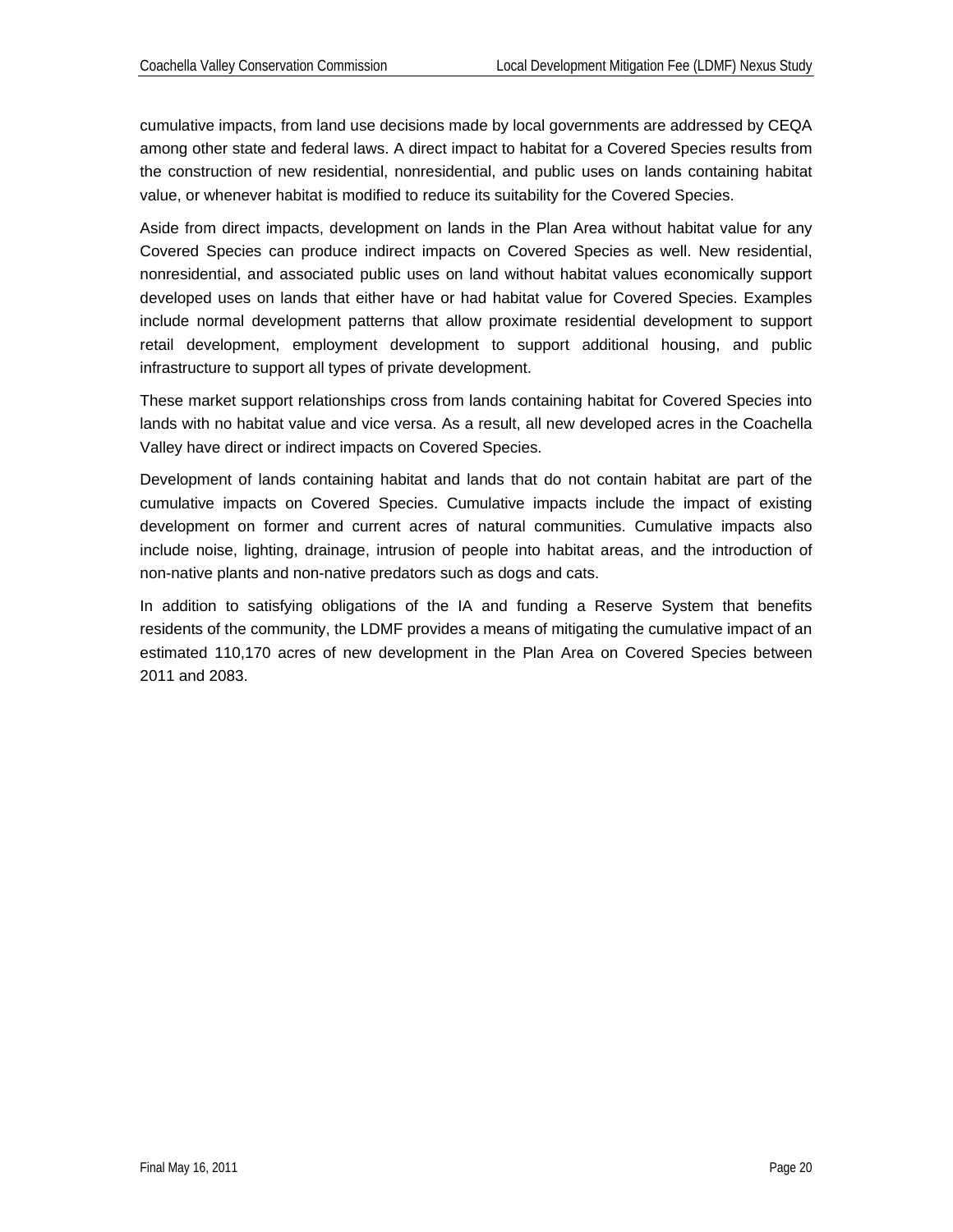# 4. Cost of MSHCP Activities

This chapter describes the cost of the land acquisition and M&M programs and presents the plan for completing the program during the 75-year planning horizon. The land acquisition and M&M programs occur concurrently because monitoring of Covered Species and natural communities guides habitat acquisition objectives as the MSHCP progresses. Both sets of activities help mitigate the direct, indirect and cumulative impacts of take that occurs with development.

The LDMF must address the costs associated with both land acquisition and M&M programs in order to support the full conservation effort. If no new development occurred within the Plan Area then there would be no take of Covered Species' habitat and no need for conservation of habitat lands and careful monitoring and management of potentially threatened species and natural communities. Thus, new development is solely responsible for and benefits entirely from these costs.

# Allocation of the LDMF

One objective of this analysis is to demonstrate that funding is available to cover the total costs associated with acquisition of land, land preparation, and M&M activities. This analysis organizes the costs associated with habitat acquisition and land preparation, as well as non fee revenues dedicated to these activities, into a Land Acquisition Fund. Costs associated with M&M activities, as well as non fee revenues dedicated to these activities, are organized in the M&M Fund.

The Land Acquisition and M&M Funds account for the year to year activity of the habitat acquisition, monitoring and management components of conservation. In addition to these activities, the MSHCP specifies that "The Local Permittees shall establish an endowment to fund the Monitoring and Management Programs for those [conserved habitat] lands in perpetuity."  $^{\rm 11}$ 

Even though funding to acquire land must be complete before the expiration of the Permit term, the Local Permittees maintain possession of conserved habitat, as well as the obligation to continue conservation in perpetuity per the MSHCP. As a result, a funding mechanism must be established to ensure that enough funding has been received to continue the M&M programs after year 75 of the planning horizon. This analysis organizes the sources and uses of these funds into an Endowment Fund.

This analysis is based on a financial model constructed to estimate annual revenues and costs for the Land Acquisition Fund, Monitoring & Management Fund and Endowment Funds. The model was used to calculate the level of the LDMF needed to fully fund the habitat acquisition and M&M programs after deducting other anticipated revenues and interest earnings on the fund balances. Implementation of the MSHCP includes other costs such as land management, habitat monitoring, and administration that are in addition to the habitat acquisition program. The LDMF

 $\overline{a}$ 

<sup>11</sup> MSHCP Section E.S.6: Obligations of the Permittees, p. ES-18.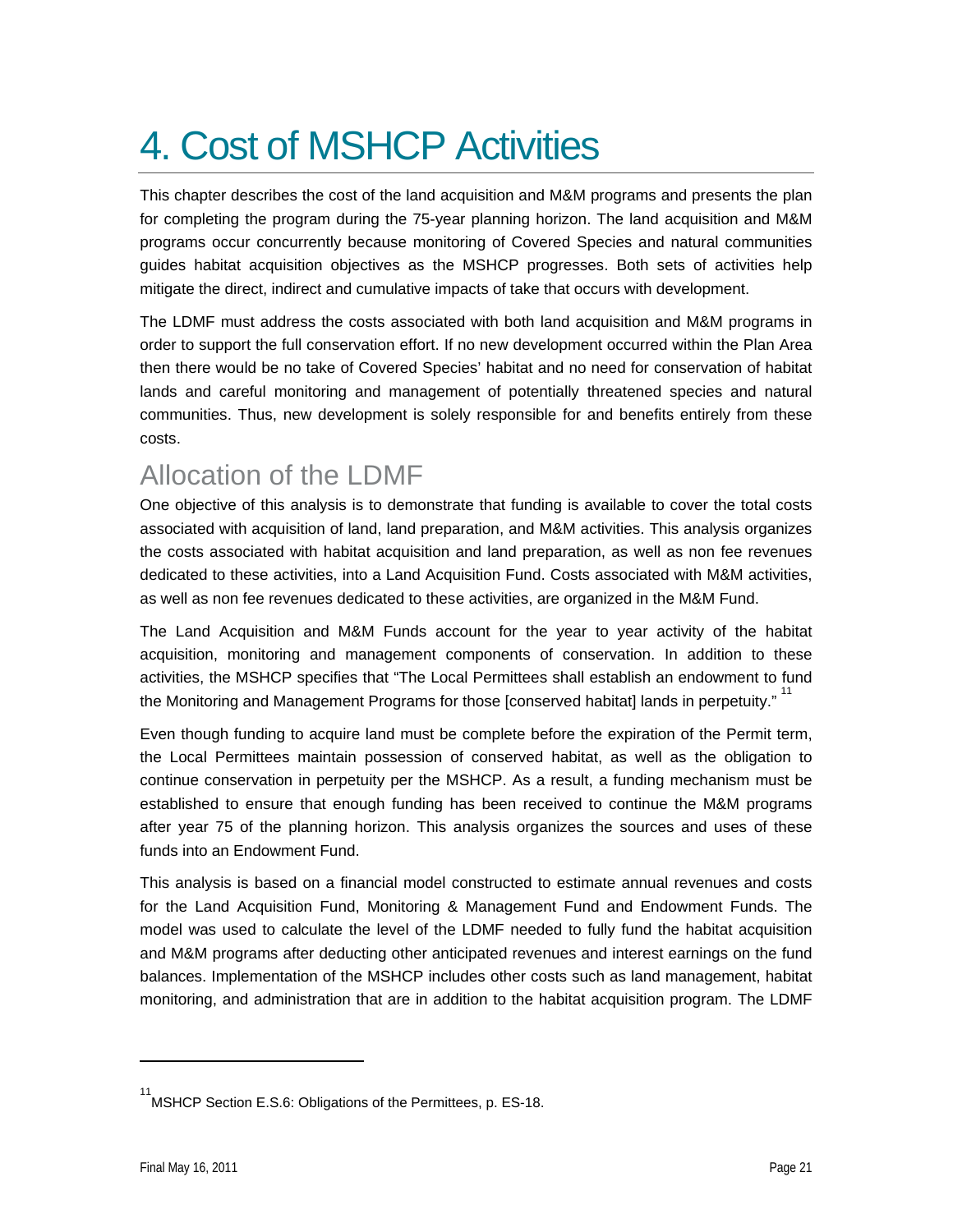contributes to the funding of these costs; the mechanism by which this occurs is discussed in detail below.

LDMF revenue is allocated among three funds, each of which supports different aspects of the conservation program. All LDMF revenue and habitat acquisition expenditures are accounted for in the Land Acquisition Fund, the Monitoring & Management Fund or the Endowment Fund. CVCC manages the funds as part of its responsibilities to implement the MSHCP. The funds, whether functioning as one accounting fund or several subfunds, enable the CVCC to comply with a provision of the Fee Mitigation Act described in Chapter 6 that requires development impact fees to be placed in a separate fund.

Before year 45, LDMF revenue that directly supports M&M is only allocated to the M&M Fund. After year 45, portions of LDMF revenue are dedicated to both the M&M Fund and to the creation of an Endowment Fund that will support M&M after year 75. The endowment fulfills the obligation of the Local Permittees set out in the MSHCP.

Permittees would continue collecting LDMF revenue through year 75 but the CVCC would terminate the Land Acquisition Fund after 45 years.

# Habitat Acquisition Program

**Table 4.1** presents a summary of the land acreage that will comprise the MSHCP Reserve System described in the previous chapter. Of the 1.1 million acres in the Plan Area, 745,900 acres will be preserved as habitat. Seventy-eight percent or 561,700 acres of the Reserve System has already been set aside. Complementary Conservation and state and federal contributions to MSHCP implementation will conserve an additional 59,680 acres from November 2006 forward.

The remaining amount of 102,100 acres includes 10,800 acres of non-Permittee public and quasi-public land, and 7,800 fluvial sand transport areas where acquisition is not required. Approximately 7,500 acres is Permittee-owned land that will be conserved in perpetuity though the MSHCP.

There are now 86,580 acres remaining in that total after transactions that closed through December 31, 2010. The LDMF is the primary funding source for this habitat acquisition program.

Another key objective of the LDMF Program is the purchase of all habitat conservation lands as soon as financially feasible within 45 years. Given the current development pressure, if land acquisition is not completed within the first 45 years, important resources may become developed, or surrounded by new development to the extent that the land may become isolated and unsuitable habitat.

The following sections describe the habitat acquisition revenues and expenditures included in this analysis.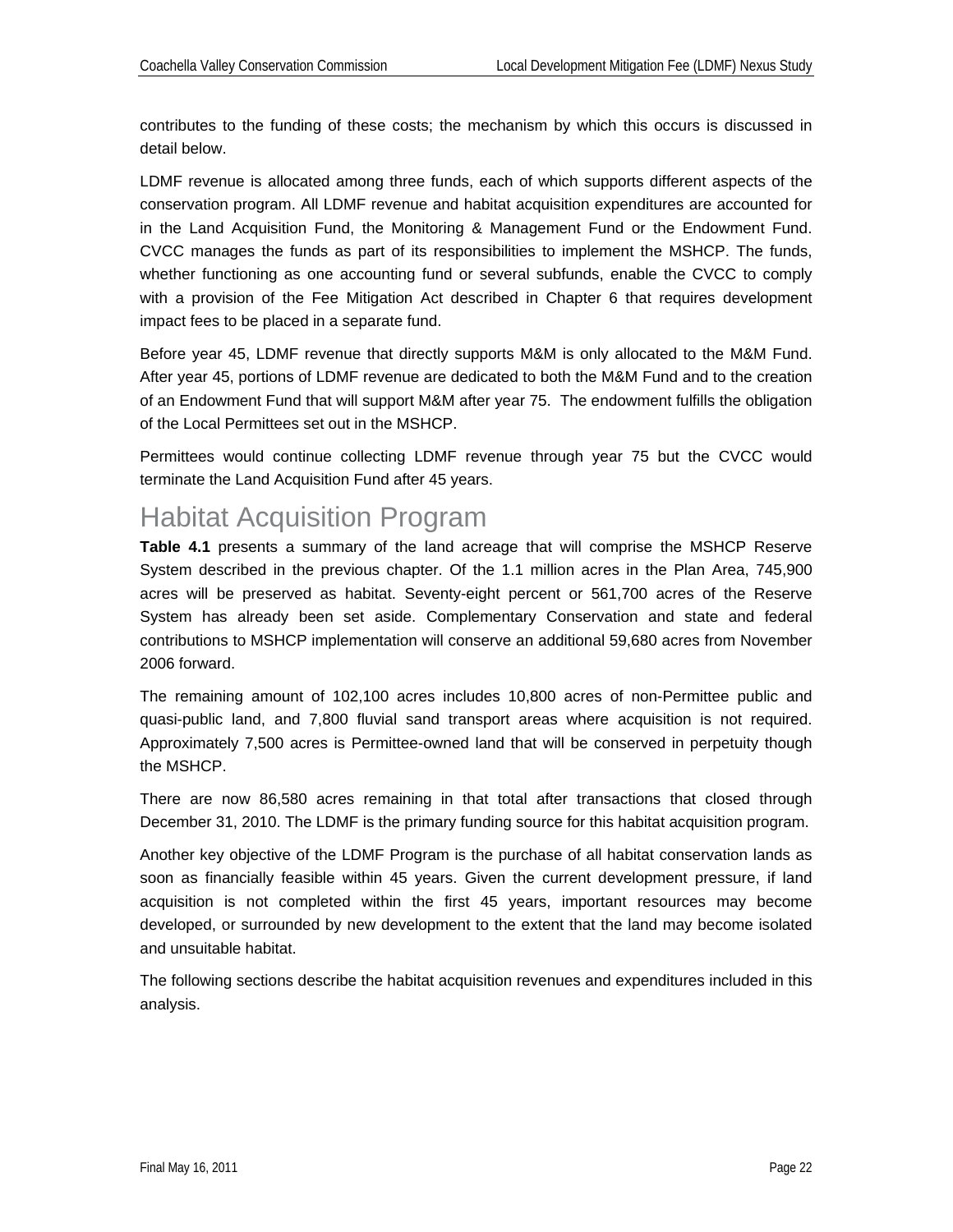### **Table 4.1: MSHCP Reserve System**

|                                                                                           | <b>Acres</b> |         |
|-------------------------------------------------------------------------------------------|--------------|---------|
| <b>Conservation Areas Total</b>                                                           |              |         |
|                                                                                           | 745,900      |         |
| Potential Development Within Conservation Areas                                           | 22,420       |         |
| MSHCP Reserve System Total                                                                | 723,480      |         |
| Existing Conservation Lands (as of June 2006) <sup>1</sup>                                | 561,700      |         |
| Land to be Conserved (as of June 2006)                                                    |              | 161,780 |
| Future Complementary Conservation (as of June 2006)                                       | 28,180       |         |
| State and Federal Contribution To Plan Implementation (as of June 2006)                   | 20,700       |         |
| Conservation of Lands Owned By Non-permittee Public or Quasi-Public Entities <sup>2</sup> | 10,800       |         |
| Conserved Land Not Responsibility of Local Permittees                                     |              | 59,680  |
| Remaining Lands to Be Conserved By Local Permittees                                       |              | 102,100 |
| Local Permittee Responsibility                                                            |              |         |
| Conservation of Existing Local Permittee Lands <sup>3</sup>                               | 7,500        |         |
| Conservation of Fluvial Sand Transport Area <sup>4</sup>                                  | 7,800        |         |
| Subtotal Local Permittee Responsibility                                                   |              | 15,300  |
|                                                                                           |              |         |
| Balance to be Acquired By Local Permittees at Time of Permit Issuance                     |              | 86,800  |
| Balance to be Acquired By Local Permittees, December 2010                                 |              | 86,580  |

Note: Estimates of land in conservation areas are from different dates and have been combined into one table. Minor inconsistencies may remain.

1 Lands set aside for conservation purposes and ow ned by federal, state, and local agencies and non-profit organizations..

<sup>2</sup> Lands currently ow ned by entities such as local utilities that the MSHCP estimates w ill be conserved through the regulatory

<sup>3</sup> Lands currently ow ned by Local Permittees that they w ill set aside for conservation. process as those entities seek approval to conduct various activities on their lands.

4 Lands that, through land use regulation, w ill be required to maintain their natural function as fluvial sand transport areas.

Source: Coachella Valley Association of Governments, *Coachella Valley Multiple Species Habitat Conservation Plan/Natural Community Conservation Plan,* Table 4-1.

### **Revenues**

#### *Local Development Mitigation Fee Revenue*

LDMF revenue would provide the majority of funding for the habitat acquisition program. The fee generates revenue by multiplying the per acre fee by the estimated acres of new development. The fee is assumed to increase at 3.29 percent annually. The inflation rate of 3.29 percent per year is based on the average annual change in the Consumer Price Index (CPI) for the Los Angeles-Riverside-Orange County Metropolitan Statistical Area (MSA) from 1984 to 2009.

The inflation rate of 3.29 percent is a long run average estimate of general costs in the economy, and the actual increase will be based on the provisions of Permittee fee ordinances regarding automatic updating of the fee and other jurisdiction-specific LDMF actions as implementation proceeds.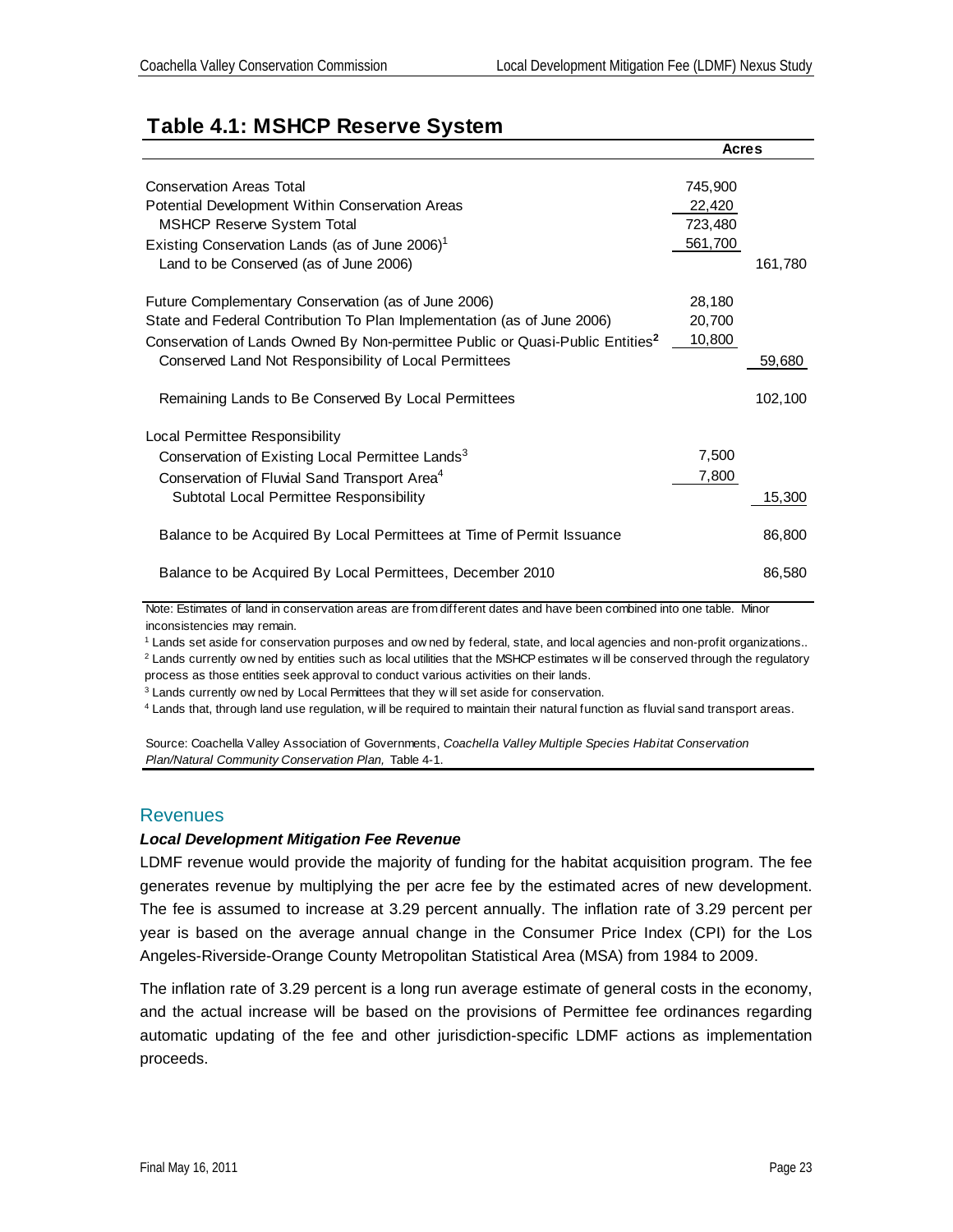Once all land acquisition has been completed in year 45, the only MSHCP costs that remain are M&M and administrative costs required to continue the program through year 75 and after expiration of the Permit. The M&M activities that occur after habitat acquisition is complete will evaluate the efficacy of conservation by studying Covered Species and natural communities inhabiting conserved habitat. The findings that emerge from monitoring research may require management measures taken to preserve habitat in conserved areas to adapt to changing circumstances. The LDMF will be adjusted to generate revenues sufficient to fund these costs in years 46 through 75.

Actual fee levels may vary depending on the frequency of LDMF updates in response to changes in the rate of development and the price of land, among other variables. The MSHCP requires that a new Nexus Study be completed at least every five years.

### *Regional Road Project Mitigation*

Measure A is a half-cent sales tax approved by Riverside County voters to fund transportation projects. From Measure A funds, \$30 million are dedicated to fully mitigate the direct, indirect, and cumulative effects of transportation projects on the Covered Species and the conserved natural communities. Of this amount \$21,819,000 will be contributed to the Land Acquisition Fund, and the remaining \$8,181,000 million will be deposited into the Endowment Fund.

#### *Regional Infrastructure Mitigation*

This revenue source is generated by two public agencies in connection with mitigation of infrastructure projects. The first agency is the Coachella Valley Water District (CVWD). CVWD is anticipated to acquire 550 acres for the MSHCP Reserve System in the Thousand Palms Conservation Area. The acquisition would mitigate habitat impacts of the Thousand Palms Flood Control Project and is estimated to cost \$10.5 million.

This acquisition is anticipated to occur in the early years of the MSHCP. The cost estimate is based on the current average market value per acre for the Thousand Palms area of \$15,700 (see discussion and table under Expenditures - Land Acquisition, below). The CVWD will also have contributed a total of \$4.0 million as payment to the CVCC for participation in the MSHCP over the lifetime of the LDMF; this contribution will be part of the program Endowment.

The second agency is the California Department of Transportation (Caltrans). Caltrans has an obligation to acquire 5,791 acres of habitat to mitigate non-interchange highway projects in the Coachella Valley. For the purposes of the Nexus Study, Caltrans is assumed to acquire 1,930 acres in plan years 8 and 10, and 1,931 acres in year 15.

Acquisition costs per acre are assumed to be the same average cost for all acquired acres in the year of acquisition. The actual phasing of the funding for this obligation by Caltrans on an annual basis is not material to the calculation of the LDMF, because the mitigation is based on a given amount of acreage to be acquired, not on a specific amount of revenue to be contributed.

#### *Interest Earnings*

The *Mitigation Fee Act* requires that interest earnings on development impact fee revenues be credited to the same fund in which the fees are deposited and expended for the same purposes. This analysis assumes a long term interest rate of 5.73 percent on fund balances, a rate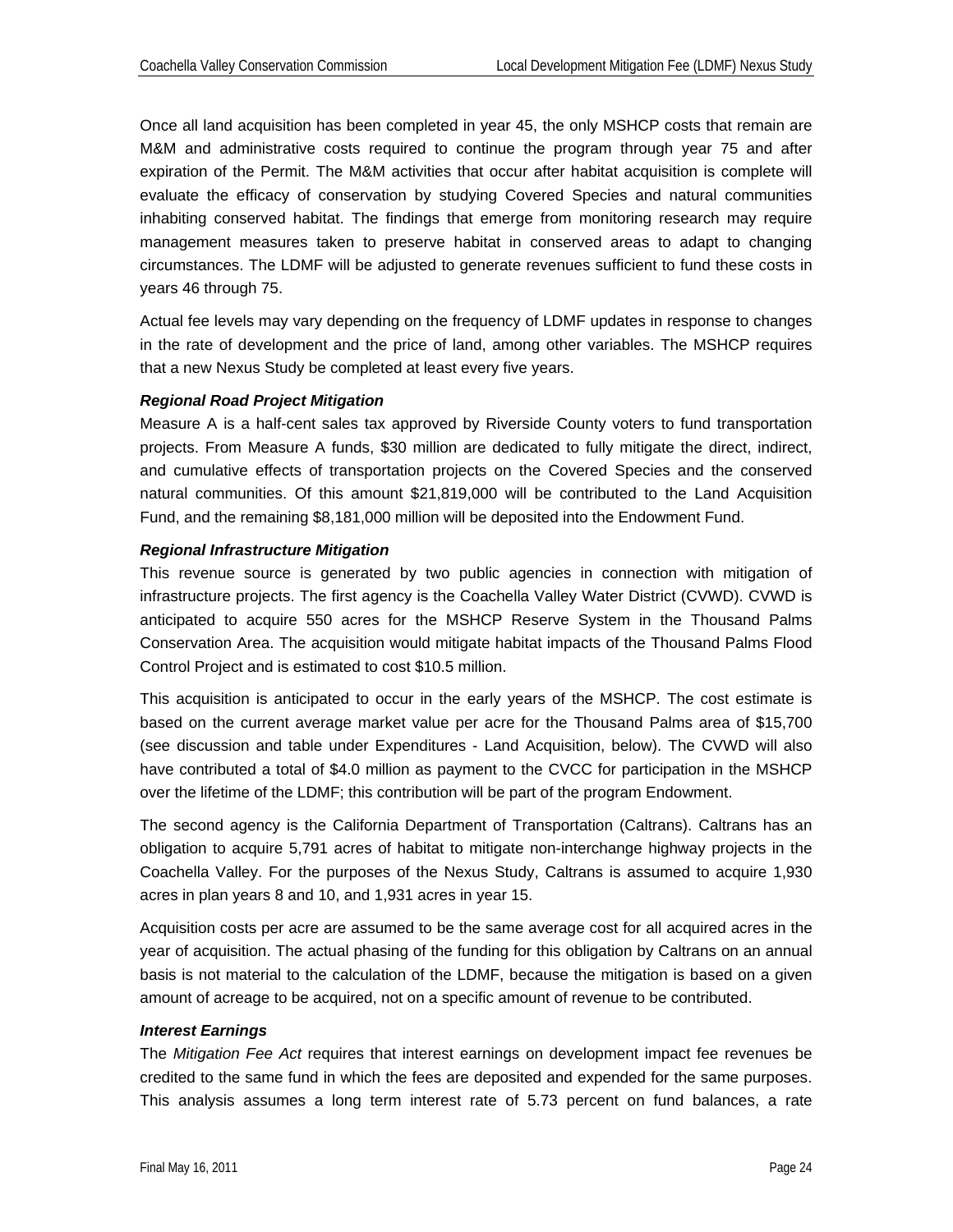approximately equal to the 1984-2009 average interest rate for Pooled Money Investment Accounts (PMIA) reported by the California State Treasury. This fund is a proxy for the type of investment vehicle CVCC must use to preserve fund balances for the benefit of MSHCP objectives.

### **Expenditures**

### *Land Acquisition*

Estimates for the price of land to be acquired by Permittees vary by the location of each conservation area in the Valley. Per acre prices used in this analysis are based on the CVCC's recent experience with land acquisition, as well as an independent study that relied on current sales and listings of comparable properties (*A Market Study of Land Values, Related to Several Areas of Prospective Acquisition, Associated with the Coachella Valley Multiple Species Habitat Conservation Plan,* Scarcella, June 2010).

The study estimated low, mid, and high range market values per acre for each of 20 conservation areas within the Plan Area. Estimates were made of the percentage of land to be acquired at each market level in each conservation area. These costs exclude transaction costs (see below). **Table 4.2** on the following page details land acquisition amounts and undiscounted (nominal dollar) purchase costs by conservation area within the MSHCP Reserve System.

Analysis of this data uses a number of cost estimates per acre multiplied by acres acquired to estimate total costs for each year of MSHCP. Average per acre costs include related transaction costs for appraisals, escrow fees, and other costs that are estimated to be approximately five percent in addition to the land purchase price. The calculation of the average costs per acre used in this analysis, including transaction costs in 2010 dollars are shown in **Table 4.3**. Table 4.2 informs the price per acre for acres to be acquired after acres designated high priority by the CVCC. The CVCC's criteria for setting land acquisition priorities are described below.

The Nexus Study bases its assumptions for land cost on the recent land purchasing patterns and long term strategies adopted by the CVCC. In the short run, the CVCC has identified the following areas as its highest acquisition priorities:

- Thousand Palms Conservation Area
- Upper Mission Creek Conservation Area
- Coachella Valley Stormwater and Delta Conservation Area
- Willow Hole Conservation Area
- East Indio Hills Conservation Area.

Prioritization is based on how vulnerable natural habitat is in the area, the degree of threat development poses to existing habitat or species and the extent to which the proportion of developed to conserved land, or "Rough Step" has been satisfied in the area.

The areas identified above contain some of the highest priced land in the Plan Area. The CVCC has been purchasing high priority land in these areas at an average of approximately \$9,610 per acre. Table 4.2 above shows that this figure is roughly compatible with the average price per acre in high-priced areas reported by the June 2010 Market Study of Land Values.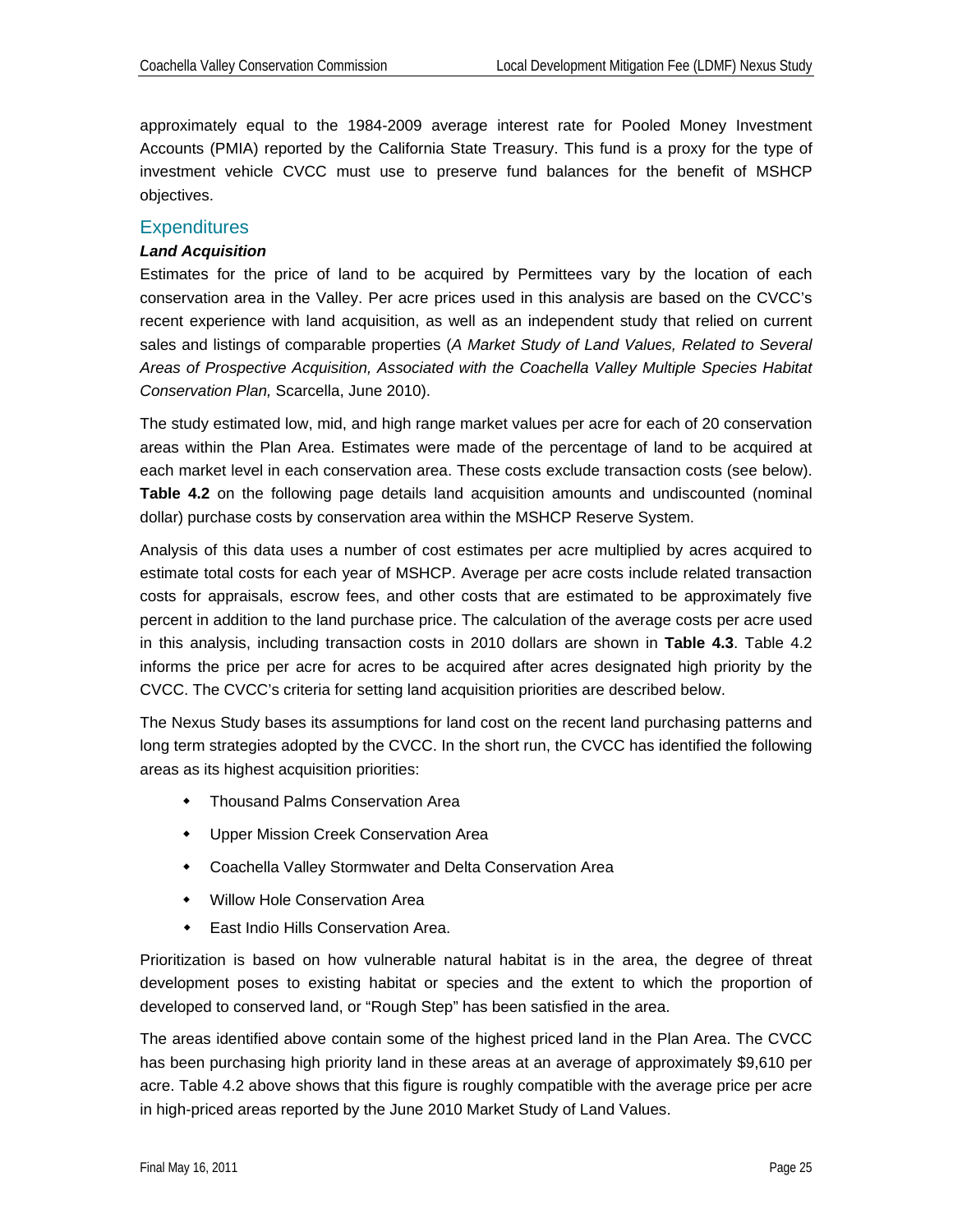The Nexus Study assumes that the first 22,000 acres purchased by the CVCC during the lifetime of the LDMF will be purchased in these areas, and carries this price assumption forward until the first 22,000 acres of conservation land are purchased. This analysis estimates that the CVCC will have purchased its first 22,000 of high priority land before year 30 of the planning horizon.

### **Table 4.2: Modified MSHCP Reserve System Local Permittees Land Acquisition Costs**

| No.            | <b>MSHCP Designation</b>                     | <b>Priority</b> | Acres <sup>1</sup> | \$ Per Acre | <b>Total Cost</b> |
|----------------|----------------------------------------------|-----------------|--------------------|-------------|-------------------|
|                |                                              |                 |                    |             |                   |
|                | <b>Priority Areas</b>                        |                 |                    |             |                   |
| $\overline{2}$ | Stubbe & Cottonwood Canyons                  | 1               | 1,705              | \$<br>5,250 | \$<br>8,949,938   |
| 3              | Snow Creek / Windy Point                     | 1               | 1,018              | 1,365       | 1,390,116         |
| 5              | Highway 111 / I-10                           | 1               | 358                | 7,550       | 2,703,353         |
| 6              | Whitewater Floodplain                        | 1               | 2,082              | 5,450       | 11,344,175        |
| 7              | Upper Mission Creek/Big Morongo Cyn          | 1               | 5,117              | 8,885       | 45,462,146        |
| 8              | <b>Willow Hole</b>                           | 1               | 2,392              | 9,813       | 23,471,500        |
| 9              | Edom Hill                                    | 1               | 1,185              | 7,781       | 9,223,349         |
| 10             | <b>Thousand Palms</b>                        | 1               | 4,995              | 15,700      | 78,421,500        |
| 19             | CV Stormwater Channel & Delta                | 1               | 2,651              | 9,688       | 25,680,303        |
|                | Total                                        |                 | 21,503             |             | \$<br>206,646,380 |
|                | <b>Priority Areas Average Price per Acre</b> |                 |                    |             | \$<br>9,610       |
|                |                                              |                 |                    |             |                   |
|                | <b>Non-Priority Areas</b>                    |                 |                    |             |                   |
| 1              | Cabazon                                      | 2               | 2,806              | \$<br>1,175 | \$<br>3,296,968   |
| 4              | <b>Whitewater Canyon</b>                     | $\overline{c}$  | 78                 | 1,081       | 84,770            |
| 11             | West Deception Canyon                        | $\overline{c}$  | 557                | 1,343       | 747,987           |
| 12             | Indio Hills / Joshua Tree NP Linkage         | $\overline{c}$  | 2,088              | 4,325       | 9,029,865         |
| 13             | Indio Hills Palms                            | $\overline{c}$  | 1,525              | 1,706       | 2,601,229         |
| 14             | East Indio Hills                             | $\overline{c}$  | 1,014              | 3,925       | 3,980,343         |
| 15             | Joshua Tree National Park                    | $\overline{2}$  | 12,140             | 419         | 5,083,654         |
| 16             | Desert Tortoise and Linkage                  | $\overline{2}$  | 39,283             | 906         | 35,600,119        |
| 17             | Mecca Hills / Orocopia Mountains             | $\overline{2}$  | 20,151             | 644         | 12,972,406        |
| 18             | Dos Palmas                                   | $\overline{2}$  | 10,456             | 603         | 6,299,445         |
| 20             | Santa Rosa & San Jacinto Mtns                | $\overline{2}$  | 33,052             | 2,875       | 95,025,276        |
|                | Total                                        |                 | 123,150            |             | \$<br>174,722,062 |
|                | <b>Non-Priority Average Price per Acre</b>   |                 |                    |             | 1,419             |

Note: Transaction costs for appraisals, escrow fees, and related costs not included.

 $1$  Acres reflect acres actually available for conservation purchase by the CVCC.

Source: Scarcella, *A Market Study of Land Values, Related to Several Areas of Prospective Acquisition, Associated with the Coachella Valley Multiple Species Habitat Conservation Plan, June 2010* .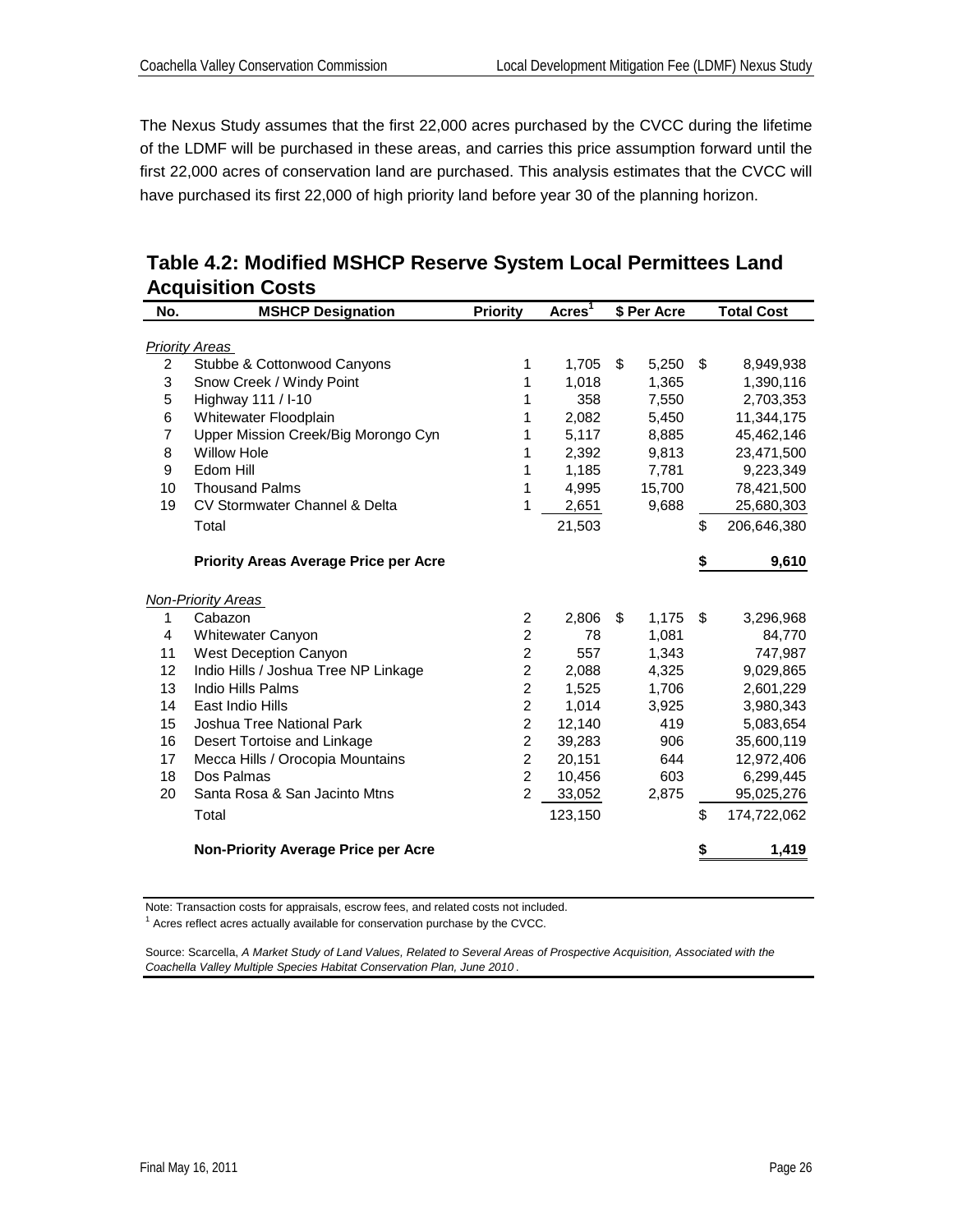## **Table 4.3: Land Acquisition and Transaction Costs**

|                                                                  | <b>Actual</b> |                |      | <b>Land Acquisition Period</b> | <u>Total</u>     |      |                 |        |
|------------------------------------------------------------------|---------------|----------------|------|--------------------------------|------------------|------|-----------------|--------|
|                                                                  |               | 2009           |      | 2010                           | 2011-20381       |      | 2039-2053       |        |
| Average Cost Per Acre (\$2010)<br>Transaction Costs <sup>2</sup> | \$            | 9,159<br>5.00% | - \$ | 10,071<br>5.00%                | 9,610<br>5.00%   | - \$ | 1,419<br>5.00%  |        |
| Total Land Cost per Acre<br>Acres Purchased                      |               | 9,617<br>150   | S    | 10,574<br>1.100                | 10,091<br>21.175 | - \$ | 1,490<br>65,673 | 88,098 |

<sup>1</sup> Timeframe in w hich CVCC purchases its first 22,000 priority acres in high priced areas.

<sup>2</sup> Includes costs for appraisals, escrow fees, and related transaction activities.

Sources: Coachella Valley Association of Governments; Willdan Financial Services.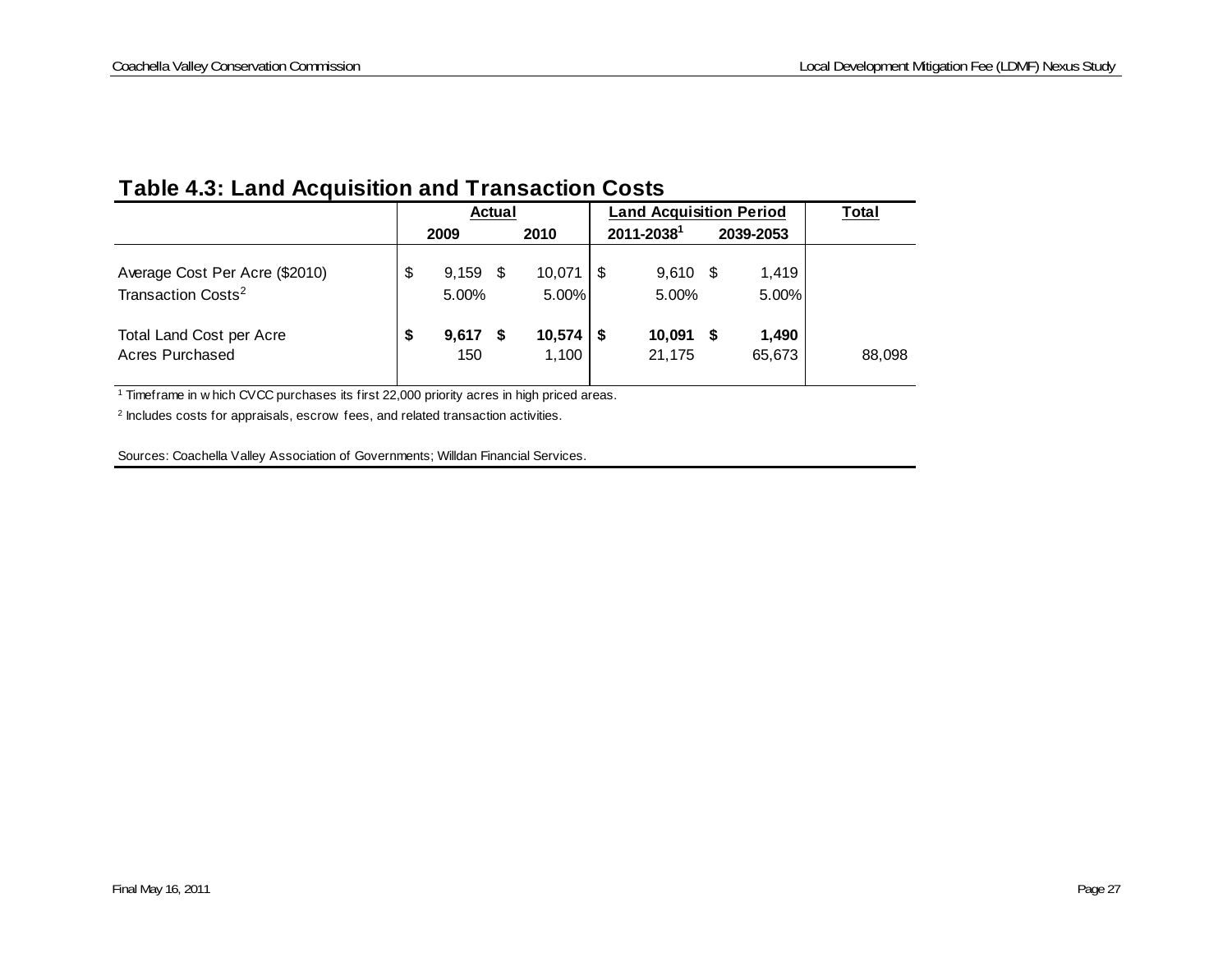After the CVCC purchases 22,000 acres of high priority land, the CVCC may purchase and conserve parcels in less developed and less costly areas. This analysis assumes that the price of the remaining acreage will equal the average cost of low priority acreage shown in Table 4.2.

The Nexus Study assumes that land acquisition costs will increase at 3.29 percent annually during the 50-year acquisition period, resulting in the larger cost estimate in nominal dollars shown in Appendix Table A-2, which summarizes the Land Acquisition Fund. This real estate inflation factor of 3.29 percent per year is based on a more general proxy for changes in prices: the average annual change in the Consumer Price Index (CPI) for the Los Angeles-Riverside-Orange County Metropolitan Statistical Area (MSA) from 1984 to 2009. The period chosen extends beyond the prior decade in order to capture a data series for a long term average.

Table 4.3 shows the land cost per acre assumptions used in this study for each stage of land acquisition in the planning horizon. This analysis adds a 5 percent premium to the price of land in an effort to account for escrow fees and other expenses that arise in the process of purchasing land. Land costs per acre for Fiscal Years 2009 and 2010 are actual values based on CVCC records. The CVCC expects to update this analysis periodically based on new land appraisal studies.

This analysis includes an estimate of the amount of land acquired on an annual basis over the 45-year acquisition period. The analysis assumes that as much land as possible is acquired as early as possible subject to revenue constraints. To supplement LDMF revenues, regional road project and infrastructure mitigation payments provide revenue through year 18 of the MSHCP.

These phasing assumptions meet the "Rough Proportionality" requirements of the MSHCP regarding the amount of habitat land conserved compared to the amount of development that occurs. Actual land acquisition costs may turn out to be more or less than these estimates. Land price inflation may also vary from the rate assumed here.

Costs would be lower to the extent that land is protected through methods other than fee simple purchase, such as conservation easements. CVAG will conduct land market appraisals and adjust the rate of increase in the LDMF discussed in the revenue section above to mirror actual cost trends and ensure that total revenues do not exceed total costs within the Land Acquisition Fund.

#### *Land Preparation*

Land preparation consists of one-time capital costs to render the land usable for intended conservation purposes. These costs primarily include the removal of an invasive species such as the Saharan mustard, and fencing. Other costs include gates, signage, and trash removal. Ongoing maintenance costs are not included. The cost of land preparation is based on a baseline 2010 assumption of \$188,000 per year, and is increased by 3.29 percent annually for inflation<sup>12</sup>. Costs terminate at the end of the 50-year acquisition period.

 $\overline{a}$ 

<sup>12</sup> MSHCP Section 5.3, Table 5-3c, p. 5-24.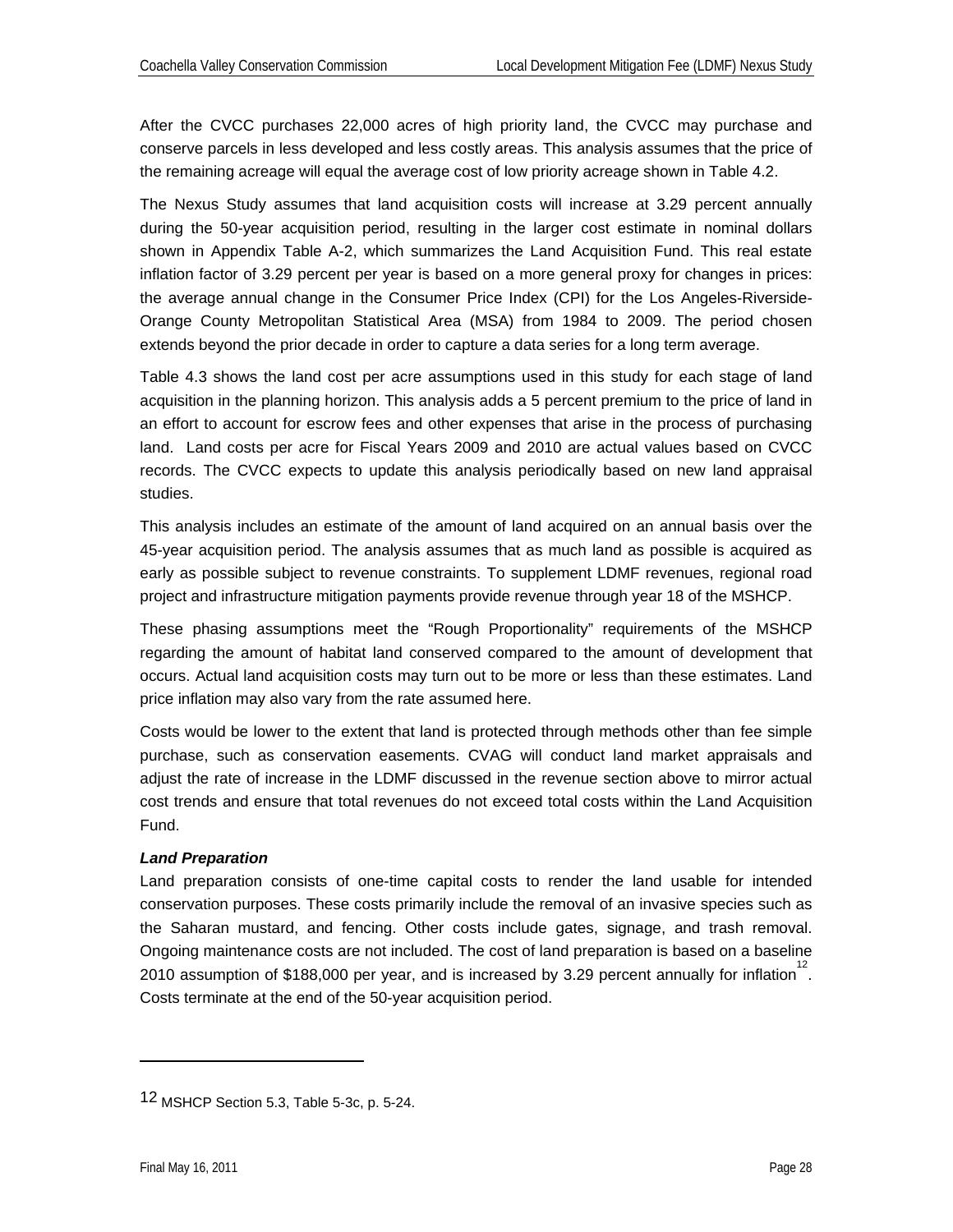### *Administration*

The CVCC will contract with CVAG for staff services for the first five years of MSHCP implementation and may continue to do so thereafter if desired. Total administration costs for all MSHCP implementation activities are estimated to be \$600,640 annually, on average. This amount would fund management, accounting, information technology, and related overhead costs. These amounts are based on actual expenditures made by the CVCC in Fiscal Years 2009 and 2010.

Administration costs also include \$127,000 annually, on average, for a contract Land Acquisition Manager funded solely by the Land Acquisition Fund. Fiscal Years 2009 and 2010 reflect costs adjusted for current economic pressures. This analysis assumes that the Land Acquisition Manager will be restored to a full time position as the economy recovers. All administration costs are increased 3.29 percent annually for inflation. Administration costs associated with the Land Acquisition Fund terminate at the end of the 45-year acquisition period.

**Table 4.4** summarizes total revenues, expenditures, and other assumptions for the Habitat Acquisition Program, in nominal dollars. This analysis assumes that Local Permittees will begin to impose the updated LDMF on new development during most of fiscal year 2011-2012 (FY2012).

The summary below shows the 2010 value of revenues, expenditures, and fund balance, made or accumulated through 2083. The Land Acquisition Fund is assumed to terminate 43 years later in plan year 45 or 2053. See **Tables A-1 through A-6** in the Appendix for the cash flow detail.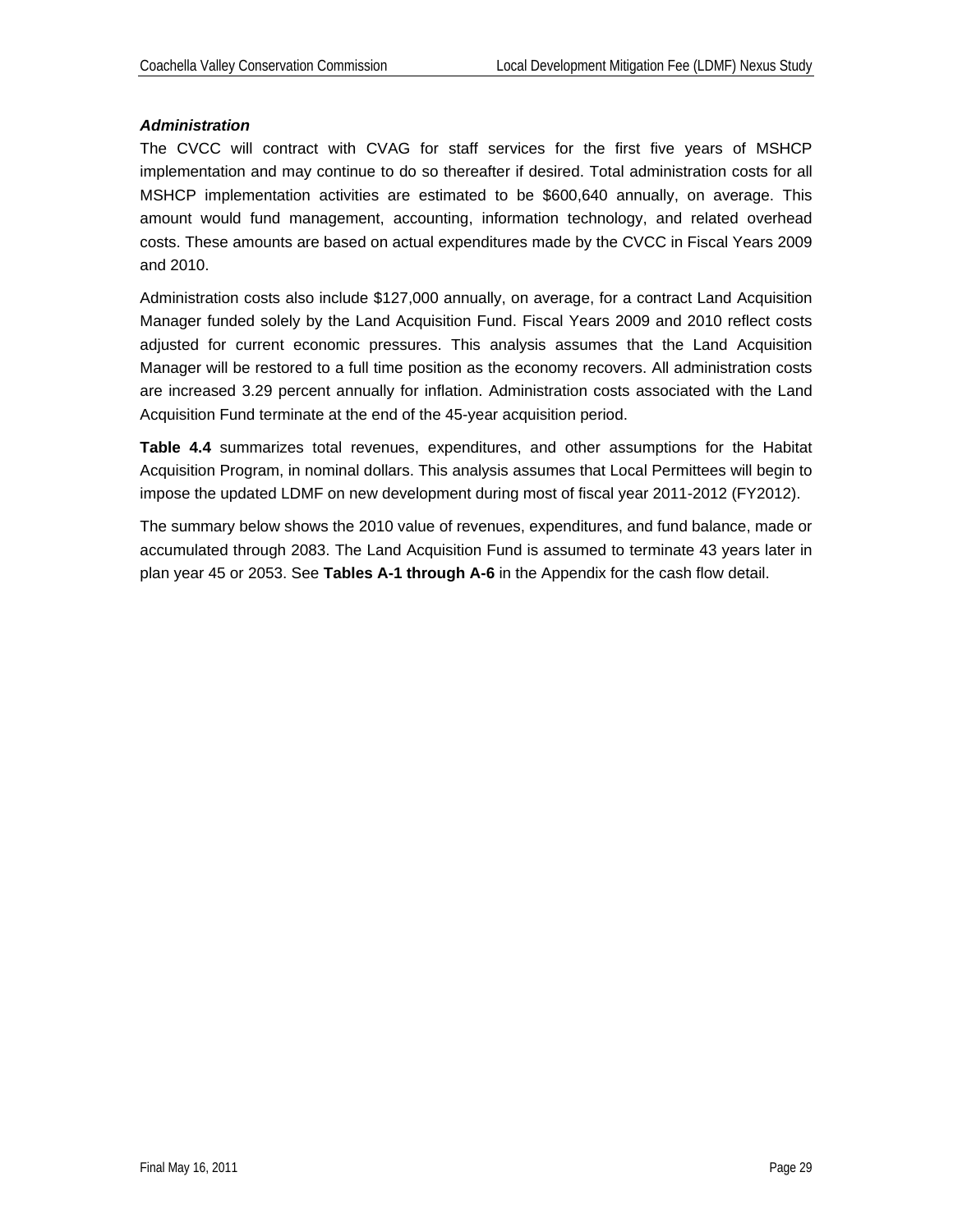**FY2012-2083**

|                                                       | F TZUTZ-ZUOJ    |
|-------------------------------------------------------|-----------------|
| <b>Revenues</b>                                       |                 |
| Local Development Mitigation Fee Revenue <sup>1</sup> | \$ 276,919,000  |
| CVAG - Measure A                                      | 4,626,000       |
| Caltrans                                              | 31,398,000      |
| <b>CVWD</b>                                           | 8,919,000       |
| Contributions                                         |                 |
| Grants                                                |                 |
| Other                                                 |                 |
| Interest Earnings                                     | 20,538,000      |
| <b>Total Revenues</b>                                 | \$342,400,000   |
| <b>Expenditures</b>                                   |                 |
| Land Acquisition                                      | \$ 314,726,000  |
| Land Preparation                                      | 8,156,000       |
| Administration                                        |                 |
| Land Acquisition Manager (contract)                   | 5,316,000       |
| Administration (program-wide share)                   | 9,585,000       |
| <b>Total Expenditures</b>                             | \$ 337,783,000  |
| <b>Net Cashflow</b>                                   | \$<br>4,617,000 |
| <b>Ending Fund Balance</b>                            | \$              |

### **Table 4.4: Summary of Land Acquisition Revenues and Expenditures**

Note: In constant dollars. Table represents present value of total program revenues collected and expenditures made by year 75. Values have been rounded to nearest thousand.

1 Denotes the portion of total LDMF revenue assigned to land acquisition, land preparation and associated activities.

Sources: Coachella Valley Association of Governments; Willdan Financial Services.

# Monitoring and Management Program

The MSHCP identifies an M&M program as a key element of the conservation effort. According to the MSHCP, the M&M program is designed to

(1) Demonstrate that the Plan is achieving its Conservation Goals and Objectives for the Covered Species and conserved natural communities;

(2) Specify the primary components of Reserve Lands management; and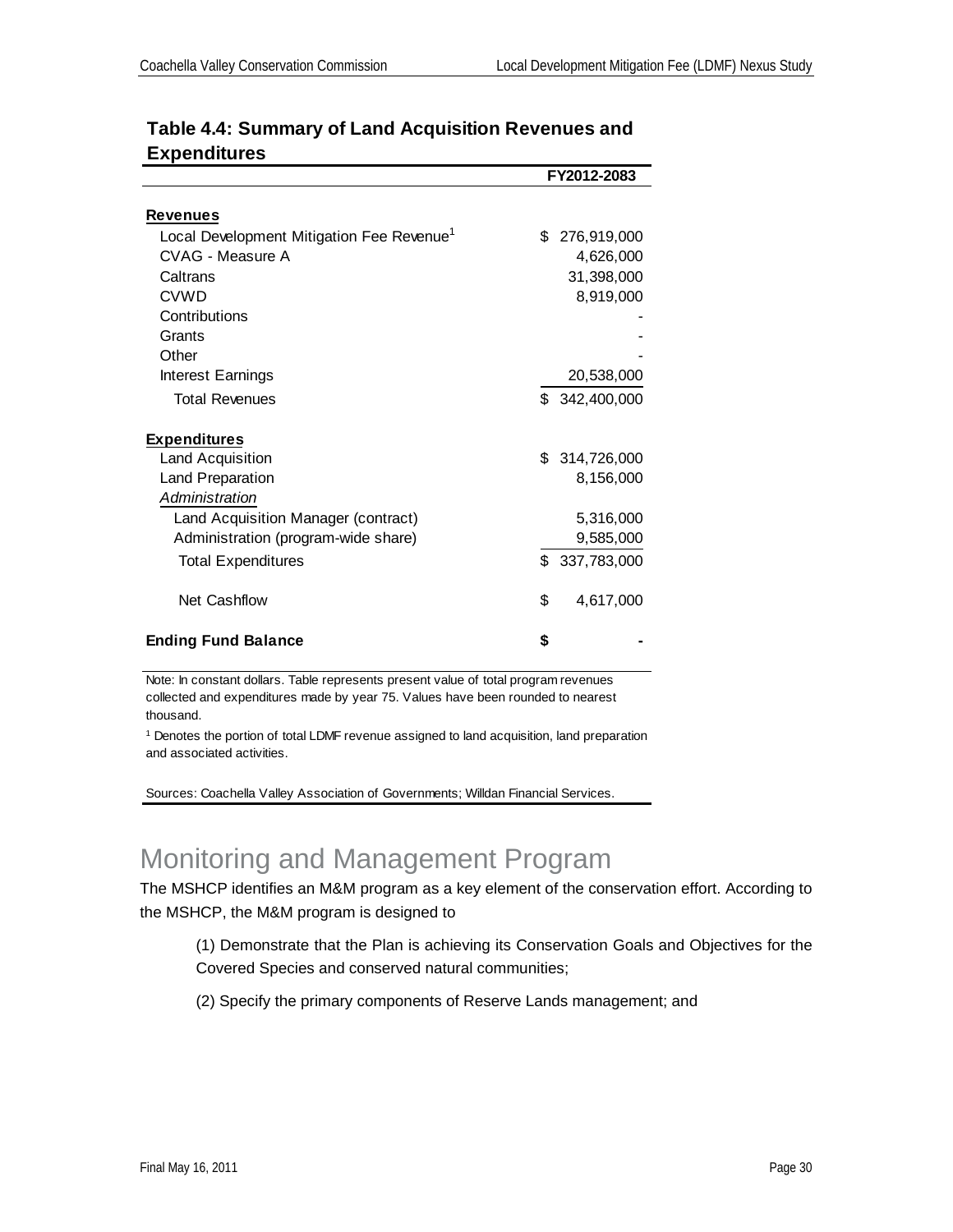(3) Identify how Adaptive Management strategies will be used to address changes in Habitat condition, natural communities and/or species health (distribution and numbers)<sup>13</sup>

The costs and revenues associated with this part of the conservation process are summarized in the M&M Fund and described in this chapter.

A portion of the LDMF is allocated to the M&M Fund. The M&M Fund also includes non fee revenues dedicated to M&M activities and program costs for M&M programs specified in the MSHCP.

The most prominent non-fee revenue source is the Conservation Trust Fund, whose landfill tipping fee allocations amount to \$36.5 million over the life of the Permit. The CVCC plans to fund all M&M expenses for activities affecting lands other than Permittee conserved lands using revenue from the Conservation Trust Fund. In addition, if the agency has carryover M&M expenses from land acquired before revisions to the LDMF, costs which can be termed existing deficiencies, revenue from the Conservation Trust Fund will be more than sufficient.

This policy will ensure that new development, through payment of the LDMF, does not fund any M&M activities required by the MSHCP if those activities relate to existing deficiencies in M&M programs or lands not acquired by the Permittees.

These revenues and costs are summarized in Table 4.7 as a program level summary of monitoring and management costs. Detailed components of M&M program costs are detailed in Tables A-4 and A-5.

The following sections describe the revenues and expenditures associated with the monitoring and management component of the LDMF.

### **Revenues**

### *Local Development Mitigation Fee Revenue*

The LDMF contributes nearly \$100.2 million to the M&M program throughout the 75 year Permit term. Year to year, the LDMF is designed to cover the M&M expenses remaining to be funded once Conservation Trust Fund (see below) revenues are exhausted in a given year. After land acquisition is complete, the LDMF is re-set to collect sufficient revenue to fund annual M&M expenses and contribute to the Endowment for M&M activities. This role of the LDMF is discussed in greater detail below, in the *Funding M&M Costs in Perpetuity* section of this analysis.

### *Conservation Trust Fund*

The Conservation Trust Fund consists exclusively of Landfill Tipping Fees paid by the producers of waste generated in the Coachella Valley and deposited in County landfills. The CVCC provided the actual amounts of revenue received in this category for FY 2009 and 2010. In the future, Landfill Tipping Fee revenue is projected to rise at the rate of inflation starting in year 3 and continuing through year 75.

 $\overline{\phantom{0}}$ 

 $^{13}$ MSHCP E.S.8: MSHCP Reserve Lands Management and Monitoring, p. ES-31.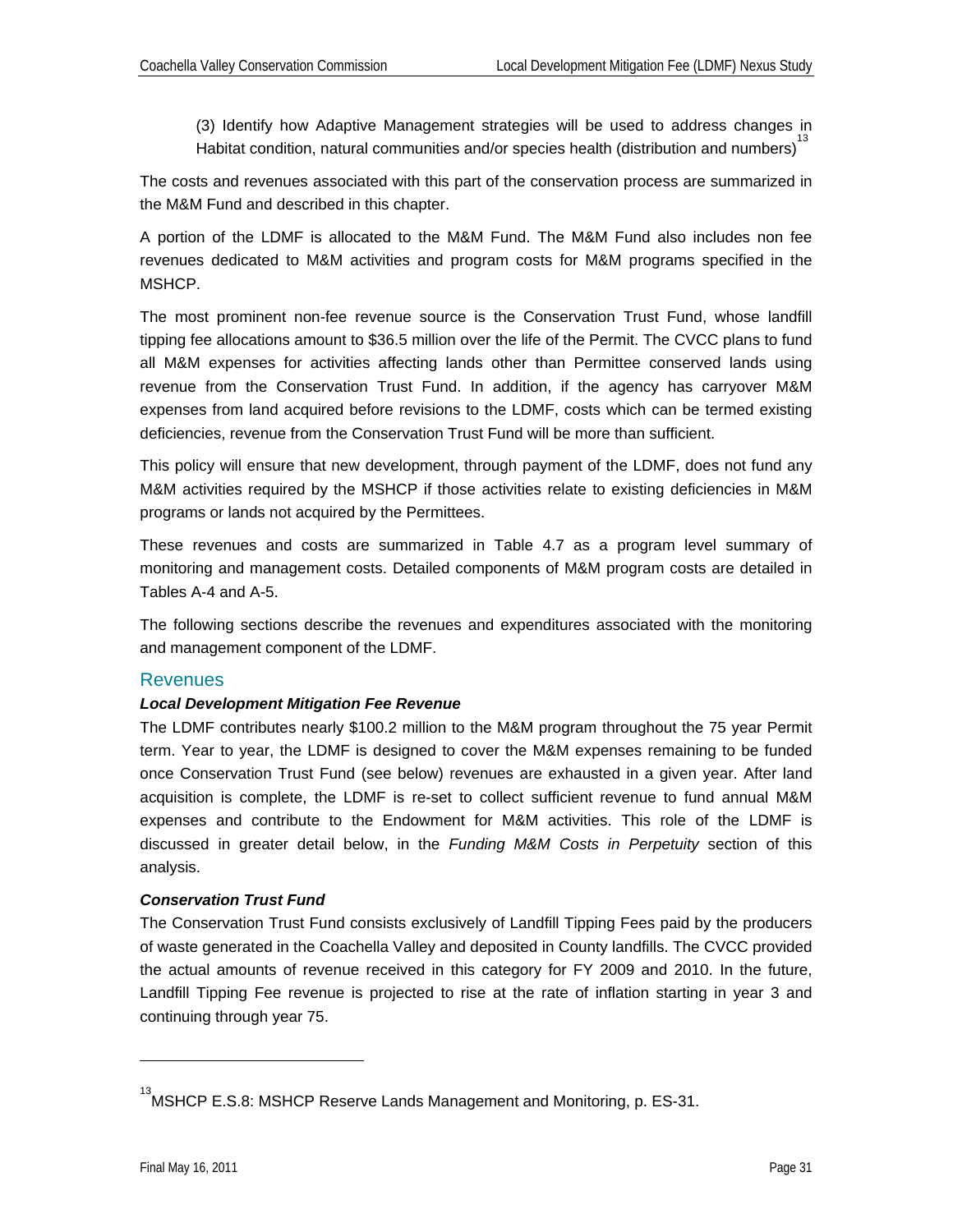### **Expenditures**

### *Monitoring Program*

The Monitoring Program refers to the biological habitat monitoring and assessment program associated with the MSHCP. The MSHCP states that the role of the Monitoring Program is to

Provide scientifically reliable data on:

(1) The status and spatial and temporal dynamics (amplitude and magnitude) of key ecosystem components for the Covered plant and animal Species and conserved natural communities, and

(2) The threats to these species and conserved natural communities. The program will also identify, develop, [and] evaluate the extent to which management practices and policies are sustaining the plan and animal species and conserved natural communities covered under the Plan.<sup>14</sup>

The MSHCP states that the Monitoring Program will be implemented in phases starting with the collection of baseline data (The Baseline Phase) and extending to a long term species and natural communities monitoring program.

Fulfilling these objectives requires employment of several biological scientists, GIS analysts, field researchers and the equipment associated with each employee. **Table 4.5** breaks out the baseline cost assumptions for the Monitoring Program. All personnel and programs below represent expertise in fields relevant to the Covered Species or natural communities identified in the MSHCP or expertise in mapping, field equipment or surveillance. Estimates for the cost of each personnel type, program and piece of equipment were provided by the CVCC $^{15}$ .

The sum of these expenditures for each year amounts to the total Monitoring Program expenditure identified in the M&M Fund (see Table A-6). Note that some of the costs identified in Table 4.5, such as the graduate research and sheep monitoring program, do not persist throughout the 75 year planning horizon.

 $\overline{\phantom{0}}$ 

<sup>14</sup> MSHCP Section E.S.8: MSHCP Reserve Lands Management and Monitoring: Monitoring Program, p. ES-31.

<sup>15</sup> MSHCP Section 8.8.2: Personnel for Monitoring Program, p. 8-106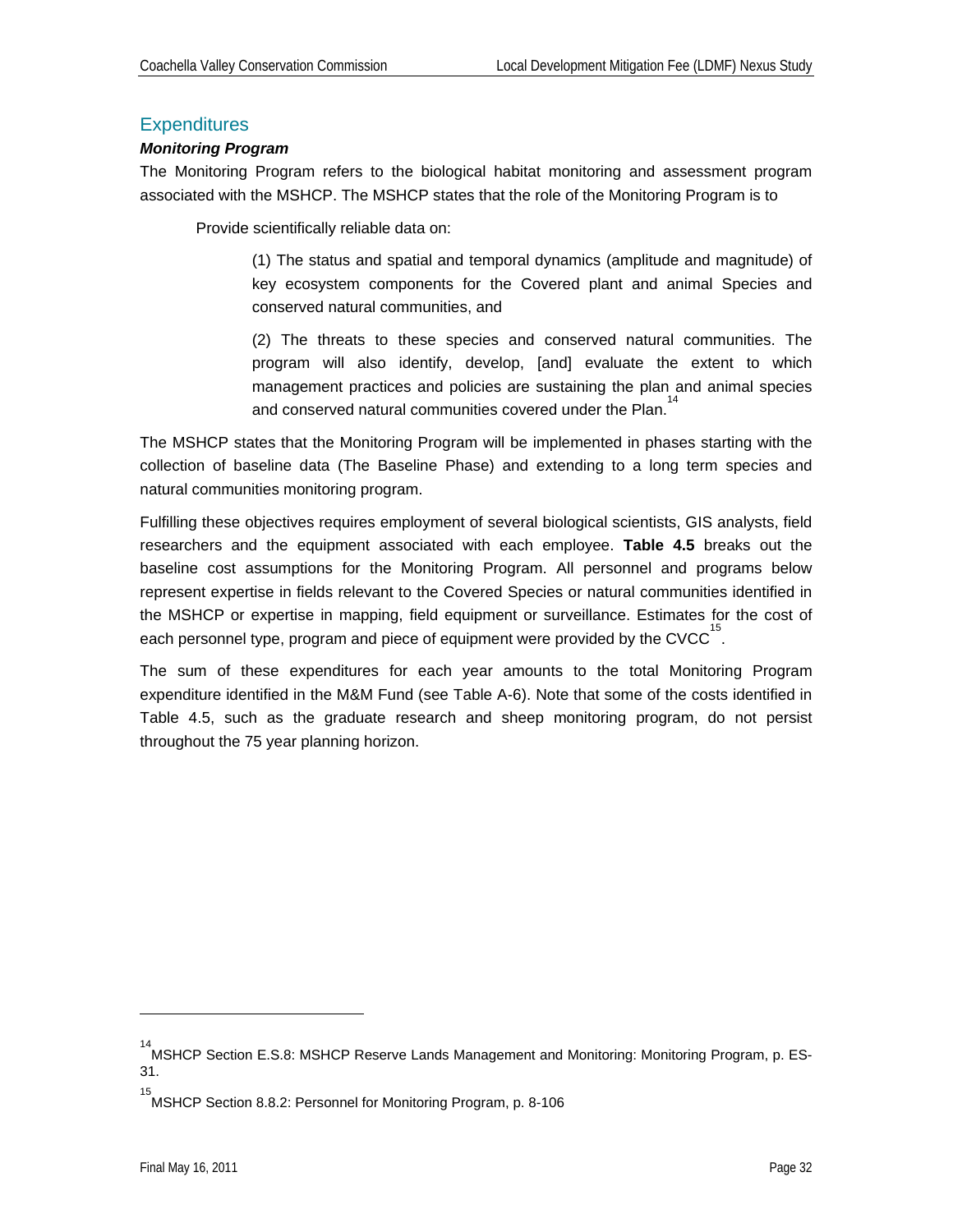|                                        | FY2011 |                     |  |  |  |  |
|----------------------------------------|--------|---------------------|--|--|--|--|
| FY Ending June 30                      |        | <b>Expenditures</b> |  |  |  |  |
|                                        |        |                     |  |  |  |  |
| Personnel - All Species except sheep   |        |                     |  |  |  |  |
| Monitoring Program Admin (1)           | \$     |                     |  |  |  |  |
| Vertebrate Ecol - Field Supervisor (1) |        | 96,100              |  |  |  |  |
| Entomologist (1 @ 0.5)                 |        | 42,700              |  |  |  |  |
| Associate Biologist (1)                |        | 85,300              |  |  |  |  |
| Biologist - Mammalogy (1@0.5)          |        | 37,400              |  |  |  |  |
| Biologist - Ornithology (1-2@0.5)      |        | 74,700              |  |  |  |  |
| Seasonal Aide - Ornithology (1@0.5)    |        | 16,000              |  |  |  |  |
| Seasonal Aide (4-5@0.75)               |        | 120,000             |  |  |  |  |
| Personnel - Sheep and Trails           |        |                     |  |  |  |  |
| Seasonal Aide (3@0.75)                 | \$     | 72,000              |  |  |  |  |
| <b>Graduate Researcher</b>             |        | 24,000              |  |  |  |  |
| <b>Sheep - Monitoring</b>              |        |                     |  |  |  |  |
| Personnel                              | \$     | 53,300              |  |  |  |  |
| Personnel - Data Analysis              |        |                     |  |  |  |  |
| GIS Analyst (1 @ 0.5)                  | \$     | 42,700              |  |  |  |  |
| GIS Technician (1 @ 0.5)               |        | 37,400              |  |  |  |  |
| <b>Personnel Subtotal</b>              | \$     | 701,600             |  |  |  |  |
| One-time Cost Items                    |        |                     |  |  |  |  |
| Revise/Update Natural Communities Map  | \$     |                     |  |  |  |  |
|                                        |        |                     |  |  |  |  |
| <b>Equipment and Supplies</b>          |        |                     |  |  |  |  |
| Satellite/Aerial Imagery               | \$     | 3,100               |  |  |  |  |
| Sampling Gear                          |        | 16,000              |  |  |  |  |
| Transect Set-up & Maintenance          |        | 5,400               |  |  |  |  |
| Radio-tracking Equipment               |        | 600                 |  |  |  |  |
| <b>Other Supplies</b>                  |        | 1,000               |  |  |  |  |
| Weather Stations (3)                   |        | 200                 |  |  |  |  |
| <b>Vehicle Costs</b>                   |        | 19,600              |  |  |  |  |
| Sheep Monitoring                       |        | 69,300              |  |  |  |  |
| Sheep Monitoring/Research              |        | 51,200              |  |  |  |  |
| <b>Equipment Subtotal</b>              | \$     | 166,400             |  |  |  |  |
| Subtotal - Estimated Cost              | \$     | 868,000             |  |  |  |  |
| 10% Contingency                        | \$     | 86,800              |  |  |  |  |
| Monitoring Program Cost                | \$     | 955,000             |  |  |  |  |

### **Table 4.5: Monitoring Program Baseline Costs**

Note: In constant dollars. Costs change throughout the planning horizon as staffing levels change. See Table A-4. 2011 costs have been adjusted from the 2003 base using an annual inflation assumption of 3.29%.

Source: Coachella Valley Mountain Conservancy; Willdan Financial Services.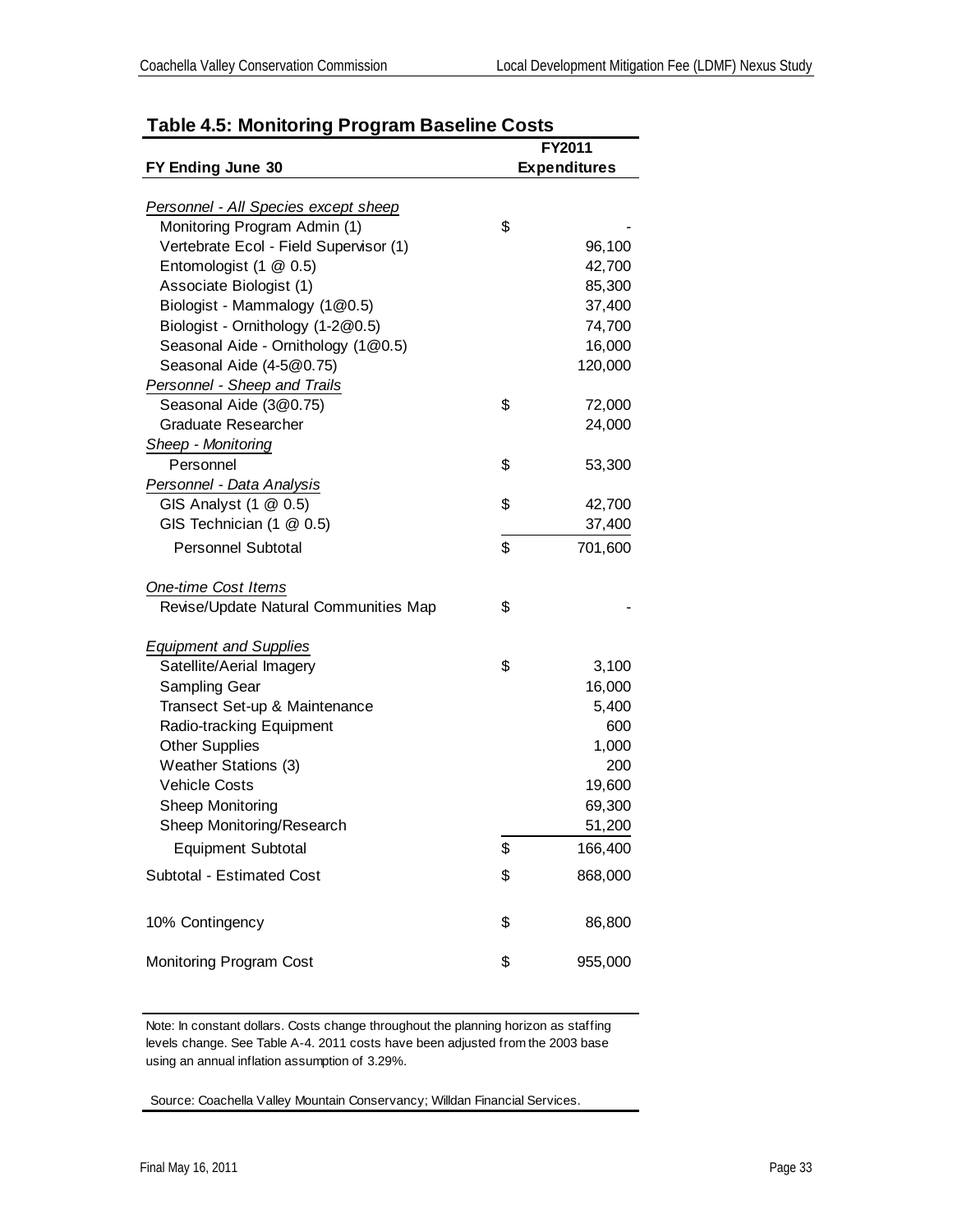#### *Management Program*

The MSHCP states that:

The goal of the Management Program, including Adaptive Management actions, is to provide for the Conservation of Covered Species as anticipated by the Plan. To accomplish this goal requires on-going management activities on reserve lands such as fencing and fence maintenance, public use management, enforcement of appropriate laws and regulations, and the implementation of other actions identified in the reserve <sup>16</sup><br>management plans.

To perform the functions outlined above, the management Program requires management and enforcement personnel, as well as various types of equipment needed to protect and maintain habitat in and out of the field. The Management Program consists of land management and supervision personnel and field staff. Expenditures in this category include funding for land management personnel as well as habitat maintenance equipment and supplies. This includes a Ranger-warden for conservation lands, associated field staff and office personnel and equipment for the program headquarters<sup>17</sup>. Baseline expenditures for the Management Program are outlined in **Table 4.6**.

 $\overline{a}$ 

<sup>&</sup>lt;sup>16</sup><br>MSHCP Section E.S.8: MSHCP Reserve Lands Management and Monitoring: Management Program, p. ES-33

<sup>&</sup>lt;sup>17</sup>MSHCP Section 8.8.1 Personnel for Management Program, p. 8-96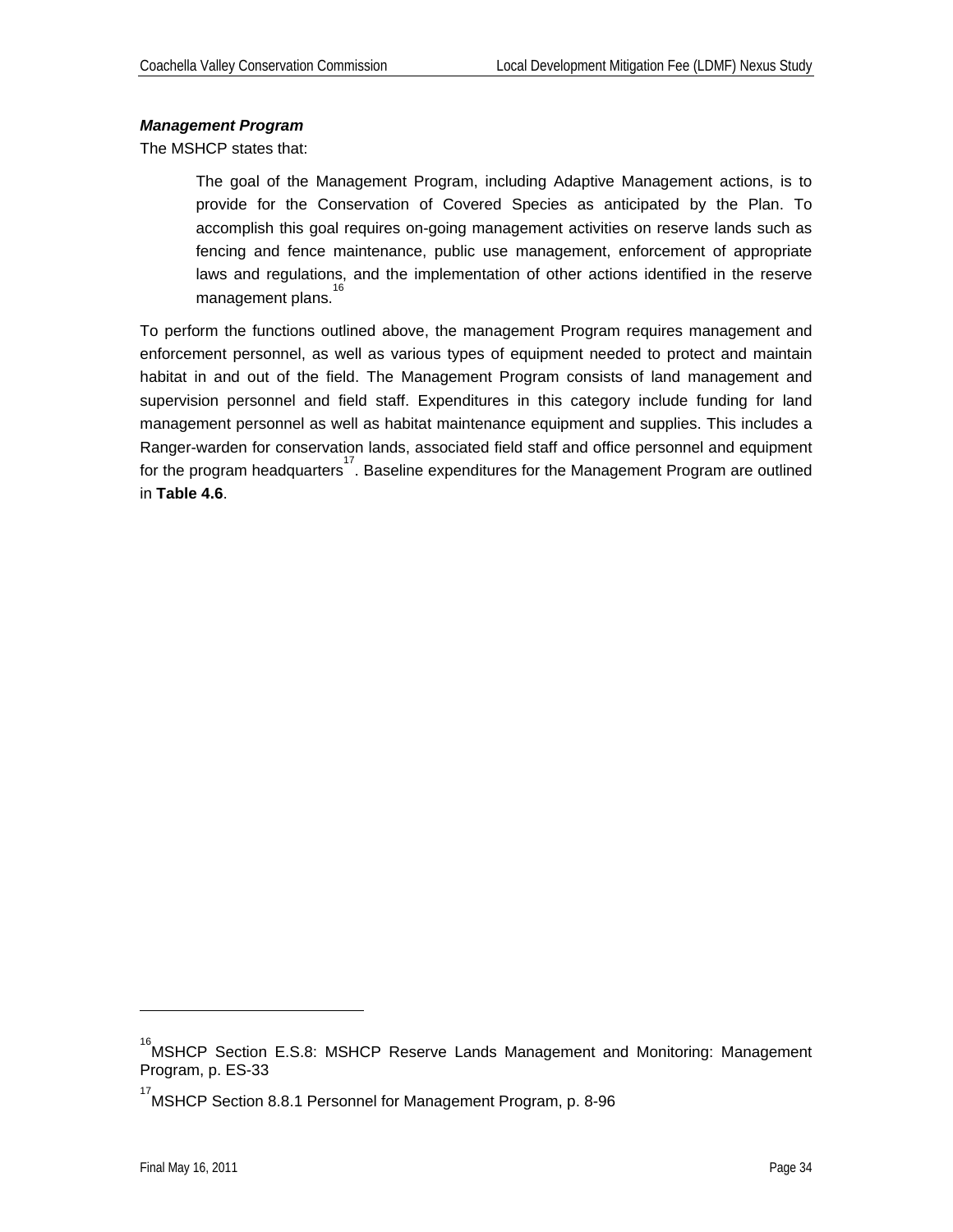|                                                               | <b>FY2011 Expenditures</b> |         |  |  |  |
|---------------------------------------------------------------|----------------------------|---------|--|--|--|
| Personnel <sup>1</sup>                                        |                            |         |  |  |  |
| Reserve Land Manager                                          | \$                         | 96,300  |  |  |  |
| Asst. Reserve Manager (4) <sup>2</sup>                        |                            | 80,200  |  |  |  |
| Ranger-Warden (2)                                             |                            | 187,800 |  |  |  |
| Field Crew Labor (contract)                                   |                            | 42,200  |  |  |  |
| Admin. Assistant (0.25-0.5) <sup>2</sup>                      |                            | 14,900  |  |  |  |
| Personnel Subtotal                                            | \$                         | 421,400 |  |  |  |
| <b>Equipment and Supplies</b>                                 |                            |         |  |  |  |
| Site Protection & Maintenance<br>Habitat Maintenance and Land | \$                         | 26,600  |  |  |  |
| Preparation                                                   |                            | 4,100   |  |  |  |
| <b>Field Equipment and Supplies</b>                           |                            | 14,400  |  |  |  |
| Office Equipment                                              |                            | 41,200  |  |  |  |
| <b>Public Education Services</b>                              |                            | 5,900   |  |  |  |
| <b>Equipment Subtotal</b>                                     | \$                         | 92,200  |  |  |  |
| Subtotal - Estimated Cost                                     | \$                         | 513,600 |  |  |  |
| 10% Contingency                                               | \$                         | 51,360  |  |  |  |
| Administrative Overhead (10%)                                 | \$                         | 51,360  |  |  |  |
| <b>Total - Estimated Cost</b>                                 | \$                         | 616,000 |  |  |  |

#### **Table 4.6: Management Program Baseline Costs**

Notes: In constant dollars.

<sup>1</sup> This salary includes benefits, w orker' compensation.

² These positions are phased in as the number of acres acquired increases.

Source: Coachella Valley Mountain Conservancy; Willdan Financial Services.

#### *Adaptive Management*

The Management Program adopts an Adaptive Management strategy. The Adaptive Management Program will address management uncertainty, including the following issues:

- (1) Management action as responses to findings of the Monitoring Program in regards to unanticipated changes, in the needs of individual species, groups of species, or conserved natural communities, including fluvial and aeolian transport and sorting of sand;
- (2) Reserve and species management techniques and actions;
- (3) Enhancement of the conservation values of lands in the Conservation Areas; and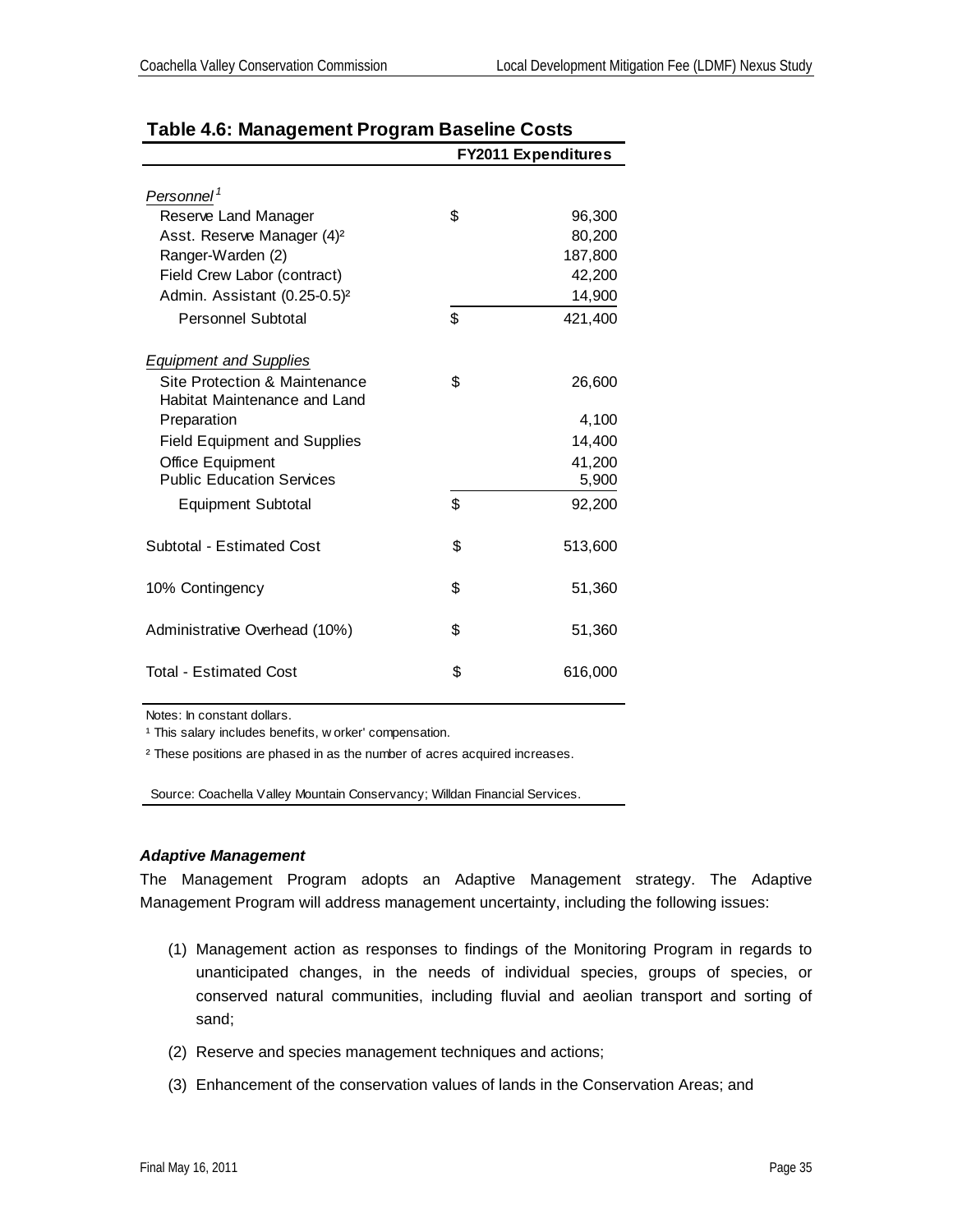(4) Management actions to address Changed Circumstances, linking the Monitoring Program with Adaptive Management actions to inform reserve managers of the status of Covered Species, conserved natural communities, and essential ecological processes in a manner that provides data to allow informed management actions and decisions. Existing information about both the impact of threats and the management strategies for addressing those threats will be used extensively in designing the initial management program for each Conservation Area. 18

#### *Management Contingency*

The MSHCP requires the Local Permittees to fund a \$5,000,000 management contingency as part of the M&M program in order to "provide ability to address immediate and/or large scale .<br>M&M Program needs on Permittee lands"<sup>19</sup>. The MSHCP specifies that this contingency fund should be established within the first ten years of the planning horizon. The guideline for use of these funds is as follows:

This fund shall be used when monitoring results and/or other information indicate that corrective actions to address these management priorities are needed to achieve the goals and objectives for Covered Species.<sup>20</sup>

Accordingly, the Monitoring & Management Fund in this analysis includes an annual \$500,000 contingency each year for the first ten years of the planning horizon. This provision amounts to a \$5,000,000 contingency by the end of the planning horizon.

#### *Administration*

Program wide administration costs for the LDMF include several types of administrative overhead for MSHCP-related programs. Administrative expenses associated with the CVCC's implementation of the MSHCP consist of legal, accounting, and other departmental and agencywide administrative support; and LDMF administrative costs include revenue collection, revenue and cost accounting, mandated public reporting, and fee justification analyses.

#### Endowment and LDMF Support for the Monitoring & Management Fund

The foregoing revenue section shows that the Conservation Trust Fund is the only source of nonfee revenue dedicated specifically to M&M programs. Even in the near term, the Conservation Trust Fund does not accumulate enough revenue in order to fund the year to year operations of the M&M Fund on its own. To avoid year to year shortfalls in the M&M programs, this analysis dedicates sufficient LDMF and Endowment revenues to fund Monitoring and management activities in the following ways:

 As a first priority, this analysis uses Endowment Fund revenues to support M&M activities in years 1 to 45 of the planning horizon. During years 1 through 45, the

 $\overline{\phantom{0}}$ 

<sup>&</sup>lt;sup>18</sup><br>MSHCP Section E.S.8: MSHCP Reserve Lands Management and Monitoring: Adaptive Management, p. ES-35.

<sup>19</sup> MSHCP Section 8.2.4.2: Management Contingency Fund, p.8-26.

<sup>&</sup>lt;sup>20</sup><br>MSHCP Section 8.2.4.2: Management Contingency Fund, p.8-26.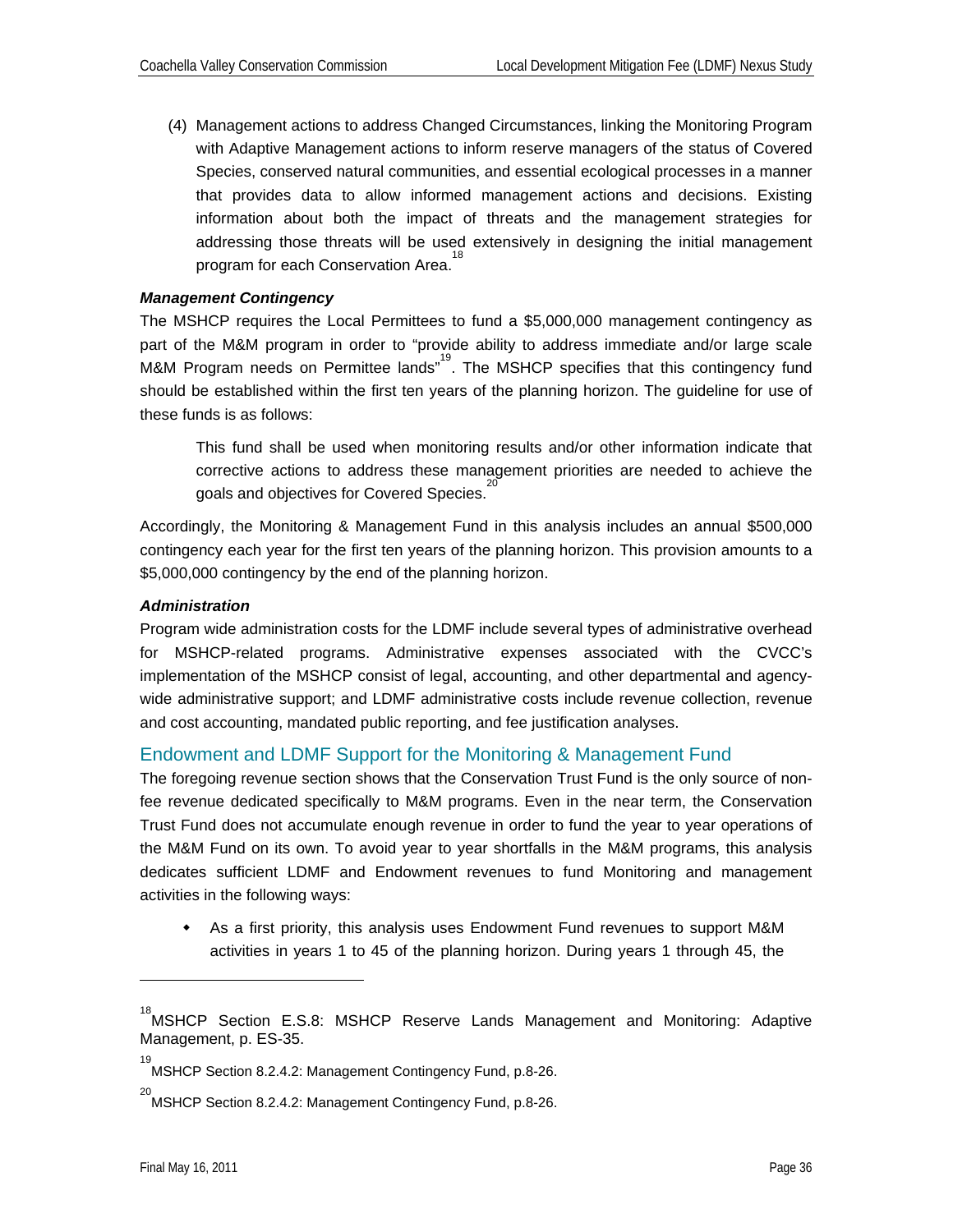Endowment Fund transfers one-half of its fund balance to the M&M Fund every year in which fund balance is available.

- As a second priority, this analysis allocates a variable portion of the LDMF to the M&M Fund throughout the lifetime of the LDMF. The amount of LDMF revenue that the M&M Fund is to receive is calculated to equal the shortfall that would otherwise occur in the management, monitoring, administration and contingency expenses detailed above net of endowment revenues transferred in a given year. This ensures that the portion of LDMF revenue allocated to M&M activities can never exceed the cost of programs detailed in Table 4.7 and prevents over-collection of the fee.
- As a third priority, the LDMF gradually contributes revenue toward a full endowment that can sustain of M&M costs in perpetuity. The method for this step is discussed in detail below.

#### *Funding M&M Costs in Perpetuity*

This analysis recognizes that, because the MSHCP specifies that the Local Permittees are responsible for funding M&M activities in perpetuity, M&M costs will occur after the expiration of the Permit. Since existing sources of revenue for habitat acquisition, including the LDMF, expire with the Permit, sufficient revenues must be collected in years 1 through 75 to fund M&M activities after the expiration of the Permit term.

The total amount of revenue required to yield sufficient interest was calculated using a long term averaged public funds yield assumption of 5.73 percent per year, and total M&M expenses in year 75 of approximately \$2 million. The rate of 5.73 percent is approximately equal to the 1984- 2009 average interest rate for Pooled Money Investment Accounts (PMIA) reported by the California State Treasury. The size of the endowment required to yield sufficient revenues for this purpose is approximately \$36.5 million.

After land acquisition is complete in year 45, the LDMF is reset in order to contribute enough revenue every year in years 46-75 to reach the target revenue above. This revenue is the LDMF allocated to the Endowment Fund and fulfills the Permittees' obligation to establish an Endowment Fund to support M&M activities in perpetuity per the MSHCP. The total amount contributed from the LDMF over the planning horizon is \$23.9 million; this amount is equivalent to an annual contribution of approximately \$800,000 each year over 30 years. The remainder of contributions to endowment is comprised of interest earnings.

**Table 4.7** summarizes the revenues and expenditures associated with the M&M Fund in constant dollars. Table 4.7 is based on an assumed annual inflation rate of 3.29 percent, and shows the discounted sum of revenues and expenditures across the 75-year period. Table 4.7 also shows the LDMF contribution to the endowment. Since these are not deposited into the M&M Fund until after the end of the planning horizon, this amount is shown separately from the balanced revenues and expenditures.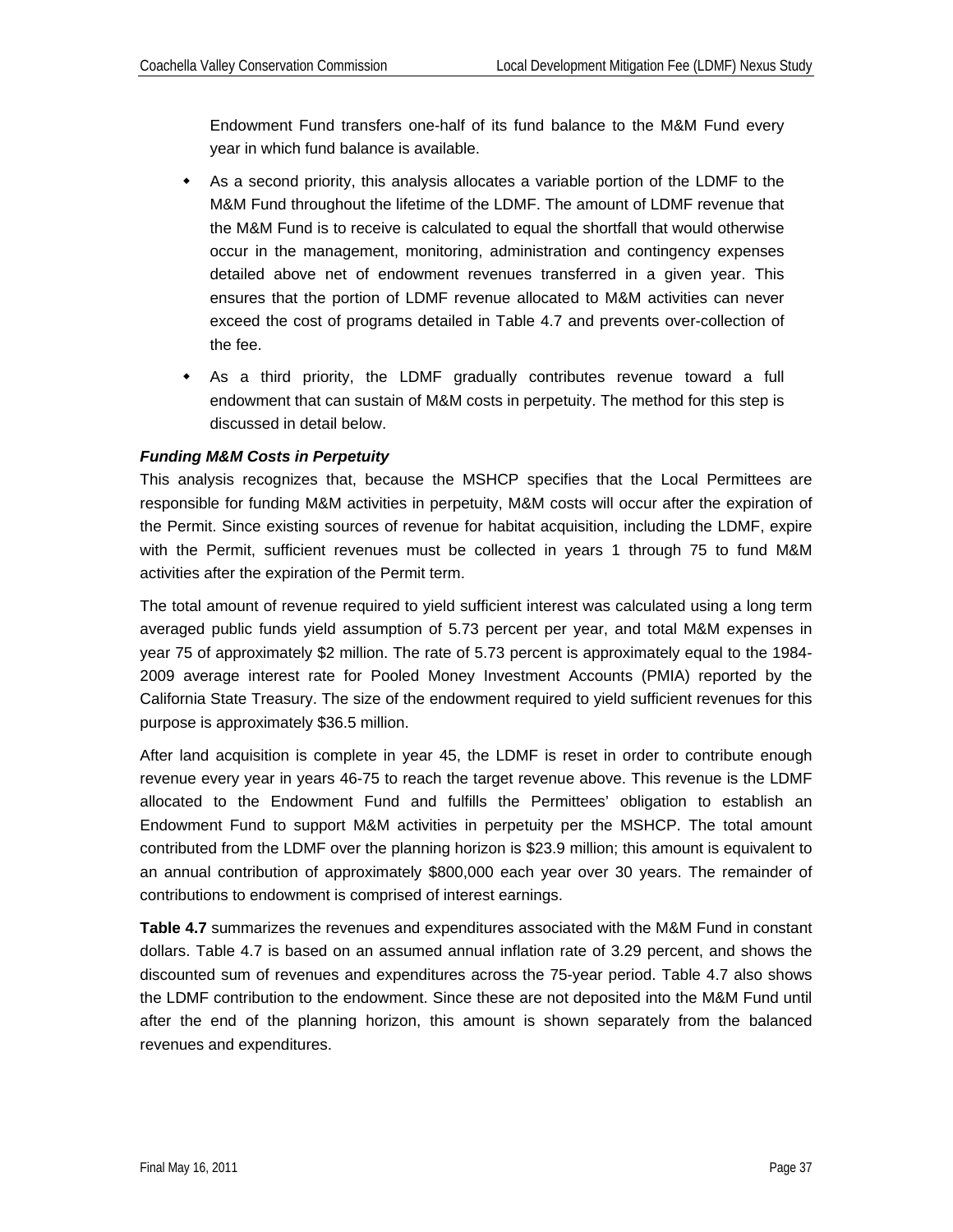|                                                                | FY2012-2083       |
|----------------------------------------------------------------|-------------------|
| Revenues                                                       |                   |
| <b>Landfill Tipping Fees</b><br><b>Conservation Trust Fund</b> | \$<br>36,500,000  |
| Eagle Mountain Open Space Trust                                |                   |
| Other Revenues                                                 |                   |
| <b>Transfer From Endowment</b>                                 | 17,911,000        |
| Local Development Mitigation Fee Revenue <sup>1</sup>          | 100,218,000       |
| Interest Earnings                                              | 7,000             |
| <b>Total Revenues</b>                                          | \$<br>154,636,000 |
| <b>Expenditures</b>                                            |                   |
| Monitoring Program                                             | \$<br>63,394,000  |
| Management Program                                             | 54,408,000        |
| Adaptive Management                                            | 4,777,000         |
| Management Contingency                                         | 4,341,000         |
| Administration (program-wide share)                            | 27,841,000        |
| <b>Total Expenditures</b>                                      | \$<br>154,761,000 |
| Net Cash Flow                                                  | \$<br>(125,000)   |
| <b>Ending Fund Balance</b>                                     | \$                |
| LDMF Contribution to Endowment <sup>2</sup>                    | \$<br>23,860,000  |

### **Table 4.7: Summary of Monitoring and Management Program Revenues and Expenditures**

Note: In constant dollars. Table represents present value of total program revenues collected and expenditures made by year 75. Values have been rounded to nearest thousand.

<sup>1</sup> Denotes the portion of total LDMF revenue assigned to Management and Monitoring activities.

2 This is the total value of transfers made from the LDMF to the Endow ment Fund to ensure that the Endow ment Fund w ill have sufficient balance to fund the Monitoring and Management expenditures listed above after Year 75.

Sources: Coachella Valley Association of Governments; Willdan Financial Services.

**Table 4.8** shows the share of total revenues represented by each individual revenue source detailed in Tables 4.4 and 4.7. The majority of funding for all activities in the MSHCP comes from the LDMF.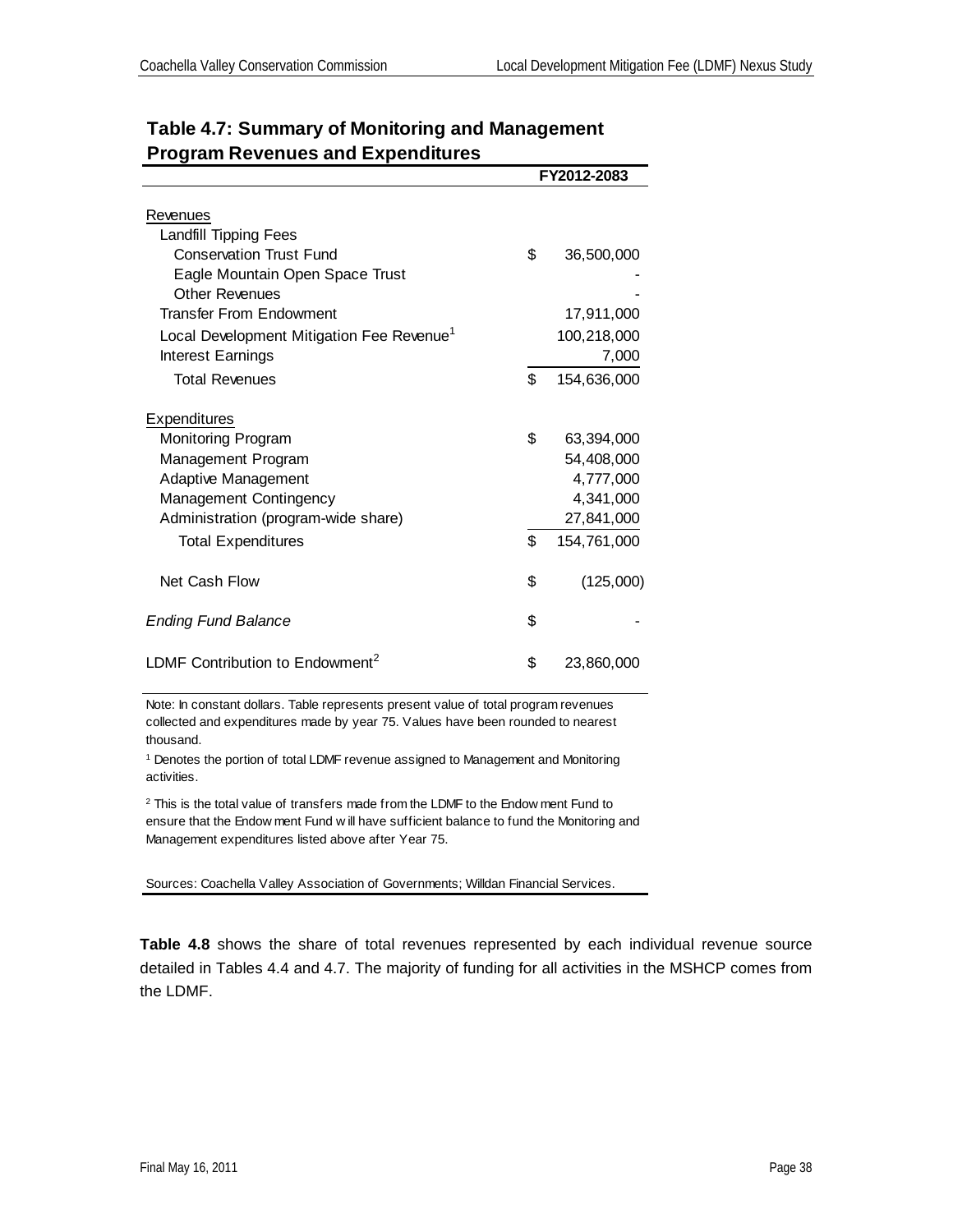|                                          | Land               | Share of |    | <b>Monitoring and</b> | Share of        |  |  |
|------------------------------------------|--------------------|----------|----|-----------------------|-----------------|--|--|
| FY2012-2083                              | <b>Acquisition</b> | Revenues |    | Management            | <b>Revenues</b> |  |  |
|                                          |                    |          |    |                       |                 |  |  |
| Revenues                                 |                    |          |    |                       |                 |  |  |
| Landfill Tipping Fees                    |                    |          |    |                       |                 |  |  |
| <b>Conservation Trust Fund</b>           | \$                 | 0.0%     | S  | 36,500,000            | 23.6%           |  |  |
| Eagle Mountain Open Space Trust          |                    | 0.0%     |    |                       | $0.0\%$         |  |  |
| <b>Other Revenues</b>                    |                    | $0.0\%$  |    |                       | $0.0\%$         |  |  |
| <b>Transfer From Endowment</b>           |                    | 0.0%     |    | 17,911,000            | 11.6%           |  |  |
| Local Development Mitigation Fee Revenue | 276,919,000        | 80.9%    |    | 100,218,000           | 64.8%           |  |  |
| CVAG - Measure A                         | 4,626,000          | 9.2%     |    |                       | $0.0\%$         |  |  |
| Caltrans                                 | 31,398,000         | 1.4%     |    |                       | $0.0\%$         |  |  |
| <b>CVWD</b>                              | 8,919,000          | 2.6%     |    |                       | 0.0%            |  |  |
| Contributions                            |                    | 0.0%     |    |                       | 0.0%            |  |  |
| Grants                                   |                    | $0.0\%$  |    |                       | $0.0\%$         |  |  |
| Interest Earnings                        | 20,538,000         | 6.0%     |    | 7,000                 | $0.0\%$         |  |  |
| <b>Total Revenues</b>                    | \$<br>342,400,000  | 100.0%   | \$ | 154,636,000           | 100.0%          |  |  |

#### **Table 4.8: Summary of Program-Wide Future MSHCP Revenues**

Note: In constant dollars. Table represents present value of total program revenues collected through year 75.

Sources: Coachella Valley Association of Governments; Willdan Financial Services.

**Table 4.9** uses the share of available revenues represented by the LDMF to estimate how much of each MSHCP expenditure is funded by the LDMF.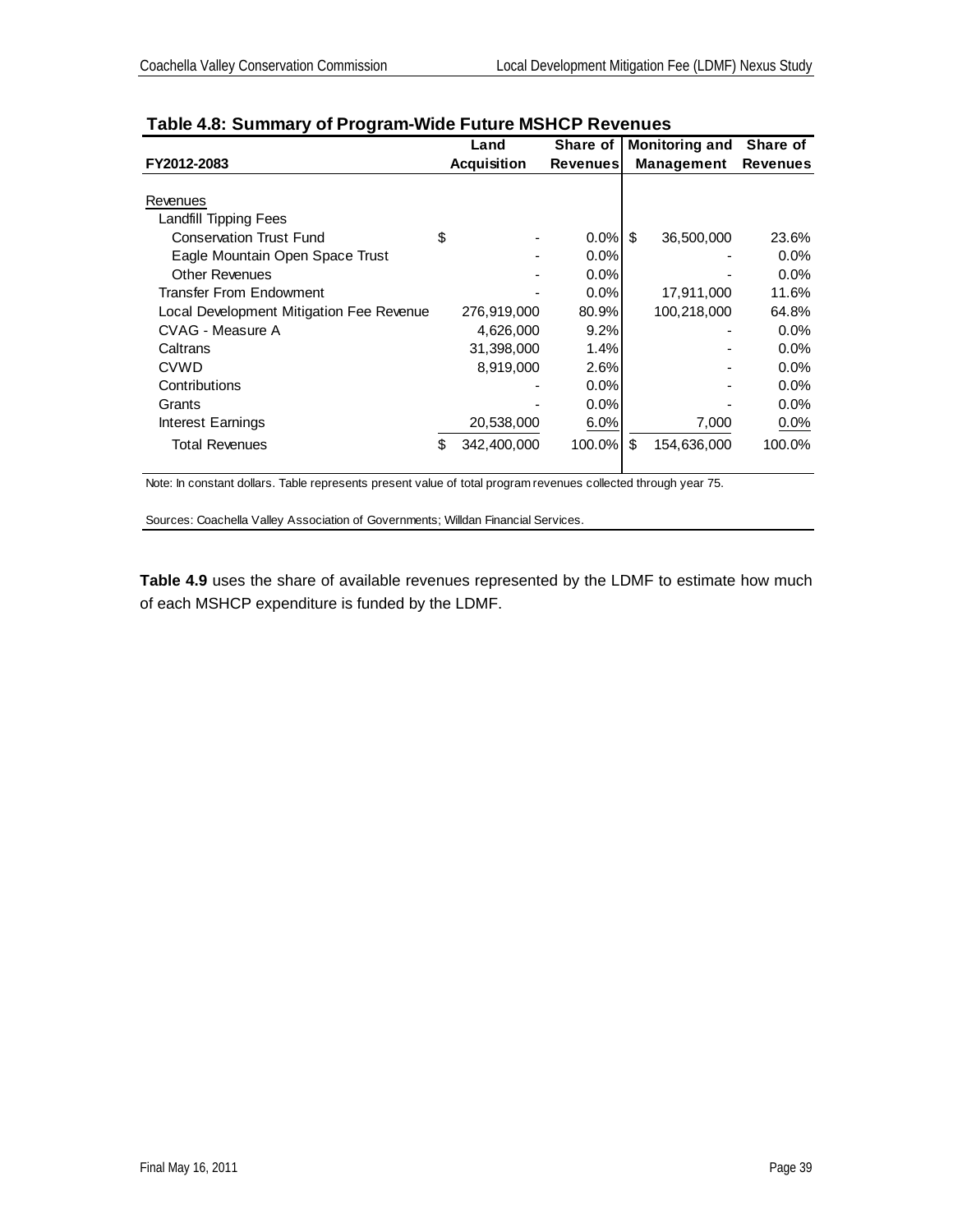|                                     |                    |                     |    | <b>Portion Funded</b> |
|-------------------------------------|--------------------|---------------------|----|-----------------------|
| <b>Expenditure Category</b>         |                    | <b>Expenditures</b> |    | by LDMF               |
|                                     |                    |                     |    |                       |
| <b>Land Acquisition</b>             |                    |                     |    |                       |
| Land Acquisition                    | \$                 | 314,726,000         | \$ | 254,537,000           |
| Land Preparation                    |                    | 8,156,000           |    | 6,596,000             |
| Administration                      |                    |                     |    |                       |
| Land Acquisition Manager (contract) |                    | 5,316,000           |    | 4,299,000             |
| Administration (program-wide share) |                    | 9,585,000           |    | 7,752,000             |
| <b>Total Expenditures</b>           | $\mathfrak{S}$     | 337,783,000         | \$ | 273,184,000           |
| Approximate LDMF Share <sup>1</sup> |                    |                     |    | 80.9%                 |
| <b>Monitoring Program</b>           |                    |                     |    |                       |
| Monitoring Program                  | \$                 | 63,394,000          | \$ | 41,085,000            |
| Administration (program-wide share) |                    | 13,906,022          |    | 9,012,000             |
| <b>Total Expenditures</b>           | $\mathfrak{P}$     | 77,300,022          | \$ | 50,097,000            |
| <b>Management Program</b>           |                    |                     |    |                       |
| Management Program                  |                    | 54,408,000          |    | 35,261,000            |
| Adaptive Management                 |                    | 4,777,000           |    | 3,096,000             |
| Management Contingency              |                    | 4,341,000           |    | 2,813,000             |
| Administration (program-wide share) |                    | 13,934,978          |    | 9,031,000             |
| <b>Total Expenditures</b>           | $\mathbf{\hat{z}}$ | 77,460,978          | \$ | 50,201,000            |
| Approximate LDMF Share <sup>1</sup> |                    |                     |    | 64.8%                 |
| <b>Grand Total</b>                  | \$                 | 492,544,000         | S  | 373,482,001           |
| Average Share Funded by LDMF        |                    |                     |    | 75.8%                 |

#### **Table 4.9: Summary of Program-Wide LDMF Allocation, FY2012-2083**

Note: In constant dollars. Table represents present value of total program expenditures through Plan Year 75. 1 Represents a 72 year averaging of fee contributions to major program categories and not a strict accounting allocation from a particular funding source.

Sources: Coachella Valley Association of Governments; Willdan Financial Services.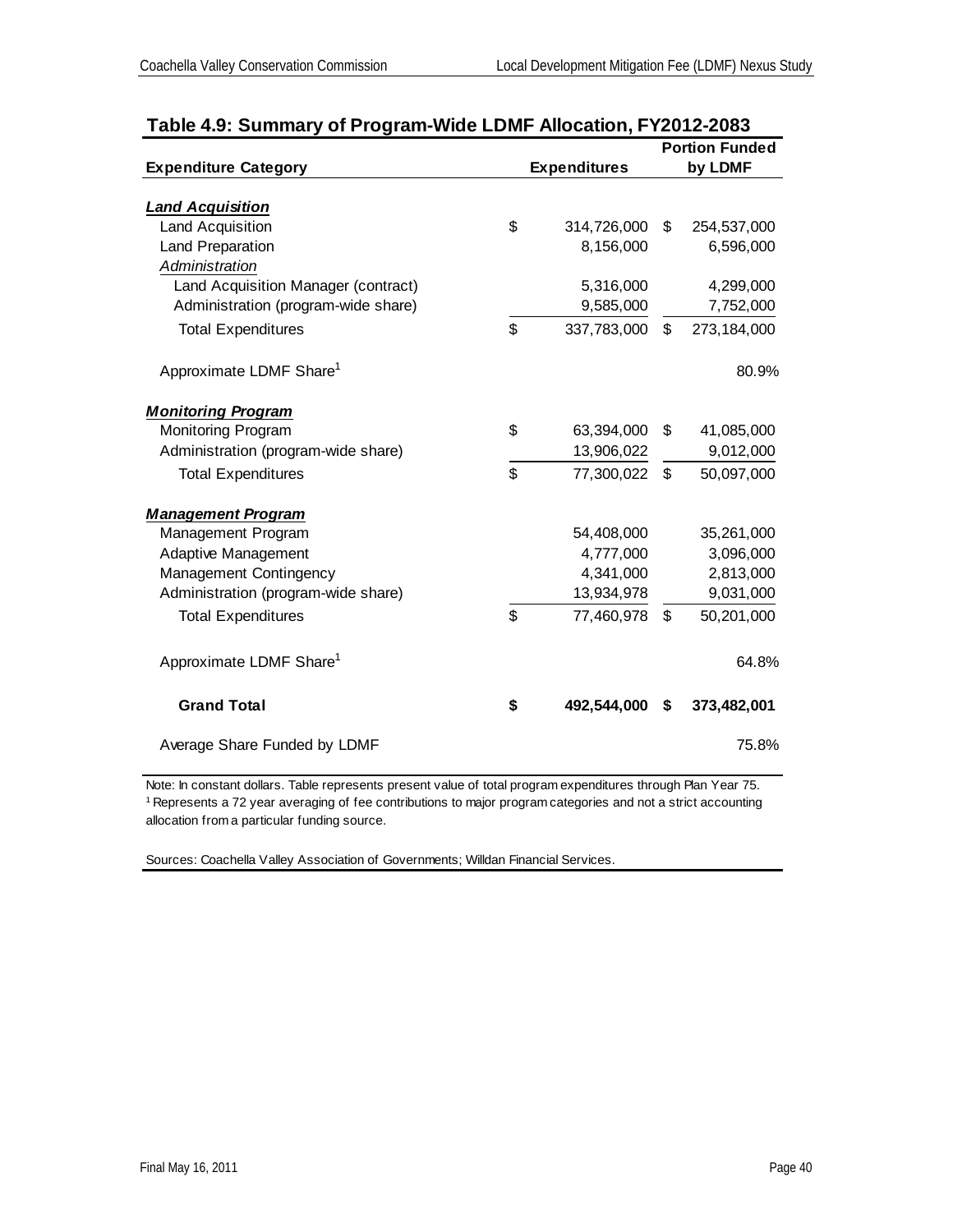# 5. Cost Allocation and Fee Schedule

This chapter describes the fee schedule per acre of development during and after the period of habitat acquisition in years 1 through 45.

# Acreage Subject to the Fee

The MSHCP applies to development occurring anywhere in the Plan Area, with limited exceptions. This section defines which land is exempt from the fee, and then explains the direct, indirect, and cumulative impacts to Covered Species from land development in the Plan Area.

#### *Exemptions*

Certain development projects that were already in progress at the time the Permit was issued will be exempted from the LDMF. Projects are exempt from paying the fee only if the project meets each of the following three conditions:

- (1) Completion of required infrastructure improvements including, but not limited to, underground utilities, exterior project area walls, streets and curbs and were issued at least one building permit for a discrete primary structure, such as a single family home, prior to October 1, 2008 (date of MSHCP Permit Approval).
- (2) Continuous construction activity since October 1, 2008 as demonstrated by issuance of a building permit for a discrete primary structure and/or a certificate of occupancy permit for a discrete primary structure in each six month period between October 1, 2008 and April 1, 2011.
- (3) City registration of the Project and proposed lots to be exempted, in accordance with CVCC procedures.

Approximately 1,300 residential lots, or an estimated 260 acres of development, are expected to receive exemptions from the LDMF. This exempt development is expected to occur between FY2012 and FY2016.

In addition, some projects that made a separate payment to mitigate impacts on endangered species habitat will receive a refund of a portion of their LDMF payment. The amount refunded is assumed to have LDMF revenue impacts equivalent to a full exemption for approximately 100 acres of development. The refunds are expected to be granted between FY2012 and FY2021. **Table 5.1** summarizes the assumptions for the refunded fees and exemptions that will be granted over the next ten years.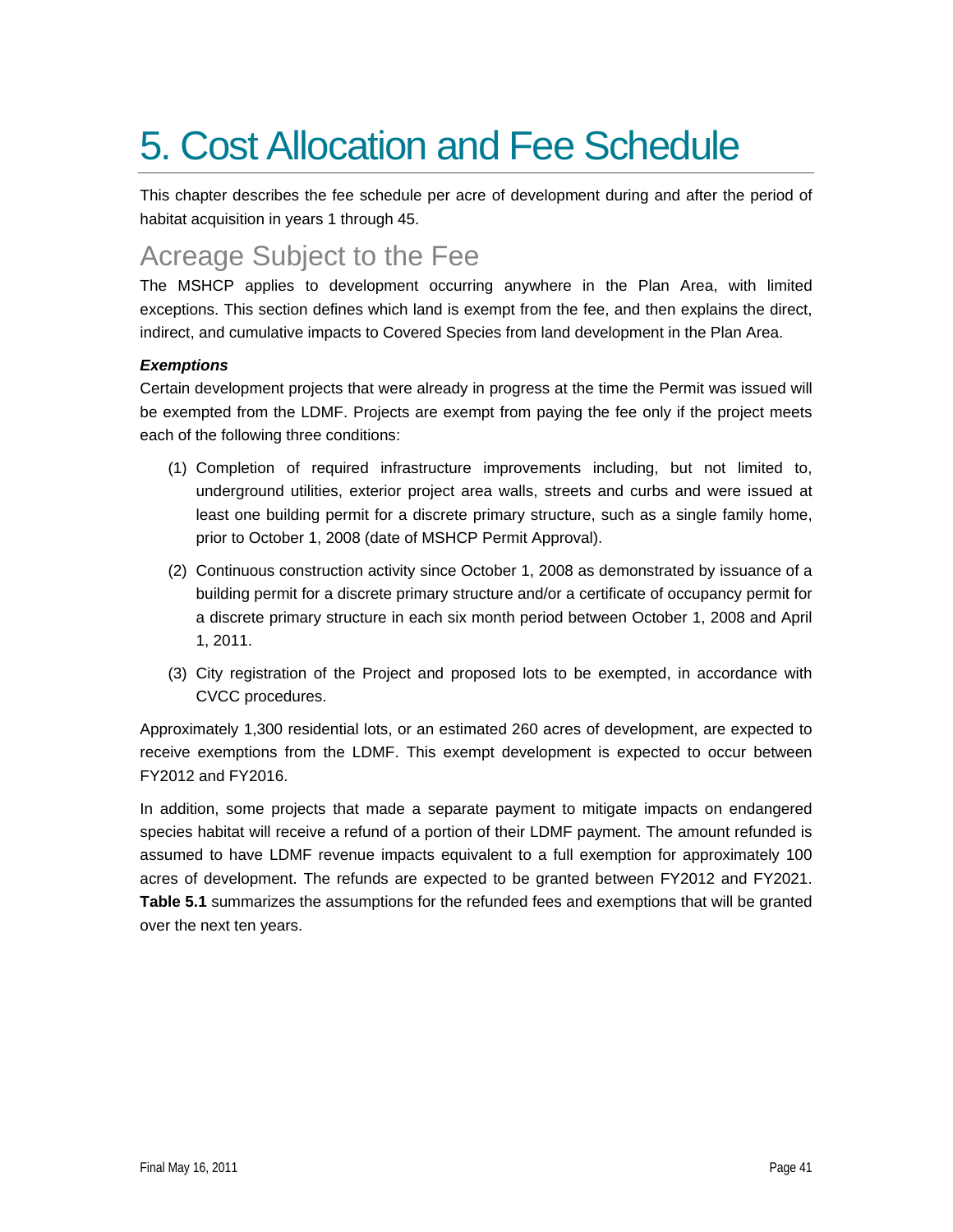### **Table 5.1: LDMF Exemptions and Refunds**

| <b>Exemptions for In-Progress Lots</b>                         |       |
|----------------------------------------------------------------|-------|
| <b>Exempt Lots</b>                                             | 1,300 |
| Average Lot Size (acres) <sup>1</sup>                          | 0.224 |
| Exempt Acreage                                                 | 291   |
| Buildout of Exempt Lots (years) <sup>2</sup>                   | 5     |
| Acreage of Exemptions per Year                                 | 58    |
| <b>Fees Refunded for Alternative Mitigation Payments</b>       |       |
| Equivalent Exempt Acreage <sup>3</sup>                         | 100   |
| Buildout of Development Receiving Refunds (years) <sup>4</sup> | 10    |
| Acreage of Exemptions per Year                                 | 10    |

Notes:

<sup>2</sup> Assumes exempt lots w ill be developed at an even rate per year betw een FY2012 and FY2016. <sup>1</sup> The average lot size matches the historical lot size for residential uses betw een 0 and 8 units per acre. Actual exemptions may differ from this range of densities. A low er density is chosen to conservatively estimate reductions in fee revenue.

<sup>3</sup> Acreage of exemptions that w ould have an equivalent revenue impact to expected fee refunds for alternative mitigation payments.

<sup>4</sup> Assumes area subject to a refund w ill be developed at an even rate betw een FY2012 and FY2021.

Source: Coachella Valley Association of Governments.

#### *Direct, Indirect, and Cumulative Impacts*

The cost of the habitat acquisition program is allocated to new development on vacant or partially vacant land within the Plan Area (see Chapter 2). The amount of new development anticipated during the Permit's life is first adjusted to exclude development that was already in progress on the effective date of the MSHCP. The above section on exemptions provides the criteria that define whether a project was already in progress on the MSHCP's effective date. No other exemptions apply.

All vacant or partially vacant land that is subject to the fee, when developed, has direct, indirect, or cumulative effects on Covered Species. Normal development patterns allow residential development to support retail development, employment development to support additional housing, and public infrastructure to support all types of private development. These types of relationships between land uses links or connects development on lands with zero habitat value with development on lands having significant habitat value.

As a result, any vacant or partially vacant land subject to the fee, once developed, has a direct or indirect impact on Covered Species. Combined with the impacts of existing development, new development also has cumulative impacts on Covered Species.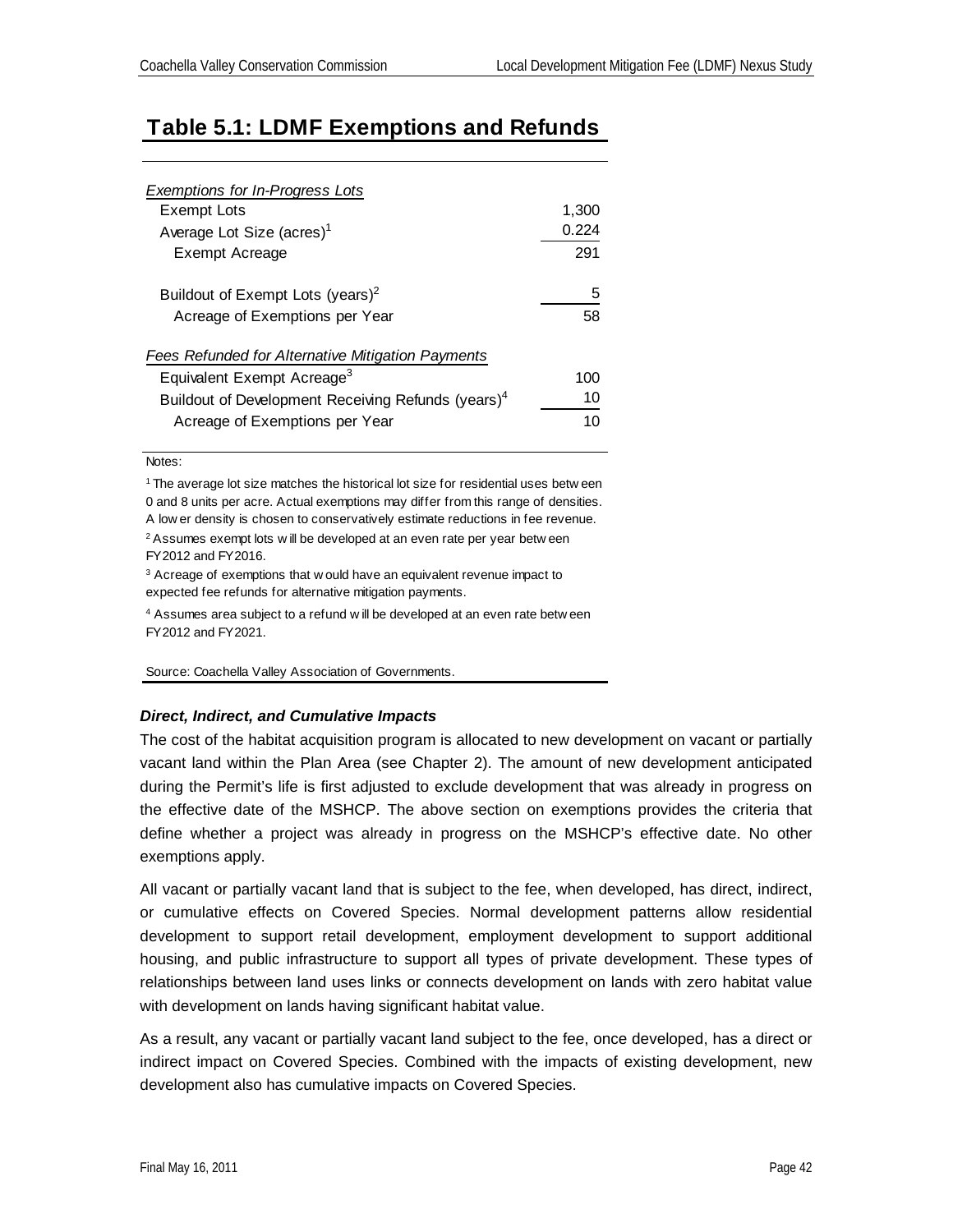**Table 5.2** lists the Covered Species and the natural communities that may be found on vacant or partially vacant land in urban areas on the valley floor. When habitat conversion takes place anywhere there is an overall loss to habitat quantity and the quality of the remaining occupied or potential habitat is degraded because these areas may become even more isolated and impede species movement. Thus, all development has a direct, indirect and/or cumulative impact on the loss of habitat for the Covered Species.

### **Table 5.2: Covered Specieis and Natural Communities Found In Urban Areas**

| <b>Covered Species</b>                                                           | <b>Natural Communities</b>                             |
|----------------------------------------------------------------------------------|--------------------------------------------------------|
| <i>Invertebrates - Insects</i>                                                   | Active desert dunes                                    |
| Coachella Valley giant sand-treader cricket, Macrobaenetes valgum                | Active desert sand fields                              |
| Coachella Valley Jerusalem cricket, Stenopelmatus cahuilaensis                   | Ephemeral desert sand fields                           |
| Reptiles                                                                         | Stabilized and partially stabilized desert sand fields |
| Flat-tailed horned lizard, Phrynosoma mcallii                                    | Stabilized shielded desert sand fields                 |
| Coachella Valley fringe-toed lizard, Uma inornata                                | Mesquite hummocks                                      |
| Birds                                                                            | Sonoran creosote bush scrub                            |
| Burrowing owl, Athene cunicularia                                                | Sonoran mixed woody and succulent scrub                |
| Crissal thrasher, Toxostoma crissale                                             | Desert saltbush scrub                                  |
| Le Conte's thrasher, Toxostoma lecontei                                          |                                                        |
| Mammals                                                                          |                                                        |
| Coachella Valley round-tailed ground squirrel, Spermophilus tereticaudus chlorus |                                                        |
| Palm Springs pocket mouse, Perognathus longimembris bangsi                       |                                                        |
|                                                                                  |                                                        |

Source: Coachella Valley Mountain Conservancy.

## Fee Schedule

The LDMF is based on the net revenue requirements for the land acquisition, administration and monitoring and management activities of the MSHCP. As discussed above in Chapter 4 (*Expenditures - Land Acquisition*) for years 1 through 45, revenue requirements are based on Land Acquisition Fund expenditures net of revenue from regional road project mitigation, regional infrastructure mitigation and interest earnings, as well as monitoring and management program requirements net of Conservation Trust revenues and non fee Endowment transfers. For years 46 through 75 revenue requirements are based on the year to year funding requirements of M&M activities and the ultimate cost of the MSHCP's monitoring and management activities after year 75.

New development will pay the LDMF over the remainder of the 75 year life of the Permit, representing 109,779 developed acres. Each newly developed acre has a similar proportionate impact by causing direct, indirect, and cumulative impacts on species and existing or potential habitat and natural communities. New development also causes a need for and benefits from the installation of public infrastructure, which also impacts habitat.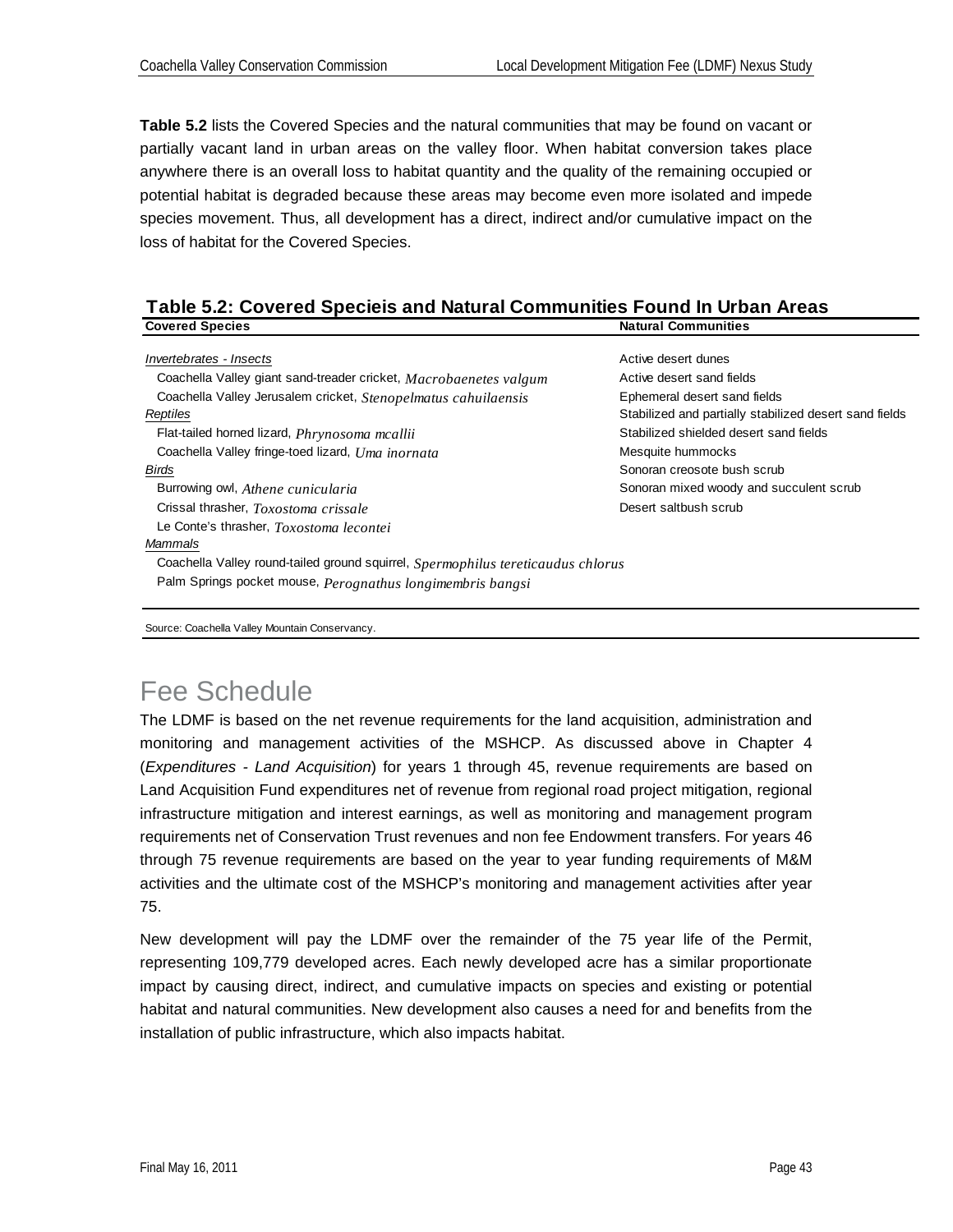#### *Fee Without Desert Hot Springs in Plan*

**Table 5.3** presents the fee per developed acre for the land acquisition program before and after land acquisition is complete. The amount per acre of \$5,600 in 2011-2053 is based on the total revenues required for land acquisition, administration and monitoring and management in those years. Increased at 3.29 percent annually, this is the net revenue needed to fund land acquisition costs through year 45.

#### **Table 5.3: Fee per Acre**

|                                                                 |   | 2011-2053                    |      | 2054-2083       |  |
|-----------------------------------------------------------------|---|------------------------------|------|-----------------|--|
| Fee per Acre <sup>1</sup><br>Total Acres Developed <sup>2</sup> | S | 5,600<br>61,603              | - \$ | 1.418<br>48,300 |  |
| Local Development Mitigation Fee Revenue                        |   | \$ 344,976,800 \$ 68,489,400 |      |                 |  |

Note: Local Development Mitigation Fee revenue rounded to thousands.

1 The fee for years 2054-2083 reported in this table is an average fee for this period. Since land acquisition is complete by 2053, the fee for years 2054-2083 is adjusted so that the fee amount is just high enough to cover remaining program costs and no more.

 $2$  Excludes approximately 360 acres of development that w as begun prior to MSHCP Permit approval w hich w ill be exempt from the Local Development Mitigation Fee.

Sources: Tables A-1 through A-6; Willdan Financial Services.

In year 46, the fee is adjusted to match the cost of remaining program activities. The LDMF is calculated to cover present M&M costs, as well as contribute to the accumulation of an endowment to allow for perpetual funding of these activities using earned interest. Since the bulk of expenses in the MSHCP are related to land acquisition, the fee falls 75 percent in year 46.

As a result, the MSHCP can fund the mitigation of these impacts with a fee imposed per developed acre. The per acre cost from Table 5.3 provides the basis for the fee schedule. The total fee for a specific project is based on its size as measured in acres. This approach ensures a reasonable relationship between the fee for a specific development project and the impact of that project on the need for habitat protection. Each acre of development has the same impact, and the level of the fee is uniform for all residential and nonresidential uses.

The fee schedule uses the per acre cost shown in Table 5.3 to apply to all nonresidential development projects. Industrial uses include mining and energy projects.

For residential development projects, the fee schedule converts the per acre cost to a cost per dwelling unit based on the density of the project (dwelling units per acre). The mitigation fee is based on average lot size for the three residential categories (0 to 8 units per acre, 8.1 to 14 units per acre, and 14 units and over per acre). To simplify administration of the Coachella Valley LDMF in conjunction with the Western Riverside County DMF, the same density categories and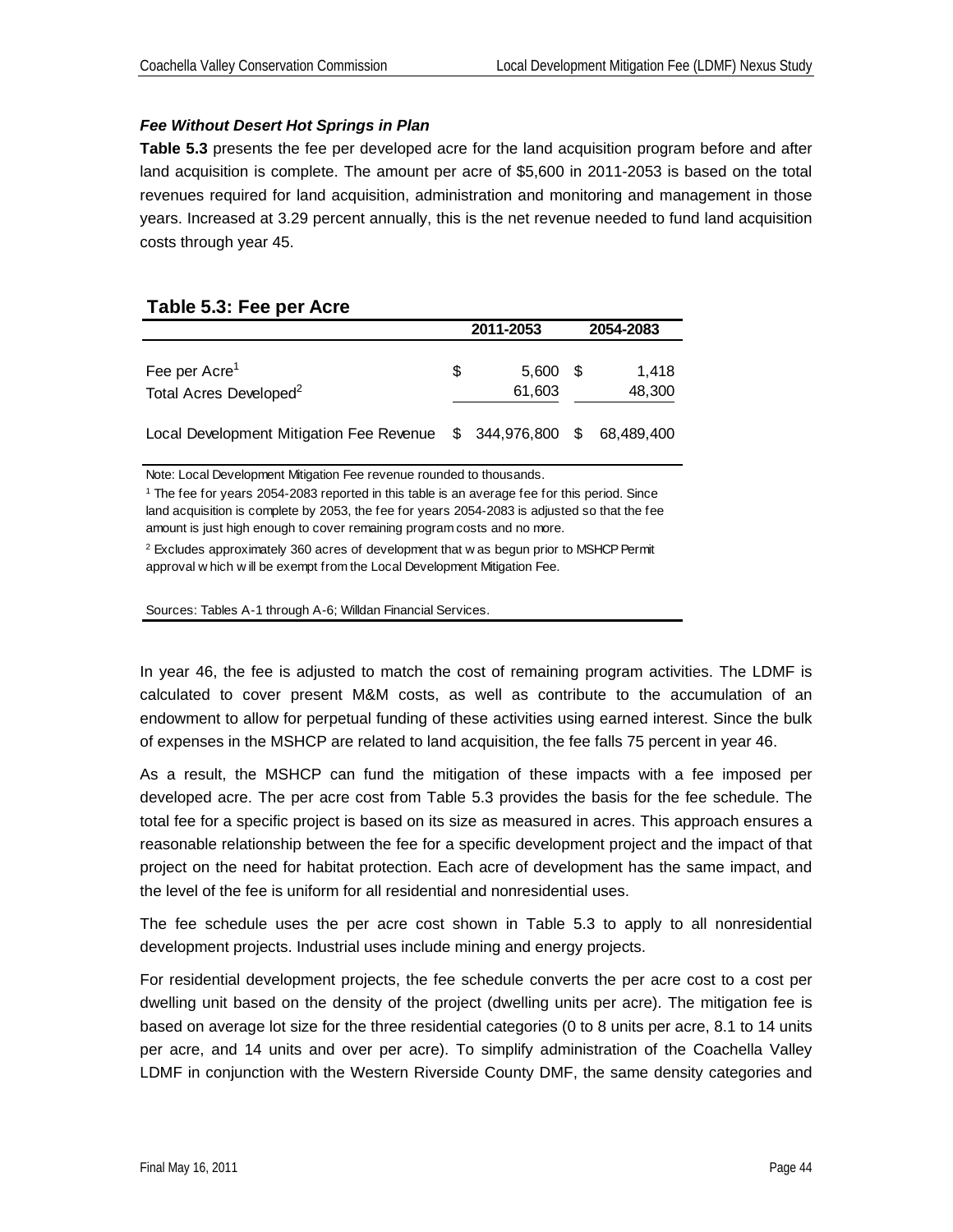average lot size assumptions are used for this fee schedule (see *Mitigation Fee Nexus Report for the Western Riverside County Multiple Species Habitat Conservation Plan*).

**Table 5.4** presents the Local Development Mitigation Fee schedule for the MSHCP in 2011 dollars. The table includes the average lot size assumption for each of the residential land use categories. The LDMF would only apply to new development on vacant or partially vacant land. The fee would not apply to development projects such as building additions or renovations that do not enlarge the footprint of development.

|                                                                                        | <b>Cost Per</b><br>Acre       | Average<br><b>Lot Size</b> | $\mathsf{F} \mathsf{e} \mathsf{e}^1$ |                     |  |
|----------------------------------------------------------------------------------------|-------------------------------|----------------------------|--------------------------------------|---------------------|--|
| Residential<br>0 - 8 Units Per Acre<br>8.1 - 14 Units Per Acre<br>14.1+ Units Per Acre | \$<br>5,600<br>5,600<br>5,600 | 0.224<br>0.093<br>0.041    | S                                    | 1,254<br>521<br>230 |  |
| Nonresidential<br>Commercial<br>Industrial                                             | \$<br>5,600<br>5,600          | ΝA<br>NА                   | S                                    | 5,600<br>5,600      |  |

### **Table 5.4: Fee Schedule**

<sup>1</sup> Per dwelling unit for residential and per acre for nonresidential land uses.

Source: Table 5.3; Willdan Financial Services

Revenue requirements for the LDMF may vary substantially depending on economic factors discussed in Chapter 4 that affect this analysis. These factors include, for example, land acquisition price inflation, interest rates, and the rate of new development. The proposed fee schedule represents a reasonable approach for allocating mitigation costs as evenly as practicable across new developed acreage. The analysis is constrained by:

(1) The policy objectives to fund land acquisition as soon as feasible within 45 years; and

(2) The limited financing options available. Given these considerations, the fee schedule presented here represents a reasonable approach to the fair allocation of costs across all new development.

#### *Fee with Desert Hot Springs in Plan*

**Table 5.5** shows the cost per acre calculated for development assumptions that include the City of Desert Hot Springs. Development assumptions underlying this calculation are presented in Chapter 2 of this analysis.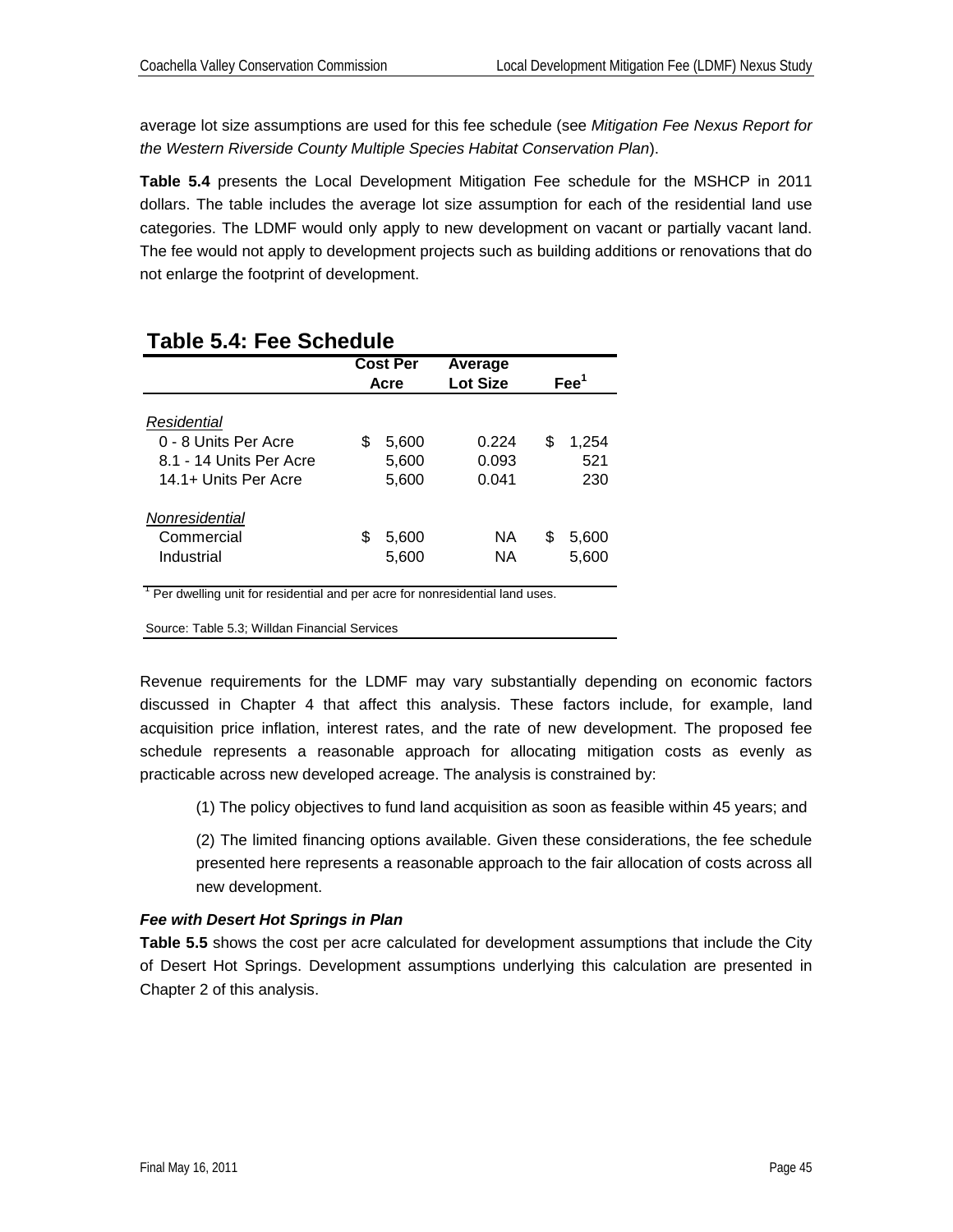|                                                                 | 2011-2053 |                      |  | 2054-2083       |
|-----------------------------------------------------------------|-----------|----------------------|--|-----------------|
| Fee per Acre <sup>1</sup><br>Total Acres Developed <sup>2</sup> |           | $5.150$ \$<br>66,983 |  | 1,304<br>52,500 |
| Local Development Mitigation Fee Revenue                        |           | $$344,962,450$ \$    |  | 68.460.000      |

#### **Table 5.5: Fee per Acre, with Desert Hot Springs**

Note: Local Development Mitigation Fee revenue rounded to thousands. This fee is based on an assumption that the City of Desert Hot Springs represents, on average, 8% of development in the Coachella Valley.

1 The fee for years 2054-2083 reported in this table is an average fee for this period. Since land acquisition is complete by 2053, the fee for years 2054-2083 is adjusted so that the fee amount is just high enough to cover remaining program costs and no more.

2 Excludes approximately 360 acres of development that w as begun prior to MSHCP permit approval w hich w ill be exempt from the Local Development Mitigation Fee.

Sources: Tables A-1 through A-6; Willdan Financial Services.

**Table 5.6** summarizes the fee schedule for an LDMF fee that includes development in the City of Desert Hot Springs.

### **Table 5.6: Fee Schedule, with Desert Hot Springs Development**

|                                                                                        |    | <b>Cost Per</b><br>Acre | Average<br><b>Lot Size</b> |   | $\mathsf{Fee}^1$    |  |  |
|----------------------------------------------------------------------------------------|----|-------------------------|----------------------------|---|---------------------|--|--|
| Residential<br>0 - 8 Units Per Acre<br>8.1 - 14 Units Per Acre<br>14.1+ Units Per Acre | \$ | 5,150<br>5,150<br>5,150 | 0.224<br>0.093<br>0.041    | S | 1,154<br>479<br>211 |  |  |
| Nonresidential<br>Commercial<br>Industrial                                             | S  | 5,150<br>5,150          | ΝA<br><b>NA</b>            | S | 5,150<br>5,150      |  |  |

<sup>1</sup> Per dwelling unit for residential and per acre for nonresidential land uses.

Source: Table 5.5; Willdan Financial Services

#### *Evaluation of Fee Uses in "Without Desert Hot Springs" Scenario*

**Table 5.7** shows the uses of LDMF revenue, assuming a fee calculated without Desert Hot Springs, for the first five years of the program. From 2011 to 2015, approximately 65 percent of LDMF revenue is devoted to habitat acquisition, with the remainder being used to fund monitoring and management activities.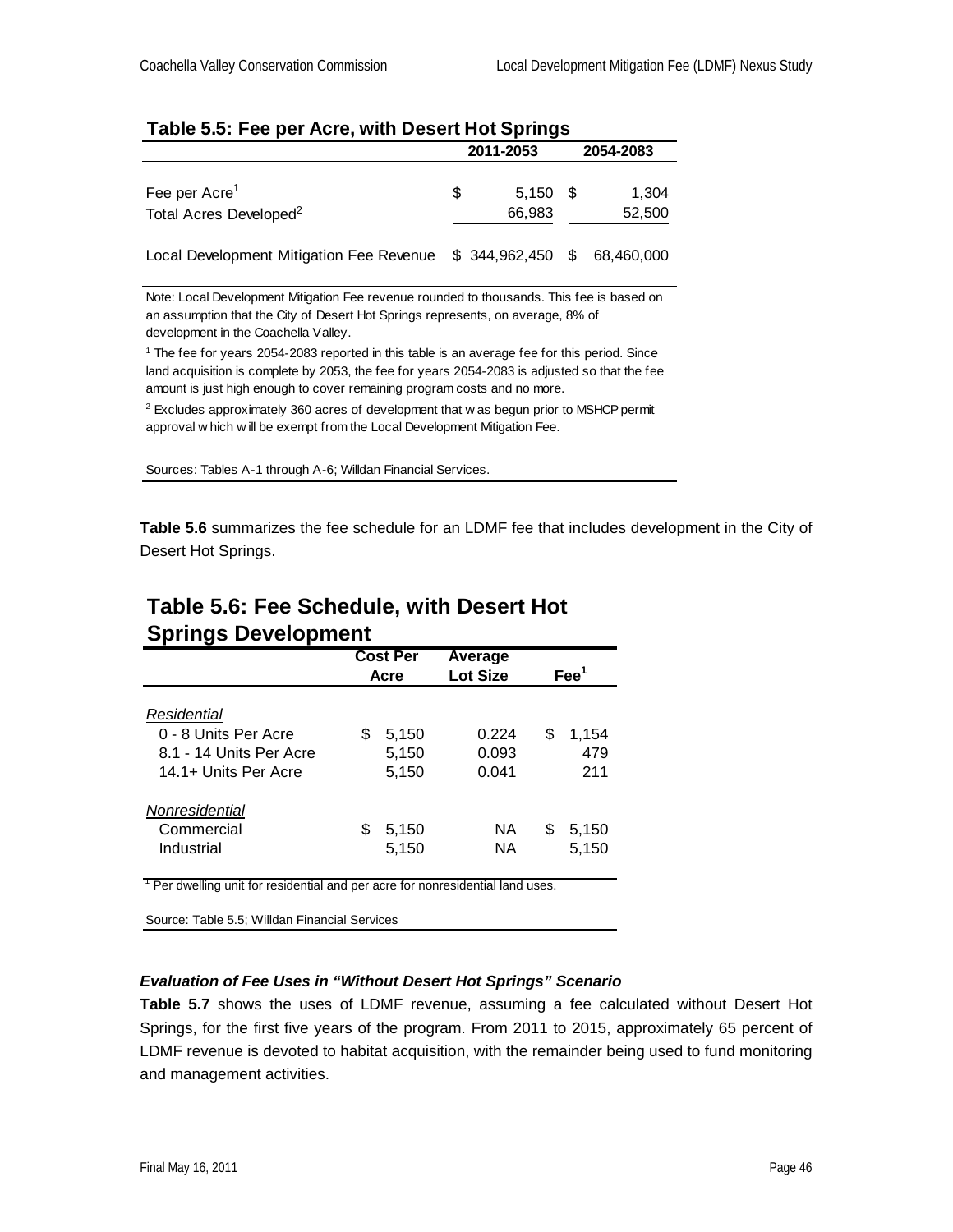#### **Table 5.7: LDMF Allocation, 2009-2015**

| FY Ending June 30          | 2009          | 2010          |    | 2011    | 2012          | 2013        | 2014        | 2015        |
|----------------------------|---------------|---------------|----|---------|---------------|-------------|-------------|-------------|
| Plan Year                  |               | 2             |    | 3       | 4             | 5           | 6           | 7           |
|                            |               |               |    |         |               |             |             |             |
| Mitigation Fee Revenue     |               |               |    |         |               |             |             |             |
| <b>New Developed Acres</b> | 40            | 117           |    | 125     | 368           | 552         | 644         | 828         |
| <b>Fee Exempt Acres</b>    |               |               |    |         | 68            | 68          | 68          | 68          |
| Acres Subject to Fee       | 40            | 117           |    | 125     | 300           | 484         | 576         | 760         |
| <b>Mitigation Fee</b>      | \$<br>5,730   | \$<br>5,730   | \$ | 5,730   | \$<br>5,600   | \$<br>5,784 | \$<br>5,975 | \$<br>6,171 |
| Local Development          |               |               |    |         |               |             |             |             |
| Mitigation Fee Revenue     | \$<br>230,810 | \$<br>673,242 | S  | 714,000 | \$1,679,000   | \$2,798,000 | \$3,440,000 | \$4,689,000 |
| <b>Allocation by Fund</b>  |               |               |    |         |               |             |             |             |
| Land Acquisition           | \$<br>230.810 | \$<br>673,242 | \$ | 714,000 | \$<br>242,000 | \$1,669,000 | \$2,509,000 | \$3,268,000 |
| Monitoring & Management    |               |               |    |         | 1,437,000     | 1,129,000   | 931,000     | 1,421,000   |
| <b>Total Expenditures</b>  | \$<br>230,810 | \$<br>673,242 | S  | 714,000 | \$1,679,000   | \$2,798,000 | \$3,440,000 | \$4,689,000 |
| Share by Fund              |               |               |    |         |               |             |             |             |
| Land Acquisition           | 100%          | 100%          |    | 100%    | 14%           | 60%         | 73%         | 70%         |
| Monitoring and Management  | $0\%$         | $0\%$         |    | $0\%$   | 86%           | 40%         | 27%         | 30%         |

Note: See text for explanation of each revenue and cost line item.

Sources: Coachella Valley Association of Governments; Willdan Financial Services.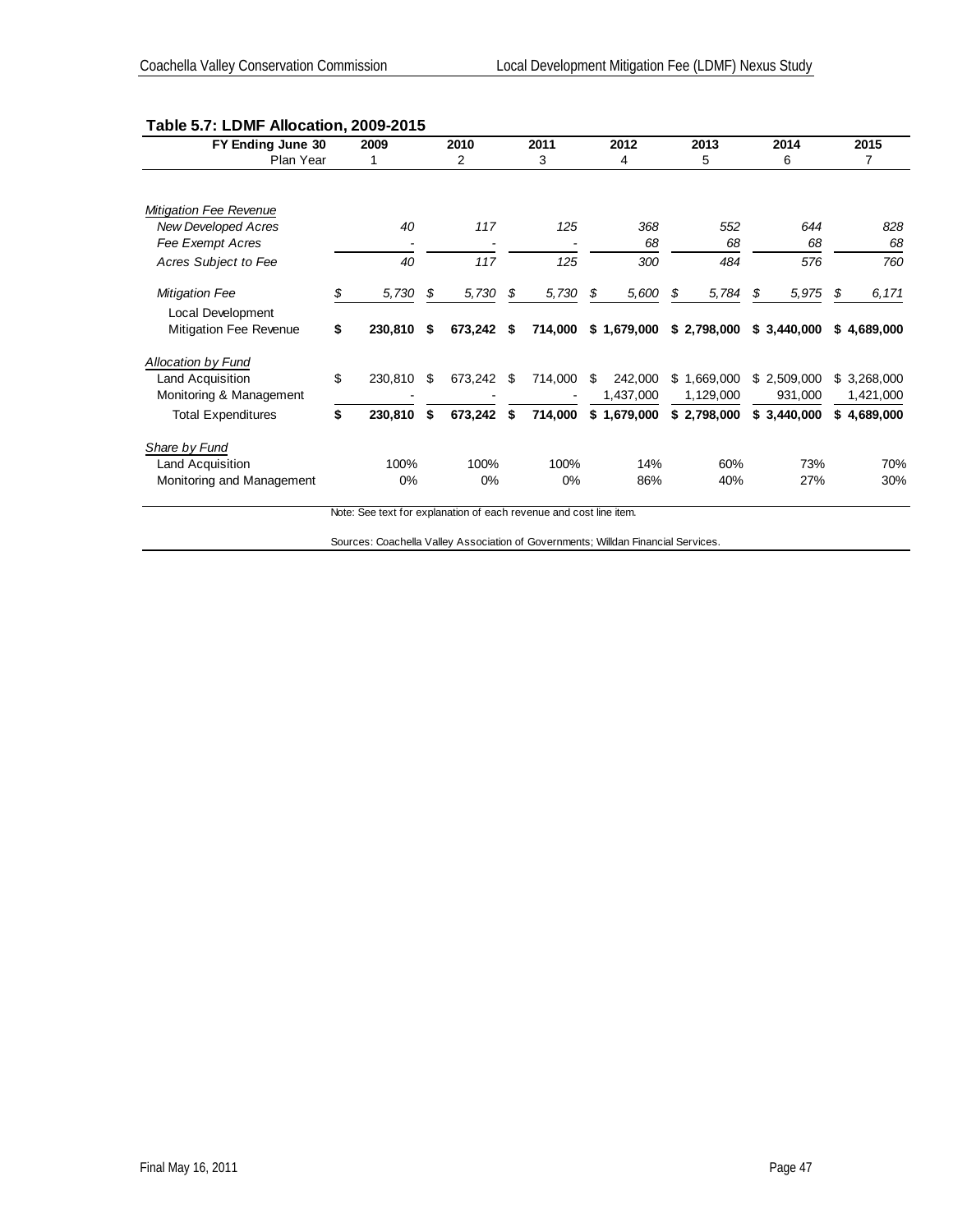# 6. *Mitigation Fee Act* Findings

Development impact fees are one-time fees, typically paid when a building or grading permit is issued, imposed on development projects by local agencies responsible for regulating land use (cities and counties). To guide the widespread imposition of impact fees, the State Legislature adopted the Mitigation Fee Act (the "Act") with Assembly Bill 1600 in 1987 and subsequent amendments. The Act, contained in California Government Code Sections 66000 through 66025, establishes requirements on local agencies for the imposition and administration of impact fee programs. The Act requires local agencies to document five findings when adopting an impact fee.

The five statutory findings required for adoption of the LDMF to fund habitat acquisition and M&M costs under the MSHCP are summarized in this chapter and supported in detail by the body of this report. All statutory references are to the Act.

## Purpose of Fee

For the first finding the agency must:

### *Identify the purpose of the fee. (§66001(a)(1))*

The purpose of the LDMF is threefold. First, the LDMF provides a funding source from new development for the acquisition of habitat lands and the monitoring and management of those lands in perpetuity. All three activities mitigate development impacts and carry forward the purposes and objectives of the MSHCP. The LDMF advances a legitimate public interest by funding habitat conservation and maintaining habitat values of Reserve System lands in perpetuity as required by the Implementing Agreement executed by each Permittee.

Second, the conservation actions funded by the LDMF will also construct and maintain a Reserve System that is a valuable community amenity. Residents and visitors to the region will benefit from a system of conserved lands containing native ecosystem types and natural communities in their natural range of variation. Many of the Reserve System lands provide trails and other passive recreational opportunities (e.g. bird watching). Conservation of these and other lands provide the community with scenic vistas and backdrops to developed uses such as residential and visitor serving uses.

Third, fulfillment of the MSHCP also provides a key public service to the Coachella Valley and its prospects for streamlined economic development. The incidental take authority granted by the Permit avoids a time consuming and costly process to determine mitigation for impacts to Covered Species from new development.

### Use of Fee Revenues

For the second finding the agency must:

*Identify the use to which the fee is to be put. If the use is financing public facilities, the facilities shall be identified. That identification may, but need not, be made by reference to a capital improvement plan as specified in Section 65403 or 66002, may be made in*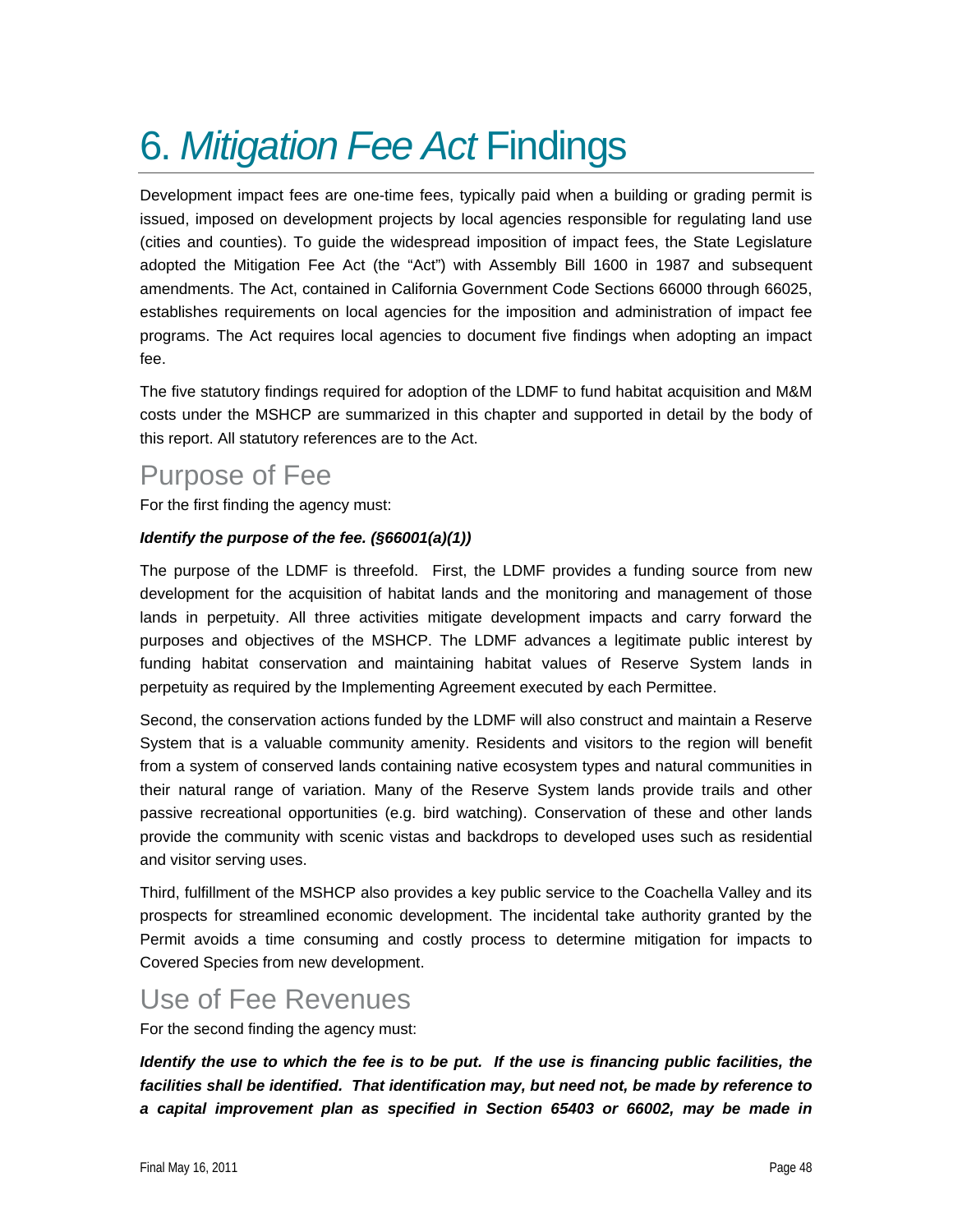### *applicable general or specific plan requirements, or may be made in other public documents that identify the public facilities for which the fee is charged. (§66001(a)(2))*

Fees covered by the requirements of the Act are those used to defray all or a portion of the cost of public facilities related to new development. The Act defines public facilities as including "public improvements, public services, and community amenities." (§66000(d)). LDMF revenue will provide most of the funding necessary to acquire a Reserve System of 86,800 acres of habitat and related costs as a community amenity. Under the MSHCP, this habitat acquisition program provides a comprehensive approach to mitigate the loss of species and habitat caused by all development in the Coachella Valley or adjacent areas.

All habitat acquired with funding from the LDMF will be located within the Conservation Areas. The MSHCP represents the public document referenced in the statute above that adequately identifies the amount, type, and general location of land to be acquired with LDMF funding.

The agencies responsible for implementing the LDMF (including the CVCC among others) will restrict the use of fee revenues to costs associated with the habitat acquisition and M&M programs. These costs include:

- Land acquisition and related costs such as appraisals and title insurance;
- Land preparation measures such as fencing to protect habitat from human impacts;
- M&M costs including adaptive management elements required by the MSHCP; and
- Administrative costs associated with management of the habitat acquisition and M&M programs.

Each of the above cost elements should bear a reasonable relationship to the inventory of acquired lands. The detailed breakdown of land acquisition and M&M costs to be funded by the LDMF are given in Chapter 4 of this report, *Cost of MSHCP Activities*.

## Benefit Relationship

For the third finding the agency must:

### *Determine how there is a reasonable relationship between the fee's use and the type of development project on which the fee is imposed. (§66001(a)(3))*

All new development within the Coachella Valley will directly or indirectly benefit from the LDMF by funding a comprehensive approach to habitat mitigation. The 86,800 acres to be acquired, monitored, and managed in part with fee revenues are one component of the 723,480-acre MSHCP Reserve System. The MSHCP Reserve System is the preferred alternative representing the area necessary to protect the Covered Species and the conserved natural communities identified in the MSHCP.

Establishment of the MSHCP Reserve System and funding its monitoring and management in perpetuity will mitigate the impacts on Covered Species and conserved natural communities by all new development and associated public infrastructure projects within the Coachella Valley for the term of the Permit. Each type of project leads to the elimination of habitat, whether directly,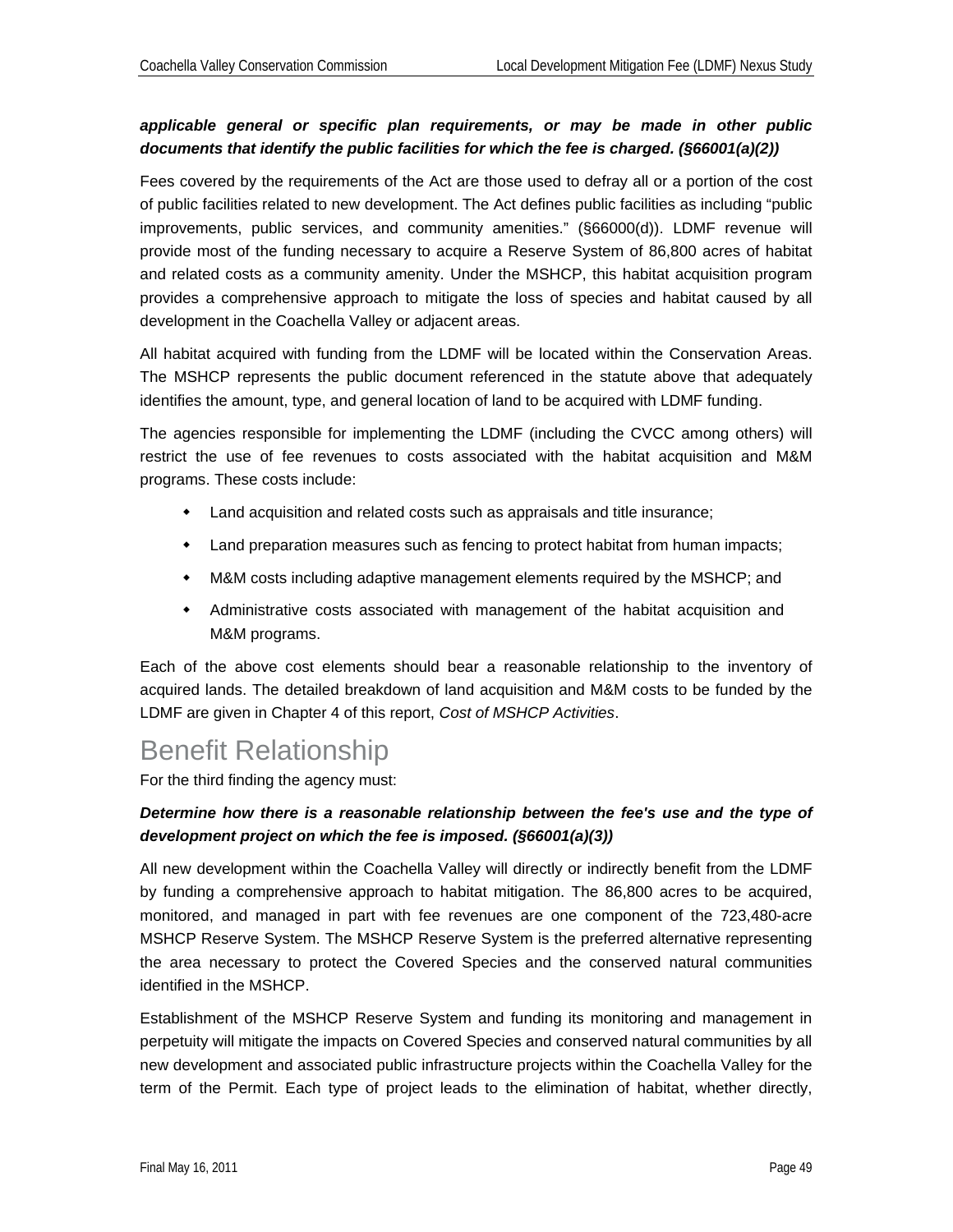indirectly, or as a cumulative effect. Thus, there is a reasonable relationship between the use of LDMF revenue and all types of new residential and nonresidential development throughout the Coachella Valley that will pay the fee. Because the impact is the same for each developed acre, the level of the fee is uniform across all land uses.

LDMF revenue is used to acquire land and conduct monitoring and management activities in perpetuity as required by the IA. Because the Permit provides for incidental take authority, these three actions benefit new development, as described in detail in Chapter 4 of this report, *Cost of MSHCP Activities*.

## Burden Relationship

For the fourth finding the agency must:

### *Determine how there is a reasonable relationship between the need for the public facility and the type of development project on which the fee is imposed. (§66001(a)(4))*

All vacant lands in the Coachella Valley, including vacant lands or partially vacant lands in urban areas, represent current or potential habitat for Covered Species and the conserved natural communities identified in the MSHCP. All new development projects on vacant or partially vacant lands regardless of location will have direct, indirect, and/or cumulative impacts on species and existing or potential habitat and natural communities.

New development also causes a need for and benefits from the installation of public infrastructure. Without new development, no further habitat conservation to mitigate for development impacts would be needed in the Plan Area. Therefore, there is a reasonable relationship between the need for habitat conservation and all types of residential and nonresidential development throughout the Coachella Valley that will pay the fee.

The need for habitat conservation, including acquisition of land and monitoring and management of those lands in perpetuity, was determined through the MSHCP planning process using scientific standards. The MSHCP Reserve System includes land necessary to represent a range of native ecosystem types, to maintain or restore viable populations of species, and to sustain ecological and evolutionary process necessary for maintaining the viability of habitats. The MSHCP obligates Permittees to establish an endowment to fund the M&M programs needed by the Reserve System.

Based on these standards, the Reserve System only includes that amount of habitat conservation necessary to mitigate new development impacts. In addition, the funding required to monitor and manage Reserve system lands is the minimum required to establish an endowment capable of funding these activities in perpetuity. Habitat needs are described in more detail in Chapter 3, *Need for Habitat Conservation*.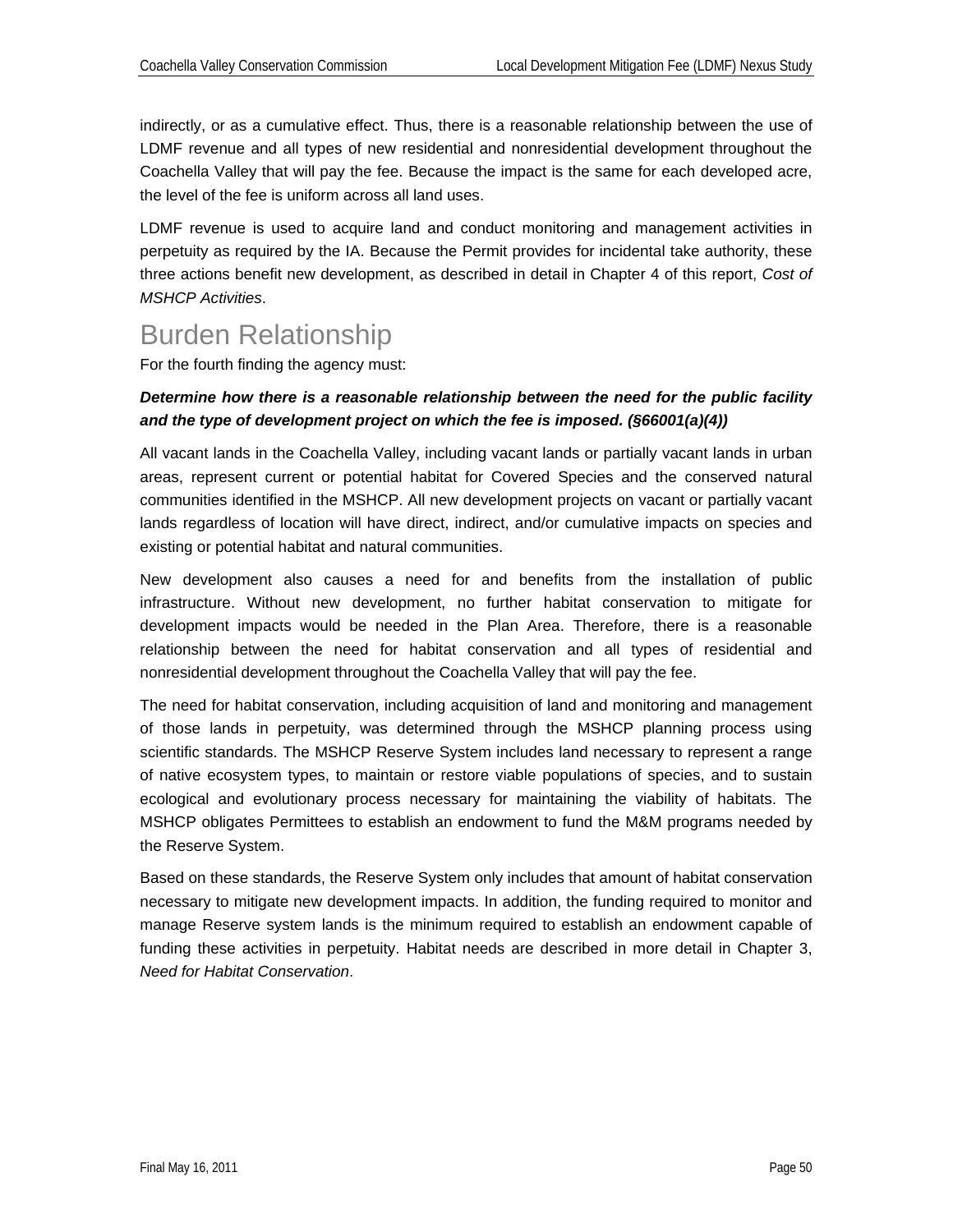# **Proportionality**

For the fifth finding the agency must:

### *Determine how there is a reasonable relationship between the amount of the fee and the cost of the public facility or portion of the public facility attributable to the development on which the fee is imposed. (§66001(b))*

New development will pay the LDMF over the remainder of the 75 year Permit, representing 109,779 developed acres. Each newly developed acre has approximately the same proportionate impact by causing the direct, indirect, or cumulative, loss of an acre of habitat for Covered Species and the conserved natural communities. The Permit allows for incidental take authority to be issued for otherwise lawful actions such as new development, provided the mitigation and other measures set forth in the MSHCP are satisfied.

As the LDMF has been designed, habitat acquisition program costs are spread as evenly as practicable across all developed acres. Habitat monitoring and management costs are also spread as evenly as practicable across all developed acres. The LDMF is calculated on a per acre basis and the total fee for a specific project is based on its size as measured in acres. Thus there is a reasonable relationship between the fee for a specific development project and the direct, indirect, or cumulative impact of that project on the need for habitat protection.

The fee schedule uses the per acre cost of the program to apply to nonresidential development projects. For residential development projects, the fee schedule converts the per acre cost to a cost per dwelling unit based on the density of the project (dwelling units per acre).

See Chapter 2, *Plan Area Land Use*, for a description of how new development is determined. See Chapter 5, *Cost Allocation and Fee Schedule*, for a presentation of the mitigation fee schedule.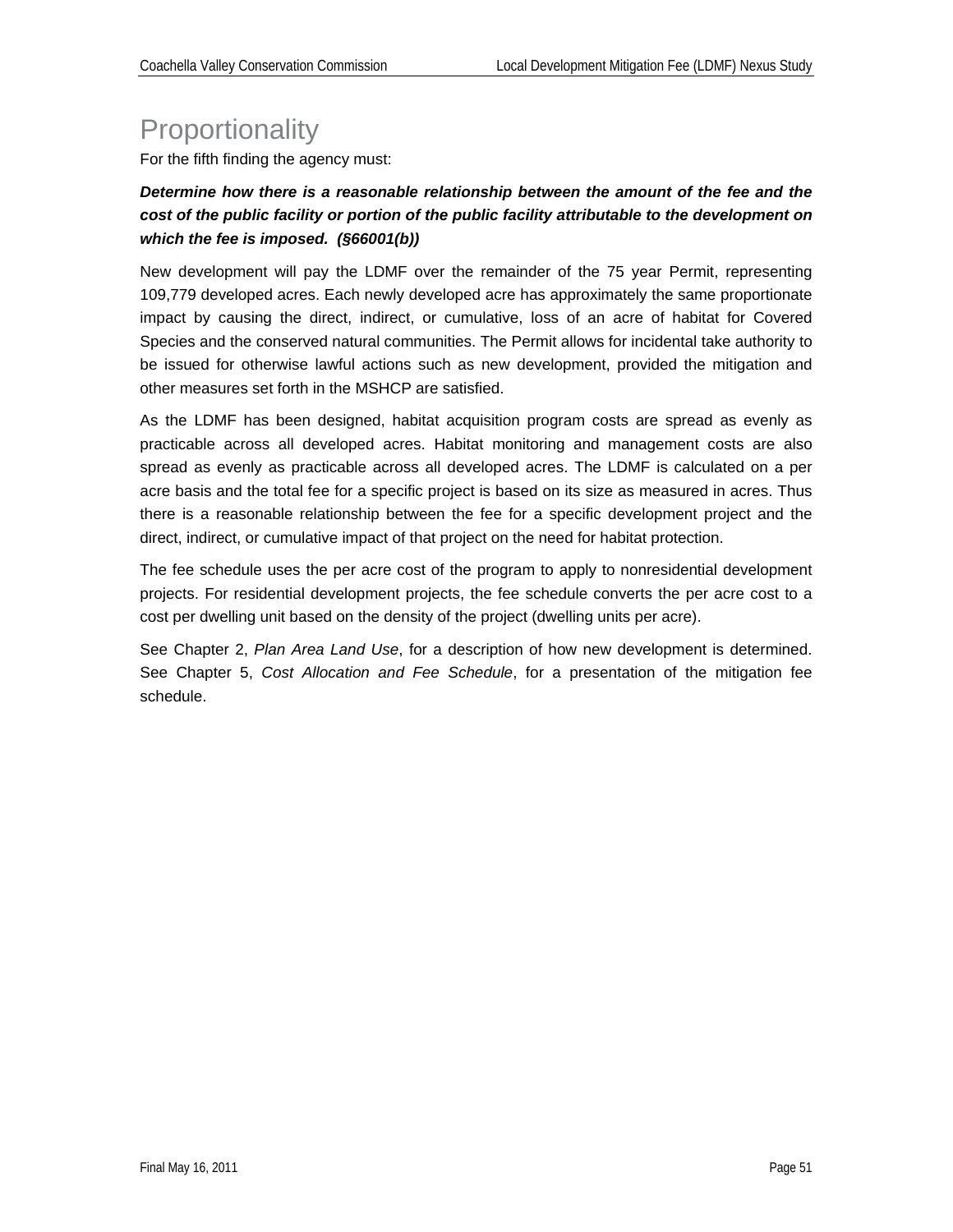# 7. Implementation

This chapter identifies the responsibilities that the CVCC and Local Permittees should fulfill when implementing the LDMF program.

# Adoption of an Updated LDMF by Local Permittees

Each Local Permittee must adopt an updated ordinance or amend an LDMF existing ordinance, and a fee resolution stating the amount of the updated fee. The revised fee ordinance shall become effective 60 days after adoption.

However, updated fees shall not be collected until the 60-day period has been met, whichever date is later. The ordinance should include provisions for an automatic inflation adjustment to the fee. The CVCC could assist in this process by preparing a model ordinance and resolution for the LDMF update for each agency to review.

# Adoption of Administrative Guidelines

The CVCC should work with Local Permittees to develop administrative guidelines for the LDMF program. These guidelines would address, for example:

- A method for applying the fee to development of partially vacant parcels;
- Definitions of land use categories; and
- **Transfer of fee revenues to various CVCC funds.**

## Programming Revenues and Projects

The CVCC should program fee revenues to its acquisition program and related expenditures. This ensures documentation of a reasonable relationship between new development and the use of mitigation fee revenues.

The CVCC may alter the planned acquisition or related land preparation costs from those shown in this report. However, all expenditures must continue to fund expansion of the inventory of land conserved for habitat under the guidelines of the MSHCP or pay for the other costs set forth above.

For a five-year planning period, the agency should allocate all existing fund balances and projected fee revenue to specific acquisitions or related land preparation measures. The agency can hold funds in an account for longer than five years if necessary to collect sufficient funds to complete the acquisition.

## Annual Inflation Adjustment

The CVCC should identify an appropriate inflation adjustment and recalculate the fee annually for each Local Permittee to adopt. Given that the majority of costs are associated with land prices, the annual inflation adjustment could be calculated either by:

Using actual prices per acre for recently purchased habitat; or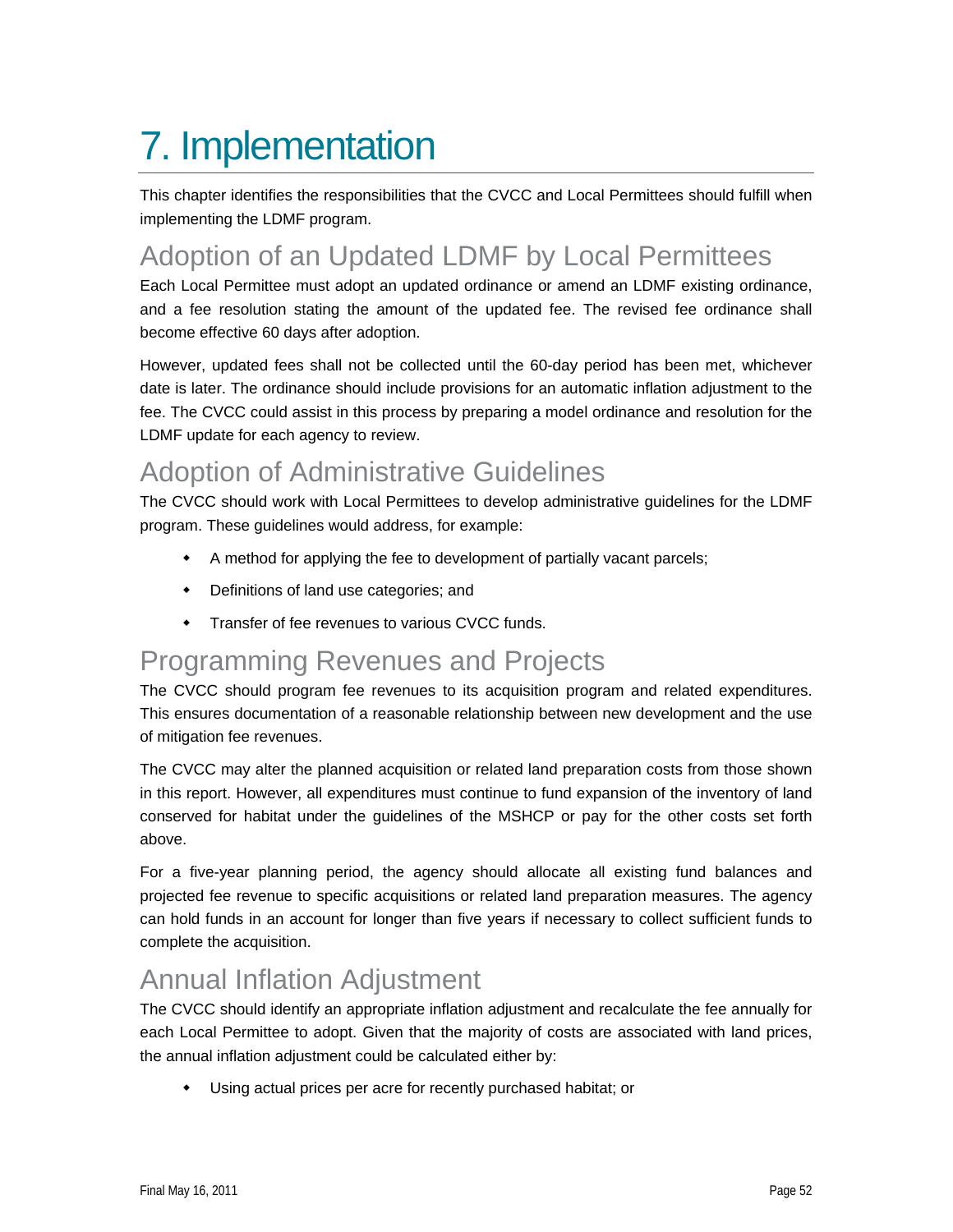Providing for an annual CPI adjustment based upon the Consumer Price Index for "All Urban Consumers" in the Los Angeles-Anaheim-Riverside Area, measured as of the month of December in fiscal year immediately prior to the fiscal year that the revised fee will take effect.

Regardless of the calculated annual inflation adjustment, the CVCC should revise the fee accordingly if it appears that total program revenues and costs will not be in balance when the Land Acquisition Fund is terminated. The MSHCP states that the CVCC will update the Nexus Study at least every five years, and more often if deemed necessary, to ensure that the Local Development Mitigation Fee is adequate over the life of the acquisition program to fund the necessary land acquisition and land preparation.

## Reporting Requirements

The CVCC should assist the Local Permittees in complying with the annual and five-year reporting requirements of the *Mitigation Fee Act*. In addition to reporting on revenue and expenditure activity, the agency must identify when the other revenues in addition to the LDMF are anticipated to be available to fund the habitat acquisition program.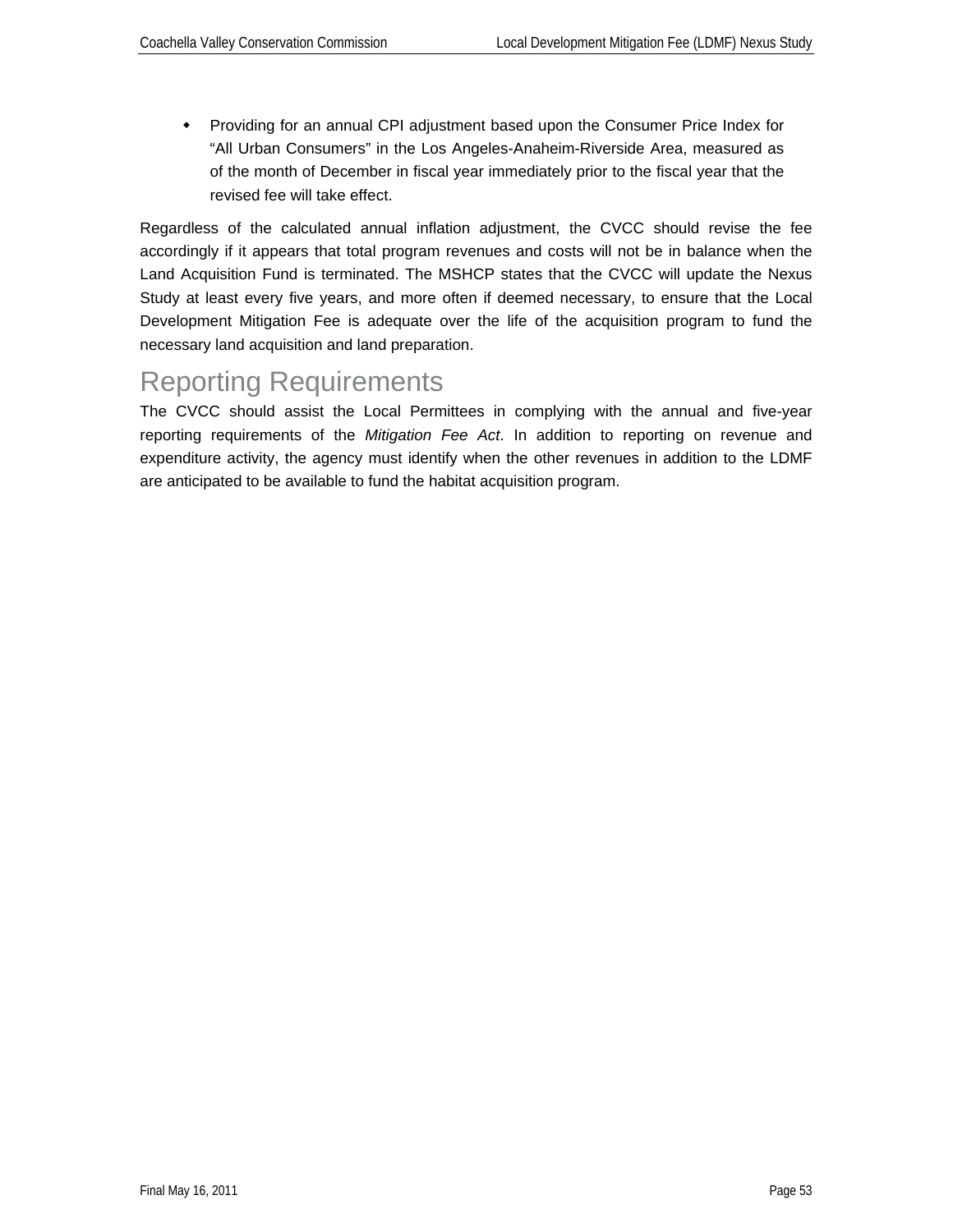# Appendix A: Cash Flow Analysis

**Tables A-1 through A-6** present the cash flow analysis for the distribution of LDMF revenues, Land Acquisition Fund, the Monitoring and Management Fund and the Endowment Fund. The LDMF was calculated to result in a zero ending fund balance at the end of 50 years.

# List of Tables

**Table A-1:** Table A-1: LDMF Revenue and Allocation (Nominal \$) **Table A-2:** Land Acquisition Fund (Nominal \$) **Table A-3:** Endowment Fund (Nominal \$) **Table A-4:** Monitoring Program Budget (Nominal \$) **Table A-5:** CVMSHCP Management Program Budget (Nominal \$) **Table A-6:** Monitoring & Management Fund (Nominal \$)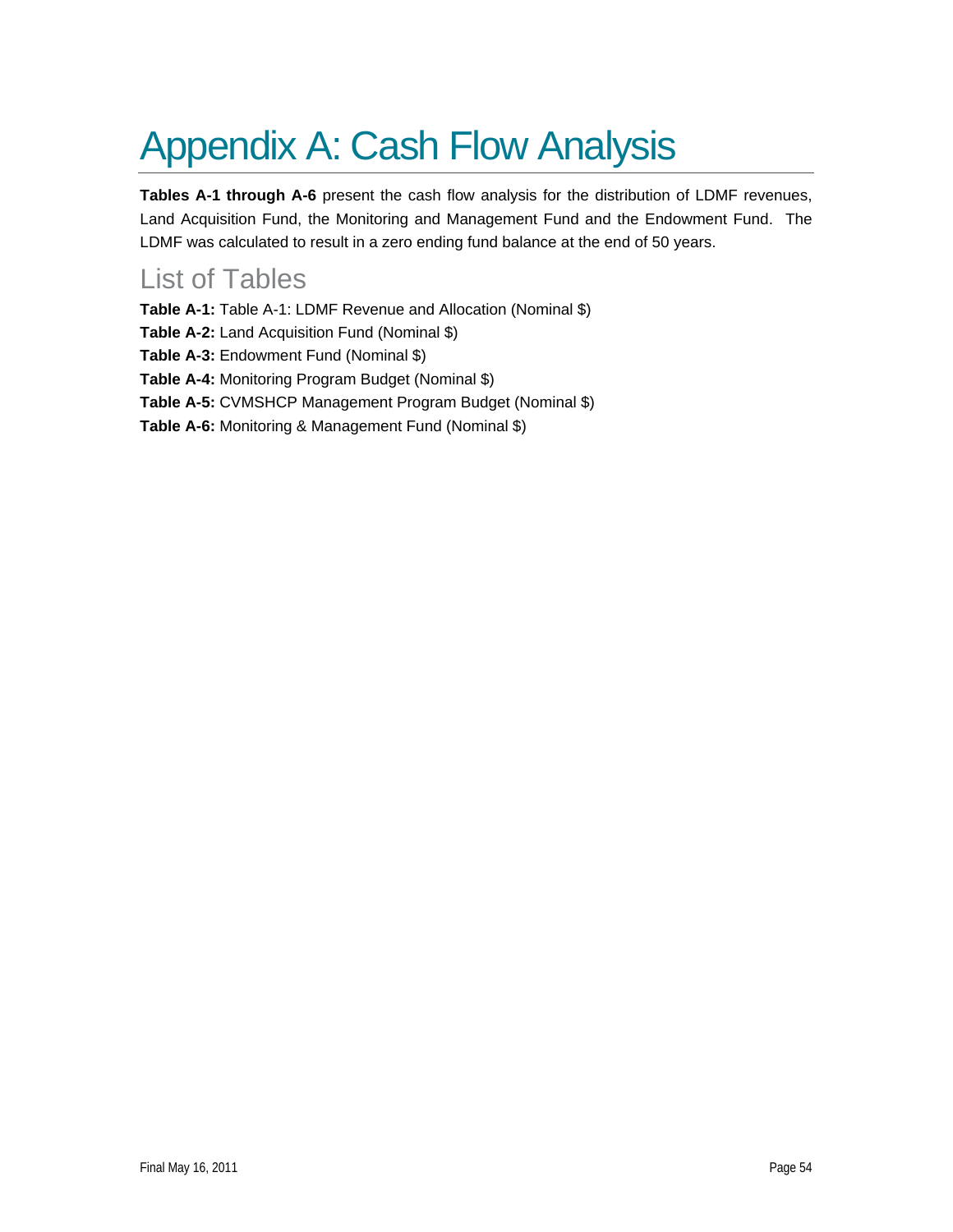#### **Table A-1: LDMF Revenue**

| FY Ending June 30             |    | 2009       |     | 2010       |      | 2011       | 2012                 |      | 2013         | 2014                                                             |     | 2015        |      | 2016      |      | 2017        |      | 2018        |      | 2019                                   |     | 2020        |      | 2021         |
|-------------------------------|----|------------|-----|------------|------|------------|----------------------|------|--------------|------------------------------------------------------------------|-----|-------------|------|-----------|------|-------------|------|-------------|------|----------------------------------------|-----|-------------|------|--------------|
| Plan Year                     |    |            |     |            |      | 3          |                      |      | 5            | 6                                                                |     |             |      | 8         |      | 9           |      | 10          |      | 11                                     |     | 12          |      | 13           |
|                               |    |            |     |            |      |            |                      |      |              |                                                                  |     |             |      |           |      |             |      |             |      |                                        |     |             |      |              |
| <b>Mitigation Fee Revenue</b> |    |            |     |            |      |            |                      |      |              |                                                                  |     |             |      |           |      |             |      |             |      |                                        |     |             |      |              |
| New Developed Acres           |    | 40         |     | 117        |      | 125        | 368                  |      | 552          | 644                                                              |     | 828         |      | 1,104     |      | 1,104       |      | 1,380       |      | 1,380                                  |     | 1,380       |      | 1,610        |
| <b>Fee Exempt Acres</b>       |    |            |     |            |      |            | 68                   |      | 68           | 68                                                               |     | 68          |      | 68        |      | 10          |      | 10          |      | 10                                     |     | 10          |      | 10           |
| Acres Subject to Fee          |    | 40         |     | 117        |      | 125        | 300                  |      | 484          | 576                                                              |     | 760         |      | 1,036     |      | 1,094       |      | 1,370       |      | 1,370                                  |     | 1,370       |      | 1,600        |
| <b>Mitigation Fee</b>         |    | 5,730      | - S | 5,730      | - \$ | 5,730      | 5,600<br>- \$        | - \$ | 5,784        | 5,975<br>\$                                                      | - S | 6.171       | - \$ | 6,374     | - \$ | 6,584       | - \$ | 6,800       | - \$ | 7,024                                  | - S | 7,255       | - \$ | 7,494        |
| Local Development Mitigation  |    |            |     |            |      |            |                      |      |              |                                                                  |     |             |      |           |      |             |      |             |      |                                        |     |             |      |              |
| Fee Revenue                   | ъ  | 230.810 \$ |     | 673,242 \$ |      |            | 714,000 \$ 1,679,000 |      |              | $$2,798,000$ $$3,440,000$ $$4,689,000$ $$6,602,000$ $$7,203,000$ |     |             |      |           |      |             |      |             |      | $$9,317,000 \$9,623,000 \$9,940,000$   |     |             |      | \$11.990.000 |
| <b>Allocation by Fund</b>     |    |            |     |            |      |            |                      |      |              |                                                                  |     |             |      |           |      |             |      |             |      |                                        |     |             |      |              |
| Land Acquisition              | \$ | 230,810 \$ |     | 673,242 \$ |      | 714,000 \$ | 242,000              |      |              | $$1,669,000$ $$2,509,000$ $$3,268,000$ $$4,938,000$ $$6,642,000$ |     |             |      |           |      |             |      |             |      | \$ 8,077,000 \$ 8,509,000 \$ 8,332,000 |     |             |      | \$10,574,000 |
| Endowment                     |    |            |     |            |      |            |                      |      |              |                                                                  |     |             |      |           |      |             |      |             |      |                                        |     |             |      |              |
| Monitoring & Management       |    |            |     |            |      |            | 1,437,000            |      | 1,129,000    | 931,000                                                          |     | ,421,000    |      | 1,664,000 |      | 561,000     |      | 1,240,000   |      | 1,114,000                              |     | 1,608,000   |      | 1,416,000    |
| <b>Total Expenditures</b>     | ж  | 230,810 \$ |     | 673,242    | - 56 | 714,000    | \$1,679,000          |      | \$ 2,798,000 | \$3,440,000                                                      |     | \$4,689,000 | ъ.   | 6,602,000 |      | \$7,203,000 |      | \$9,317,000 |      | \$9,623,000                            |     | \$9,940,000 |      | \$11,990,000 |

Note: All values shown in nominal dollars, i.e. including inflation at 3.29% percent annually unless otherwise noted. See text for explanation of each revenue and cost line item.

Sources: Coachella Valley Association of Governments; Willdan Financial Services.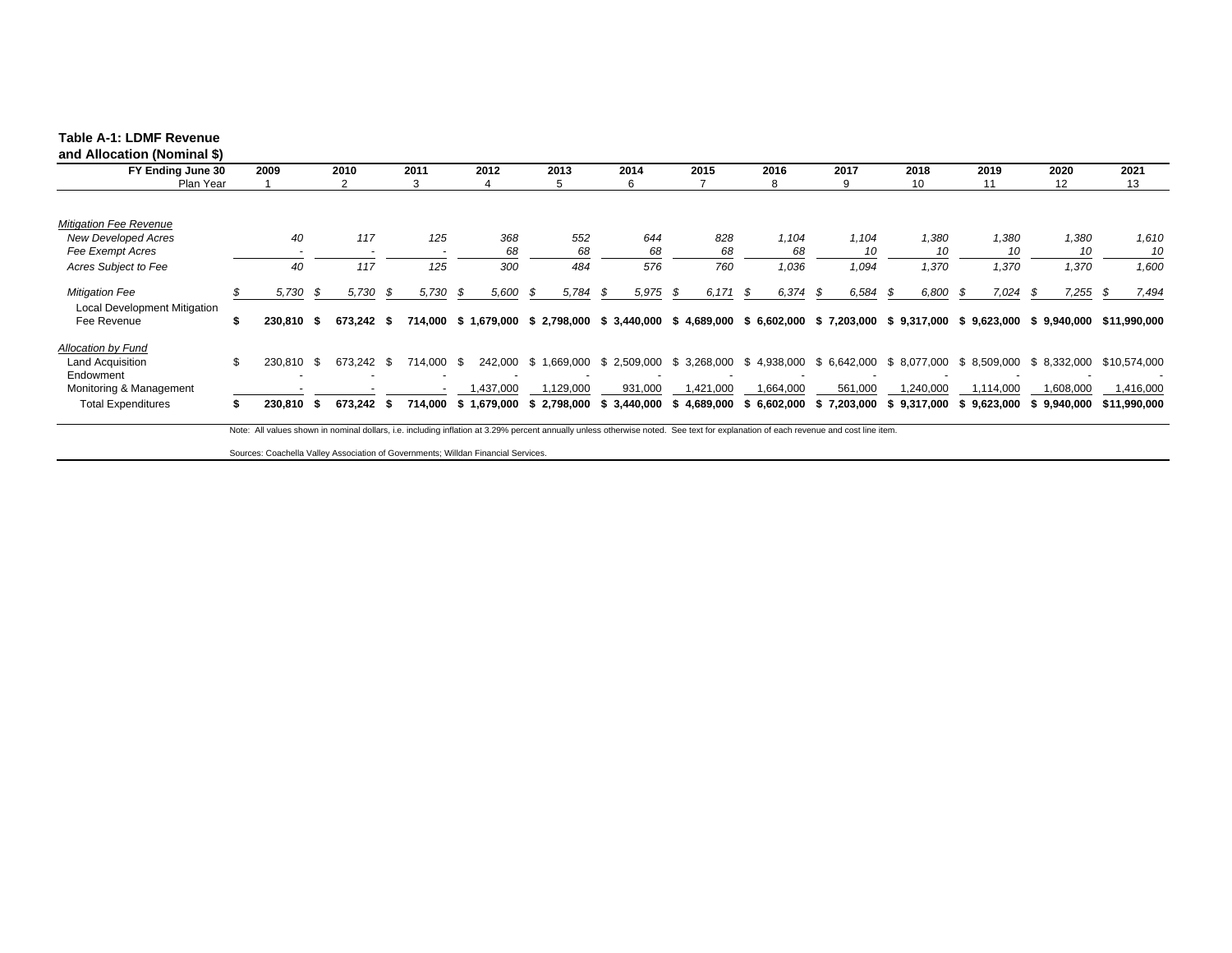| FY Ending June 30                                                                      | 2022                    | 2023                      | 2024                      | 2025                      | 2026                      | 2027                     | 2028                      | 2029                      | 2030                      | 2031                      | 2032                      | 2033                      | 2034                      |
|----------------------------------------------------------------------------------------|-------------------------|---------------------------|---------------------------|---------------------------|---------------------------|--------------------------|---------------------------|---------------------------|---------------------------|---------------------------|---------------------------|---------------------------|---------------------------|
| Plan Year                                                                              | 14                      | 15                        | 16                        | 17                        | 18                        | 19                       | 20                        | 21                        | 22                        | 23                        | 24                        | 25                        | 26                        |
| <b>Mitigation Fee Revenue</b><br><b>New Developed Acres</b><br><b>Fee Exempt Acres</b> | 1,610                   | 1,610                     | 1,610                     | 1,610                     | 1,610                     | 1,610                    | 1,610                     | 1,610                     | 1,610                     | 1,610                     | 1,610                     | 1,610                     | 1,610                     |
| Acres Subject to Fee                                                                   | 1,610                   | 1,610                     | 1,610                     | 1.610                     | 1,610                     | 1,610                    | 1,610                     | 1,610                     | 1,610                     | 1,610                     | 1.610                     | 1,610                     | 1,610                     |
| <b>Mitigation Fee</b><br>Local Development Mitigation                                  | \$<br>7,741             | 7,995<br>- \$             | 8,258<br>- \$             | 8,530<br>- \$             | 8,811<br>- \$             | 9,100<br>- \$            | 9,400<br>- \$             | 9,709<br>- \$             | 10,029<br>S               | 10,358 \$                 | 10,699                    | 11,051                    | 11,415<br>- \$            |
| Fee Revenue                                                                            | \$12,462,000            | \$12,872,000 \$13,296,000 |                           |                           | \$13,733,000 \$14,185,000 | \$14,652,000             |                           | \$15,134,000 \$15,632,000 | \$16,146,000              | \$16,677,000              | \$17,226,000              |                           | \$17,793,000 \$18,378,000 |
| <b>Allocation by Fund</b><br>Land Acquisition<br>Endowment                             | \$12.109.000            | \$11.724.000              | \$11,756,000              | \$11.919.000              | \$12.121.000              | \$13.488.000             | \$13.165.000              | \$13.175.000              | \$13.375.000              | \$13.596.000              | \$13.977.000              | \$14.404.000              | \$14,864,000              |
| Monitoring & Management<br><b>Total Expenditures</b>                                   | 353,000<br>\$12,462,000 | ,148,000<br>\$12.872.000  | 1,540,000<br>\$13.296.000 | 1,814,000<br>\$13.733.000 | 2,064,000<br>\$14.185.000 | ,164,000<br>\$14.652.000 | 1,969,000<br>\$15,134,000 | 2,457,000<br>\$15,632,000 | 2,771,000<br>\$16,146,000 | 3,081,000<br>\$16.677.000 | 3,249,000<br>\$17.226.000 | 3,389,000<br>\$17.793.000 | 3,514,000<br>\$18,378,000 |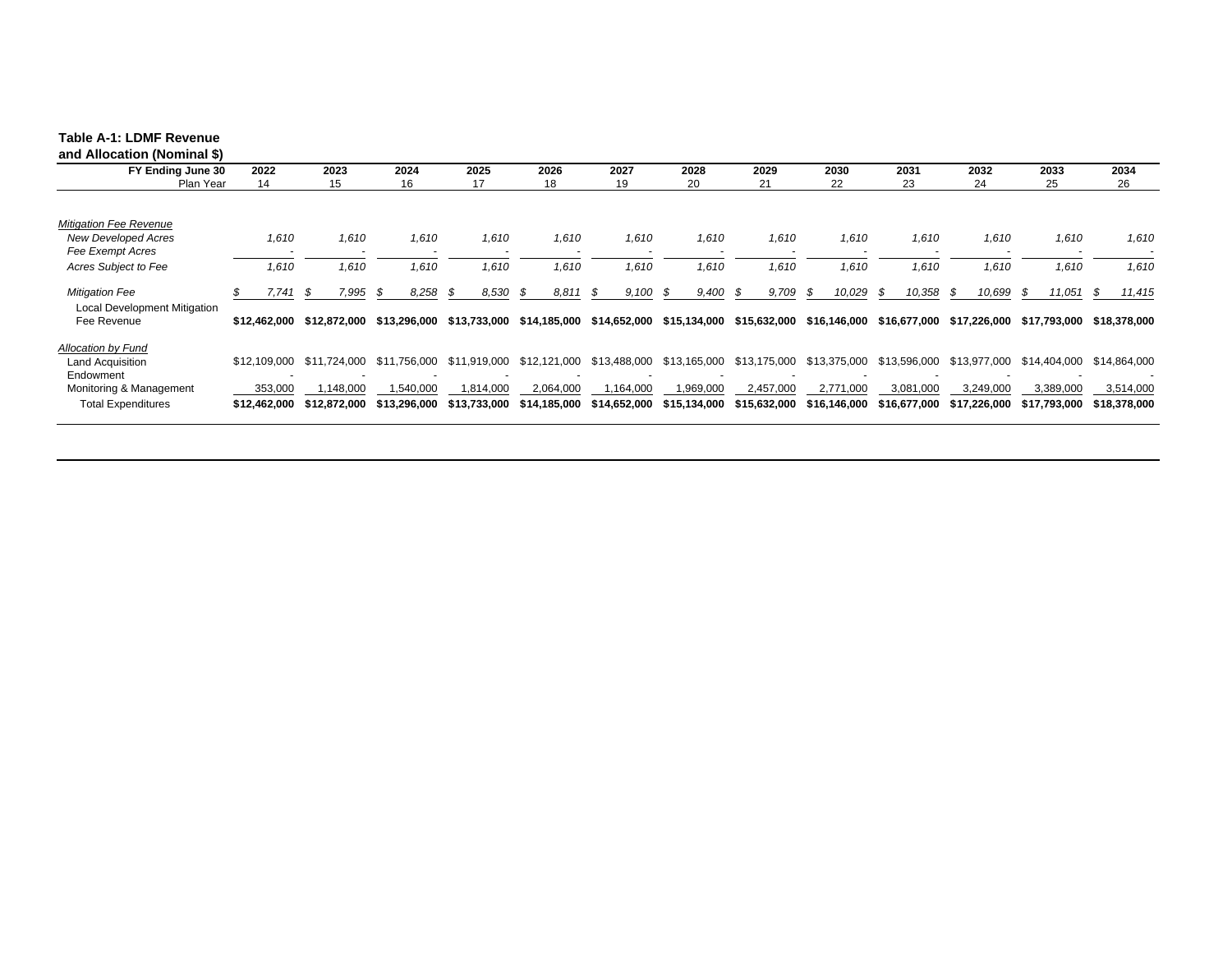| FY Ending June 30                                                                      | 2035                      | 2036                      | 2037                      | 2038                      | 2039                      | 2040                      | 2041                      | 2042                      | 2043                      | 2044                      | 2045                      | 2046                      | 2047                      |
|----------------------------------------------------------------------------------------|---------------------------|---------------------------|---------------------------|---------------------------|---------------------------|---------------------------|---------------------------|---------------------------|---------------------------|---------------------------|---------------------------|---------------------------|---------------------------|
| Plan Year                                                                              | 27                        | 28                        | 29                        | 30                        | 31                        | 32                        | 33                        | 34                        | 35                        | 36                        | 37                        | 38                        | 39                        |
| <b>Mitigation Fee Revenue</b><br><b>New Developed Acres</b><br><b>Fee Exempt Acres</b> | 1,610                     | 1,610                     | 1,610                     | 1,610                     | 1,610                     | 1,610                     | 1,610                     | 1,610                     | 1,610                     | 1,610                     | 1,610                     | 1,610                     | 1,610                     |
| Acres Subject to Fee                                                                   | 1,610                     | 1,610                     | 1,610                     | 1.610                     | 1,610                     | 1,610                     | 1,610                     | 1,610                     | 1,610                     | 1,610                     | 1,610                     | 1,610                     | 1,610                     |
| <b>Mitigation Fee</b><br><b>Local Development Mitigation</b>                           | S.<br>11,790              | 12,178<br>- \$            | 12,579<br>-8              | 12,993<br>- \$            | 13,420<br>- 56            | 13,862<br>- \$            | 14,318<br>- 56            | 14,789<br>- \$            | 15,275<br>- 56            | 15,778 \$                 | 16,297                    | 16,833                    | 17,387<br>- \$            |
| Fee Revenue                                                                            | \$18,983,000              | \$19,607,000              | \$20,252,000              | \$20,918,000              | \$21,607,000              | \$22,318,000              | \$23,052,000              | \$23,810,000              | \$24,594,000              | \$25,403,000              | \$26,238,000              | \$27,102,000              | \$27,993,000              |
| <b>Allocation by Fund</b><br>Land Acquisition<br>Endowment                             | \$15,349,000              | \$15,855,000              | \$16,382,000              | \$16.929.000              | \$17.658.000              | \$18,250,000              | \$18.861.000              | \$19.494.000              | \$20.147.000              | \$20.821.000              | \$21.518.000              | \$22.241.000              | \$22,986,000              |
| Monitoring & Management<br><b>Total Expenditures</b>                                   | 3,634,000<br>\$18,983,000 | 3,752,000<br>\$19.607.000 | 3,870,000<br>\$20.252.000 | 3,989,000<br>\$20,918,000 | 3,949,000<br>\$21.607.000 | 4,068,000<br>\$22,318,000 | 4,191,000<br>\$23,052,000 | 4,316,000<br>\$23,810,000 | 4,447,000<br>\$24.594.000 | 4,582,000<br>\$25.403.000 | 4,720,000<br>\$26.238.000 | 4,861,000<br>\$27.102.000 | 5,007,000<br>\$27.993.000 |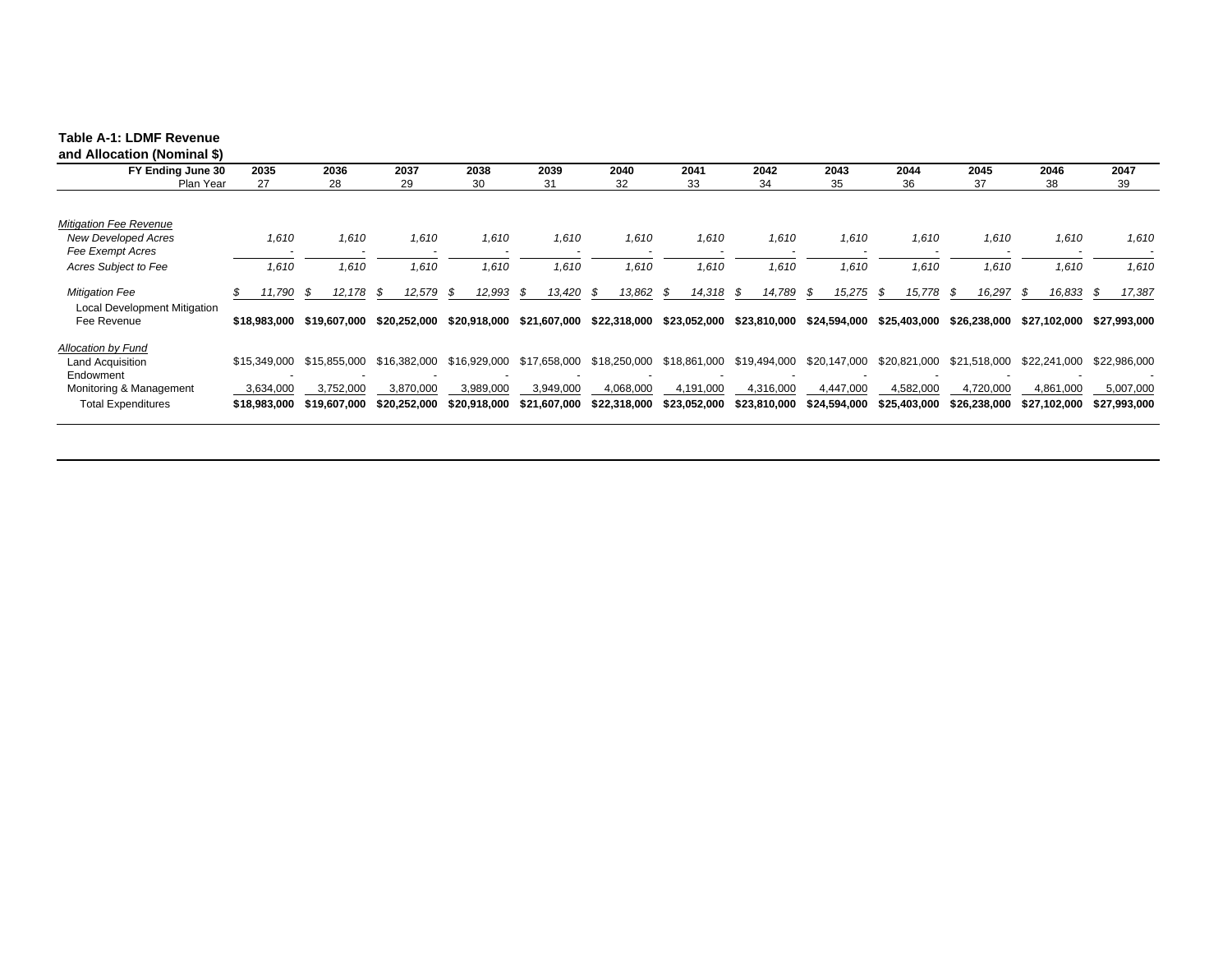| FY Ending June 30                                                        | 2048         | 2049           | 2050          | 2051           | 2052         | 2053                     | 2054           | 2055            | 2056             | 2057          | 2058           | 2059               | 2060         |
|--------------------------------------------------------------------------|--------------|----------------|---------------|----------------|--------------|--------------------------|----------------|-----------------|------------------|---------------|----------------|--------------------|--------------|
| Plan Year                                                                | 40           | 41             | 42            | 43             | 44           | 45                       | 46             | 47              | 48               | 49            | 50             | 51                 | 52           |
| Mitigation Fee Revenue<br>New Developed Acres<br><b>Fee Exempt Acres</b> | 1,610        | 1,610          | 1,610         | 1,610          | 1,610        | 1,610                    | 1,610          | 1,610           | 1,610            | 1,610         | 1,610          | 1,610              | 1,610        |
| Acres Subject to Fee                                                     | 1,610        | 1,610          | 1,610         | 1,610          | 1,610        | 1,610                    | 1,610          | 1,610           | 1,610            | 1,610         | 1,610          | 1,610              | 1,610        |
| <b>Mitigation Fee</b><br><b>Local Development Mitigation</b>             | 17,959       | 18,550<br>- \$ | 19,160<br>- S | 19,791<br>- \$ | 20,442       | $21,114$ \$<br>- \$      | 5,875          | 6,057<br>S      | 6,243<br>-S      | 6,437<br>- 55 | 6,635<br>- \$  | $6,840$ \$<br>- 86 | 7,050        |
| Fee Revenue                                                              | \$28.914.000 | \$29,866,000   | \$30,848,000  | \$31,863,000   | \$32,911,000 | \$33,994,000             | \$9,459,000    | \$9,752,000     | \$10,052,000     | \$10,364,000  | \$10,682,000   | \$11,012,000       | \$11,351,000 |
| Allocation by Fund                                                       |              |                |               |                |              |                          |                |                 |                  |               |                |                    |              |
| Land Acquisition                                                         | \$23.758.000 | \$24,554,000   | \$25,378,000  | \$26,228,000   | \$27.108.000 | \$28.018.000             | - \$<br>$\sim$ | \$              | $-$ \$<br>$\sim$ | $\sim$        | - \$<br>$\sim$ | $\sim$             | S.           |
| Endowment                                                                |              |                |               |                |              | $\overline{\phantom{a}}$ | 3,304,000      | 3,413,000       | 3,525,000        | 3,641,000     | 3,761,000      | 3,885,000          | 4,013,000    |
| Monitoring & Management                                                  | 5,156,000    | 5,312,000      | 5,470,000     | 5,635,000      | 5,803,000    | 5,976,000                | 6,155,000      | 6,339,000       | 6,527,000        | 6,723,000     | 6,921,000      | 7,127,000          | 7,338,000    |
| <b>Total Expenditures</b>                                                | \$28.914.000 | \$29,866,000   | \$30,848,000  | \$31.863.000   | \$32,911,000 | \$33.994.000             | 9.459.000<br>Ъ | 9,752,000<br>-3 | \$10.052.000     | \$10,364,000  | 10,682,000     | \$11,012,000       | \$11,351,000 |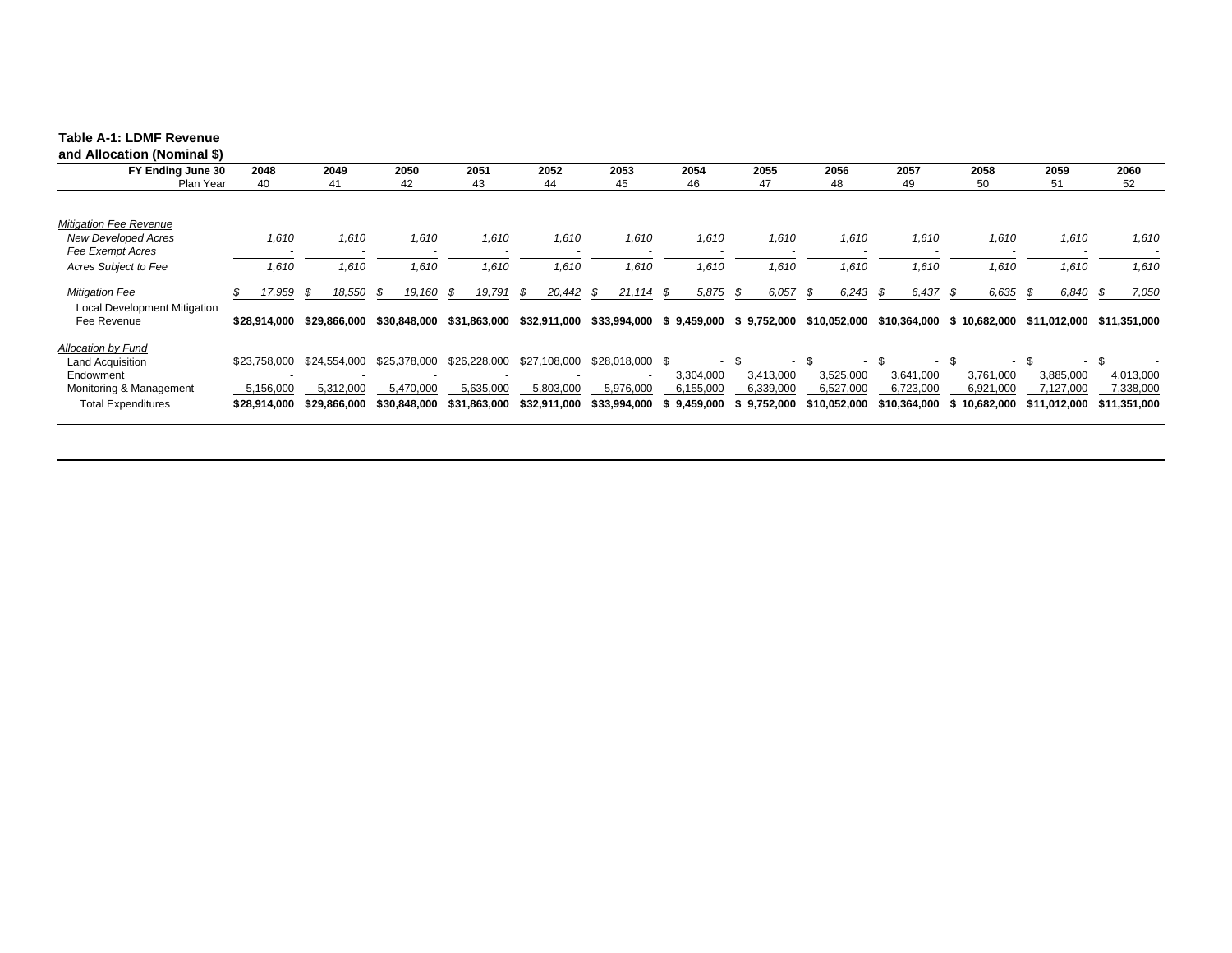| FY Ending June 30                                                        | 2061         |           | 2062          | 2063          |        | 2064         |      | 2065         | 2066          |        | 2067          | 2068         |        | 2069         |      | 2070         |      | 2071         | 2072         |      | 2073         |
|--------------------------------------------------------------------------|--------------|-----------|---------------|---------------|--------|--------------|------|--------------|---------------|--------|---------------|--------------|--------|--------------|------|--------------|------|--------------|--------------|------|--------------|
| Plan Year                                                                | 53           |           | 54            | 55            |        | 56           |      | 57           | 58            |        | 59            | 60           |        | 61           |      | 62           |      | 63           | 64           |      | 65           |
| Mitigation Fee Revenue<br><b>New Developed Acres</b><br>Fee Exempt Acres |              | 1,610     | 1,610         | 1,610         |        | 1,610        |      | 1,610        | 1,610         |        | 1,610         |              | 1,610  | 1,610        |      | 1,610        |      | 1,610        | 1,610        |      | 1,610        |
| Acres Subject to Fee                                                     |              | 1,610     | 1,610         | 1,610         |        | 1,610        |      | 1,610        | 1,610         |        | 1,610         |              | 1,610  | 1,610        |      | 1,610        |      | 1,610        | 1,610        |      | 1,610        |
| <b>Mitigation Fee</b>                                                    | \$           | 7,268     | 7,491<br>- \$ | 7,722<br>- \$ | - \$   | 7,960        | - \$ | 8,204        | 8,457<br>- \$ |        | 8,716<br>- \$ | - \$         | 8,984  | -\$<br>9,259 |      | 9,543        | - \$ | 9,836        | 10,139       | - \$ | 10,449       |
| <b>Local Development Mitigation</b><br>Fee Revenue                       | \$11.701.000 |           | \$12,061,000  | \$12,432,000  |        | \$12,815,000 |      | \$13,209,000 | \$13,615,000  |        | \$14,033,000  | \$14,464,000 |        | \$14,907,000 |      | \$15,365,000 |      | \$15,836,000 | \$16,323,000 |      | \$16,823,000 |
| <b>Allocation by Fund</b><br>Land Acquisition                            |              |           | - \$          | -S            | $-$ \$ |              | - \$ | $\sim$       | -\$           | $\sim$ | -S            | - \$         | $\sim$ |              | - \$ |              | - \$ | $\sim$       | $\sim$       | - \$ |              |
| Endowment                                                                | 4,145,000    |           | 4,281,000     | 4,422,000     |        | 4,568,000    |      | 4,718,000    | 4,873,000     |        | 5,033,000     | 5,199,000    |        | 5,370,000    |      | 5,547,000    |      | 5,729,000    | 5,918,000    |      | 6,113,000    |
| Monitoring & Management                                                  |              | 7,556,000 | 7,780,000     | 8,010,000     |        | 8,247,000    |      | 8,491,000    | 8,742,000     |        | 9,000,000     | 9,265,000    |        | 9,537,000    |      | 9,818,000    |      | 10,107,000   | 10,405,000   |      | 10,710,000   |
| <b>Total Expenditures</b>                                                | \$11.701.000 |           | \$12,061,000  | \$12.432.000  |        | \$12,815,000 |      | \$13,209,000 | \$13,615,000  |        | \$14.033.000  | \$14,464,000 |        | \$14.907.000 |      | \$15,365,000 |      | \$15,836,000 | \$16,323,000 |      | \$16,823,000 |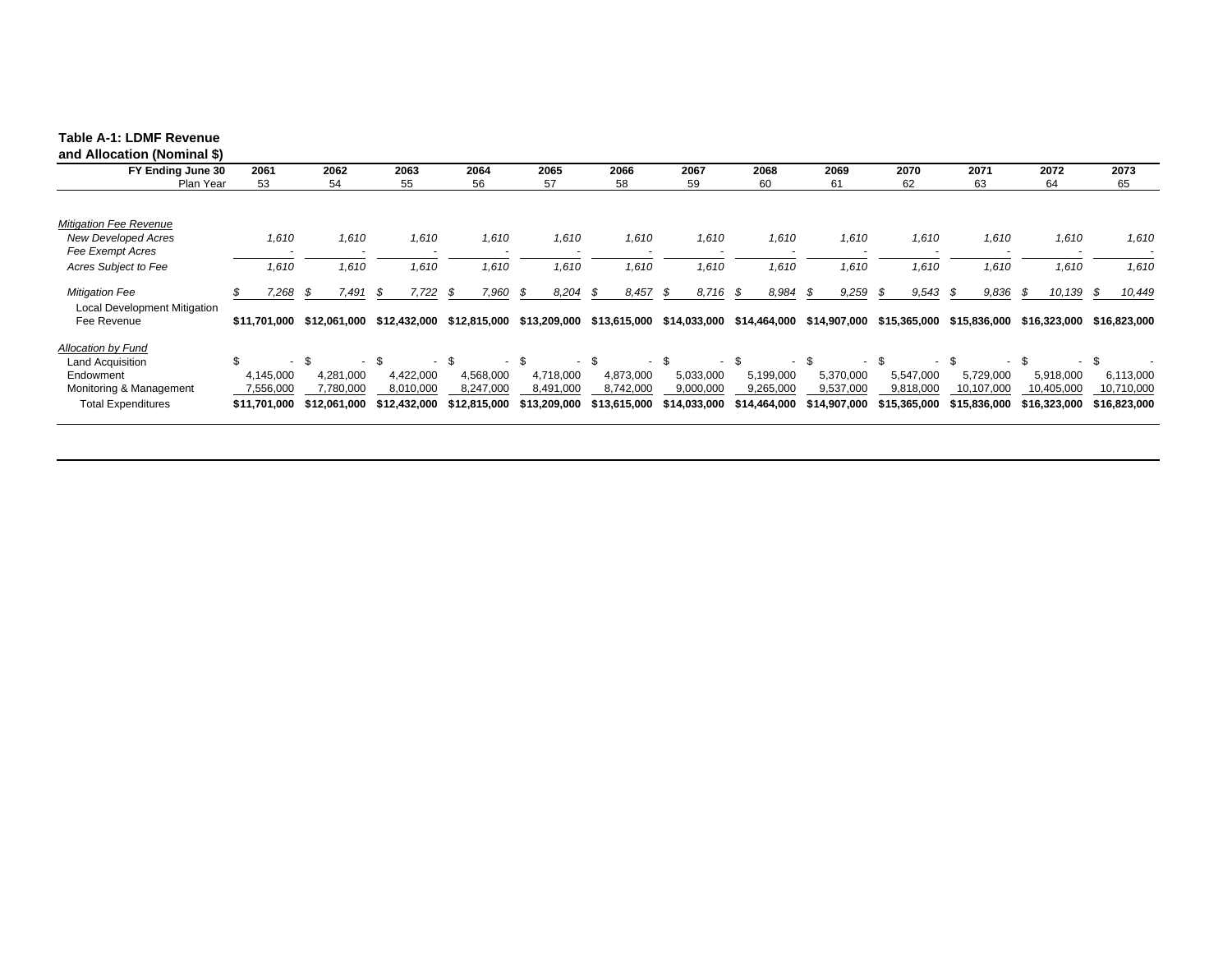#### **Table A-1: LDMF Revenue**

| FY Ending June 30                                  | 2074         | 2075           | 2076                 | 2077         | 2078           | 2079                  | 2080          | 2081           | 2082         | 2083          | 2009 - 2083                    |
|----------------------------------------------------|--------------|----------------|----------------------|--------------|----------------|-----------------------|---------------|----------------|--------------|---------------|--------------------------------|
| Plan Year                                          | 66           | 67             | 68                   | 69           | 70             | 71                    | 72            | 73             | 74           | 75            | Total                          |
| <b>Mitigation Fee Revenue</b>                      |              |                |                      |              |                |                       |               |                |              |               |                                |
| New Developed Acres<br><b>Fee Exempt Acres</b>     | 1,610        | 1,610          | 1,610                | 1,610        | 1,610          | 1,610                 | 1,610         | 1,610          | 1,610        | 1,610         | 110,452<br>391                 |
| <b>Acres Subject to Fee</b>                        | 1,610        | 1,610          | 1,610                | 1,610        | 1,610          | 1,610                 | 1,610         | 1,610          | 1,610        | 1,610         | 110,061                        |
| <b>Mitigation Fee</b>                              | 10,769       | 11,098<br>- \$ | 11,439<br>- \$       | 11,788<br>S  | - \$<br>12,148 | 12,519<br>- \$        | 12,901<br>- S | - \$<br>13,293 | 13,698<br>\$ | 14,116<br>- S | ΝA                             |
| <b>Local Development Mitigation</b><br>Fee Revenue | \$17,338,000 | \$17,868,000   | \$18,416,000         | \$18,979,000 | \$19,559,000   | \$20,155,000          | \$20,770,000  | \$21,402,000   | \$22,054,000 |               | \$22,726,000   \$1,212,881,052 |
| <b>Allocation by Fund</b>                          |              |                |                      |              |                |                       |               |                |              |               |                                |
| <b>Land Acquisition</b>                            |              | -\$            | \$<br>$\blacksquare$ |              | \$.            | \$.<br>$\blacksquare$ | £.            | - \$           | \$           | \$.<br>$\sim$ | \$<br>627,586,000              |
| Endowment                                          | 6.314.000    | 6,522,000      | 6,737,000            | 6,959,000    | 7,188,000      | 7,424,000             | 7,668,000     | 7,920,000      | 8,181,000    | 8,450,000     | 164,821,000                    |
| Monitoring & Management                            | 11,024,000   | 11,346,000     | 11,679,000           | 12,020,000   | 12,371,000     | 12,731,000            | 13,102,000    | 13,482,000     | 13,873,000   | 14,276,000    | 420,474,000                    |
| <b>Total Expenditures</b>                          | \$17,338,000 | \$17.868.000   | \$18,416,000         | \$18,979,000 | \$19,559,000   | \$20,155,000          | \$20,770,000  | \$21,402,000   | \$22,054,000 | \$22.726.000  | \$1,212,881,052                |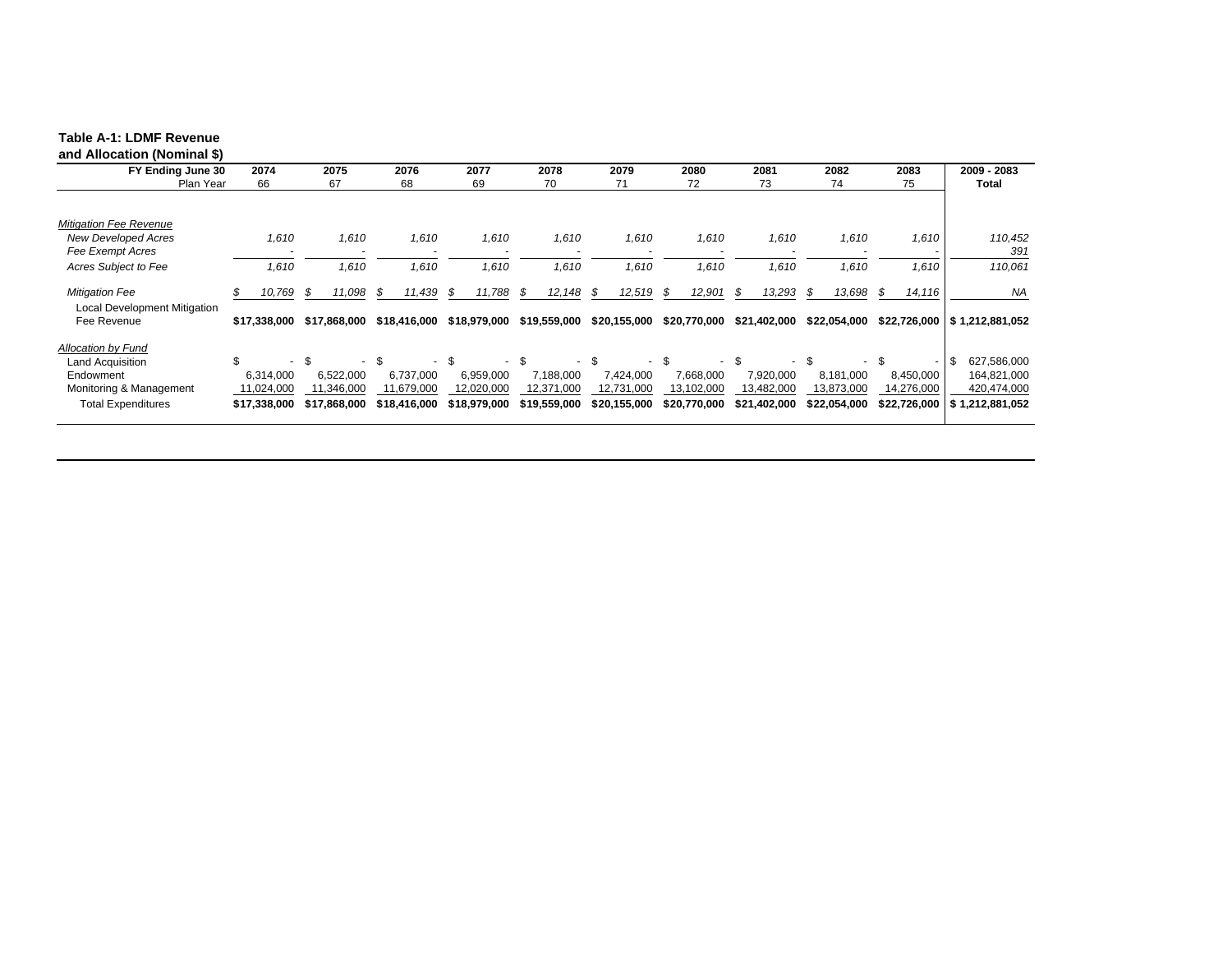#### **Table A-2: Land Acquisition Fund (Nominal \$)**

| FY Ending June 30                       | 2009                                                         | 2010         |        | 2011                        | 2012                                                                              | 2013                                                                                                                                                                              | 2014              | 2015            | 2016              | 2017         | 2018            | 2019          | 2020         | 2021                         | 2022         | 2023                                      | 2024         | 2025                         | 2026         | 2027               |
|-----------------------------------------|--------------------------------------------------------------|--------------|--------|-----------------------------|-----------------------------------------------------------------------------------|-----------------------------------------------------------------------------------------------------------------------------------------------------------------------------------|-------------------|-----------------|-------------------|--------------|-----------------|---------------|--------------|------------------------------|--------------|-------------------------------------------|--------------|------------------------------|--------------|--------------------|
| Plan Year                               |                                                              | ຳ            |        | $\mathbf{3}$                |                                                                                   |                                                                                                                                                                                   | $\epsilon$        |                 |                   |              | 10              | 11            | 12           | 13                           | 14           | 15                                        | 16           | 17                           | 18           | 19                 |
| <b>Beginning Fund Balance</b>           |                                                              | 1.604.304    | - \$   | 312,000                     | \$4,749,000                                                                       | \$2.610.000                                                                                                                                                                       | 1,690,000         | \$1,467,000     | 1,897,000<br>-S   | \$23,157,000 | \$26.331.000    | \$27,101,000  | \$27,786,000 | \$26,172,000                 | \$36,610,000 | \$34,186,000                              | \$30,690,000 | \$26,461,000                 | \$21,569,000 | 33,003,000<br>S.   |
| Revenues                                |                                                              |              |        |                             |                                                                                   |                                                                                                                                                                                   |                   |                 |                   |              |                 |               |              |                              |              |                                           |              |                              |              |                    |
| <b>Local Development Mitigation Fee</b> |                                                              |              |        |                             |                                                                                   |                                                                                                                                                                                   |                   |                 |                   |              |                 |               |              |                              |              |                                           |              |                              |              |                    |
| Revenue                                 | 230,810                                                      | 673.242      |        | 714.000                     | 242,000                                                                           | \$1.669.000                                                                                                                                                                       | 2,509,000         | \$3.268,000     | 4.938.000<br>- \$ | 6.642.000    | 8.077.000       | 8.509.000     | \$ 8.332,000 | \$10,574,000                 | \$12,109,000 | \$11,724,000                              | \$11,756,000 | \$11,919,000                 | \$12,121,000 | \$13,488,000       |
| CVAG - Measure A                        | 3.081.805                                                    | 6.670.775    |        | 6.272.000                   |                                                                                   |                                                                                                                                                                                   |                   |                 |                   | 2,000,000    | 2.000.000       | 1.794.000     |              |                              |              |                                           |              |                              |              |                    |
| Caltrans                                |                                                              |              |        |                             |                                                                                   |                                                                                                                                                                                   |                   |                 | 12.305.000        |              |                 |               |              | 14.466.000                   |              |                                           |              |                              | 17,008,000   |                    |
| <b>CVWD</b>                             |                                                              |              |        |                             |                                                                                   |                                                                                                                                                                                   |                   |                 | 10.486.000        |              |                 |               |              |                              |              |                                           |              |                              |              |                    |
| Contributions                           |                                                              | 1.540.000    |        |                             |                                                                                   |                                                                                                                                                                                   |                   |                 |                   |              |                 |               |              |                              |              |                                           |              |                              |              |                    |
| Grants                                  |                                                              | 1.645.600    |        |                             |                                                                                   |                                                                                                                                                                                   |                   |                 |                   |              |                 |               |              |                              |              |                                           |              |                              |              |                    |
| Other<br>Interest Earnings'             | 43.500                                                       | 100,800      |        |                             |                                                                                   |                                                                                                                                                                                   |                   |                 |                   |              |                 |               |              |                              |              |                                           |              |                              |              |                    |
|                                         | 2,000                                                        | 4,000        |        | 18,000                      | 272,000                                                                           | 150,000                                                                                                                                                                           | 97,000            | 84,000          | 109,000           | 1,327,000    | 1,509,000       | 1,553,000     | 1,592,000    | 1,500,000                    | 2,098,000    | 1,959,000                                 | 1,759,000    | 1,516,000                    | 1,236,000    | 1,891,000          |
| <b>Total Revenues</b>                   | 3.358.115                                                    | \$10,634,417 |        | \$7.004.000                 | 514.000                                                                           | 1.819.000<br>-S                                                                                                                                                                   | 2,606,000         | 3.352.000       | \$27,838,000      | 9.969.000    | \$11,586,000    | \$11,856,000  | \$9.924,000  | \$26,540,000                 | \$14,207,000 | \$13,683,000                              | \$13,515,000 | \$13,435,000                 | \$30,365,000 | 15,379,000<br>- \$ |
| Expenditures                            |                                                              |              |        |                             |                                                                                   |                                                                                                                                                                                   |                   |                 |                   |              |                 |               |              |                              |              |                                           |              |                              |              |                    |
| Land Cost Per Acre                      | 9.617                                                        |              | 10.574 |                             | 10.423                                                                            | 10.766                                                                                                                                                                            | 11.120            | 11.486          | 11.864            |              | 12.657          |               | 13.504       | 13.948                       | 14.407       | 14.88                                     | 15,370       | 15,876                       | 16,398       | 16,938             |
| Acres Purchased                         | 150                                                          |              | 1.100  | 200                         | 200                                                                               | 200                                                                                                                                                                               | 200               | 200             | 500               | 500          | 800             | 800           | 800          | .100                         | 1.100        | 1.100                                     | .100         | 1.100                        | 1.100        | 900                |
| <b>Land Acquisition</b>                 | 1.442.498                                                    | \$11,631,796 |        | 2.018.000                   | 2.085.000                                                                         | 2.153.000                                                                                                                                                                         | 2.224.000         | 2,297,000       | 5.932.000         | .127.000     | 10.126.000      | \$10,459,000  | \$10,803,000 | \$15,343,000                 | 15,847,000   | 16.369.000                                | 16.907.000   | \$17,464,000                 | \$18,038,000 | 15,244,000         |
| <b>Land Preparation</b>                 |                                                              |              |        | 194,000                     | 201,000                                                                           | 207.000                                                                                                                                                                           | 214,000           | 221,000         | 228,000           | 236,000      | 244,000         | 252,000       | 260,000      | 268,000                      | 277,000      | 286,000                                   | 296,000      | 305,000                      | 316,000      | 326,000            |
| Administration                          |                                                              |              |        |                             |                                                                                   |                                                                                                                                                                                   |                   |                 |                   |              |                 |               |              |                              |              |                                           |              |                              |              |                    |
| Land Acquisition Manager (contract)     | 71.412                                                       | 73.543       |        | 127,000                     | 131,000                                                                           | 135,000                                                                                                                                                                           | 139,000           | 144,000         | 149,000           | 154.000      | 159,000         | 164,000       | 169,000      | 175,000                      | 181,000      | 187.000                                   | 193,000      | 199,000                      | 206,000      | 213,000            |
| Administration (program-wide share)     | 239.901                                                      | 221.199      |        | 228,000                     | 236,000                                                                           | 244.000                                                                                                                                                                           | 252.000           | 260,000         | 269,000           | 278,000      | 287,000         | 296,000       | 306,000      | 316,000                      | 326,000      | 337.000                                   | 348,000      | 359,000                      | 371.000      | 383,000            |
| <b>Total Expenditures</b>               | 1,753,811                                                    | \$11,926,537 |        | 2,567,000                   | 2,653,000                                                                         | 2.739.000                                                                                                                                                                         | 2,829,000         | 2,922,000       | 6,578,000         | 6,795,000    | \$10,816,000    | \$11,171,000  | \$11,538,000 | \$16,102,000                 | \$16,631,000 | \$17,179,000                              | \$17,744,000 | \$18,327,000                 | \$18,931,000 | 16,166,000         |
| Net Cash Flow                           | \$ 1.604,304                                                 |              |        | \$ (1.292.120) \$ 4.437.000 | \$ (2.139.000) \$                                                                 | (920,000)                                                                                                                                                                         | (223,000)<br>- \$ | 430,000<br>- \$ | \$21,260,000      | \$ 3.174,000 | 770,000<br>- \$ | 685,000<br>-S |              | \$ (1,614,000) \$ 10,438,000 |              | $(2,424,000)$ $(3,496,000)$ $(4,229,000)$ |              | \$ (4.892,000) \$ 11,434,000 |              | (787,000)<br>- 35  |
| <b>Ending Fund Balance</b>              | 1.604.304 \$                                                 |              |        | 312.184 \$ 4.749.000        | \$2.610,000                                                                       | 1,690,000<br>- \$                                                                                                                                                                 | 1,467,000<br>-S   | 1,897,000<br>-S | \$23,157,000      | \$26,331,000 | \$27,101,000    | \$27,786,000  | \$26,172,000 | \$36,610,000                 | \$34,186,000 | \$30,690,000                              | \$26,461,000 | \$21,569,000                 | \$33,003,000 | 32.216.000<br>- \$ |
|                                         | <sup>1</sup> Assumes nominal investment vield of 5.73 percer |              |        |                             | Sources: Coachella Valley Association of Governments: Willdan Financial Services. | Note: All values shown in nominal dollars, i.e. including inflation at 3.29 percent annually unless otherwise noted. See text for explanation of each revenue and cost line item. |                   |                 |                   |              |                 |               |              |                              |              |                                           |              |                              |              |                    |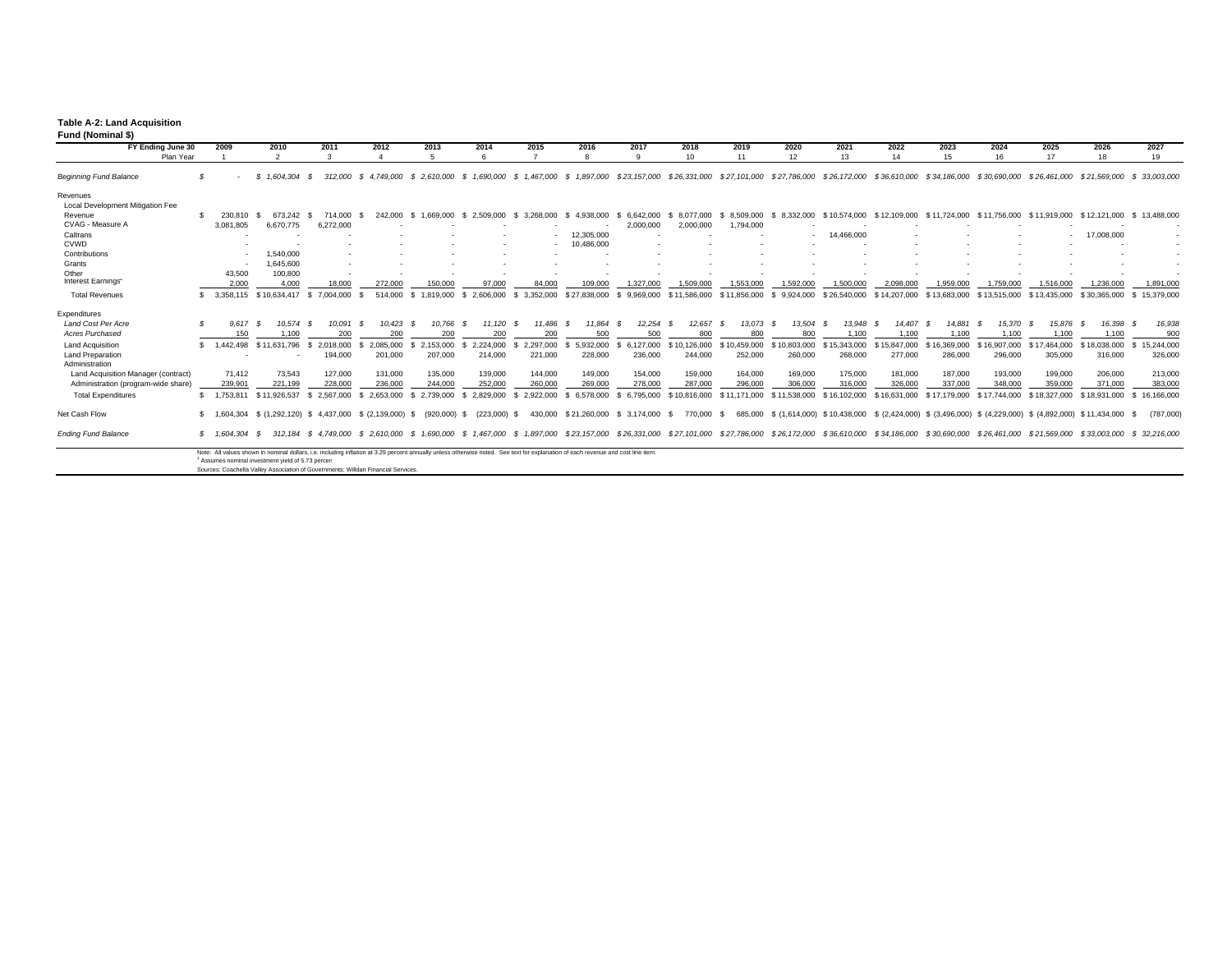#### **Table A-2: Land Acquisition Fund (Nominal \$)**

| FY Ending June 30                            | 2028                      | 2029               | 2030             | 2031         | 2032         | 2033         | 2034         | 2035             | 2036                                                                                                                                                | 2037 |            | 2038                                        | 2039         | 2040            | 2041                   | 2042          | 2043                 | 2044              | 2045                     |
|----------------------------------------------|---------------------------|--------------------|------------------|--------------|--------------|--------------|--------------|------------------|-----------------------------------------------------------------------------------------------------------------------------------------------------|------|------------|---------------------------------------------|--------------|-----------------|------------------------|---------------|----------------------|-------------------|--------------------------|
| Plan Year                                    | 20                        | 21                 | 22               | 23           | 24           | 25           | 26           | 27               | 28                                                                                                                                                  | 29   |            | 30                                          | 31           | 32              | 33                     | 34            | 35                   | 36                | 37                       |
| <b>Beginning Fund Balance</b>                | \$ 32,216,000             | 30.528.000         | \$28,204,000     | \$25,381,000 | \$22,031,000 | \$18,265,000 | \$14,085,000 | \$12,667.        | \$11.091.000                                                                                                                                        |      | 8.784.000  | 5.666.000                                   | 2,260,000    | 3.454.000       | 4,763,000              | 6.194.000     | 6.703.000            | 6,548,000         | 5,997,000<br>- \$        |
| Revenues<br>Local Development Mitigation Fee |                           |                    |                  |              |              |              |              |                  |                                                                                                                                                     |      |            |                                             |              |                 |                        |               |                      |                   |                          |
| Revenue                                      | \$13.165.000 \$13.175.000 |                    | 13.375.000<br>S. | \$13,596,000 | \$13,977,000 | \$14,404,000 | \$14,864,000 | \$15.349.000     | \$15,855,000                                                                                                                                        |      | 16.382.000 | \$16,929,000                                | \$17,658,000 | 18,250,000      | \$18,861,000           | \$19.494.000  | \$20,147,000         | \$20,821,000      | \$21,518,000             |
| CVAG - Measure A                             |                           |                    |                  |              |              |              |              |                  |                                                                                                                                                     |      |            |                                             |              |                 |                        |               |                      |                   | $\overline{\phantom{a}}$ |
| Caltrans                                     |                           |                    |                  |              |              |              |              |                  |                                                                                                                                                     |      |            |                                             |              |                 |                        |               |                      |                   |                          |
| CVWD                                         |                           |                    |                  |              |              |              |              |                  |                                                                                                                                                     |      |            |                                             |              |                 |                        |               |                      |                   |                          |
| Contributions                                |                           |                    |                  |              |              |              |              |                  |                                                                                                                                                     |      |            |                                             |              |                 |                        |               |                      |                   |                          |
| Grants                                       |                           |                    |                  |              |              |              |              |                  |                                                                                                                                                     |      |            |                                             |              |                 |                        |               |                      |                   |                          |
| Other                                        |                           |                    |                  |              |              |              |              |                  |                                                                                                                                                     |      |            |                                             |              |                 |                        |               |                      |                   |                          |
| Interest Earnings'                           | 1,846,000                 | 1,749,000          | 1,616,000        | 1,454,000    | 1,262,000    | 1,047,000    | 807,000      | 726,000          | 636,000                                                                                                                                             |      | 503,000    | 325,000                                     | 129,000      | 198,000         | 273,000                | 355,000       | 384,000              | 375,000           | 344,000                  |
| <b>Total Revenues</b>                        | \$15,011,000              | 14,924,000<br>- \$ | 14.991.000<br>£. | \$15,050,000 | \$15,239,000 | \$15,451,000 | \$15,671,000 | \$16,075,000     | \$16,491,000                                                                                                                                        |      | 16,885,000 | \$17,254,000                                | \$17,787,000 | 18,448,000      | \$19,134,000           | \$19,849,000  | \$20,531,000         | \$21,196,000      | \$21,862,000             |
| Expenditures                                 |                           |                    |                  |              |              |              |              |                  |                                                                                                                                                     |      |            |                                             |              |                 |                        |               |                      |                   |                          |
| Land Cost Per Acre                           | 17.495                    | 18.071             | 18.665           | 19.279       | 19.914       | 20.569       | 21.245       | 21.944           | 22.666                                                                                                                                              |      | 23.412     | 24.182                                      | 3.809        | 3.934<br>- \$   | 4.064                  | 4.197         | 4.335                | 4.478             | 4,625                    |
| Acres Purchased                              | 900                       | 900                | 900              | 900          | 900          | 900          | 750          | 750              | 775                                                                                                                                                 |      | 800        | 800                                         | 4.000        | 4.000           | 4.000                  | 4.251         | 4.415                | 4.500             | 4,500                    |
| <b>Land Acquisition</b>                      | \$15,746,000              | 16.264.000         | 16,799,000       | .351.000     | 17.922.000   | 18.512.000   | \$15,934,000 | \$16,458,000     | \$17,566,000                                                                                                                                        |      | 18.730.000 | 19,346,000                                  | 5.235.000    | 5.737.000       | 6.254.000              | 17.843.000    | 141.000              | 151.000<br>\$20.  | \$20,814,000             |
| <b>Land Preparation</b>                      | 337,000                   | 348,000            | 359,000          | 371.000      | 383,000      | 396,000      | 409,000      | 422.000          | 436,000                                                                                                                                             |      | 451.000    | 465,000                                     | 481,000      | 496,000         | 513,000                | 530,000       | 547,000              | 565,000           | 584,000                  |
| Administration                               |                           |                    |                  |              |              |              |              |                  |                                                                                                                                                     |      |            |                                             |              |                 |                        |               |                      |                   |                          |
| Land Acquisition Manager (contract)          | 220,000                   | 227,000            | 234,000          | 242,000      | 250,000      | 258,000      | 266,000      | 275,000          | 284.000                                                                                                                                             |      | 293,000    | 303,000                                     | 313,000      | 323,000         | 334.000                | 345,000       | 356,000              | 368,000           | 380,000                  |
| Administration (program-wide share)          | 396,000                   | 409.000            | 422.000          | 436,000      | 450,000      | 465,000      | 480,000      | 496,000          | 512,000                                                                                                                                             |      | 529,000    | 546,000                                     | 564,000      | 583.000         | 602,000                | 622.000       | 642.000              | 663,000           | 685,000                  |
| <b>Total Expenditures</b>                    | \$16,699,000              | 17,248,000         | 17.814.000       | \$18,400,000 | \$19,005,000 | \$19,631,000 | \$17,089,000 | \$17,651,000     | \$18,798,000                                                                                                                                        |      | 20.003.000 | \$20,660,000                                | 16.593.000   | 17.139.000      | 17.703.000             | \$19,340,000  | \$20,686,000         | \$21,747,000      | \$22,463,000             |
| Net Cash Flow                                |                           |                    |                  |              |              |              |              |                  | $$$ (1,688,000) $$$ (2,324,000) $$$ (2,823,000) $$$ (3,350,000) $$$ (3,766,000) $$$ (4,180,000) $$$ (1,418,000) $$$ (1,576,000) $$$ (2,307,000) $$$ |      |            | $(3,118,000)$ \$ $(3,406,000)$ \$ 1,194,000 |              | S               | 1,309,000 \$ 1,431,000 | 509,000<br>-S | $(155,000)$ \$<br>s. | $(551,000)$ \$    | (601,000)                |
| <b>Ending Fund Balance</b>                   | \$ 30,528,000             | \$28,204,000       | \$25,381,000     | \$22,031,000 | \$18,265,000 | \$14,085,000 | \$12,667,000 | \$11.091<br>.000 | \$8.784,000                                                                                                                                         | -8   | 5.666.000  | \$2,260,000                                 | \$ 3,454,000 | 4.763.000<br>-8 | \$6.194.000            | \$ 6,703,000  | \$ 6,548,000         | 5,997,000<br>- \$ | 5,396,000<br>- \$        |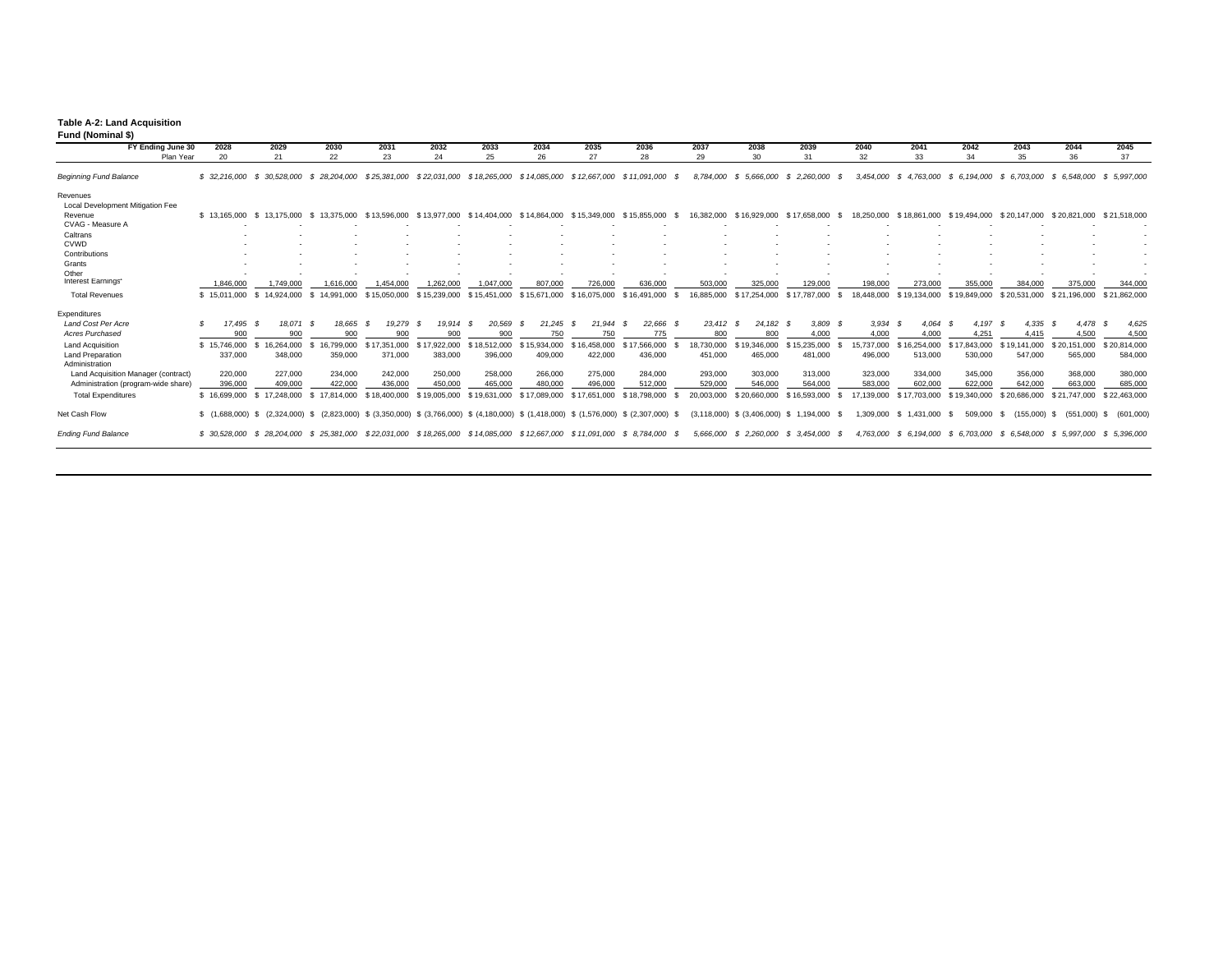#### **Table A-2: Land Acquisition Fund (Nominal \$)**

|                                     | FY Ending June 30<br>Plan Year | 2046<br>38      | 2047<br>39                | 2048<br>40             | 2049<br>41     | 2050<br>42      | 2051<br>43     | 2052<br>44     | 2053<br>45                                       | 2054<br>46    | 2055<br>47       | 2056<br>48                                                      | 2057<br>49                                   | 2058<br>50    |                          | 2059<br>51    | 2060<br>52     | 2061<br>53                      | 2062<br>54         | 2063<br>55 | 2064<br>56               | 2065<br>57     |
|-------------------------------------|--------------------------------|-----------------|---------------------------|------------------------|----------------|-----------------|----------------|----------------|--------------------------------------------------|---------------|------------------|-----------------------------------------------------------------|----------------------------------------------|---------------|--------------------------|---------------|----------------|---------------------------------|--------------------|------------|--------------------------|----------------|
| <b>Beginning Fund Balance</b>       |                                | \$5,396,000     | \$4,743,000               | \$4.035.000            | \$ 3,270,000   | \$2,443,000     | 1,551,000<br>s | 588,000        | (446,000)                                        | \$(1,573,000) | \$(1, 573, 000)  | (1,573,000)<br>-S                                               | \$(1,573,000)                                | \$(1,573,000) |                          | \$(1,573,000) |                |                                 |                    |            |                          |                |
| Revenues                            |                                |                 |                           |                        |                |                 |                |                |                                                  |               |                  |                                                                 |                                              |               |                          |               |                |                                 |                    |            |                          |                |
| Local Development Mitigation Fee    |                                |                 |                           |                        |                |                 |                |                |                                                  |               |                  |                                                                 |                                              |               |                          |               |                |                                 |                    |            |                          |                |
| Revenue                             |                                | \$22,241,000    | \$22,986,000              | \$23,758,000           | \$24,554,000   | \$25,378,000    | \$26,228,000   | \$27,108,000   | \$28,018,000 \$                                  | - \$          | $-S$             | - \$                                                            |                                              |               | $-$ \$                   |               |                |                                 |                    |            |                          |                |
| CVAG - Measure A                    |                                |                 |                           |                        |                |                 |                |                |                                                  |               |                  |                                                                 |                                              |               |                          |               |                |                                 |                    |            |                          |                |
| Caltrans                            |                                |                 |                           |                        |                |                 |                |                |                                                  |               |                  |                                                                 |                                              |               |                          |               |                |                                 |                    |            |                          |                |
| <b>CVWD</b>                         |                                |                 |                           |                        |                |                 |                |                |                                                  |               |                  |                                                                 |                                              |               |                          |               |                |                                 |                    |            |                          |                |
| Contributions                       |                                |                 |                           |                        |                |                 |                |                |                                                  |               |                  |                                                                 |                                              |               |                          |               |                |                                 |                    |            |                          |                |
| Grants                              |                                |                 |                           |                        |                |                 |                |                |                                                  |               |                  |                                                                 |                                              |               |                          |               |                |                                 |                    |            |                          |                |
| Other<br>Interest Earnings'         |                                |                 |                           |                        |                |                 |                |                |                                                  |               |                  |                                                                 |                                              |               |                          |               |                |                                 |                    |            |                          |                |
|                                     |                                | 309,000         | 272,000                   | 231,000                | 187,000        | 140,000         | 89,000         | 34,000         |                                                  | $\sim$        | $\sim$           | $\sim$                                                          | $\overline{\phantom{a}}$                     |               |                          |               |                |                                 |                    |            |                          |                |
| <b>Total Revenues</b>               |                                | \$22,550,000    | \$23,258,000              | \$23,989,000           | \$24,741,000   | \$25,518,000    | \$26,317,000   | \$27.142.000   | \$28,018,000                                     |               | $-$ \$<br>$-$ \$ | $-$ \$                                                          |                                              | $-5$          | $-$ \$                   | $\sim$        | -S<br>$\sim$   | $\overline{\phantom{a}}$        | <b>S</b><br>$\sim$ |            | $\sim$                   | - S            |
| Expenditures                        |                                |                 |                           |                        |                |                 |                |                |                                                  |               |                  |                                                                 |                                              |               |                          |               |                |                                 |                    |            |                          |                |
| Land Cost Per Acre                  |                                | 4.777           | 4.935                     | 5.097                  | 5.265          | 5.438           | 5.617          | 5.802          | 5.993                                            | 6.190         | 6,393            | 6.604                                                           | 6.821                                        |               | $7.045$ \$               | 7.277         |                | \$7.517 \$7.764 \$8.019 \$8.283 |                    |            | -S                       | 8,556 \$ 8,837 |
| <b>Acres Purchased</b>              |                                | 4,500           | 4.500                     | 4,500                  | 4,500          | 4,500           | 4.500          | 4,500          | 4,507                                            |               |                  |                                                                 |                                              |               |                          |               |                |                                 |                    |            |                          |                |
| <b>Land Acquisition</b>             |                                | \$21,499,000    | \$22,206,000              | \$22,937,000           | 23.691.000     | \$24,471,000    | \$25,276,000   | \$26,107,000   | \$27,008,000                                     |               | $\sim$           | $\sim$                                                          |                                              |               | $\overline{\phantom{a}}$ |               |                |                                 |                    |            |                          |                |
| Land Preparation                    |                                | 603,000         | 623,000                   | 643,000                | 664,000        | 686,000         | 709,000        | 732,000        | 756,000                                          |               |                  |                                                                 |                                              |               |                          |               |                |                                 |                    |            |                          |                |
| Administration                      |                                |                 |                           |                        |                |                 |                |                |                                                  |               |                  |                                                                 |                                              |               |                          |               |                |                                 |                    |            |                          |                |
| Land Acquisition Manager (contract) |                                | 393,000         | 406.000                   | 419,000                | 433,000        | 447.000         | 462.000        | 477.000        | 493,000                                          |               |                  |                                                                 |                                              |               |                          |               |                |                                 |                    |            |                          |                |
| Administration (program-wide share) |                                | 708,000         | 731,000                   | 755,000                | 780,000        | 806,000         | 833,000        | 860,000        | 888,000                                          |               |                  |                                                                 |                                              |               |                          |               |                |                                 |                    |            |                          |                |
| <b>Total Expenditures</b>           |                                | \$23,203,000    | \$23,966,000              | \$24,754,000           | \$25,568,000   | \$26,410,000    | \$27,280,000   | \$28,176,000   | \$29,145,000                                     | $-$ \$        | $-S$             | - \$                                                            | $\overline{\phantom{a}}$                     | - \$          | $-$ \$                   | $\sim$        | - \$<br>$\sim$ | $-$ \$<br>- \$                  | - \$               | $-$ \$     | $\sim$                   | - S            |
| Net Cash Flow                       |                                | \$ (653,000) \$ | (708,000)                 | $(765,000)$ \$<br>- \$ | $(827,000)$ \$ | $(892,000)$ \$  |                |                | $(963,000)$ \$ $(1,034,000)$ \$ $(1,127,000)$ \$ |               | $-$ \$<br>$-$ \$ | $\sim$                                                          | $\overline{\phantom{a}}$                     | - \$          | $-$ \$                   |               |                |                                 |                    |            | $\overline{\phantom{a}}$ |                |
| <b>Ending Fund Balance</b>          |                                |                 | $$4,743,000$ $$4,035,000$ | \$ 3,270,000           | \$2,443,000    | 1.551.000<br>-S | 588,000        | (446,000)<br>s |                                                  |               |                  | $$$ (1,573,000) $$$ (1,573,000) $$$ (1,573,000) $$$ (1,573,000) | $$(1,573,000)$ $$(1,573,000)$ $$(1,573,000)$ |               |                          |               |                |                                 |                    |            |                          |                |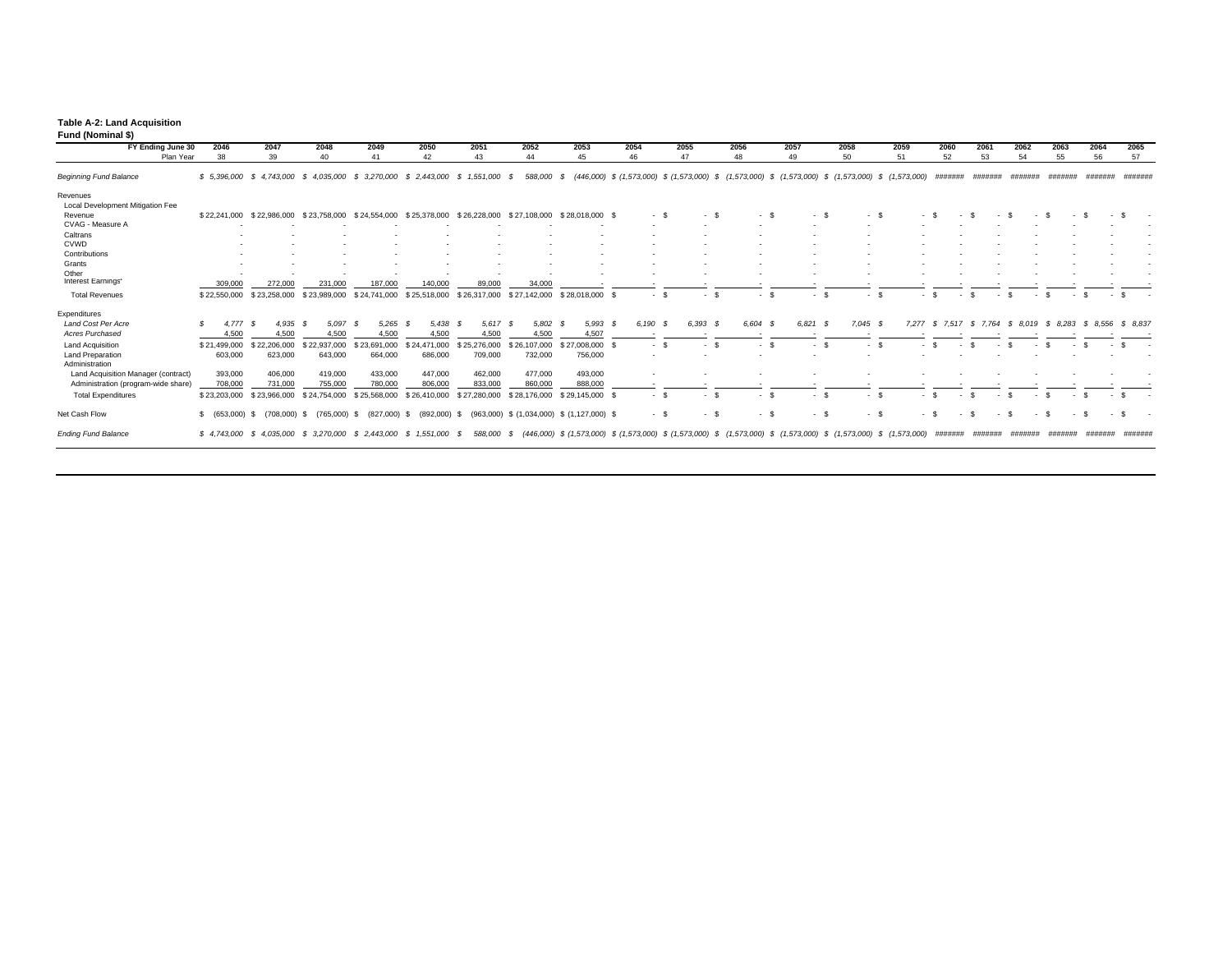#### **Table A-2: Land Acquisition**

**Fund (Nominal \$)**

| FY Ending June 30                                                                               | 2066                          | 2067                   | 2068         | 2069            | 2070                   | 2071              | 2072           | 2073                     | 2074            | 2075                                     | 2076                   | 2077              | 2078                                    | 2079                    | 2080                     | 2081                      | 2082               | 2083                                                 | $2009 - 2053$                                               |
|-------------------------------------------------------------------------------------------------|-------------------------------|------------------------|--------------|-----------------|------------------------|-------------------|----------------|--------------------------|-----------------|------------------------------------------|------------------------|-------------------|-----------------------------------------|-------------------------|--------------------------|---------------------------|--------------------|------------------------------------------------------|-------------------------------------------------------------|
| Plan Year                                                                                       | 58                            | 59                     | 60           | 61              | 62                     | 63                | 64             | 65                       | 66              | 67                                       | 68                     | 69                | 70                                      | 71                      | 72                       | 73                        | 74                 | 75                                                   | Total                                                       |
| <b>Beginning Fund Balance</b>                                                                   |                               | <del>,,,,,,,,,,,</del> | <del></del>  |                 | <del>,,,,,,,,,,,</del> |                   | <del></del>    |                          | <del>####</del> | <del></del>                              | <del></del>            | <del>ининин</del> | <del></del>                             | <del>ишинни</del>       | <del>,,,,,,,,,,,,,</del> | <i><b>**********</b></i>  | <i>********</i> ** | (1,573,000)                                          |                                                             |
| Revenues<br>Local Development Mitigation Fee<br>Revenue<br>CVAG - Measure A<br>Caltrans<br>CVWD | \$.                           |                        |              |                 |                        |                   |                |                          |                 |                                          |                        |                   |                                         |                         |                          |                           |                    | $\overline{\phantom{a}}$                             | $-$ \$627,586,000<br>21,819,000<br>43,779,000<br>10,486,000 |
| Contributions<br>Grants<br>Other<br>Interest Earnings'                                          |                               |                        |              |                 |                        |                   |                |                          |                 |                                          |                        |                   |                                         |                         |                          |                           |                    | $\overline{\phantom{a}}$<br>$\overline{\phantom{a}}$ | 1,540,000<br>1,646,000<br>144,000<br>33,967,000             |
| <b>Total Revenues</b>                                                                           | s.                            | $\mathbf{\hat{s}}$     | $\mathbf{s}$ |                 |                        | \$.               |                |                          |                 | £.                                       |                        |                   |                                         |                         |                          |                           |                    |                                                      | $-$ \$740,967,000                                           |
| Expenditures<br>Land Cost Per Acre<br>Acres Purchased                                           | \$9.128                       | S.<br>9,428            |              | \$9,738\$10,059 |                        | \$10,390 \$10,731 | \$11.084       | \$11,449                 | \$11,826        |                                          |                        |                   | $$12,215$ $$12,617$ $$13,032$ $$13,461$ | \$13,903 \$14,361       |                          | \$14.833                  | $$15,321$ \$       | 15,825                                               | NA<br>88,098                                                |
| Land Acquisition<br><b>Land Preparation</b><br>Administration                                   |                               |                        |              |                 |                        |                   |                |                          |                 |                                          |                        |                   |                                         |                         |                          |                           |                    |                                                      | $-$ \$691,508,000<br>17,840,000                             |
| Land Acquisition Manager (contract)<br>Administration (program-wide share)                      |                               |                        |              |                 |                        |                   |                |                          |                 |                                          |                        |                   |                                         |                         |                          |                           |                    |                                                      | 11,771,000<br>21,420,100                                    |
| <b>Total Expenditures</b>                                                                       | S<br>$\overline{\phantom{a}}$ | £.<br>$\sim$           | - \$         | - \$<br>$\sim$  | $\mathbf{s}$<br>$\sim$ | -S<br>$\sim$      | - \$<br>$\sim$ | $\mathbf{s}$<br>$\sim$   | \$.<br>$\sim$   | $\mathbf{s}$<br>$\overline{\phantom{a}}$ | $\mathbf{s}$<br>$\sim$ | S.<br>$\sim$      | £.<br>$\sim$                            | -S<br>$\sim$            | -S<br>$\sim$             | $\sim$                    | $-$ \$<br>-S       |                                                      | \$742,539,100                                               |
| Net Cash Flow                                                                                   | \$.                           |                        | -S           |                 |                        |                   |                | $\overline{\phantom{a}}$ |                 |                                          |                        |                   |                                         |                         |                          |                           | $-$ \$             | $\overline{\phantom{a}}$                             |                                                             |
| <b>Ending Fund Balance</b>                                                                      |                               |                        |              |                 |                        |                   |                |                          |                 |                                          |                        |                   |                                         | <del>"********</del> ** | <del>,,,,,,,,,,,,</del>  | <i><b>***********</b></i> | #######<br>s.      | (1,573,000)                                          |                                                             |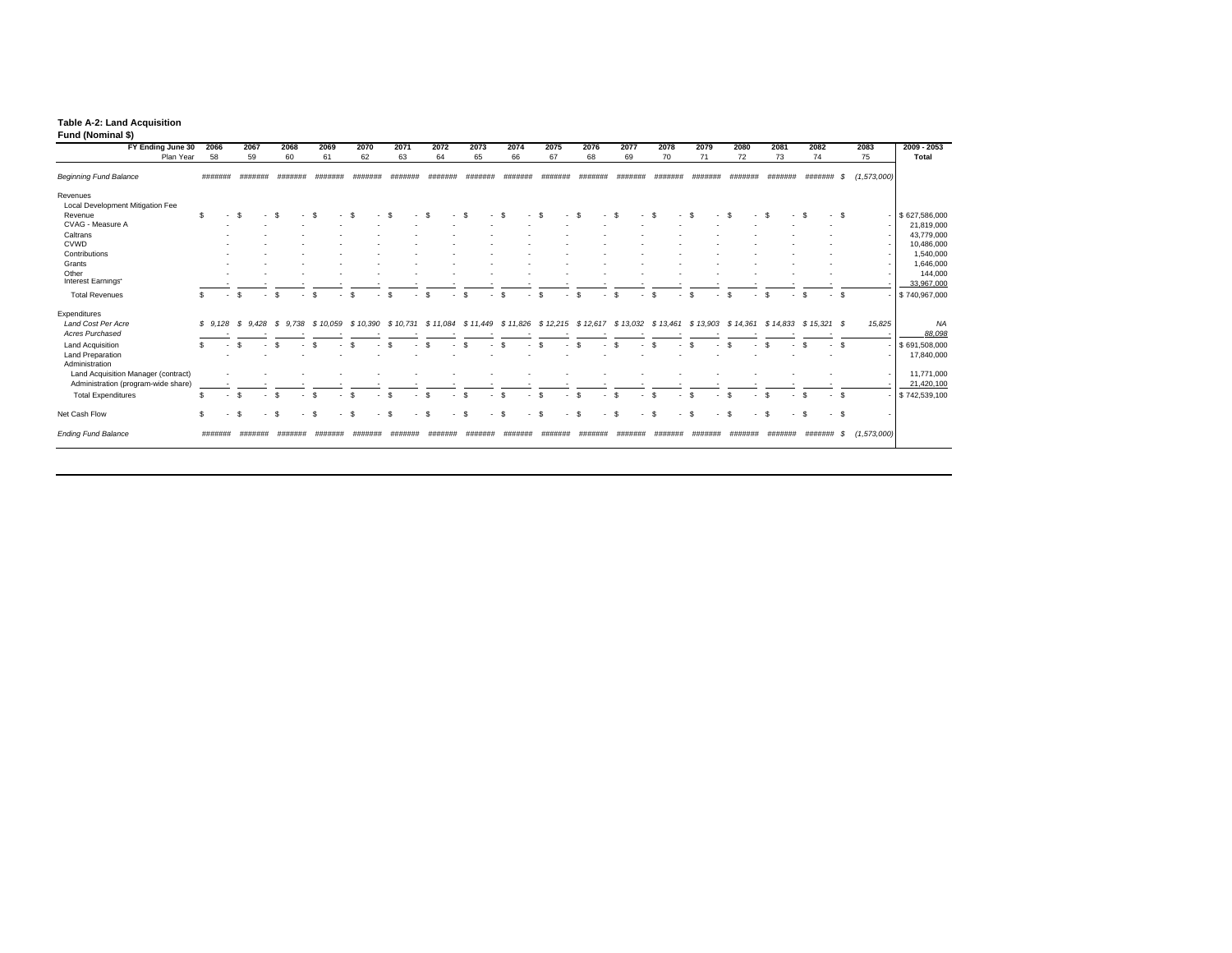#### **(Nominal \$)**

| FY Ending June 30                               |     | 2009        |      | 2010                                              | 2011                                                                                                                                                                                                                                                                  |      | 2012                    | 2013        |           |      | 2014           |   | 2015    |      | 2016                                         |      | 2017        |      | 2018                    |      | 2019                      |      | 2020        |
|-------------------------------------------------|-----|-------------|------|---------------------------------------------------|-----------------------------------------------------------------------------------------------------------------------------------------------------------------------------------------------------------------------------------------------------------------------|------|-------------------------|-------------|-----------|------|----------------|---|---------|------|----------------------------------------------|------|-------------|------|-------------------------|------|---------------------------|------|-------------|
| Plan Year                                       |     |             |      | 2                                                 | 3                                                                                                                                                                                                                                                                     |      |                         | 5           |           |      | 6              |   |         |      | 8                                            |      | 9           |      | 10                      |      | 11                        |      | 12          |
| <b>Beginning Fund Balance</b>                   | \$  |             |      |                                                   | 803,120 \$ 2,024,000                                                                                                                                                                                                                                                  |      | \$1,548,000 \$2,269,000 |             |           |      | \$2,627,000    |   |         |      | \$1,964,000 \$1,595,000                      |      |             |      | \$3,921,000 \$2,685,000 |      | \$3.066.000               |      | \$2,209,000 |
| Revenues                                        |     |             |      |                                                   |                                                                                                                                                                                                                                                                       |      |                         |             |           |      |                |   |         |      |                                              |      |             |      |                         |      |                           |      |             |
| CVAG - Measure A                                | \$  | 300.000     | - 96 | 500.000                                           | 500.000<br>- \$                                                                                                                                                                                                                                                       | - \$ | 500.000                 | - \$        | 500.000   | S.   | 500.000        | S | 500,000 | - \$ | 500,000 \$                                   |      | 500.000     | - \$ | 500.000                 | - \$ | 500.000                   | - \$ | 500,000     |
| Regional Infrastructure Mitigation (CVWD & IID) |     |             |      |                                                   |                                                                                                                                                                                                                                                                       |      |                         |             |           |      |                |   |         |      |                                              |      |             |      |                         |      |                           |      |             |
| <b>CVFTL HCP Endowment Fund</b>                 |     |             |      |                                                   |                                                                                                                                                                                                                                                                       |      |                         |             |           |      |                |   |         |      |                                              |      |             |      |                         |      |                           |      |             |
| <b>CVAG/Caltrans</b>                            |     |             |      |                                                   |                                                                                                                                                                                                                                                                       |      |                         |             |           |      |                |   |         |      |                                              |      |             |      | 1,070,000               |      |                           |      |             |
| Caltrans                                        |     |             |      |                                                   |                                                                                                                                                                                                                                                                       |      |                         |             |           |      |                |   |         |      | 2,533,000                                    |      |             |      |                         |      |                           |      |             |
| <b>CVWD</b>                                     |     | 716,680     |      | 864,029                                           | 827,000                                                                                                                                                                                                                                                               |      | 790,000                 |             | 753,000   |      |                |   |         |      |                                              |      |             |      |                         |      |                           |      |             |
| Local Development Mitigation Fee Revenue        |     |             |      |                                                   |                                                                                                                                                                                                                                                                       |      |                         |             |           |      |                |   |         |      |                                              |      |             |      |                         |      |                           |      |             |
| IID.                                            |     | 105,000     |      | 126,588                                           | 121,000                                                                                                                                                                                                                                                               |      | 116,000                 |             | 110,000   |      |                |   |         |      |                                              |      |             |      |                         |      |                           |      |             |
| Interest Earnings <sup>1</sup>                  |     | 9,993       |      | 15,859                                            | 116,000                                                                                                                                                                                                                                                               |      | 89,000                  |             | 130,000   |      | 151,000        |   | 113,000 |      | 91,000                                       |      | 225,000     |      | 154.000                 |      | 176,000                   |      | 127,000     |
| <b>Total Revenues</b>                           |     | \$1.131.673 | -S   | .506.476                                          | .564.000<br>S.                                                                                                                                                                                                                                                        | - \$ | .495.000                | £.          | .493.000  | -S   | 651.000        |   | 613.000 | S.   | 3,124,000                                    | - \$ | 725,000     |      | \$1.724.000             | - \$ | 676.000                   | - \$ | 627,000     |
| Expenditures                                    |     |             |      |                                                   |                                                                                                                                                                                                                                                                       |      |                         |             |           |      |                |   |         |      |                                              |      |             |      |                         |      |                           |      |             |
| Transfer To/(From) Mgmnt & Monitoring Fund      |     | 328,553     |      | 285,960                                           | 2,040,000                                                                                                                                                                                                                                                             |      | 774,000                 |             | 1,135,000 |      | 1,314,000      |   | 982,000 |      | 798,000                                      |      | 1,961,000   |      | 1,343,000               |      | 1,533,000                 |      | 1,105,000   |
| <b>Total Expenditures</b>                       | \$. | 328,553     |      | 285,960                                           | 2.040.000<br>S.                                                                                                                                                                                                                                                       |      | 774.000                 | \$1.135.000 |           | S.   | 1,314,000      |   | 982,000 | -S   | 798,000                                      | S.   | 1.961.000   |      | \$1.343.000             | \$1  | .533.000                  | S.   | 1,105,000   |
| Net Cash Flow                                   | \$  | 803.120     |      | \$1,220,516                                       | $(476,000)$ \$<br>- SS                                                                                                                                                                                                                                                |      | 721,000                 | - \$        | 358,000   | - \$ | $(663,000)$ \$ |   |         |      | $(369,000)$ \$ 2,326,000 \$ $(1,236,000)$ \$ |      |             |      | 381,000                 | - \$ | (857,000)                 | - \$ | (478,000)   |
| <b>Ending Fund Balance</b>                      | S   | 803.120     |      |                                                   | $$2.023.636 \quad $1.548.000$                                                                                                                                                                                                                                         |      | \$2,269,000             | \$2,627,000 |           | S.   | 1,964,000      |   |         |      | \$1,595,000 \$3,921,000                      |      | \$2,685,000 |      | \$ 3,066,000            |      | \$ 2,209,000 \$ 1,731,000 |      |             |
| Capacity to Fund Operating Fund (%)             |     | 6.02%       |      | 21.70%                                            | 3.47%                                                                                                                                                                                                                                                                 |      | 4.98%                   |             | 5.61%     |      | 4.20%          |   | 3.20%   |      | 7.66%                                        |      | 5.11%       |      | 5.68%                   |      | 3.99%                     |      | 3.04%       |
|                                                 |     |             |      | Assumes nominal investment yield of 5.73 percent. | Note: All values shown in nominal dollars, i.e. including inflation at 3.29 percent annually unless otherwise noted. See text for explanation of each revenue and cost line item<br>Sources: Coachella Valley Association of Governments; Willdan Financial Services. |      |                         |             |           |      |                |   |         |      |                                              |      |             |      |                         |      |                           |      |             |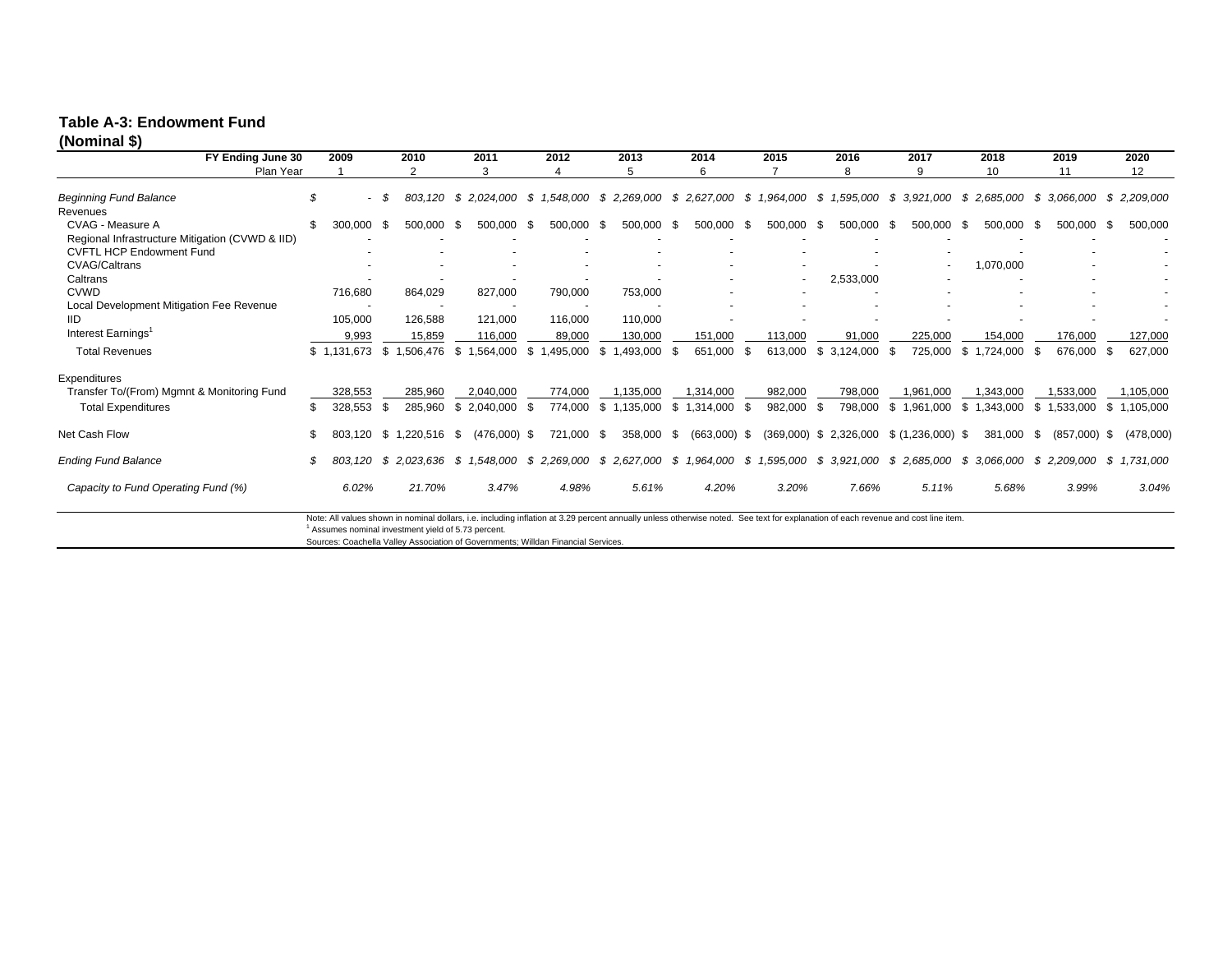#### **(Nominal \$)**

| FY Ending June 30                                                                  | 2021                  | 2022                       | 2023                       | 2024                       | 2025                    | 2026                      | 2027                                         | 2028                       | 2029                        | 2030             | 2031                                     | 2032                   |
|------------------------------------------------------------------------------------|-----------------------|----------------------------|----------------------------|----------------------------|-------------------------|---------------------------|----------------------------------------------|----------------------------|-----------------------------|------------------|------------------------------------------|------------------------|
| Plan Year                                                                          | 13                    | 14                         | 15                         | 16                         | 17                      | 18                        | 19                                           | 20                         | 21                          | 22               | 23                                       | 24                     |
| <b>Beginning Fund Balance</b>                                                      | \$1.731.000           | \$3,997,000                | \$2,727,000                | \$2,019,000                | 1,625,000<br>\$         | \$1,286,000               | \$3,250,000                                  | \$1,811,000                | $$1,009,000$ \$             | 562,000          | \$313,000                                | \$174,000              |
| Revenues<br>CVAG - Measure A                                                       | \$<br>500,000         | 500,000<br>- \$            | 500,000<br>- \$            | 500,000<br>- \$            | 381,000 \$<br>- \$      |                           | $-$ \$<br>- \$                               | - \$                       | $-$ \$                      |                  | - \$<br>$\sim$                           | - \$                   |
| Regional Infrastructure Mitigation (CVWD & IID)<br><b>CVFTL HCP Endowment Fund</b> |                       | $\overline{\phantom{a}}$   |                            |                            |                         | $\overline{\phantom{a}}$  | $\overline{\phantom{a}}$                     |                            |                             |                  |                                          |                        |
| <b>CVAG/Caltrans</b><br>Caltrans                                                   | 2,533,000             |                            |                            |                            | $\blacksquare$          | 2,533,000                 |                                              |                            |                             |                  |                                          |                        |
| <b>CVWD</b><br>Local Development Mitigation Fee Revenue                            |                       |                            |                            |                            |                         |                           |                                              |                            |                             |                  |                                          |                        |
| <b>IID</b>                                                                         |                       |                            |                            |                            |                         |                           |                                              |                            |                             |                  |                                          |                        |
| Interest Earnings <sup>1</sup><br><b>Total Revenues</b>                            | 99,000<br>\$3,132,000 | 229,000<br>729,000<br>- \$ | 156,000<br>656,000<br>- \$ | 116,000<br>616,000<br>- \$ | 93,000<br>474,000<br>-S | 74,000<br>2,607,000<br>S. | 186,000<br>186,000<br>- \$                   | 104,000<br>104,000<br>- 95 | 58,000<br>58,000 \$<br>- \$ | 32,000<br>32,000 | 18,000<br>18,000<br>S.                   | 10,000<br>10,000<br>\$ |
| Expenditures<br>Transfer To/(From) Mgmnt & Monitoring Fund                         | 866,000               | 1,999,000                  | ,364,000                   | 010,000                    | 813,000                 | 643,000                   | ,625,000                                     | 906,000                    | 505,000                     | 281,000          | 157,000                                  | 87,000                 |
| <b>Total Expenditures</b>                                                          | S<br>866,000          | 1,999,000<br>S.            | 1,364,000<br>S.            | 1,010,000<br>\$            | 813,000<br>-S           | 643,000<br>- \$           | 1,625,000<br>\$                              | 906,000<br>- 95            | 505,000<br>-S<br>- 35       | 281,000          | \$157,000                                | 87,000<br>S.           |
| Net Cash Flow                                                                      | \$2,266,000           | $$(1,270,000)$ \$          | $(708,000)$ \$             | $(394,000)$ \$             |                         |                           | $(339,000)$ \$ 1,964,000 \$ $(1,439,000)$ \$ | $(802,000)$ \$             | $(447,000)$ \$              |                  | $(249,000)$ \$ $(139,000)$ \$ $(77,000)$ |                        |
| <b>Ending Fund Balance</b>                                                         | \$3,997,000           | \$2,727,000                | \$2,019,000                | \$1,625,000                | \$<br>1,286,000         | \$3,250,000               | \$1,811,000                                  | 1.009.000<br>S             | 562,000<br>- \$<br>- \$     |                  | 313,000 \$ 174,000                       | -\$<br>97,000          |
| Capacity to Fund Operating Fund (%)                                                | 8.02%                 | 5.30%                      | 3.69%                      | 2.92%                      | 2.23%                   | 5.47%                     | 2.95%                                        | 1.59%                      | 0.86%                       | 0.46%            | 0.24%                                    | 0.13%                  |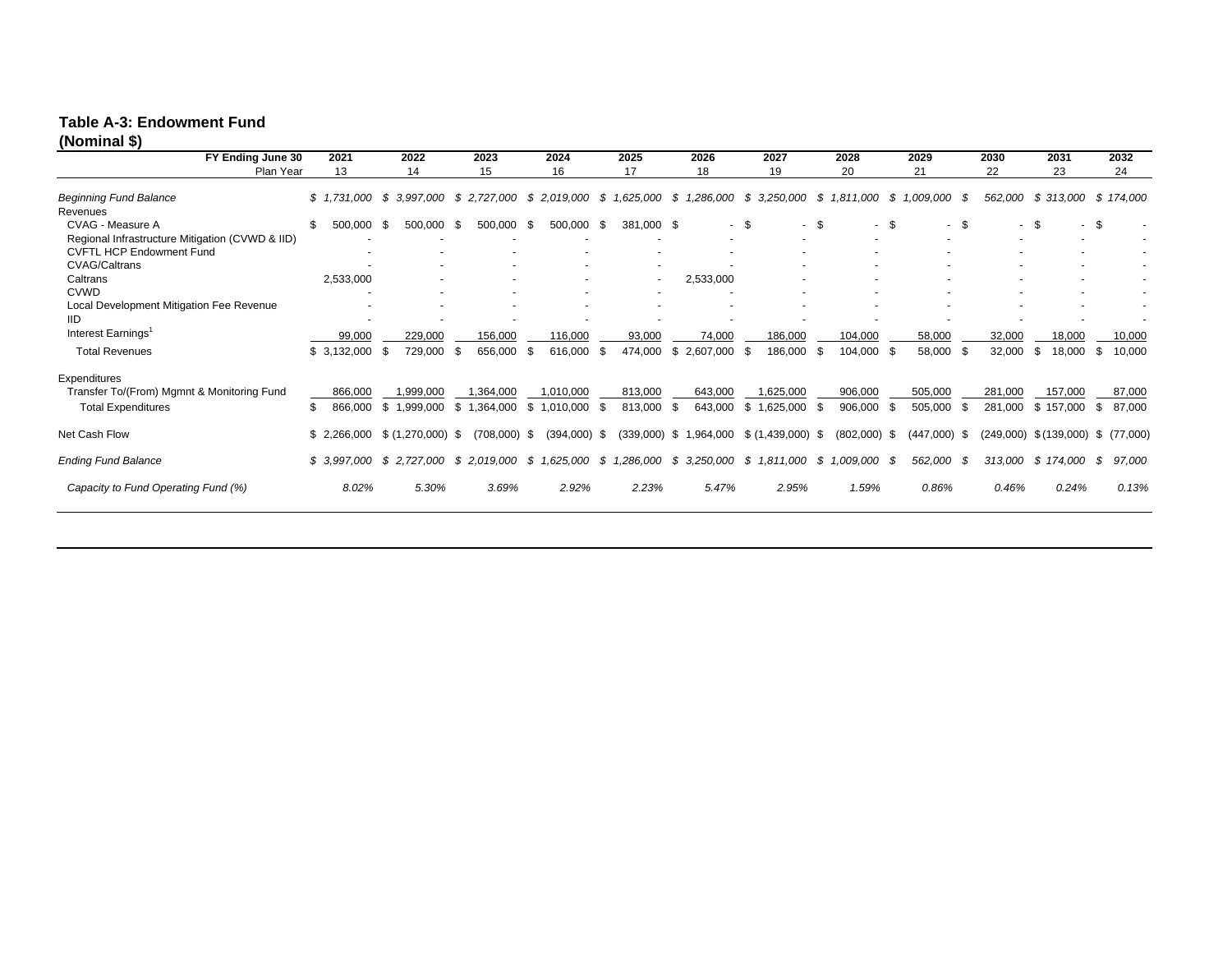| (Nominal \$) |  |
|--------------|--|
|--------------|--|

| FY Ending June 30                                                                                                                                                                                                                                                |           | 2033                   | 2034                                     | 2035                        | 2036                                | 2037                                                                                                                                                                                                                                                 | 2038                   | 2039                           | 2040                 | 2041                                              | 2042               | 2043                                     | 2044           | 2045                         | 2046                           | 2047                                                                                               | 2048         | 2049  | 2050  | 2051            |
|------------------------------------------------------------------------------------------------------------------------------------------------------------------------------------------------------------------------------------------------------------------|-----------|------------------------|------------------------------------------|-----------------------------|-------------------------------------|------------------------------------------------------------------------------------------------------------------------------------------------------------------------------------------------------------------------------------------------------|------------------------|--------------------------------|----------------------|---------------------------------------------------|--------------------|------------------------------------------|----------------|------------------------------|--------------------------------|----------------------------------------------------------------------------------------------------|--------------|-------|-------|-----------------|
|                                                                                                                                                                                                                                                                  | Plan Year | 25                     | 26                                       | 27                          | 28                                  | 29                                                                                                                                                                                                                                                   | 30                     | 31                             | 32                   | 33                                                | 34                 | 35                                       | 36             | 37                           | 38                             | 39                                                                                                 | 40           | 41    | 42    | 43              |
| <b>Beginning Fund Balance</b><br>Revenues                                                                                                                                                                                                                        |           | \$97,000               | \$54.000                                 | \$30,000                    | \$17.000                            | 9,000<br>S                                                                                                                                                                                                                                           | 5,000<br>S.            | S.<br>2,000                    | - \$<br>$1,000$ \$ - |                                                   | S<br>$\sim$        | $s$ -                                    | \$ -           | $\mathcal{S}$ -              | $s$ -                          | $s$ -                                                                                              | S<br>$\sim$  | $s$ - | $s$ - | $s$ .           |
| CVAG - Measure A<br>Regional Infrastructure Mitigation (CVWD & IID)<br>CVFTL HCP Endowment Fund<br><b>CVAG/Caltrans</b><br>Caltrans<br><b>CVWD</b><br>Local Development Mitigation Fee Revenue<br>IID<br>Interest Earnings <sup>1</sup><br><b>Total Revenues</b> |           | \$<br>6.000<br>\$6,000 | $-$ \$<br>$\sim$<br>3.000<br>\$<br>3,000 | . ድ<br>2,000<br>2,000<br>S. | - \$<br>- \$<br>000.1<br>000,<br>-S | - \$<br>1,000<br>\$<br>$1,000$ \$                                                                                                                                                                                                                    | $\sim$<br>$\sim$       | -\$<br>$\sim$<br>-\$<br>$\sim$ | - \$<br>-S<br>$\sim$ | - \$<br>$\overline{\phantom{0}}$<br>\$.<br>$\sim$ | \$<br>$\sim$<br>£. | \$<br>$\sim$<br>$\mathfrak{L}$<br>$\sim$ | \$<br>$\sim$   | S.<br>$\sim$<br>\$<br>$\sim$ | -S.<br>$\sim$<br>\$.<br>$\sim$ | -SS<br>\$<br>$\sim$                                                                                | -S.<br>\$.   |       |       |                 |
| Expenditures<br>Transfer To/(From) Mgmnt & Monitoring Fund<br><b>Total Expenditures</b>                                                                                                                                                                          |           | 49,000<br>\$49,000     | 27,000<br>\$27,000                       | 15,000<br>\$15,000          | 9,000<br>9,000<br>\$                | 5,000<br>5,000<br>\$                                                                                                                                                                                                                                 | 3,000<br>3,000<br>- \$ | 1,000<br>1,000<br>- \$         | 1,000<br>1,000<br>\$ | \$<br>$\sim$                                      | \$<br>$\sim$       | \$<br>$\sim$ $-$                         | \$<br>$\sim$   | $\mathbb{S}$<br>$\sim 100$   | $\mathbb{S}$<br>$\sim$         | \$<br>$\sim$ $-$                                                                                   | \$<br>$\sim$ | \$    | \$    |                 |
| Net Cash Flow                                                                                                                                                                                                                                                    |           |                        |                                          |                             |                                     | $$(43,000)$ $$(24,000)$ $$(13,000)$ $$(8,000)$ $$(4,000)$ $$(1,000)$ $$(1,000)$ $$(1,000)$ $$(5,000)$ $$(1,000)$ $$(1,000)$ $$(1,000)$ $$(1,000)$ $$(1,000)$ $$(1,000)$ $$(1,000)$ $$(1,000)$ $$(1,000)$ $$(1,000)$ $$(1,000)$ $$(1,000)$ $$(1,000)$ |                        |                                |                      |                                                   | $-$ \$<br>$\sim$   | <b>S</b><br>$\sim$ $-$                   | - \$<br>$\sim$ | \$.<br>$\sim$                | \$<br>$\sim$                   | S.                                                                                                 | -S<br>$\sim$ | - \$  | - \$  | $\mathbb{S}$ -  |
| <b>Ending Fund Balance</b>                                                                                                                                                                                                                                       |           |                        |                                          |                             |                                     | $$54,000$ $$30,000$ $$17,000$ $$9,000$ $$5,000$ $$2,000$ $$1,000$ $$$                                                                                                                                                                                |                        |                                |                      | - \$<br>$\sim$                                    |                    | - \$<br>$\sim$                           | S.<br>$\sim$   | \$<br>$\sim$                 | S.<br>$\sim$                   | S.                                                                                                 | - \$         | -S    |       | $\mathcal{S}$ - |
| Capacity to Fund Operating Fund (%)                                                                                                                                                                                                                              |           | 0.07%                  | 0.04%                                    | 0.02%                       | 0.01%                               | 0.01%                                                                                                                                                                                                                                                | 0.00%                  | 0.00%                          | $0.00\%$             |                                                   |                    |                                          |                |                              |                                | $0.00\%$ $0.00\%$ $0.00\%$ $0.00\%$ $0.00\%$ $0.00\%$ $0.00\%$ $0.00\%$ $0.00\%$ $0.00\%$ $0.00\%$ |              |       |       |                 |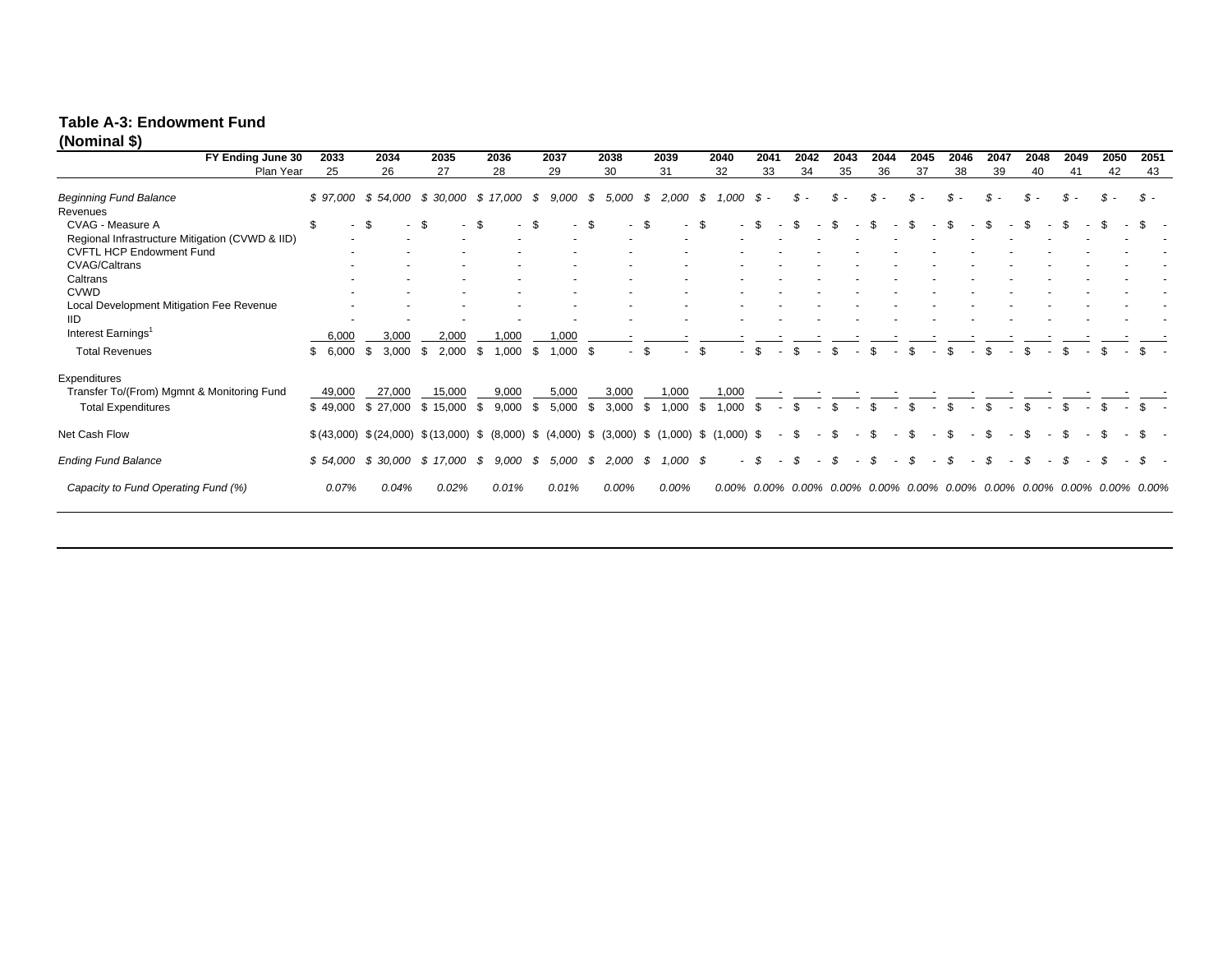#### **(Nominal \$)**

| FY Ending June 30                                                                  | 2052           | 2053 |        | 2054         | 2055<br>2056<br>2057                    |      | 2058<br>2059 |      |              |        | 2060         | 2061   |            |     | 2062                      | 2063   |                           |        |              |        |              |
|------------------------------------------------------------------------------------|----------------|------|--------|--------------|-----------------------------------------|------|--------------|------|--------------|--------|--------------|--------|------------|-----|---------------------------|--------|---------------------------|--------|--------------|--------|--------------|
| Plan Year                                                                          | 44             | 45   |        | 46           | 47                                      |      | 48           |      | 49           |        | 50           |        | 51         |     | 52                        |        | 53                        |        | 54           |        | 55           |
| <b>Beginning Fund Balance</b>                                                      | $\mathcal S$ - |      |        | S            | \$ 3.304.000                            | -S   | 6.906.000    | S    | 10.827.000   | S      | 15,088,000   | S      | 19.714.000 |     | \$24,729,000              |        | \$30.159.000              |        | \$36,032,000 |        | \$42,378,000 |
| Revenues<br>CVAG - Measure A                                                       | \$             |      | $\sim$ | -S           | $-$ \$<br>$\sim$                        | - \$ | $\sim$       | - \$ |              | $-$ \$ |              | $-$ \$ | $\sim$     | -\$ |                           | $-$ \$ |                           | $-$ \$ |              | $-$ \$ |              |
| Regional Infrastructure Mitigation (CVWD & IID)<br><b>CVFTL HCP Endowment Fund</b> |                |      |        |              |                                         |      |              |      |              |        |              |        |            |     |                           |        |                           |        |              |        |              |
| <b>CVAG/Caltrans</b>                                                               |                |      |        |              |                                         |      |              |      |              |        |              |        |            |     |                           |        |                           |        |              |        |              |
| Caltrans<br><b>CVWD</b>                                                            |                |      |        |              |                                         |      |              |      |              |        |              |        |            |     |                           |        |                           |        |              |        |              |
| Local Development Mitigation Fee Revenue<br><b>IID</b>                             |                |      |        | 3,304,000    | 3,413,000                               |      | 3,525,000    |      | 3,641,000    |        | 3,761,000    |        | 3,885,000  |     | 4,013,000                 |        | 4,145,000                 |        | 4,281,000    |        | 4,422,000    |
| Interest Earnings <sup>1</sup>                                                     |                |      |        |              | 189,000                                 |      | 396,000      |      | 620,000      |        | 865,000      |        | ,130,000   |     | ,417,000                  |        | 1,728,000                 |        | 2,065,000    |        | 2,428,000    |
| <b>Total Revenues</b>                                                              | \$             | \$   |        | \$ 3,304,000 | \$3,602,000                             | \$   | 3,921,000    | S    | 4,261,000    |        | 4,626,000    | - \$   | 5,015,000  | S.  | 5,430,000                 | S      | 5,873,000                 | S      | 6,346,000    | S.     | 6,850,000    |
| Expenditures<br>Transfer To/(From) Mgmnt & Monitoring Fund                         |                |      |        |              |                                         |      |              |      |              |        |              |        |            |     |                           |        |                           |        |              |        |              |
| <b>Total Expenditures</b>                                                          |                | \$.  |        |              |                                         | \$   |              | \$.  |              | £.     |              |        |            | \$  |                           | \$     |                           |        |              |        |              |
| Net Cash Flow                                                                      | \$             |      |        | \$ 3,304,000 | \$ 3,602,000                            | - \$ | 3,921,000    | -S   | 4.261.000    | - \$   | 4.626.000    | - \$   | 5.015.000  | S.  | 5.430.000                 | S.     | 5,873,000                 | S.     | 6,346,000    |        | \$6,850,000  |
| <b>Ending Fund Balance</b>                                                         | \$             |      |        |              | $$3,304,000$ $$6,906,000$ $$10,827,000$ |      |              |      | \$15,088,000 |        | \$19,714,000 |        |            |     | \$24,729,000 \$30,159,000 |        | \$36,032,000 \$42,378,000 |        |              |        | \$49,228,000 |
| Capacity to Fund Operating Fund (%)                                                | 0.00% 0.00%    |      |        | 2.30%        | 4.65%                                   |      | 7.06%        |      | 9.53%        |        | 12.07%       |        | 14.66%     |     | 17.32%                    |        | 20.04%                    |        | 22.83%       |        | 25.69%       |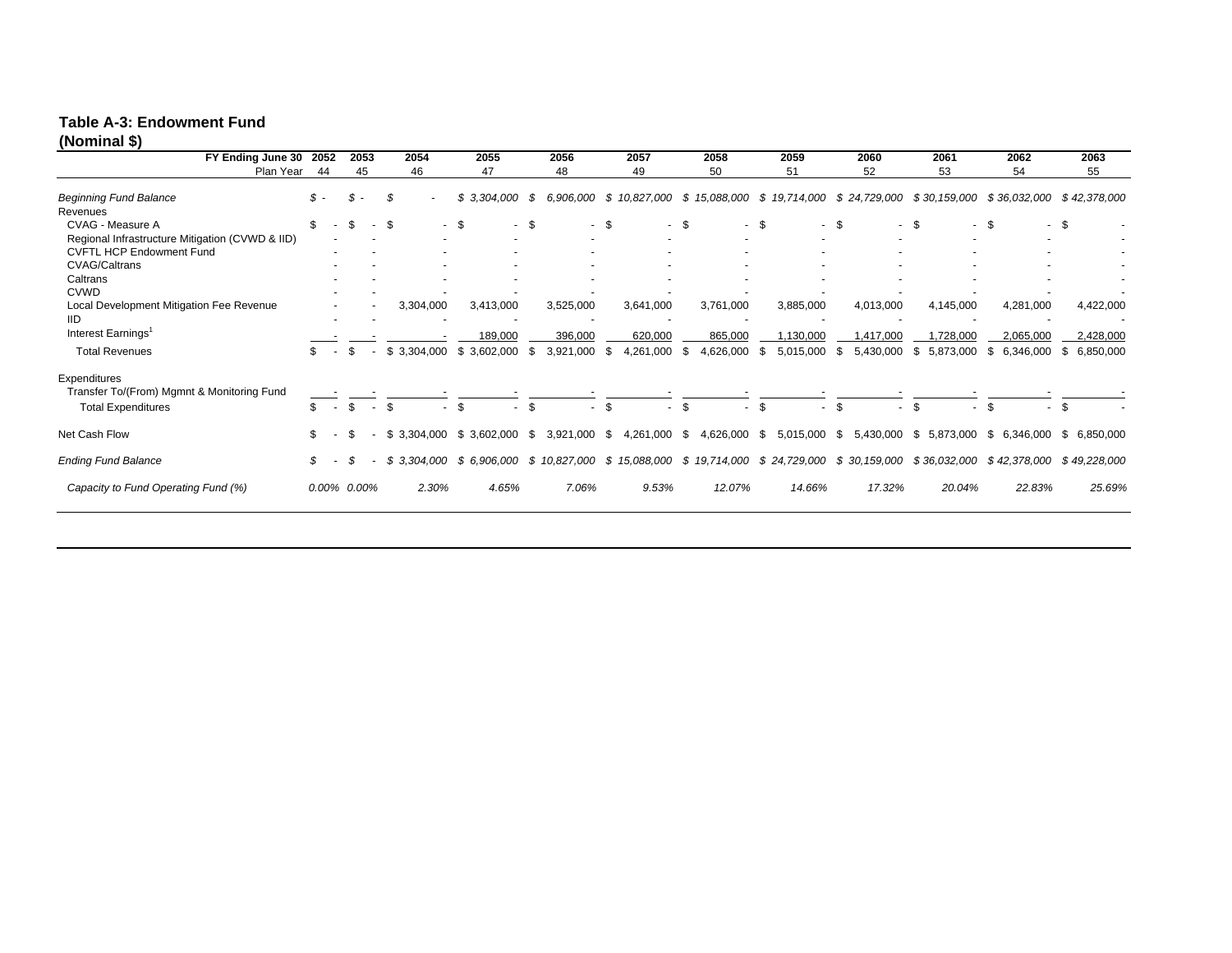## **Table A-3: Endowment Fund (Nominal \$)**

| FY Ending June 30                                                                                                              | 2064                     | 2065                         | 2066                                  | 2067                           | 2068                         | 2069                            | 2070                            | 2071                                  | 2072                                                                                                                                                 | 2073                            | 2074                           |
|--------------------------------------------------------------------------------------------------------------------------------|--------------------------|------------------------------|---------------------------------------|--------------------------------|------------------------------|---------------------------------|---------------------------------|---------------------------------------|------------------------------------------------------------------------------------------------------------------------------------------------------|---------------------------------|--------------------------------|
| Plan Year                                                                                                                      | 56                       | 57                           | 58                                    | 59                             | 60                           | 61                              | 62                              | 63                                    | 64                                                                                                                                                   | 65                              | 66                             |
| <b>Beginning Fund Balance</b><br>Revenues                                                                                      | \$49.228.000             | \$56.617.000                 | \$64.579.000                          | \$73,152,000                   | \$82,377,000                 | 92,296,000<br>S                 | \$102.955.000                   | \$114,401,000                         | \$126.685.000                                                                                                                                        | \$139,862,000                   | \$153,989,000                  |
| CVAG - Measure A<br>Regional Infrastructure Mitigation (CVWD & IID)<br><b>CVFTL HCP Endowment Fund</b><br><b>CVAG/Caltrans</b> | \$                       | - \$<br>- \$                 |                                       | - \$                           | $-$ \$<br>$-$ \$             | $\sim$                          | - \$                            | - \$                                  | - \$<br>- \$                                                                                                                                         | - \$                            |                                |
| Caltrans<br><b>CVWD</b><br>Local Development Mitigation Fee Revenue<br>IID                                                     | 4,568,000                | 4,718,000                    | 4,873,000<br>$\overline{\phantom{a}}$ | 5,033,000                      | 5,199,000                    | 5,370,000<br>$\overline{a}$     | 5,547,000                       | 5,729,000<br>$\overline{\phantom{a}}$ | 5,918,000                                                                                                                                            | 6,113,000                       | 6,314,000                      |
| Interest Earnings <sup>1</sup><br><b>Total Revenues</b>                                                                        | 2,821,000<br>\$7,389,000 | 3,244,000<br>7,962,000<br>\$ | 3,700,000<br>8,573,000<br>S.          | 4,192,000<br>9,225,000<br>- \$ | 4,720,000<br>9,919,000<br>\$ | 5,289,000<br>10,659,000<br>- \$ | 5,899,000<br>11,446,000<br>- \$ | 6,555,000<br>12,284,000<br>- \$       | 7,259,000<br>13,177,000<br>- \$                                                                                                                      | 8,014,000<br>14,127,000<br>- \$ | 8,824,000<br>15,138,000<br>- S |
| Expenditures<br>Transfer To/(From) Mgmnt & Monitoring Fund<br><b>Total Expenditures</b>                                        |                          | \$                           | £.                                    | -S                             | $\mathcal{L}$                | \$.<br>$\sim$                   | \$.<br>$\sim$                   | -\$<br>$\sim$                         | £.                                                                                                                                                   | \$                              | - \$                           |
| Net Cash Flow                                                                                                                  | \$ 7.389.000             | \$7,962,000                  | $$8,573,000$ \$                       | 9,225,000                      | \$ 9,919,000 \$              | 10,659,000                      | - \$<br>11,446,000              | $5^{\circ}$<br>12,284,000             | 13,177,000<br>- \$                                                                                                                                   | 14,127,000 \$<br>- \$           | 15,138,000                     |
| <b>Ending Fund Balance</b>                                                                                                     |                          |                              |                                       |                                |                              |                                 |                                 |                                       | \$56,617,000 \$64,579,000 \$73,152,000 \$82,377,000 \$92,296,000 \$102,955,000 \$114,401,000 \$126,685,000 \$139,862,000 \$153,989,000 \$169,127,000 |                                 |                                |
| Capacity to Fund Operating Fund (%)                                                                                            | 28.62%                   | 31.61%                       | 34.68%                                | 37.83%                         | 41.06%                       | 44.36%                          | 47.75%                          | 51.21%                                | 54.76%                                                                                                                                               | 58.40%                          | 62.13%                         |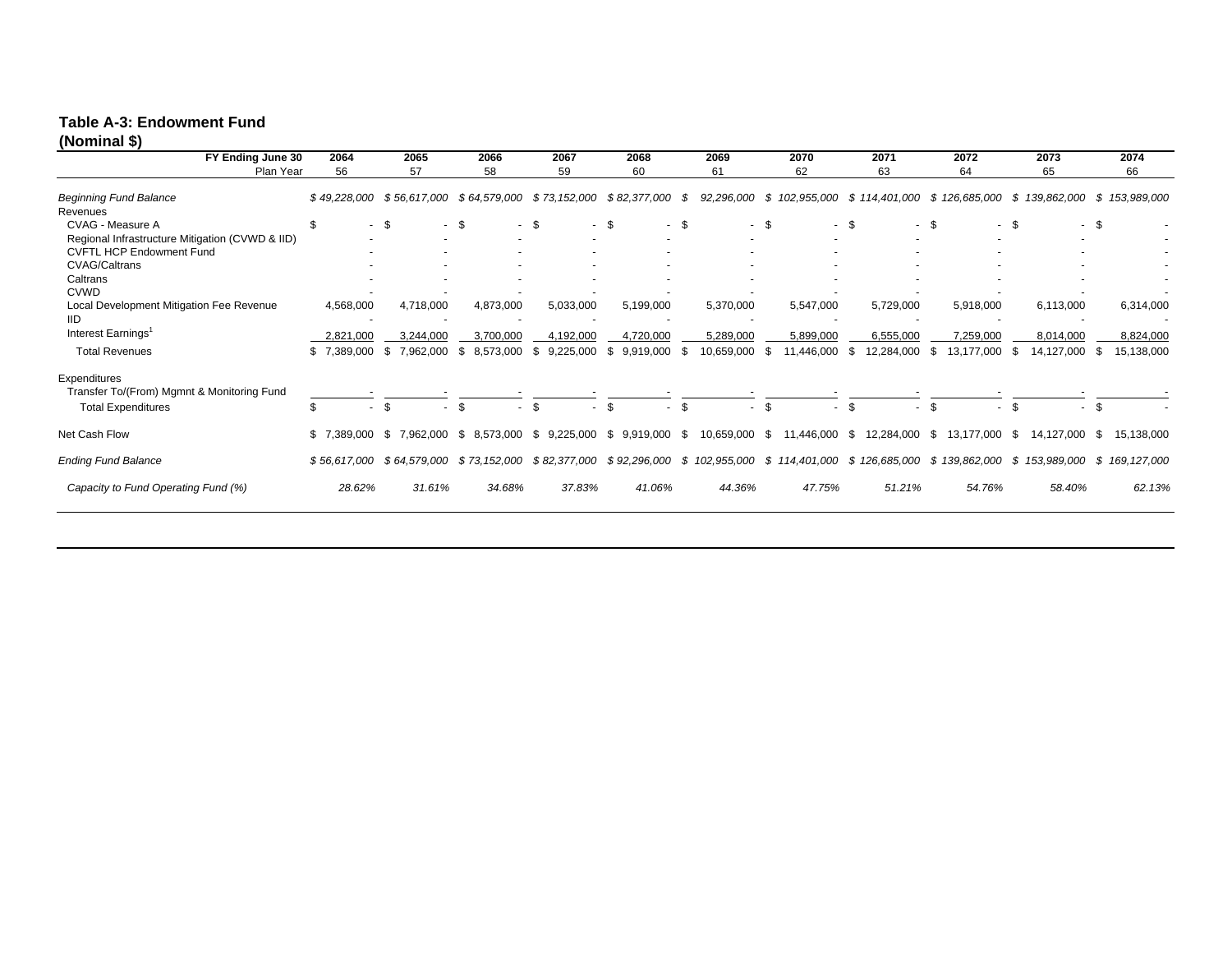## **Table A-3: Endowment Fund (Nominal \$)**

| FY Ending June 30                                          | 2075                 |      | 2076          |                | 2077          |          | 2078                                                                                                                                   |        | 2079          |      | 2080          |     | 2081          |        | 2082          |      | 2083          | 2009 - 2083            |
|------------------------------------------------------------|----------------------|------|---------------|----------------|---------------|----------|----------------------------------------------------------------------------------------------------------------------------------------|--------|---------------|------|---------------|-----|---------------|--------|---------------|------|---------------|------------------------|
| Plan Year                                                  | 67                   |      | 68            |                | 69            |          | 70                                                                                                                                     |        | 71            |      | 72            |     | 73            |        | 74            |      | 75            | <b>Total</b>           |
| <b>Beginning Fund Balance</b>                              | \$169, 127,000       |      | \$185,340,000 |                | \$202,697,000 |          | \$221,271,000                                                                                                                          |        | \$241,138,000 |      | \$262,379,000 | S   | 285,081,000   |        | \$309,336,000 |      | \$335,242,000 |                        |
| Revenues                                                   |                      |      |               |                |               |          |                                                                                                                                        |        |               |      |               |     |               |        |               |      |               |                        |
| CVAG - Measure A                                           | \$<br>$\overline{a}$ | - \$ |               | - \$           |               | - \$     |                                                                                                                                        | $-$ \$ | $\sim$        | - \$ | $\sim$        | \$  |               | $-$ \$ | $-$ \$        |      |               | S.<br>8,181,000        |
| Regional Infrastructure Mitigation (CVWD & IID)            |                      |      |               |                |               |          |                                                                                                                                        |        |               |      |               |     |               |        |               |      |               |                        |
| <b>CVFTL HCP Endowment Fund</b>                            |                      |      |               |                |               |          |                                                                                                                                        |        |               |      |               |     |               |        |               |      |               |                        |
| <b>CVAG/Caltrans</b>                                       |                      |      |               |                |               |          |                                                                                                                                        |        |               |      |               |     |               |        |               |      |               | 1,070,000              |
| Caltrans                                                   |                      |      |               |                |               |          |                                                                                                                                        |        |               |      |               |     |               |        |               |      |               | 7,599,000              |
| <b>CVWD</b>                                                |                      |      |               |                |               |          |                                                                                                                                        |        |               |      |               |     |               |        |               |      |               | 3,951,000              |
| Local Development Mitigation Fee Revenue<br><b>IID</b>     | 6,522,000            |      | 6,737,000     |                | 6,959,000     |          | 7,188,000                                                                                                                              |        | 7,424,000     |      | 7,668,000     |     | 7,920,000     |        | 8,181,000     |      | 8,450,000     | 164,821,000<br>579,000 |
| Interest Earnings <sup>1</sup>                             |                      |      |               |                |               |          |                                                                                                                                        |        |               |      |               |     |               |        |               |      |               |                        |
|                                                            | 9,691,000            |      | 10,620,000    |                | 11,615,000    |          | 12.679.000                                                                                                                             |        | 13.817.000    |      | 15,034,000    |     | 16,335,000    |        | 17,725,000    |      | 19,209,000    | 200,666,000            |
| <b>Total Revenues</b>                                      | 16,213,000           | - \$ | 17,357,000 \$ |                | 18,574,000 \$ |          | 19,867,000                                                                                                                             | - \$   | 21,241,000    | - \$ | 22,702,000    | S   | 24,255,000    | -\$    | 25,906,000    | - \$ | 27,659,000    | \$386,867,000          |
| Expenditures<br>Transfer To/(From) Mgmnt & Monitoring Fund |                      |      |               |                |               |          |                                                                                                                                        |        |               |      |               |     |               |        |               |      |               | \$23,965,513           |
| <b>Total Expenditures</b>                                  | \$<br>$\sim$         | \$   | $\sim$        | $\mathfrak{L}$ | $\sim$        | <b>S</b> |                                                                                                                                        | $-$ \$ | $\sim$        | \$   | $\sim$        | \$  | $\sim$        | \$     | $\sim$        | \$   |               | \$23,965,513           |
| Net Cash Flow                                              | 16.213.000 \$        |      | 17,357,000 \$ |                | 18,574,000 \$ |          | 19,867,000 \$                                                                                                                          |        | 21,241,000 \$ |      | 22,702,000    | -\$ | 24,255,000 \$ |        | 25,906,000 \$ |      | 27,659,000    |                        |
| <b>Ending Fund Balance</b>                                 |                      |      |               |                |               |          | $$185,340,000$ $$202,697,000$ $$221,271,000$ $$241,138,000$ $$262,379,000$ $$285,081,000$ $$309,336,000$ $$335,242,000$ $$362,901,000$ |        |               |      |               |     |               |        |               |      |               |                        |
| Capacity to Fund Operating Fund (%)                        | 65.95%               |      | 69.85%        |                | 73.86%        |          | 77.96%                                                                                                                                 |        | 82.17%        |      | 86.47%        |     | 90.88%        |        | 95.40%        |      | 100.03%       |                        |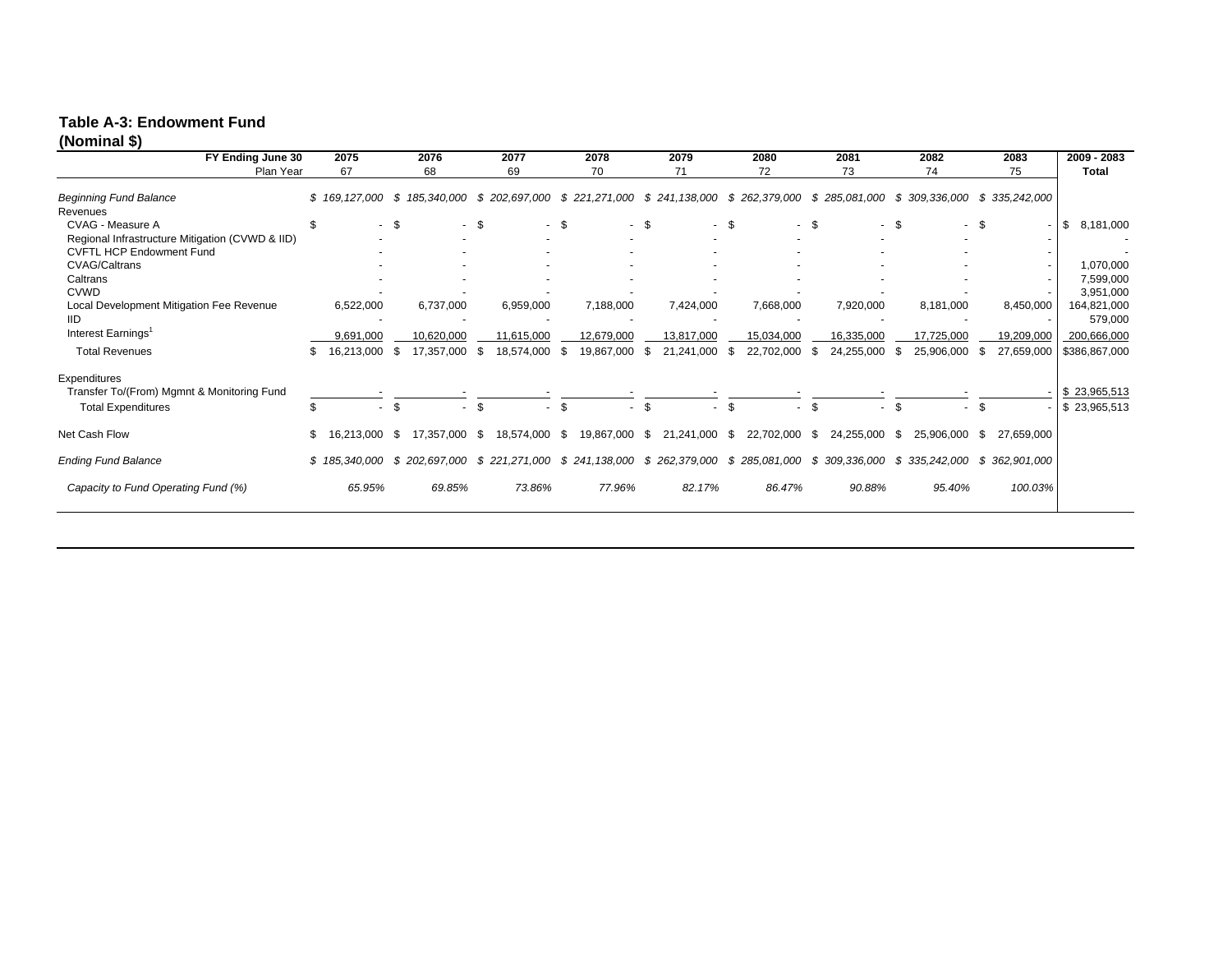**Table A-4: Monitoring Program** 

|                                        | <b>Base</b>   | PY                  |     | 2009          | 2010                            | 2011            |      | 2012                     |      | 2013                    |      | 2014                     |      | 2015                     |      | 2016                                |    | 2017       |      | 2018    |
|----------------------------------------|---------------|---------------------|-----|---------------|---------------------------------|-----------------|------|--------------------------|------|-------------------------|------|--------------------------|------|--------------------------|------|-------------------------------------|----|------------|------|---------|
| FY Ending June 30                      | Salary        | Salary <sup>1</sup> |     | $\mathbf{1}$  | $\mathbf{2}$                    | 3               |      | 4                        |      | 5                       |      | 6                        |      | $\overline{7}$           |      | 8                                   |    | 9          |      | 10      |
|                                        |               |                     |     |               |                                 |                 |      |                          |      |                         |      |                          |      |                          |      |                                     |    |            |      |         |
| Personnel - All Species except sheep   |               |                     |     |               |                                 |                 |      |                          |      |                         |      |                          |      |                          |      |                                     |    |            |      |         |
| Monitoring Program Admin (1)           | \$100,000     | \$100,000 \$        |     | $\sim$        | -\$<br>$\overline{\phantom{a}}$ | \$              | - \$ |                          | - \$ |                         | - \$ | 100,000 \$               |      | 103,000 \$               |      | 106,100 \$                          |    | 109,300 \$ |      | 112,600 |
| Vertebrate Ecol - Field Supervisor (1) | 90,000        | 90,000              |     | 90,000        | 93,000                          | 96,100          |      | 99,300                   |      | 102,600                 |      | 106,000                  |      | 109,500                  |      | 113,100                             |    | 116,800    |      | 120,600 |
| Entomologist (1 @ 0.5)                 | 80,000        | 40,000              |     | 40,000        | 41,300                          | 42,700          |      | 44,100                   |      | 45,600                  |      | 47,100                   |      | 48,600                   |      | 50,200                              |    | 51,900     |      | 53,600  |
| Associate Biologist (1)                | 80,000        | 80,000              |     | 80,000        | 82,600                          | 85,300          |      | 88,100                   |      | 91,000                  |      | 94,000                   |      | 97,100                   |      | 100,300                             |    | 103,600    |      | 107,000 |
| Biologist - Mammalogy (1@0.5)          | 70,000        | 35,000              |     | 35,000        | 36,200                          | 37,400          |      | 38,600                   |      | 39,900                  |      | 41,200                   |      | 42,600                   |      | 44,000                              |    | 45,400     |      | 46,900  |
| Biologist - Ornithology (1-2@0.5)      | 70,000        | 70,000              |     | 70,000        | 72,300                          | 74,700          |      | 77,200                   |      | 79,700                  |      | 41,150                   |      | 42,500                   |      | 43,900                              |    | 45,300     |      | 46,800  |
| Seasonal Aide - Ornithology (1@0.5)    | 30,000        | 15,000              |     | 15,000        | 15,500                          | 16,000          |      | 16,500                   |      | 17,000                  |      | 17,600                   |      | 18,200                   |      | 18,800                              |    | 19,400     |      | 20,000  |
| Seasonal Aide (4-5@0.75)               | 30,000        | 112,500             |     | 112,500       | 116,200                         | 120,000         |      | 123,900                  |      | 128,000                 |      | 93,000                   |      | 96,100                   |      | 99,300                              |    | 102,600    |      | 106,000 |
| Personnel - Sheep and Trails           |               |                     |     |               |                                 |                 |      |                          |      |                         |      |                          |      |                          |      |                                     |    |            |      |         |
| Seasonal Aide (3@0.75)                 | 30,000        | 67,500 \$           |     | 67,500        | \$<br>69,700                    | 72,000 \$<br>\$ |      | 74,400 \$                |      | 76,800 \$               |      | 79,300 \$                |      | 81,900 \$                |      | 84,600 \$                           |    | 87,400 \$  |      | 90,300  |
| Graduate Researcher                    | 60,000        | 24,000              |     | 24,000        | 24,000                          | 24,000          |      | 24,000                   |      | 24,000                  |      |                          |      |                          |      |                                     |    |            |      |         |
| Sheep - Monitorina                     |               |                     |     |               |                                 |                 |      |                          |      |                         |      |                          |      |                          |      |                                     |    |            |      |         |
| Personnel                              |               | 50.000              | -\$ | 50.000        | \$ 51,600                       | $$53,300$ \$    |      | 55.100 \$                |      | 56,900 \$               |      | 58,800 \$                |      | 60.700 \$                |      | 62.700 \$                           |    | 64,800 \$  |      | 66,900  |
| Personnel - Data Analysis              |               |                     |     |               |                                 |                 |      |                          |      |                         |      |                          |      |                          |      |                                     |    |            |      |         |
| GIS Analyst (1 @ 0.5)                  | 80.000        | 40.000              | \$  | 40.000        | \$41,300                        | S.<br>42.700 \$ |      | 44.100 \$                |      | 45.600 \$               |      | 47.100 \$                |      | 48.600 \$                |      | 50,200 \$                           |    | 51.900 \$  |      | 53,600  |
| GIS Technician (1 @ 0.5)               | 70,000        | 35,000              |     | 35.000        | 36,200                          | 37,400          |      | 38,600                   |      | 39,900                  |      | 41,200                   |      | 42,600                   |      | 44,000                              |    | 45,400     |      | 46,900  |
| <b>Personnel Subtotal</b>              |               |                     | \$  | 659.000       | \$678,800                       | \$701.600       | \$   | 723,900                  | \$   | 747.000                 | \$   | 766.450 \$               |      | 791.400                  | \$   | 817.200                             | -S | 843.800    | - \$ | 871,200 |
| One-time Cost Items                    |               |                     |     |               |                                 |                 |      |                          |      |                         |      |                          |      |                          |      |                                     |    |            |      |         |
| Revise/Update Natural Communities Map  |               |                     |     | $$100,000$ \$ |                                 | -\$             | \$   | $\overline{\phantom{a}}$ | \$   |                         | - \$ | $\overline{\phantom{a}}$ | \$   | $\overline{\phantom{a}}$ | - \$ | $-$ \$                              |    | $-$ \$     |      |         |
|                                        |               |                     |     |               |                                 |                 |      |                          |      |                         |      |                          |      |                          |      |                                     |    |            |      |         |
| <b>Equipment and Supplies</b>          |               |                     |     |               |                                 |                 |      |                          |      |                         |      |                          |      |                          |      |                                     |    |            |      |         |
| Satellite/Aerial Imagery               |               |                     | \$  | 15,000        | $3,000$ \$<br>\$                | $3,100$ \$      |      | $3,200$ \$               |      | $3,300$ \$              |      | $3,400$ \$               |      | $3,500$ \$               |      | $3,600$ \$                          |    | $3,700$ \$ |      | 3,800   |
| Sampling Gear                          |               |                     |     | 15,000        | 15,500                          | 16,000          |      | 5,000                    |      | 5,200                   |      | 5,400                    |      | 5,600                    |      | 5,800                               |    | 6,000      |      | 6,200   |
| Transect Set-up & Maintenance          |               |                     |     | 5,000         | 5,200                           | 5,400           |      | 5,600                    |      | 5,800                   |      | 1,000                    |      | 1,000                    |      | 1,000                               |    | 1,000      |      | 1,000   |
| Radio-tracking Equipment               |               |                     |     | 3,000         | 600                             | 620             |      | 640                      |      | 660                     |      | 680                      |      | 700                      |      | 720                                 |    | 740        |      | 760     |
| Other Supplies                         |               |                     |     | 5,000         | 1,000                           | 1,030           |      | 1,060                    |      | 1,090                   |      | 1,130                    |      | 1,170                    |      | 1,210                               |    | 1,250      |      | 1,290   |
| Weather Stations (3)                   |               |                     |     | 6,000         | 200                             | 210             |      | 220                      |      | 230                     |      | 240                      |      | 250                      |      | 260                                 |    | 270        |      | 280     |
| <b>Vehicle Costs</b>                   |               |                     |     | 18,400        | 19,000                          | 19,600          |      | 20,200                   |      | 20,900                  |      | 21,600                   |      | 22,300                   |      | 23,000                              |    | 23,800     |      | 24,600  |
| Sheep Monitoring                       |               | 65,000              |     | 65,000        | 67,100                          | 69,300          |      | 71,600                   |      | 74,000                  |      | 76,400                   |      | 78,900                   |      | 81,500                              |    | 84,200     |      | 87,000  |
| Sheep Monitoring/Research              | \$<br>120,000 | 48,000              |     | 48,000        | 49,600                          | 51,200          |      | 52,900                   |      | 54,600                  |      |                          |      |                          |      |                                     |    |            |      |         |
| <b>Equipment Subtotal</b>              |               |                     | \$  | 180.400       | \$161,200                       | \$166,460       | \$   | 160,420                  | \$   | 165,780 \$              |      | 109,850                  | -S   | 113,420                  | \$   | 117,090 \$                          |    | 120,960    | - \$ | 124,930 |
| Subtotal - Estimated Cost              |               |                     | \$. | 939.400       | \$840,000                       | \$868,060       | -\$  | 884,320 \$               |      | 912,780 \$              |      | 876,300 \$               |      | 904,820 \$               |      | 934,290 \$                          |    | 964.760 \$ |      | 996,130 |
| 10% Contingency                        |               |                     | \$. | 93.940        | \$ 84,000                       | \$ 86,806       | \$   | 88,432 \$                |      | 91,278 \$               |      | 87,630 \$                |      | 90,482 \$                |      | 93,429 \$                           |    | 96,476 \$  |      | 99,613  |
| <b>Total - Estimated Cost</b>          |               |                     |     | \$1.033.000   | \$924.000                       | \$955,000       | \$   |                          |      | 973,000 \$ 1,004,000 \$ |      | 964,000                  | - \$ | 995,000                  |      | \$1,028,000 \$1,061,000 \$1,096,000 |    |            |      |         |

<sup>1</sup> This salary includes benefits, worker' compensation, 10% administrative overhead.

Source: Coachella Valley Mountain Conservancy; Willdan Financial Services.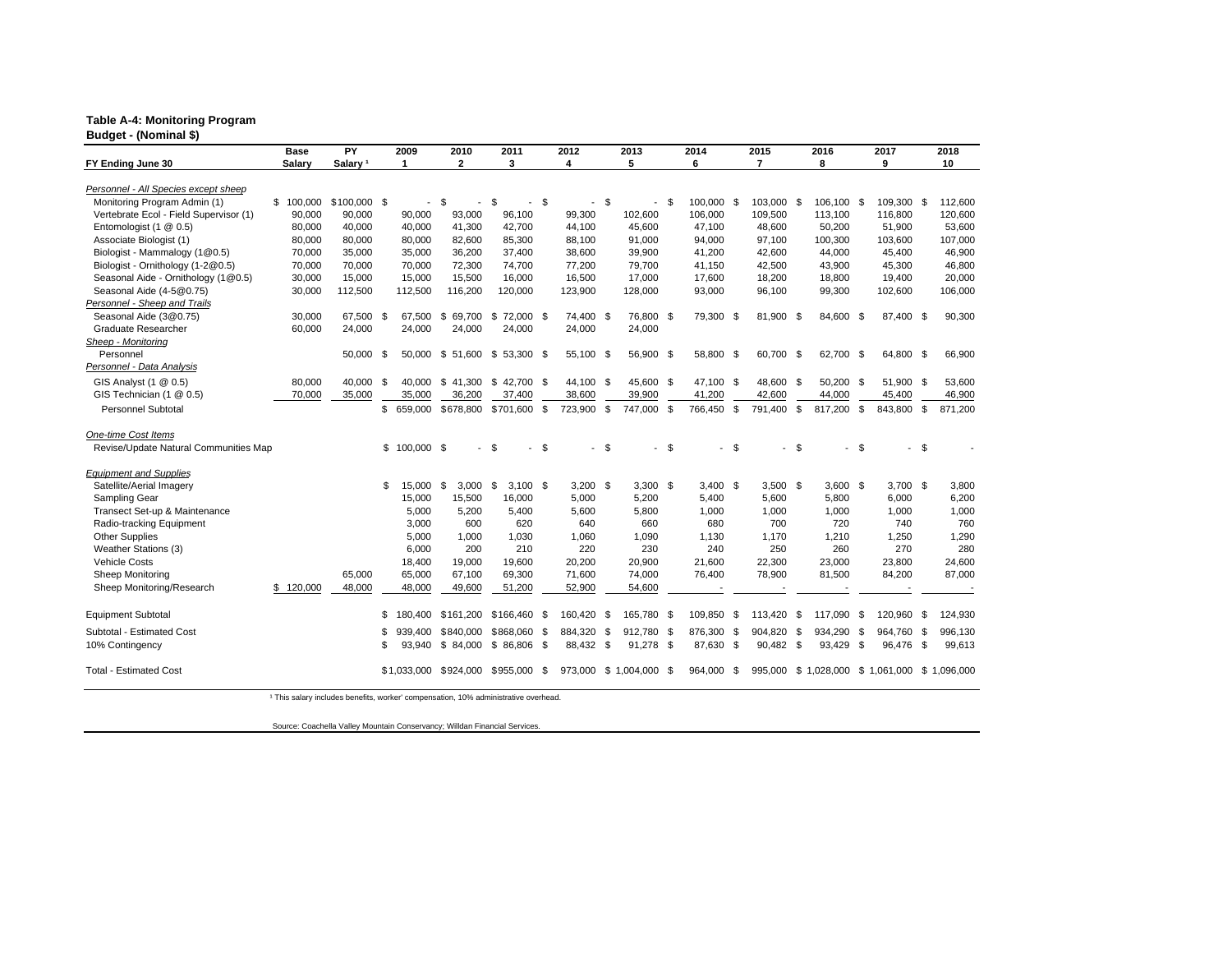**Table A-4: Monitoring Program** 

| uugu - (nommar v <i>j</i>                | 2019             |              | 2020                    |      | 2021       |      | 2022       |        | 2023       |      | 2024                    |        | 2025        |      | 2026                                                                                                                                            |          | 2027        |      | 2028                    |      | 2029       |      | 2030                                |      | 2031        |
|------------------------------------------|------------------|--------------|-------------------------|------|------------|------|------------|--------|------------|------|-------------------------|--------|-------------|------|-------------------------------------------------------------------------------------------------------------------------------------------------|----------|-------------|------|-------------------------|------|------------|------|-------------------------------------|------|-------------|
| FY Ending June 30                        | 11               |              | $12 \,$                 |      | 13         |      | 14         |        | 15         |      | 16                      |        | 17          |      | 18                                                                                                                                              |          | 19          |      | 20                      |      | 21         |      | 22                                  |      | 23          |
| Personnel - All Species except sheep     |                  |              |                         |      |            |      |            |        |            |      |                         |        |             |      |                                                                                                                                                 |          |             |      |                         |      |            |      |                                     |      |             |
| Monitoring Program Admin (1)             | \$<br>116.000    | - \$         | 119,500 \$              |      | 123.100    | - \$ | 126,800    | - \$   | 130.600 \$ |      | 134.500                 | - \$   | 138.500     | - \$ | 142.700 \$                                                                                                                                      |          | 147.000     | -\$  | 151.400                 | - \$ | 155.900    | - \$ | 160.600                             | - \$ | 165.400     |
| Vertebrate Ecol - Field Supervisor (1)   | 124.600          |              | 128,700                 |      | 132.900    |      | 137.300    |        | 141.800    |      | 146.500                 |        | 151.300     |      | 156.300                                                                                                                                         |          | 161.400     |      | 166.700                 |      | 172,200    |      | 177,900                             |      | 183.800     |
| Entomologist (1 @ 0.5)                   | 55,400           |              | 57,200                  |      | 59,100     |      | 61,000     |        | 63,000     |      | 65,100                  |        | 67,200      |      | 69,400                                                                                                                                          |          | 71,700      |      | 74,100                  |      | 76,500     |      | 79,000                              |      | 81,600      |
| Associate Biologist (1)                  | 110,500          |              | 114,100                 |      | 117,900    |      | 121,800    |        | 125,800    |      | 129,900                 |        | 134,200     |      | 138,600                                                                                                                                         |          | 143,200     |      | 147,900                 |      | 152,800    |      | 157,800                             |      | 163,000     |
| Biologist - Mammalogy (1@0.5)            | 48,400           |              | 50,000                  |      | 51,600     |      | 53,300     |        | 55,100     |      | 56,900                  |        | 58,800      |      | 60,700                                                                                                                                          |          | 62,700      |      | 64,800                  |      | 66,900     |      | 69,100                              |      | 71,400      |
| Biologist - Ornithology (1-2@0.5)        | 48,300           |              | 49,900                  |      | 51,500     |      | 53,200     |        | 55,000     |      | 56,800                  |        | 58,700      |      | 60,600                                                                                                                                          |          | 62,600      |      | 64,700                  |      | 66,800     |      | 69,000                              |      | 71,300      |
| Seasonal Aide - Ornithology (1@0.5)      | 20,700           |              | 21,400                  |      | 22,100     |      | 22,800     |        | 23,600     |      | 24,400                  |        | 25,200      |      | 26,000                                                                                                                                          |          | 26,900      |      | 27,800                  |      | 28,700     |      | 29,600                              |      | 30,600      |
| Seasonal Aide (4-5@0.75)                 | 109,500          |              | 113,100                 |      | 116,800    |      | 120,600    |        | 124,600    |      | 128,700                 |        | 132,900     |      | 137,300                                                                                                                                         |          | 141,800     |      | 146,500                 |      | 151,300    |      | 156,300                             |      | 161,400     |
| Personnel - Sheep and Trails             |                  |              |                         |      |            |      |            |        |            |      |                         |        |             |      |                                                                                                                                                 |          |             |      |                         |      |            |      |                                     |      |             |
| Seasonal Aide (3@0.75)                   | \$<br>93,300 \$  |              | 96,400 \$               |      | 99.600     | - \$ | 102,900 \$ |        | 106,300 \$ |      | 109,800                 | -\$    | 113,400     | \$   | 117,100 \$                                                                                                                                      |          | 121,000     | \$   | 125,000 \$              |      | 129,100 \$ |      | 133,300                             | \$   | 137,700     |
| Graduate Researcher                      |                  |              |                         |      |            |      |            |        |            |      |                         |        |             |      |                                                                                                                                                 |          |             |      |                         |      |            |      |                                     |      |             |
| Sheep - Monitoring                       |                  |              |                         |      |            |      |            |        |            |      |                         |        |             |      |                                                                                                                                                 |          |             |      |                         |      |            |      |                                     |      |             |
| Personnel                                | \$<br>69.100 \$  |              | 71.400 \$               |      | 73,700     | - \$ | 76,100 \$  |        | 78,600     | - \$ | 81,200 \$               |        | 83,900 \$   |      | 86,700                                                                                                                                          | - \$     | 89,600      | - \$ | 92,500 \$               |      | 95.500     | - \$ | 98,600                              | - \$ | 101.800     |
| Personnel - Data Analysis                |                  |              |                         |      |            |      |            |        |            |      |                         |        |             |      |                                                                                                                                                 |          |             |      |                         |      |            |      |                                     |      |             |
| GIS Analyst (1 @ 0.5)                    | \$<br>55.400 \$  |              | 57,200 \$               |      | 59.100 \$  |      | 61.000 \$  |        | 63,000 \$  |      | 65.100 \$               |        | 67.200 \$   |      | 69,400 \$                                                                                                                                       |          | 71,700 \$   |      | 74.100 \$               |      | 76,500 \$  |      | 79.000 \$                           |      | 81.600      |
| GIS Technician (1 @ 0.5)                 | 48,400           |              | 50,000                  |      | 51,600     |      | 53,300     |        | 55,100     |      | 56,900                  |        | 58,800      |      | 60,700                                                                                                                                          |          | 62,700      |      | 64,800                  |      | 66,900     |      | 69,100                              |      | 71,400      |
| <b>Personnel Subtotal</b>                | \$<br>899.600    | \$           | 928.900 \$              |      | 959,000 \$ |      |            |        |            |      |                         |        |             |      | 990,100 \$ 1,022,500 \$ 1,055,800 \$ 1,090,100 \$ 1,125,500 \$ 1,162,300                                                                        |          |             |      | \$1,200,300             |      |            |      | \$1.239.100 \$1.279.300 \$1.321.000 |      |             |
| <b>One-time Cost Items</b>               |                  |              |                         |      |            |      |            |        |            |      |                         |        |             |      |                                                                                                                                                 |          |             |      |                         |      |            |      |                                     |      |             |
| Revise/Update Natural Communities Mar \$ |                  | $-$ \$       |                         | - \$ |            | - \$ |            | $-$ \$ |            | \$   |                         | $-$ \$ |             | - \$ |                                                                                                                                                 | <b>S</b> |             | - \$ |                         | - \$ |            | - \$ |                                     | - \$ |             |
| <b>Equipment and Supplies</b>            |                  |              |                         |      |            |      |            |        |            |      |                         |        |             |      |                                                                                                                                                 |          |             |      |                         |      |            |      |                                     |      |             |
| Satellite/Aerial Imagery                 | \$<br>$3,900$ \$ |              | $4,000$ \$              |      | 4.100 \$   |      | $4,200$ \$ |        | 4,300 \$   |      | $4.400$ \$              |        | 4,500 \$    |      | 4,600 \$                                                                                                                                        |          | 4,800 \$    |      | $5,000$ \$              |      | $5.200$ \$ |      | 5,400 \$                            |      | 5,600       |
| Sampling Gear                            | 6,400            |              | 6,600                   |      | 6,800      |      | 7,000      |        | 7.200      |      | 7,400                   |        | 7,600       |      | 7,900                                                                                                                                           |          | 8,200       |      | 8,500                   |      | 8,800      |      | 9,100                               |      | 9,400       |
| Transect Set-up & Maintenance            | 1,000            |              | 1,000                   |      | 1,000      |      | 1.000      |        | 1.000      |      | 1,000                   |        | 1,000       |      | 1,000                                                                                                                                           |          | 1,000       |      | 1,000                   |      | 1,000      |      | 1,000                               |      | 1,000       |
| Radio-tracking Equipment                 | 790              |              | 820                     |      | 850        |      | 880        |        | 910        |      | 940                     |        | 970         |      | 1.000                                                                                                                                           |          | 1,030       |      | 1.060                   |      | 1.090      |      | 1,130                               |      | 1.170       |
| <b>Other Supplies</b>                    | 1,330            |              | 1,370                   |      | 1,420      |      | 1,470      |        | 1,520      |      | 1,570                   |        | 1,620       |      | 1,670                                                                                                                                           |          | 1,720       |      | 1,780                   |      | 1,840      |      | 1,900                               |      | 1,960       |
| Weather Stations (3)                     | 290              |              | 300                     |      | 310        |      | 320        |        | 330        |      | 340                     |        | 350         |      | 360                                                                                                                                             |          | 370         |      | 380                     |      | 390        |      | 400                                 |      | 410         |
| <b>Vehicle Costs</b>                     | 25,400           |              | 26,200                  |      | 27,100     |      | 28.000     |        | 28,900     |      | 29,900                  |        | 30.900      |      | 31,900                                                                                                                                          |          | 32,900      |      | 34,000                  |      | 35.100     |      | 36,300                              |      | 37,500      |
| Sheep Monitoring                         | 89,900           |              | 92,900                  |      | 96,000     |      | 99,200     |        | 102,500    |      | 105,900                 |        | 109,400     |      | 113,000                                                                                                                                         |          | 116,700     |      | 120,500                 |      | 124,500    |      | 128,600                             |      | 132,800     |
| Sheep Monitoring/Research                |                  |              |                         |      |            |      |            |        |            |      |                         |        |             |      |                                                                                                                                                 |          |             |      |                         |      |            |      |                                     |      |             |
| <b>Equipment Subtotal</b>                | 129.010          | \$           | 133.190                 | - \$ | 137.580    | - \$ | 142.070    | - \$   | 146.660 \$ |      | 151.450                 | - \$   | 156.340     | - \$ | 161.430                                                                                                                                         | - \$     | 166.720     | -\$  | 172.220                 | - \$ | 177.920    | \$   | 183.830                             | - \$ | 189.840     |
| Subtotal - Estimated Cost                | 1.028.610        |              | \$1.062.090 \$1.096.580 |      |            | - \$ | 1.132.170  |        |            |      | \$1,169,160 \$1,207,250 |        | \$1,246,440 |      | \$1,286,930                                                                                                                                     |          | \$1,329,020 |      | \$1,372,520 \$1,417,020 |      |            |      | \$1,463,130                         |      | \$1,510,840 |
| 10% Contingency                          | 102,861          | $\mathbf{s}$ | 106,209 \$              |      | 109,658 \$ |      | 113,217 \$ |        | 116,916 \$ |      | 120,725 \$              |        | 124,644 \$  |      | 128,693 \$                                                                                                                                      |          | 132,902 \$  |      | 137,252 \$              |      | 141,702 \$ |      | 146,313 \$                          |      | 151,084     |
| <b>Total - Estimated Cost</b>            | \$1.131.000      |              |                         |      |            |      |            |        |            |      |                         |        |             |      | \$1,669,000 \$1,206,000 \$1,245,000 \$1,286,000 \$1,328,000 \$1,371,000 \$1,416,000 \$1,462,000 \$1,510,000 \$1,559,000 \$1,609,000 \$1,662,000 |          |             |      |                         |      |            |      |                                     |      |             |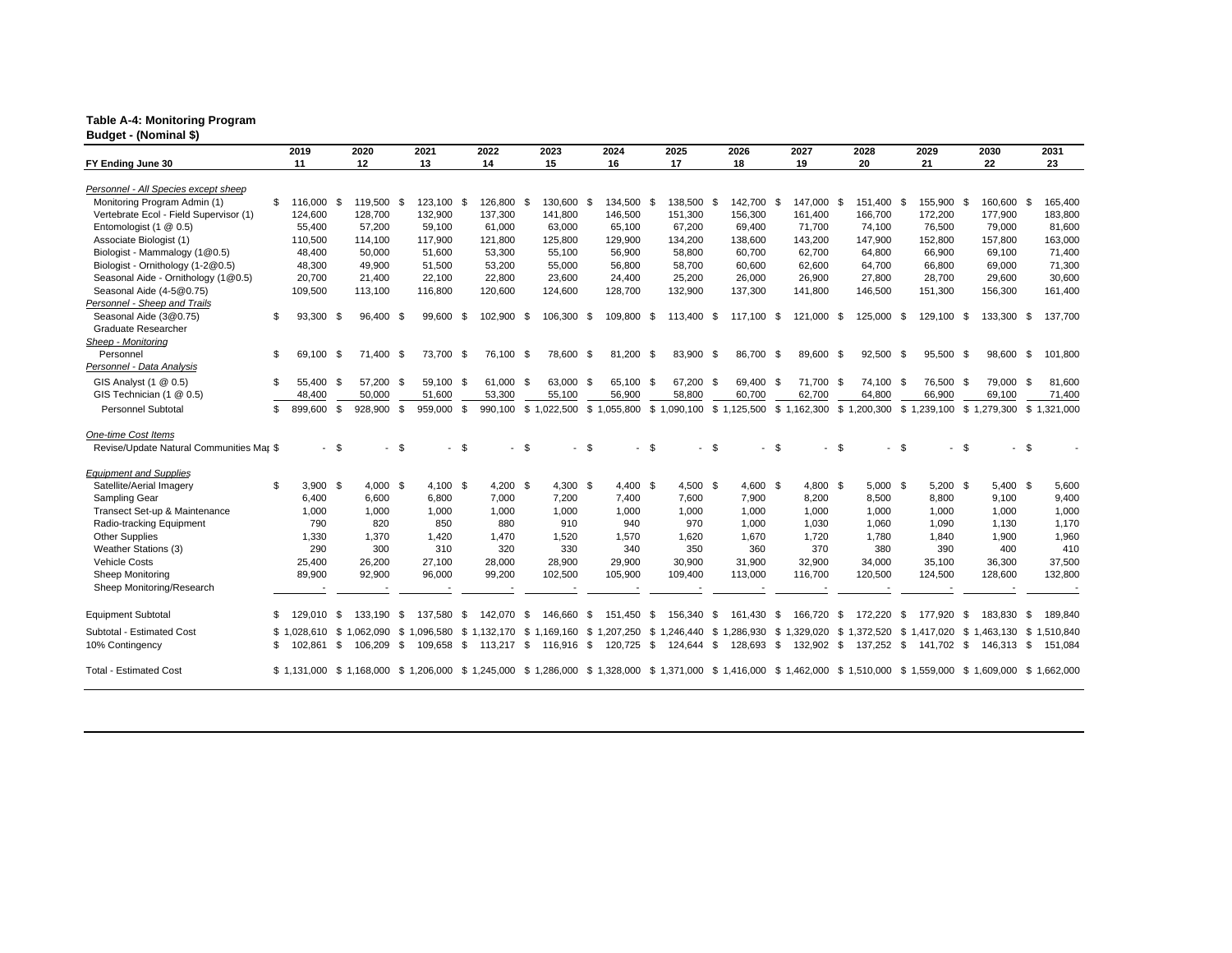**Table A-4: Monitoring Program** 

| uugu - (nommar v <i>j</i>                |     | 2032                                |        | 2033       |      | 2034       |      | 2035                                |          | 2036       |      | 2037                  |      | 2038       |        | 2039                                                                                                                                                        |        | 2040       |      | 2041                                            |        | 2042     |      | 2043                                |      | 2044    |
|------------------------------------------|-----|-------------------------------------|--------|------------|------|------------|------|-------------------------------------|----------|------------|------|-----------------------|------|------------|--------|-------------------------------------------------------------------------------------------------------------------------------------------------------------|--------|------------|------|-------------------------------------------------|--------|----------|------|-------------------------------------|------|---------|
| FY Ending June 30                        |     | 24                                  |        | 25         |      | 26         |      | 27                                  |          | 28         |      | 29                    |      | 30         |        | 31                                                                                                                                                          |        | 32         |      | 33                                              |        | 34       |      | 35                                  |      | 36      |
| Personnel - All Species except sheep     |     |                                     |        |            |      |            |      |                                     |          |            |      |                       |      |            |        |                                                                                                                                                             |        |            |      |                                                 |        |          |      |                                     |      |         |
| Monitoring Program Admin (1)             | \$  | 170,400                             | \$     | 175,500    | - \$ | 180,800    | - \$ | 186,200                             | -\$      | 191.800    | \$   | 197.600               | -\$  | 203,500    | -S     | 209,600                                                                                                                                                     | - \$   | 215,900    | - \$ | 222,400                                         | -\$    | 229,100  | \$   | 236,000                             | S.   | 243,100 |
| Vertebrate Ecol - Field Supervisor (1)   |     | 189,800                             |        | 196,000    |      | 202,400    |      | 209,100                             |          | 216,000    |      | 223,100               |      | 230,400    |        | 238,000                                                                                                                                                     |        | 245,800    |      | 253,900                                         |        | 262,300  |      | 270,900                             |      | 279,800 |
| Entomologist (1 @ 0.5)                   |     | 84,300                              |        | 87,100     |      | 90,000     |      | 93,000                              |          | 96,100     |      | 99,300                |      | 102,600    |        | 106,000                                                                                                                                                     |        | 109,500    |      | 113,100                                         |        | 116,800  |      | 120,600                             |      | 124,600 |
| Associate Biologist (1)                  |     | 168,400                             |        | 173,900    |      | 179,600    |      | 185,500                             |          | 191,600    |      | 197,900               |      | 204,400    |        | 211,100                                                                                                                                                     |        | 218,000    |      | 225,200                                         |        | 232,600  |      | 240,300                             |      | 248,200 |
| Biologist - Mammalogy (1@0.5)            |     | 73,700                              |        | 76,100     |      | 78,600     |      | 81,200                              |          | 83,900     |      | 86,700                |      | 89,600     |        | 92,500                                                                                                                                                      |        | 95,500     |      | 98,600                                          |        | 101,800  |      | 105,100                             |      | 108,600 |
| Biologist - Ornithology (1-2@0.5)        |     | 73,600                              |        | 76,000     |      | 78,500     |      | 81,100                              |          | 83,800     |      | 86,600                |      | 89,400     |        | 92,300                                                                                                                                                      |        | 95,300     |      | 98,400                                          |        | 101,600  |      | 104,900                             |      | 108,400 |
| Seasonal Aide - Ornithology (1@0.5)      |     | 31,600                              |        | 32,600     |      | 33,700     |      | 34,800                              |          | 35,900     |      | 37,100                |      | 38,300     |        | 39,600                                                                                                                                                      |        | 40,900     |      | 42,200                                          |        | 43,600   |      | 45,000                              |      | 46,500  |
| Seasonal Aide (4-5@0.75)                 |     | 166,700                             |        | 172,200    |      | 177,900    |      | 183,800                             |          | 189,800    |      | 196,000               |      | 202,400    |        | 209,100                                                                                                                                                     |        | 216,000    |      | 223,100                                         |        | 230,400  |      | 238,000                             |      | 245,800 |
| Personnel - Sheep and Trails             |     |                                     |        |            |      |            |      |                                     |          |            |      |                       |      |            |        |                                                                                                                                                             |        |            |      |                                                 |        |          |      |                                     |      |         |
| Seasonal Aide (3@0.75)                   | \$. | 142,200 \$                          |        | 146.900    | - \$ | 151,700    | \$   | 156,700 \$                          |          | 161,900 \$ |      | 167,200               | -\$  | 172,700    | - \$   | 178,400                                                                                                                                                     | - \$   | 184,300    | -\$  | 190.400                                         | \$     | 196,700  | - \$ | 203,200                             | - \$ | 209,900 |
| Graduate Researcher                      |     |                                     |        |            |      |            |      |                                     |          |            |      |                       |      |            |        |                                                                                                                                                             |        |            |      |                                                 |        |          |      |                                     |      |         |
| Sheep - Monitoring                       |     |                                     |        |            |      |            |      |                                     |          |            |      |                       |      |            |        |                                                                                                                                                             |        |            |      |                                                 |        |          |      |                                     |      |         |
| Personnel                                | \$  | 105.100 \$                          |        | 108,600 \$ |      | 112.200    | - \$ | 115,900 \$                          |          | 119,700 \$ |      | 123,600               | \$   | 127,700 \$ |        | 131,900 \$                                                                                                                                                  |        | 136,200 \$ |      | 140,700 \$ 145,300                              |        |          | - \$ | 150.100 \$                          |      | 155,000 |
| Personnel - Data Analysis                |     |                                     |        |            |      |            |      |                                     |          |            |      |                       |      |            |        |                                                                                                                                                             |        |            |      |                                                 |        |          |      |                                     |      |         |
| GIS Analyst (1 @ 0.5)                    | \$  | 84,300 \$                           |        | 87.100 \$  |      | 90,000 \$  |      | 93,000                              | -\$      | 96,100 \$  |      | 99,300                | - \$ | 102,600    | - \$   | 106,000 \$                                                                                                                                                  |        | 109,500 \$ |      | 113,100 \$ 116,800 \$                           |        |          |      | 120,600 \$                          |      | 124,600 |
| GIS Technician (1 @ 0.5)                 |     | 73,700                              |        | 76,100     |      | 78,600     |      | 81,200                              |          | 83,900     |      | 86,700                |      | 89,600     |        | 92,500                                                                                                                                                      |        | 95,500     |      | 98,600                                          |        | 101,800  |      | 105,100                             |      | 108,600 |
| <b>Personnel Subtotal</b>                |     |                                     |        |            |      |            |      |                                     |          |            |      |                       |      |            |        | \$1,363,800 \$1,408,100 \$1,454,000 \$1,501,500 \$1,550,500 \$1,601,100 \$1,653,200 \$1,707,000 \$1,762,400 \$1,819,700                                     |        |            |      |                                                 |        |          |      | \$1,878,800 \$1,939,800 \$2,003,100 |      |         |
| One-time Cost Items                      |     |                                     |        |            |      |            |      |                                     |          |            |      |                       |      |            |        |                                                                                                                                                             |        |            |      |                                                 |        |          |      |                                     |      |         |
| Revise/Update Natural Communities Mar \$ |     |                                     | $-$ \$ |            | - \$ | ÷.         | - \$ |                                     | <b>S</b> |            | - \$ |                       | - \$ |            | $-$ \$ |                                                                                                                                                             | $-$ \$ |            | - \$ |                                                 | $-$ \$ |          | \$   |                                     | - \$ |         |
| <b>Equipment and Supplies</b>            |     |                                     |        |            |      |            |      |                                     |          |            |      |                       |      |            |        |                                                                                                                                                             |        |            |      |                                                 |        |          |      |                                     |      |         |
| Satellite/Aerial Imagery                 | \$  | 5,800 \$                            |        | $6,000$ \$ |      | $6,200$ \$ |      | $6,400$ \$                          |          | 6,600 \$   |      | 6,800 \$              |      | 7,000 \$   |        | $7.200$ \$                                                                                                                                                  |        | $7,400$ \$ |      | 7,600 \$                                        |        | 7,900 \$ |      | 8,200 \$                            |      | 8,500   |
| Sampling Gear                            |     | 9,700                               |        | 10,000     |      | 10,300     |      | 10,600                              |          | 10,900     |      | 11,300                |      | 11,700     |        | 12,100                                                                                                                                                      |        | 12,500     |      | 12,900                                          |        | 13,300   |      | 13,700                              |      | 14,200  |
| Transect Set-up & Maintenance            |     | 1,000                               |        | 1,000      |      | 1,000      |      | 1,000                               |          | 1,000      |      | 1,000                 |      | 1,000      |        | 1,000                                                                                                                                                       |        | 1,000      |      | 1,000                                           |        | 1,000    |      | 1,000                               |      | 1,000   |
| Radio-tracking Equipment                 |     | 1,210                               |        | 1,250      |      | 1,290      |      | 1,330                               |          | 1,370      |      | 1,420                 |      | 1,470      |        | 1,520                                                                                                                                                       |        | 1,570      |      | 1,620                                           |        | 1,670    |      | 1,720                               |      | 1,780   |
| <b>Other Supplies</b>                    |     | 2,020                               |        | 2,090      |      | 2.160      |      | 2,230                               |          | 2,300      |      | 2,380                 |      | 2,460      |        | 2.540                                                                                                                                                       |        | 2,620      |      | 2.710                                           |        | 2,800    |      | 2,890                               |      | 2,990   |
| Weather Stations (3)                     |     | 420                                 |        | 430        |      | 440        |      | 450                                 |          | 460        |      | 470                   |      | 480        |        | 490                                                                                                                                                         |        | 500        |      | 520                                             |        | 540      |      | 560                                 |      | 580     |
| Vehicle Costs                            |     | 38,700                              |        | 40,000     |      | 41,300     |      | 42,700                              |          | 44,100     |      | 45,600                |      | 47,100     |        | 48,600                                                                                                                                                      |        | 50,200     |      | 51,900                                          |        | 53,600   |      | 55,400                              |      | 57,200  |
| Sheep Monitoring                         |     | 137,200                             |        | 141,700    |      | 146,400    |      | 151,200                             |          | 156,200    |      | 161,300               |      | 166,600    |        | 172,100                                                                                                                                                     |        | 177,800    |      | 183,600                                         |        | 189,600  |      | 195,800                             |      | 202,200 |
| Sheep Monitoring/Research                |     |                                     |        |            |      |            |      |                                     |          |            |      |                       |      |            |        |                                                                                                                                                             |        |            |      |                                                 |        |          |      |                                     |      |         |
| <b>Equipment Subtotal</b>                |     | 196.050 \$                          |        | 202.470    | - \$ | 209.090    | \$   | 215.910 \$                          |          | 222.930    | - \$ | 230,270               | - \$ | 237.810    | - \$   | 245,550                                                                                                                                                     | - \$   | 253,590    | - \$ | 261.850 \$ 270.410 \$                           |        |          |      | 279.270                             | - \$ | 288,450 |
| Subtotal - Estimated Cost                |     | \$1.559.850 \$1.610.570 \$1.663.090 |        |            |      |            |      | \$1.717.410 \$1.773.430 \$1.831.370 |          |            |      |                       |      |            |        | \$1,891,010 \$1,952,550 \$                                                                                                                                  |        | 2.015.990  |      | \$2.081.550 \$2.149.210 \$2.219.070 \$2.291.550 |        |          |      |                                     |      |         |
| 10% Contingency                          | \$. | 155,985 \$                          |        | 161,057 \$ |      | 166,309    | - \$ | 171,741 \$                          |          |            |      | 177,343 \$ 183,137 \$ |      | 189,101 \$ |        | 195,255 \$                                                                                                                                                  |        | 201,599 \$ |      | 208,155 \$ 214,921 \$                           |        |          |      | 221,907 \$                          |      | 229,155 |
| <b>Total - Estimated Cost</b>            |     |                                     |        |            |      |            |      |                                     |          |            |      |                       |      |            |        | \$1,716,000 \$1,772,000 \$1,829,000 \$1,889,000 \$1,951,000 \$2,015,000 \$2,080,000 \$2,148,000 \$2,218,000 \$2,290,000 \$2,364,000 \$2,441,000 \$2,521,000 |        |            |      |                                                 |        |          |      |                                     |      |         |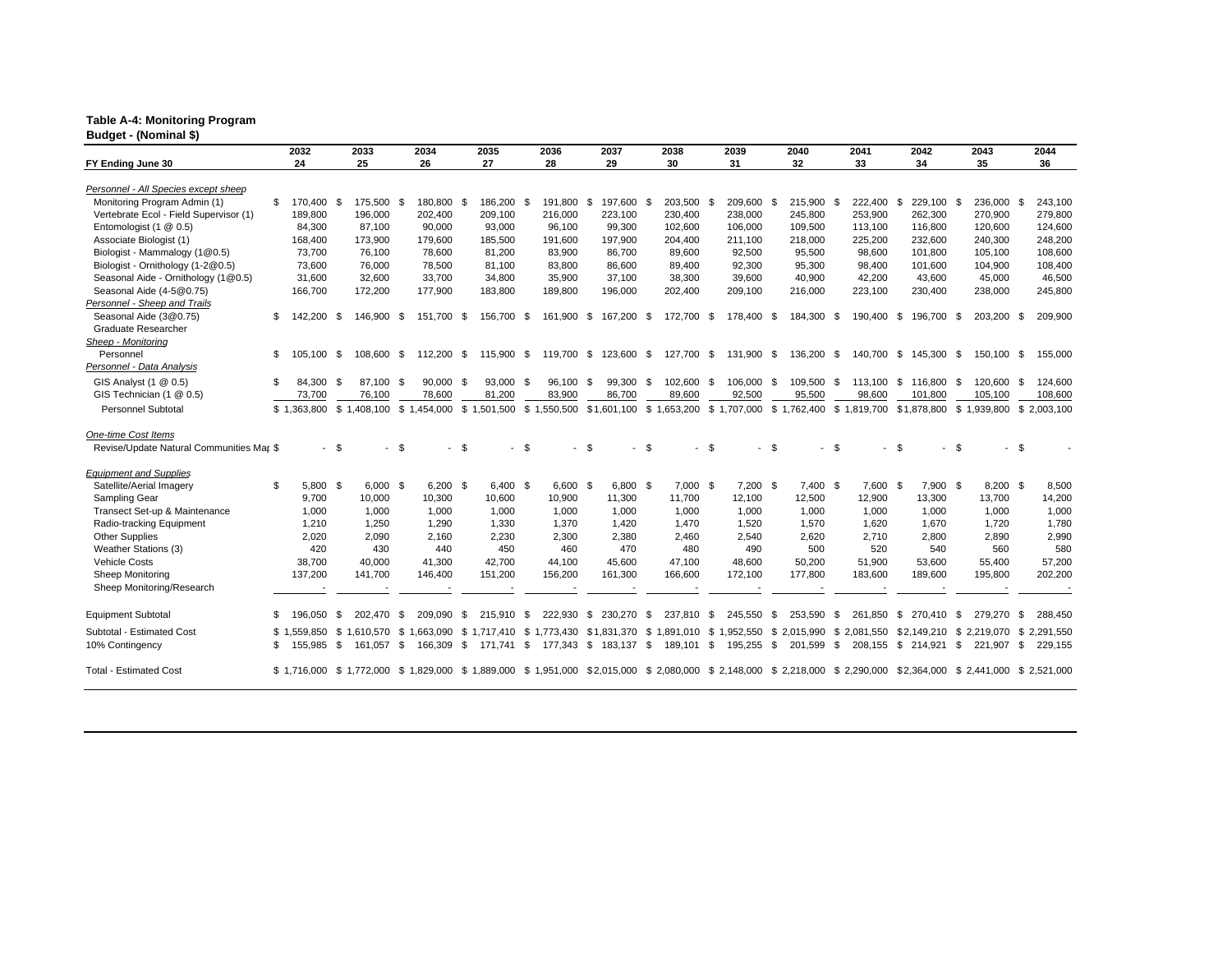**Table A-4: Monitoring Program** 

| uugu - (nommar v <i>j</i>                | 2045             |      | 2046        |      | 2047       |      | 2048       |        | 2049            | 2050          |      | 2051        |          | 2052                                                                                                                                                                     |           | 2053       |     | 2054        |      | 2055        |      | 2056                                |      | 2057         |
|------------------------------------------|------------------|------|-------------|------|------------|------|------------|--------|-----------------|---------------|------|-------------|----------|--------------------------------------------------------------------------------------------------------------------------------------------------------------------------|-----------|------------|-----|-------------|------|-------------|------|-------------------------------------|------|--------------|
| FY Ending June 30                        | 37               |      | 38          |      | 39         |      | 40         |        | 41              | 42            |      | 43          |          | 44                                                                                                                                                                       |           | 45         |     | 46          |      | 47          |      | 48                                  |      | 49           |
| Personnel - All Species except sheep     |                  |      |             |      |            |      |            |        |                 |               |      |             |          |                                                                                                                                                                          |           |            |     |             |      |             |      |                                     |      |              |
| Monitoring Program Admin (1)             | \$<br>250.400    | - \$ | 257.900     | - \$ | 265.600    | - \$ | 273.600    | - \$   | 281.800 \$      | 290.300       | - \$ | 299,000     | -S       | 308,000 \$                                                                                                                                                               |           | 317.200    | -\$ | 326,700 \$  |      | 336.500 \$  |      | 346.600                             | - \$ | 357.000      |
| Vertebrate Ecol - Field Supervisor (1)   | 289,000          |      | 298,500     |      | 308,300    |      | 318,400    |        | 328,900         | 339.700       |      | 350.900     |          | 362,400                                                                                                                                                                  |           | 374.300    |     | 386.600     |      | 399,300     |      | 412.400                             |      | 426.000      |
| Entomologist (1 @ 0.5)                   | 128.700          |      | 132,900     |      | 137,300    |      | 141,800    |        | 146,500         | 151,300       |      | 156,300     |          | 161,400                                                                                                                                                                  |           | 166,700    |     | 172,200     |      | 177,900     |      | 183,800                             |      | 189,800      |
| Associate Biologist (1)                  | 256,400          |      | 264,800     |      | 273,500    |      | 282,500    |        | 291,800         | 301,400       |      | 311,300     |          | 321,500                                                                                                                                                                  |           | 332,100    |     | 343,000     |      | 354,300     |      | 366,000                             |      | 378,000      |
| Biologist - Mammalogy (1@0.5)            | 112,200          |      | 115,900     |      | 119,700    |      | 123,600    |        | 127,700         | 131,900       |      | 136,200     |          | 140,700                                                                                                                                                                  |           | 145,300    |     | 150,100     |      | 155,000     |      | 160,100                             |      | 165,400      |
| Biologist - Ornithology (1-2@0.5)        | 112,000          |      | 115,700     |      | 119,500    |      | 123,400    |        | 127,500         | 131,700       |      | 136,000     |          | 140,500                                                                                                                                                                  |           | 145,100    |     | 149,900     |      | 154,800     |      | 159,900                             |      | 165,200      |
| Seasonal Aide - Ornithology (1@0.5)      | 48,000           |      | 49,600      |      | 51,200     |      | 52,900     |        | 54,600          | 56,400        |      | 58,300      |          | 60,200                                                                                                                                                                   |           | 62,200     |     | 64,200      |      | 66,300      |      | 68,500                              |      | 70,800       |
| Seasonal Aide (4-5@0.75)                 | 253,900          |      | 262,300     |      | 270,900    |      | 279,800    |        | 289,000         | 298,500       |      | 308,300     |          | 318,400                                                                                                                                                                  |           | 328,900    |     | 339,700     |      | 350,900     |      | 362,400                             |      | 374,300      |
| Personnel - Sheep and Trails             |                  |      |             |      |            |      |            |        |                 |               |      |             |          |                                                                                                                                                                          |           |            |     |             |      |             |      |                                     |      |              |
| Seasonal Aide (3@0.75)                   | \$<br>216,800 \$ |      | 223,900     | - \$ | 231.300    | - \$ | 238,900    | \$     | 246,800 \$      | 254,900 \$    |      | 263,300     | - \$     | 272,000 \$                                                                                                                                                               |           | 280,900    | \$  | 290,100 \$  |      | 299,600 \$  |      | 309.500                             | \$   | 319.700      |
| <b>Graduate Researcher</b>               |                  |      |             |      |            |      |            |        |                 |               |      |             |          |                                                                                                                                                                          |           |            |     |             |      |             |      |                                     |      |              |
| Sheep - Monitoring                       |                  |      |             |      |            |      |            |        |                 |               |      |             |          |                                                                                                                                                                          |           |            |     |             |      |             |      |                                     |      |              |
| Personnel                                | \$<br>160.100 \$ |      | 165,400 \$  |      | 170.800 \$ |      | 176.400 \$ |        | 182.200 \$      | 188.200       | - \$ | 194.400     | - \$     | 200.800 \$                                                                                                                                                               |           | 207.400 \$ |     | 214.200     | - \$ | 221.200     | - \$ | 228.500 \$                          |      | 236.000      |
| Personnel - Data Analysis                |                  |      |             |      |            |      |            |        |                 |               |      |             |          |                                                                                                                                                                          |           |            |     |             |      |             |      |                                     |      |              |
| GIS Analyst (1 @ 0.5)                    | \$<br>128,700 \$ |      | 132,900 \$  |      | 137,300 \$ |      | 141,800 \$ |        | 146,500 \$      | 151,300 \$    |      | 156,300 \$  |          | 161,400 \$                                                                                                                                                               |           | 166,700 \$ |     | 172,200 \$  |      | 177,900 \$  |      | 183,800 \$                          |      | 189,800      |
| GIS Technician (1 @ 0.5)                 | 112,200          |      | 115,900     |      | 119,700    |      | 123,600    |        | 127,700         | 131,900       |      | 136,200     |          | 140,700                                                                                                                                                                  |           | 145,300    |     | 150,100     |      | 155,000     |      | 160,100                             |      | 165,400      |
| <b>Personnel Subtotal</b>                |                  |      |             |      |            |      |            |        |                 |               |      |             |          | \$2,068,400 \$2,135,700 \$2,205,100 \$2,276,700 \$2,351,000 \$2,427,500 \$2,506,500 \$2,588,000 \$2,672,100 \$2,759,000                                                  |           |            |     |             |      |             |      | \$2,848,700 \$2,941,600 \$3,037,400 |      |              |
| One-time Cost Items                      |                  |      |             |      |            |      |            |        |                 |               |      |             |          |                                                                                                                                                                          |           |            |     |             |      |             |      |                                     |      |              |
| Revise/Update Natural Communities Mar \$ | $-$ \$           |      |             | - \$ |            | - \$ |            | $-$ \$ |                 | \$            | - \$ |             | - \$     | $\overline{a}$                                                                                                                                                           | <b>\$</b> |            | \$  |             | - \$ |             | - \$ |                                     | - \$ |              |
| <b>Equipment and Supplies</b>            |                  |      |             |      |            |      |            |        |                 |               |      |             |          |                                                                                                                                                                          |           |            |     |             |      |             |      |                                     |      |              |
| Satellite/Aerial Imagery                 | \$<br>8.800 \$   |      | $9.100$ \$  |      | $9,400$ \$ |      | $9.700$ \$ |        | 10,000 \$       | 10,300 \$     |      | 10,600 \$   |          | 10,900 \$                                                                                                                                                                |           | 11,300 \$  |     | 11.700 \$   |      | $12,100$ \$ |      | 12,500 \$                           |      | 12,900       |
| Sampling Gear                            | 14,700           |      | 15,200      |      | 15,700     |      | 16,200     |        | 16,700          | 17,200        |      | 17,800      |          | 18,400                                                                                                                                                                   |           | 19,000     |     | 19,600      |      | 20,200      |      | 20,900                              |      | 21,600       |
| Transect Set-up & Maintenance            | 1,000            |      | 1,000       |      | 1,000      |      | 1,000      |        | 1,000           | 1,000         |      | 1,000       |          | 1,000                                                                                                                                                                    |           | 1,000      |     | 1,000       |      | 1,000       |      | 1,000                               |      | 1,000        |
| Radio-tracking Equipment                 | 1,840            |      | 1,900       |      | 1,960      |      | 2,020      |        | 2,090           | 2,160         |      | 2,230       |          | 2,300                                                                                                                                                                    |           | 2,380      |     | 2,460       |      | 2,540       |      | 2,620                               |      | 2,710        |
| Other Supplies                           | 3,090            |      | 3,190       |      | 3,290      |      | 3,400      |        | 3,510           | 3,630         |      | 3,750       |          | 3,870                                                                                                                                                                    |           | 4,000      |     | 4,130       |      | 4,270       |      | 4,410                               |      | 4,560        |
| Weather Stations (3)                     | 600              |      | 620         |      | 640        |      | 660        |        | 680             | 700           |      | 720         |          | 740                                                                                                                                                                      |           | 760        |     | 780         |      | 800         |      | 820                                 |      | 840          |
| <b>Vehicle Costs</b>                     | 59,100           |      | 61,000      |      | 63,000     |      | 65.100     |        | 67,200          | 69,400        |      | 71.700      |          | 74,100                                                                                                                                                                   |           | 76,500     |     | 79,000      |      | 81,600      |      | 84,300                              |      | 87.100       |
| Sheep Monitoring                         | 208,900          |      | 215,800     |      | 222,900    |      | 230,200    |        | 237,800         | 245,600       |      | 253,700     |          | 262,000                                                                                                                                                                  |           | 270,600    |     | 279,500     |      | 288,700     |      | 298,200                             |      | 308,000      |
| Sheep Monitoring/Research                |                  |      |             |      |            |      |            |        |                 |               |      |             |          |                                                                                                                                                                          |           |            |     |             |      |             |      |                                     |      |              |
| <b>Equipment Subtotal</b>                | 298.030          | \$   | 307.810     | \$   | 317.890    | -\$  | 328,280    | \$     | 338.980         | \$<br>349.990 | -\$  | 361.500     | \$       | 373.310                                                                                                                                                                  | - \$      | 385.540    | -\$ | 398.170     | \$   | 411.210     | \$   | 424.750                             | - \$ | 438.710      |
| Subtotal - Estimated Cost                | 2.366.430        |      | \$2.443.510 | - \$ | 2.522.990  | - \$ | 2.604.980  |        | $$2.689.980$ \$ | 2.777.490     |      | \$2.868,000 |          | $$2.961.310$ \$                                                                                                                                                          |           | 3.057.640  |     | \$3.157.170 |      | \$3.259.910 |      | \$3.366.350                         |      | \$ 3.476.110 |
| 10% Contingency                          | 236.643 \$       |      | 244,351 \$  |      | 252,299 \$ |      | 260,498 \$ |        | 268,998 \$      | 277,749 \$    |      | 286,800     | <b>S</b> | 296,131 \$                                                                                                                                                               |           | 305,764 \$ |     | 315,717 \$  |      | 325,991 \$  |      | 336,635 \$                          |      | 347.611      |
| <b>Total - Estimated Cost</b>            |                  |      |             |      |            |      |            |        |                 |               |      |             |          | \$ 2,603,000 \$ 2,688,000 \$ 2,775,000 \$ 2,865,000 \$ 2,959,000 \$ 3,055,000 \$ 3,155,000 \$ 3,257,000 \$ 3,363,000 \$ 3,473,000 \$ 3,586,000 \$ 3,703,000 \$ 3,824,000 |           |            |     |             |      |             |      |                                     |      |              |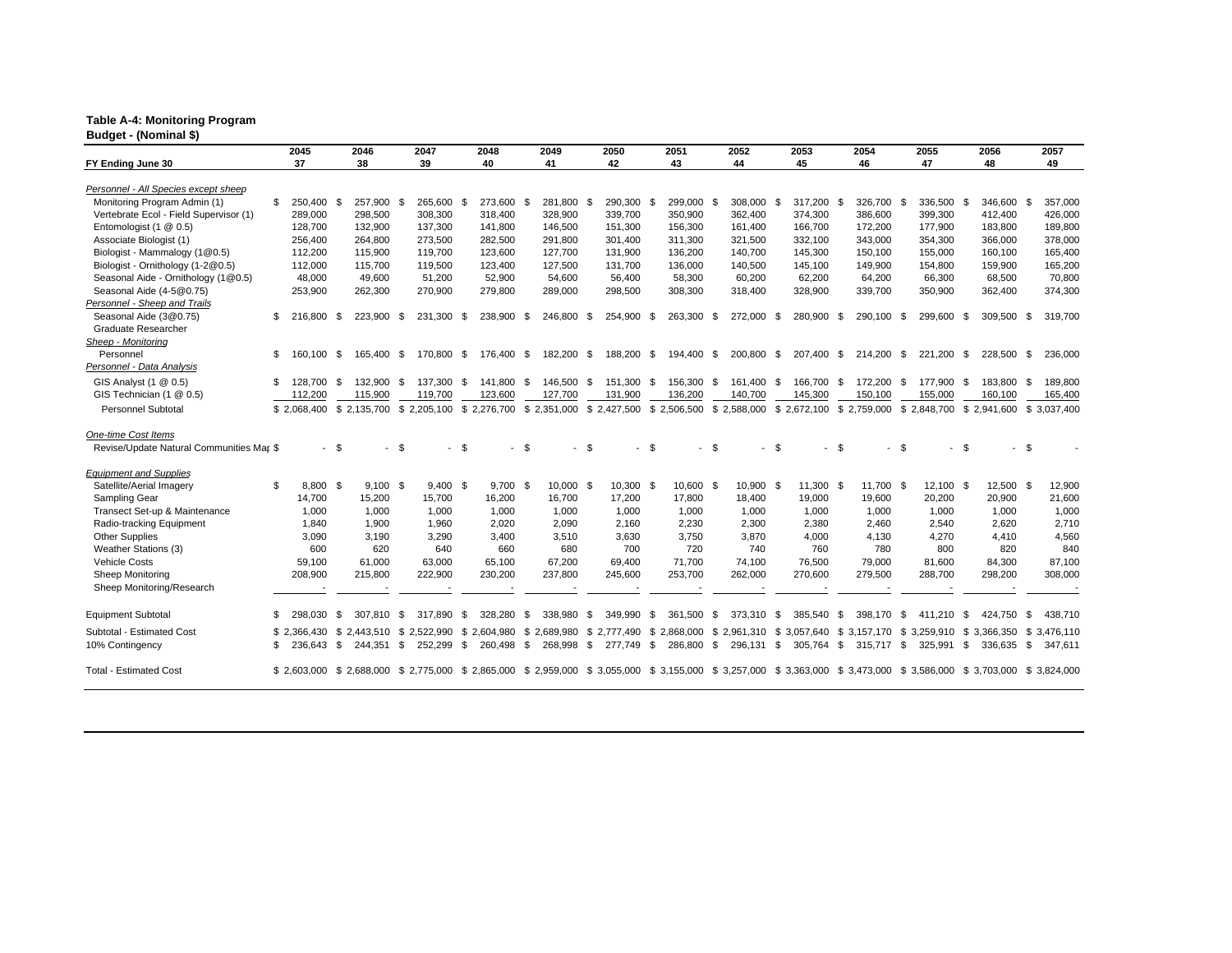**Table A-4: Monitoring Program** 

|                                          | 2058                                                |        | 2059        |          | 2060        |      | 2061        |      | 2062        |     | 2063        |      | 2064        |      | 2065                                                                                            |      | 2066        |      | 2067        |      | 2068        |      | 2069        |      | 2070                    |     | 2071        |
|------------------------------------------|-----------------------------------------------------|--------|-------------|----------|-------------|------|-------------|------|-------------|-----|-------------|------|-------------|------|-------------------------------------------------------------------------------------------------|------|-------------|------|-------------|------|-------------|------|-------------|------|-------------------------|-----|-------------|
| FY Ending June 30                        | 50                                                  |        | 51          |          | 52          |      | 53          |      | 54          |     | 55          |      | 56          |      | 57                                                                                              |      | 58          |      | 59          |      | 60          |      | 61          |      | 62                      |     | 63          |
|                                          |                                                     |        |             |          |             |      |             |      |             |     |             |      |             |      |                                                                                                 |      |             |      |             |      |             |      |             |      |                         |     |             |
| Personnel - All Species except sheep     |                                                     |        |             |          |             |      |             |      |             |     |             |      |             |      |                                                                                                 |      |             |      |             |      |             |      |             |      |                         |     |             |
| Monitoring Program Admin (1)             | \$<br>367,700                                       | - \$   | 378,700     |          | 390,100     | . ኖ  | 401.800     | .ኖ   | 413.900     | . ፍ | 426,300     | -\$  | 439,100     | -\$  | 452,300                                                                                         | -9   | 465.900     | ؟.   | 479,900 \$  |      | 494,300     | - \$ | 509,100     | - \$ | 524,400                 |     | 540,100     |
| Vertebrate Ecol - Field Supervisor (1)   | 440,000                                             |        | 454,500     |          | 469,500     |      | 484,900     |      | 500,900     |     | 517,400     |      | 534,400     |      | 552,000                                                                                         |      | 570,200     |      | 589,000     |      | 608,400     |      | 628,400     |      | 649,100                 |     | 670,500     |
| Entomologist (1 @ 0.5)                   | 196,000                                             |        | 202,400     |          | 209,100     |      | 216,000     |      | 223,100     |     | 230,400     |      | 238,000     |      | 245,800                                                                                         |      | 253,900     |      | 262,300     |      | 270,900     |      | 279,800     |      | 289,000                 |     | 298,500     |
| Associate Biologist (1)                  | 390,400                                             |        | 403,200     |          | 416,500     |      | 430,200     |      | 444,400     |     | 459,000     |      | 474,100     |      | 489,700                                                                                         |      | 505,800     |      | 522,400     |      | 539,600     |      | 557,400     |      | 575,700                 |     | 594,600     |
| Biologist - Mammalogy (1@0.5)            | 170,800                                             |        | 176,400     |          | 182,200     |      | 188,200     |      | 194,400     |     | 200,800     |      | 207,400     |      | 214,200                                                                                         |      | 221,200     |      | 228,500     |      | 236,000     |      | 243,800     |      | 251,800                 |     | 260,100     |
| Biologist - Ornithology (1-2@0.5)        | 170,600                                             |        | 176,200     |          | 182,000     |      | 188,000     |      | 194,200     |     | 200,600     |      | 207,200     |      | 214,000                                                                                         |      | 221,000     |      | 228,300     |      | 235,800     |      | 243,600     |      | 251,600                 |     | 259,900     |
| Seasonal Aide - Ornithology (1@0.5)      | 73.100                                              |        | 75,500      |          | 78.000      |      | 80.600      |      | 83.300      |     | 86.000      |      | 88,800      |      | 91.700                                                                                          |      | 94,700      |      | 97.800      |      | 101.000     |      | 104,300     |      | 107.700                 |     | 111,200     |
| Seasonal Aide (4-5@0.75)                 | 386,600                                             |        | 399,300     |          | 412,400     |      | 426,000     |      | 440,000     |     | 454,500     |      | 469,500     |      | 484,900                                                                                         |      | 500,900     |      | 517,400     |      | 534,400     |      | 552,000     |      | 570,200                 |     | 589,000     |
| Personnel - Sheep and Trails             |                                                     |        |             |          |             |      |             |      |             |     |             |      |             |      |                                                                                                 |      |             |      |             |      |             |      |             |      |                         |     |             |
| Seasonal Aide (3@0.75)                   | \$<br>330.200                                       | - \$   | 341.100 \$  |          | 352,300 \$  |      | 363.900     | - \$ | 375,900 \$  |     | 388,300     | - \$ | 401.100     | -\$  | 414,300                                                                                         | - \$ | 427,900 \$  |      | 442,000 \$  |      | 456,500     | - \$ | 471.500     | \$   | 487,000 \$              |     | 503.000     |
| Graduate Researcher                      |                                                     |        |             |          |             |      |             |      |             |     |             |      |             |      |                                                                                                 |      |             |      |             |      |             |      |             |      |                         |     |             |
| Sheep - Monitorina                       |                                                     |        |             |          |             |      |             |      |             |     |             |      |             |      |                                                                                                 |      |             |      |             |      |             |      |             |      |                         |     |             |
| Personnel                                | \$<br>243.800                                       | - \$   | 251.800 \$  |          | 260.100 \$  |      | 268.700 \$  |      | 277.500 \$  |     | 286,600 \$  |      | 296.000     | - \$ | 305.700                                                                                         | - \$ | 315,800 \$  |      | 326.200 \$  |      | 336.900 \$  |      | 348.000     | - \$ | 359.400 \$              |     | 371,200     |
| Personnel - Data Analysis                |                                                     |        |             |          |             |      |             |      |             |     |             |      |             |      |                                                                                                 |      |             |      |             |      |             |      |             |      |                         |     |             |
| GIS Analyst (1 @ 0.5)                    | \$<br>196.000                                       | - \$   | 202.400     | - \$     | 209.100 \$  |      | 216.000     | - \$ | 223.100 \$  |     | 230,400     | - \$ | 238,000     | -\$  | 245.800                                                                                         | - \$ | 253,900     | - \$ | 262,300 \$  |      | 270.900 \$  |      | 279.800 \$  |      | 289,000 \$              |     | 298,500     |
| GIS Technician (1 @ 0.5)                 | 170.800                                             |        | 176,400     |          | 182,200     |      | 188,200     |      | 194,400     |     | 200,800     |      | 207,400     |      | 214,200                                                                                         |      | 221,200     |      | 228,500     |      | 236.000     |      | 243,800     |      | 251,800                 |     | 260,100     |
| <b>Personnel Subtotal</b>                | \$3.136.000                                         |        | \$3,237,900 |          | \$3,343,500 |      | \$3,452,500 |      | \$3,565,100 |     | \$3,681,100 |      | \$3,801,000 |      | \$3,924,600                                                                                     |      | \$4,052,400 |      | \$4,184,600 |      | \$4,320,700 |      | \$4.461.500 |      | \$4.606.700             |     | \$4.756.700 |
|                                          |                                                     |        |             |          |             |      |             |      |             |     |             |      |             |      |                                                                                                 |      |             |      |             |      |             |      |             |      |                         |     |             |
| One-time Cost Items                      |                                                     | $-$ \$ |             | \$       |             | - \$ |             | - \$ |             | -\$ |             | -\$  |             |      | - \$                                                                                            |      |             | - \$ |             | - \$ |             | -\$  |             | S.   |                         |     |             |
| Revise/Update Natural Communities Mar \$ |                                                     |        |             |          |             |      |             |      |             |     |             |      |             | \$   |                                                                                                 |      |             |      |             |      |             |      |             |      |                         |     |             |
| <b>Equipment and Supplies</b>            |                                                     |        |             |          |             |      |             |      |             |     |             |      |             |      |                                                                                                 |      |             |      |             |      |             |      |             |      |                         |     |             |
| Satellite/Aerial Imagery                 | \$<br>13,300 \$                                     |        | 13,700 \$   |          | 14,200 \$   |      | 14,700 \$   |      | 15,200 \$   |     | 15,700 \$   |      | 16,200 \$   |      | 16,700 \$                                                                                       |      | 17,200 \$   |      | 17,800 \$   |      | 18.400 \$   |      | 19,000 \$   |      | 19,600 \$               |     | 20,200      |
| Sampling Gear                            | 22,300                                              |        | 23,000      |          | 23,800      |      | 24,600      |      | 25,400      |     | 26,200      |      | 27,100      |      | 28,000                                                                                          |      | 28,900      |      | 29,900      |      | 30,900      |      | 31,900      |      | 32,900                  |     | 34,000      |
| Transect Set-up & Maintenance            | 1.000                                               |        | 1.000       |          | 1.000       |      | 1.000       |      | 1.000       |     | 1.000       |      | 1.000       |      | 1.000                                                                                           |      | 1.000       |      | 1.000       |      | 1.000       |      | 1.000       |      | 1.000                   |     | 1.000       |
| Radio-tracking Equipment                 | 2.800                                               |        | 2.890       |          | 2.990       |      | 3.090       |      | 3.190       |     | 3.290       |      | 3.400       |      | 3.510                                                                                           |      | 3.630       |      | 3.750       |      | 3.870       |      | 4.000       |      | 4.130                   |     | 4.270       |
| <b>Other Supplies</b>                    | 4.710                                               |        | 4,860       |          | 5,020       |      | 5,190       |      | 5,360       |     | 5,540       |      | 5,720       |      | 5,910                                                                                           |      | 6,100       |      | 6,300       |      | 6,510       |      | 6,720       |      | 6,940                   |     | 7,170       |
| Weather Stations (3)                     | 870                                                 |        | 900         |          | 930         |      | 960         |      | 990         |     | 1.020       |      | 1.050       |      | 1.080                                                                                           |      | 1.110       |      | 1.140       |      | 1.170       |      | 1.210       |      | 1.250                   |     | 1.290       |
| <b>Vehicle Costs</b>                     | 90.000                                              |        | 93.000      |          | 96.100      |      | 99.300      |      | 102.600     |     | 106.000     |      | 109.500     |      | 113.100                                                                                         |      | 116.800     |      | 120.600     |      | 124.600     |      | 128.700     |      | 132.900                 |     | 137,300     |
| Sheep Monitoring                         | 318,100                                             |        | 328,600     |          | 339,400     |      | 350,600     |      | 362,100     |     | 374,000     |      | 386,300     |      | 399,000                                                                                         |      | 412,100     |      | 425,700     |      | 439,700     |      | 454,200     |      | 469,100                 |     | 484,500     |
| Sheep Monitoring/Research                |                                                     |        |             |          |             |      |             |      |             |     |             |      |             |      |                                                                                                 |      |             |      |             |      |             |      |             |      |                         |     |             |
| <b>Equipment Subtotal</b>                | \$<br>453.080                                       | -S     | 467.950     | - 35     | 483.440     | -\$  | 499.440     | - \$ | 515.840     | \$  | 532.750     | \$   | 550.270     | £.   | 568,300                                                                                         | \$   | 586.840     | -\$  | 606.190     | -\$  | 626.150     | \$   | 646,730     | - \$ | 667.820                 | -\$ | 689.730     |
| Subtotal - Estimated Cost                | \$3.589.080                                         |        | \$3.705.850 | -\$      | 3.826.940   |      | \$3.951.940 | - \$ | 4.080.940   | \$  | 4.213.850   |      | \$4.351.270 | \$   | 4.492.900                                                                                       | \$   | 4.639.240   |      | \$4,790,790 | - \$ | 4.946.850   | - \$ | 5.108.230   |      | $$5.274.520$ \$         |     | 5.446.430   |
| 10% Contingency                          | \$<br>358.908                                       | \$     | 370,585     | <b>S</b> | 382,694     | - \$ | 395,194 \$  |      | 408,094 \$  |     | 421,385     | \$   | 435,127     | \$   | 449.290                                                                                         | - \$ | 463.924     | - \$ | 479.079 \$  |      | 494.685     | \$   | 510.823     | \$   | 527,452 \$              |     | 544,643     |
| <b>Total - Estimated Cost</b>            | \$ 3.948.000 \$ 4.076.000 \$ 4.210.000 \$ 4.347.000 |        |             |          |             |      |             |      |             |     |             |      |             |      | \$4,489,000 \$4,635,000 \$4,786,000 \$4,942,000 \$5,103,000 \$5,270,000 \$5,442,000 \$5,619,000 |      |             |      |             |      |             |      |             |      | \$5.802.000 \$5.991.000 |     |             |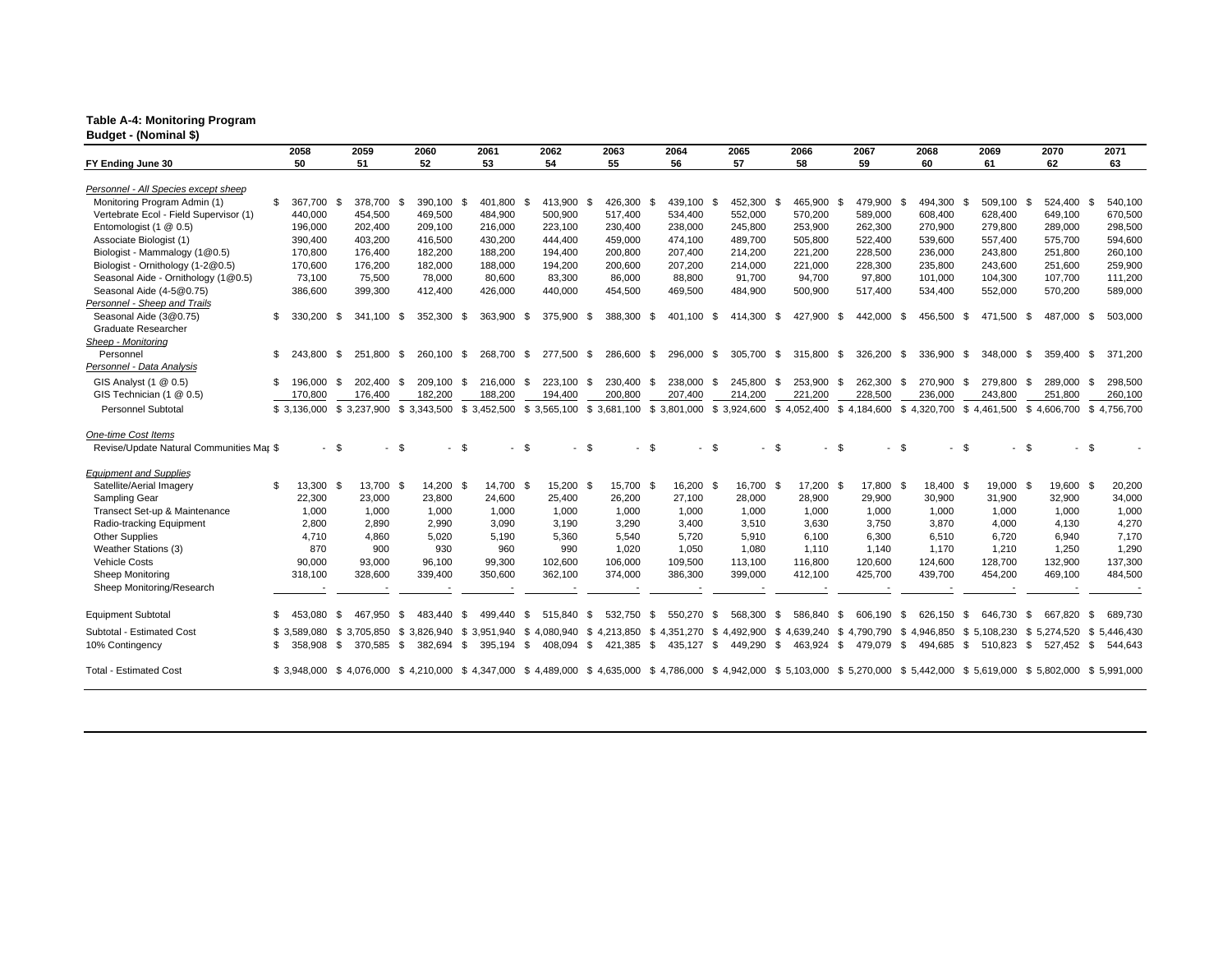**Table A-4: Monitoring Program** 

|                                          | 2072            |          | 2073                                                                                                                    |      | 2074         |        | 2075       |        | 2076       |      | 2077                                                                                            |          | 2078       |        | 2079       |     | 2080            |      | 2081       |        | 2082                      |      | 2083                 |
|------------------------------------------|-----------------|----------|-------------------------------------------------------------------------------------------------------------------------|------|--------------|--------|------------|--------|------------|------|-------------------------------------------------------------------------------------------------|----------|------------|--------|------------|-----|-----------------|------|------------|--------|---------------------------|------|----------------------|
| FY Ending June 30                        | 64              |          | 65                                                                                                                      |      | 66           |        | 67         |        | 68         |      | 69                                                                                              |          | 70         |        | 71         |     | 72              |      | 73         |        | 74                        |      | 75                   |
| Personnel - All Species except sheep     |                 |          |                                                                                                                         |      |              |        |            |        |            |      |                                                                                                 |          |            |        |            |     |                 |      |            |        |                           |      |                      |
| Monitoring Program Admin (1)             | \$<br>556.300   | -\$      | 573,000 \$                                                                                                              |      | 590,200 \$   |        | 607,900 \$ |        | 626.100 \$ |      | 644,900 \$                                                                                      |          | 664.200 \$ |        | 684,100 \$ |     | 704.600 \$      |      | 725,700 \$ |        | 747.500 \$                |      | 769,900              |
| Vertebrate Ecol - Field Supervisor (1)   | 692,600         |          | 715,400                                                                                                                 |      | 738.900      |        | 763,200    |        | 788,300    |      | 814,200                                                                                         |          | 841,000    |        | 868.700    |     | 897,300         |      | 926.800    |        | 957,300                   |      | 988.800              |
| Entomologist (1 @ 0.5)                   | 308,300         |          | 318,400                                                                                                                 |      | 328,900      |        | 339,700    |        | 350,900    |      | 362,400                                                                                         |          | 374,300    |        | 386,600    |     | 399,300         |      | 412,400    |        | 426,000                   |      | 440,000              |
| Associate Biologist (1)                  | 614,200         |          | 634,400                                                                                                                 |      | 655,300      |        | 676,900    |        | 699,200    |      | 722,200                                                                                         |          | 746,000    |        | 770,500    |     | 795,800         |      | 822,000    |        | 849,000                   |      | 876,900              |
| Biologist - Mammalogy (1@0.5)            | 268,700         |          | 277,500                                                                                                                 |      | 286,600      |        | 296,000    |        | 305,700    |      | 315,800                                                                                         |          | 326,200    |        | 336,900    |     | 348,000         |      | 359,400    |        | 371,200                   |      | 383,400              |
| Biologist - Ornithology (1-2@0.5)        | 268,500         |          | 277,300                                                                                                                 |      | 286,400      |        | 295,800    |        | 305,500    |      | 315,600                                                                                         |          | 326,000    |        | 336,700    |     | 347,800         |      | 359,200    |        | 371,000                   |      | 383,200              |
| Seasonal Aide - Ornithology (1@0.5)      | 114,900         |          | 118,700                                                                                                                 |      | 122,600      |        | 126,600    |        | 130,800    |      | 135,100                                                                                         |          | 139,500    |        | 144,100    |     | 148,800         |      | 153,700    |        | 158,800                   |      | 164,000              |
| Seasonal Aide (4-5@0.75)                 | 608,400         |          | 628,400                                                                                                                 |      | 649,100      |        | 670,500    |        | 692,600    |      | 715,400                                                                                         |          | 738,900    |        | 763,200    |     | 788,300         |      | 814,200    |        | 841,000                   |      | 868,700              |
| Personnel - Sheep and Trails             |                 |          |                                                                                                                         |      |              |        |            |        |            |      |                                                                                                 |          |            |        |            |     |                 |      |            |        |                           |      |                      |
| Seasonal Aide (3@0.75)                   | \$<br>519,500   | - \$     | 536,600 \$                                                                                                              |      | 554,300 \$   |        | 572,500 \$ |        | 591,300 \$ |      | 610,800                                                                                         | - \$     | 630,900 \$ |        | 651.700    | \$  | 673,100 \$      |      | 695,200    | - \$   | 718,100 \$                |      | 741,700              |
| Graduate Researcher                      |                 |          |                                                                                                                         |      |              |        |            |        |            |      |                                                                                                 |          |            |        |            |     |                 |      |            |        |                           |      |                      |
| Sheep - Monitoring                       |                 |          |                                                                                                                         |      |              |        |            |        |            |      |                                                                                                 |          |            |        |            |     |                 |      |            |        |                           |      |                      |
| Personnel                                | \$<br>383.400   | -\$      | 396,000 \$                                                                                                              |      | 409.000 \$   |        | 422.500 \$ |        | 436.400 \$ |      | 450.800 \$                                                                                      |          | 465,600 \$ |        | 480.900    | S.  | 496.700 \$      |      | 513.000    | - \$   | 529.900 \$                |      | 547.300              |
| Personnel - Data Analysis                |                 |          |                                                                                                                         |      |              |        |            |        |            |      |                                                                                                 |          |            |        |            |     |                 |      |            |        |                           |      |                      |
| GIS Analyst (1 @ 0.5)                    | \$<br>308.300   | \$       | 318,400 \$                                                                                                              |      | 328,900 \$   |        | 339,700 \$ |        | 350,900 \$ |      | 362,400 \$                                                                                      |          | 374,300 \$ |        | 386,600    | -\$ | 399,300 \$      |      | 412,400 \$ |        | 426,000 \$                |      | 440,000              |
| GIS Technician (1 @ 0.5)                 | 268,700         |          | 277,500                                                                                                                 |      | 286,600      |        | 296,000    |        | 305,700    |      | 315,800                                                                                         |          | 326,200    |        | 336,900    |     | 348,000         |      | 359,400    |        | 371,200                   |      | 383,400              |
| <b>Personnel Subtotal</b>                |                 |          | \$4.911.800 \$5.071.600                                                                                                 |      |              |        |            |        |            |      | \$5,236,800 \$5,407,300 \$5,583,400 \$5,765,400 \$5,953,100 \$6,146,900 \$6,347,000 \$6,553,400 |          |            |        |            |     |                 |      |            |        | \$ 6,767,000 \$ 6,987,300 |      |                      |
| <b>One-time Cost Items</b>               |                 |          |                                                                                                                         |      |              |        |            |        |            |      |                                                                                                 |          |            |        |            |     |                 |      |            |        |                           |      |                      |
| Revise/Update Natural Communities Mar \$ |                 | $-$ \$   |                                                                                                                         | - \$ |              | $-$ \$ |            | $-$ \$ |            | - \$ | $\overline{a}$                                                                                  | <b>S</b> |            | $-$ \$ |            | \$  |                 | - \$ |            | $-$ \$ |                           | - \$ |                      |
| <b>Equipment and Supplies</b>            |                 |          |                                                                                                                         |      |              |        |            |        |            |      |                                                                                                 |          |            |        |            |     |                 |      |            |        |                           |      |                      |
| Satellite/Aerial Imagery                 | \$<br>20.900 \$ |          | 21,600 \$                                                                                                               |      | 22,300 \$    |        | 23,000 \$  |        | 23,800 \$  |      | 24,600 \$                                                                                       |          | 25,400 \$  |        | 26,200 \$  |     | 27.100 \$       |      | 28,000 \$  |        | 28,900 \$                 |      | 29,900               |
| Sampling Gear                            | 35,100          |          | 36,300                                                                                                                  |      | 37,500       |        | 38,700     |        | 40,000     |      | 41,300                                                                                          |          | 42,700     |        | 44,100     |     | 45,600          |      | 47,100     |        | 48,600                    |      | 50,200               |
| Transect Set-up & Maintenance            | 1,000           |          | 1,000                                                                                                                   |      | 1,000        |        | 1,000      |        | 1,000      |      | 1,000                                                                                           |          | 1,000      |        | 1,000      |     | 1,000           |      | 1,000      |        | 1,000                     |      | 1,000                |
| Radio-tracking Equipment                 | 4,410           |          | 4,560                                                                                                                   |      | 4,710        |        | 4,860      |        | 5,020      |      | 5,190                                                                                           |          | 5,360      |        | 5,540      |     | 5,720           |      | 5,910      |        | 6,100                     |      | 6,300                |
| <b>Other Supplies</b>                    | 7,410           |          | 7,650                                                                                                                   |      | 7,900        |        | 8,160      |        | 8,430      |      | 8,710                                                                                           |          | 9,000      |        | 9,300      |     | 9,610           |      | 9,930      |        | 10,260                    |      | 10,600               |
| Weather Stations (3)                     | 1,330           |          | 1,370                                                                                                                   |      | 1,410        |        | 1,450      |        | 1,490      |      | 1,530                                                                                           |          | 1,580      |        | 1,630      |     | 1,680           |      | 1,730      |        | 1,780                     |      | 1,830                |
| <b>Vehicle Costs</b>                     | 141,800         |          | 146,500                                                                                                                 |      | 151,300      |        | 156,300    |        | 161,400    |      | 166,700                                                                                         |          | 172,200    |        | 177,900    |     | 183,800         |      | 189,800    |        | 196,000                   |      | 202,400              |
| Sheep Monitoring                         | 500,400         |          | 516,900                                                                                                                 |      | 533,900      |        | 551,500    |        | 569,600    |      | 588,300                                                                                         |          | 607,700    |        | 627,700    |     | 648,400         |      | 669,700    |        | 691,700                   |      | 714,500              |
| Sheep Monitoring/Research                |                 |          |                                                                                                                         |      |              |        |            |        |            |      |                                                                                                 |          |            |        |            |     |                 |      |            |        |                           |      |                      |
| <b>Equipment Subtotal</b>                | \$<br>712.350   | \$       | 735.880                                                                                                                 | -\$  | 760.020      | - \$   | 784,970    | -\$    | 810.740    | \$   | 837,330                                                                                         | \$       | 864.940    | -\$    | 893,370    | S   | 922.910         | -\$  | 953.170    | \$     |                           |      | 984.340 \$ 1.016.730 |
| Subtotal - Estimated Cost                | \$5.624.150     |          | \$5.807.480                                                                                                             | - \$ | 5.996.820 \$ |        | 6.192.270  | \$     | 6.394.140  | \$   | 6.602.730                                                                                       | - \$     | 6.818.040  | \$     | 7.040.270  |     | $$7.269.910$ \$ |      | 7.506.570  | - \$   | 7.751.340 \$ 8.004.030    |      |                      |
| 10% Contingency                          | \$<br>562.415   | <b>S</b> | 580.748 \$                                                                                                              |      | 599,682 \$   |        | 619,227    | -S     | 639.414 \$ |      | 660,273                                                                                         | - \$     | 681,804 \$ |        | 704,027    | \$  | 726,991 \$      |      | 750,657 \$ |        | 775,134 \$                |      | 800.403              |
| <b>Total - Estimated Cost</b>            |                 |          | \$6.187.000 \$6.388.000 \$6.597.000 \$6.811.000 \$7.034.000 \$7.263.000 \$7.500.000 \$7.744.000 \$7.997.000 \$8.257.000 |      |              |        |            |        |            |      |                                                                                                 |          |            |        |            |     |                 |      |            |        | \$ 8.526,000 \$ 8.804,000 |      |                      |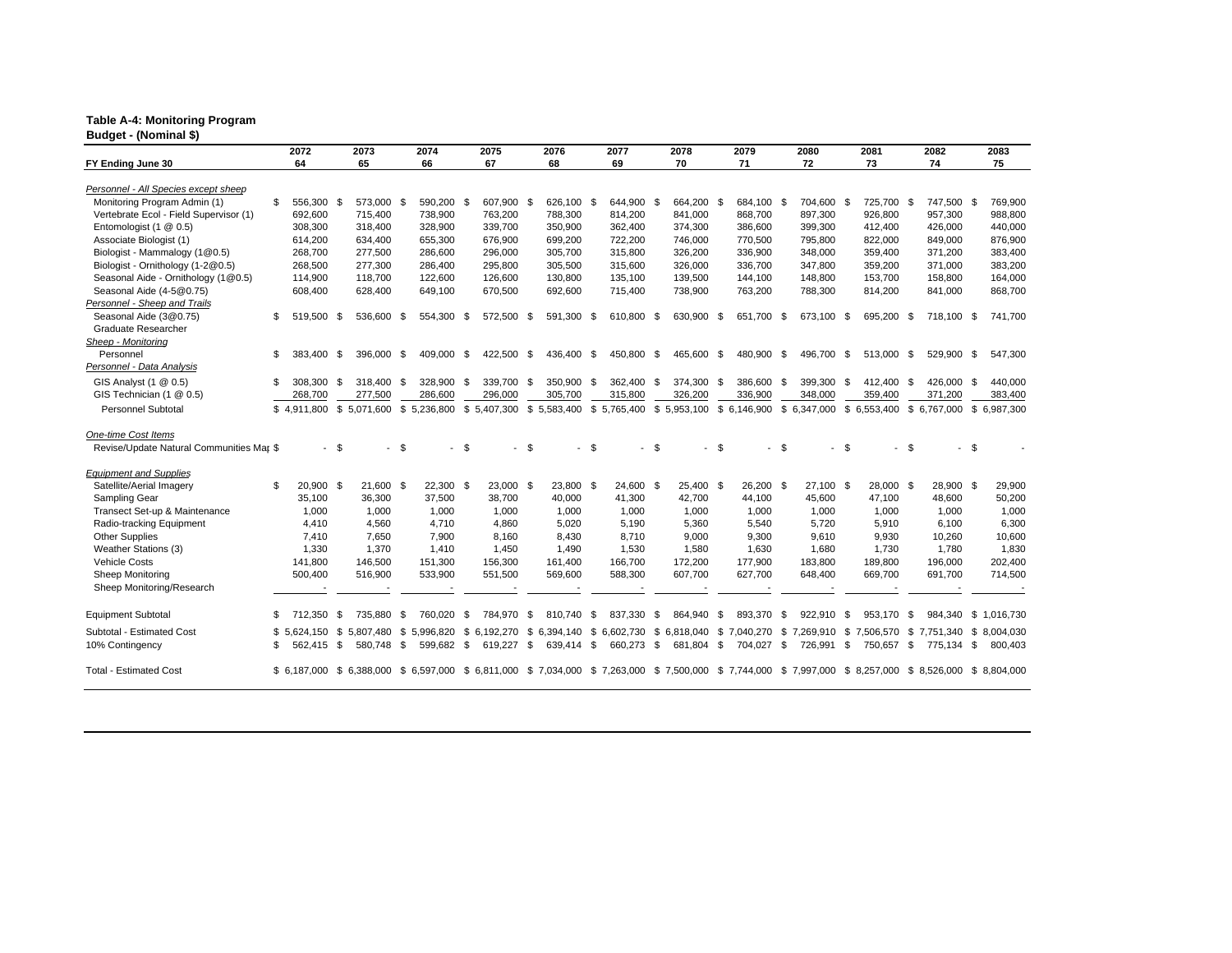|                                          | <b>Base</b>  | <b>PY</b>           | 2009      | 2010          |      | 2011      | 2012          |     | 2013    | 2014          |     | 2015       |    | 2016    |    | 2017    | 2018          |
|------------------------------------------|--------------|---------------------|-----------|---------------|------|-----------|---------------|-----|---------|---------------|-----|------------|----|---------|----|---------|---------------|
| FY Ending June 30                        | Salary       | Salary <sup>1</sup> | 1         | $\mathbf{2}$  |      | 3         | 4             |     | 5       | 6             |     | 7          |    | 8       |    | 9       | 10            |
|                                          |              |                     |           |               |      |           |               |     |         |               |     |            |    |         |    |         |               |
| Personnel<br>Reserve Land Manage         | \$<br>82,000 | 90,200 \$           | 90,200 \$ | 93,200        | -\$  | 96,300 \$ | 99,500        | \$  | 102,800 | \$<br>106,200 | \$  | 109.700 \$ |    | 113,300 | \$ | 117.000 | \$<br>120,800 |
| Asst. Reserve Manager (4) <sup>2</sup>   | 68,300       | 75,130              | 75,100    | 77,600        |      | 80,200    | 82,800        |     | 85,500  | 88,300        |     | 167,600    |    | 173,100 |    | 178,300 | 183,600       |
| Ranger-Warden (2)                        | 80,000       | 88,000              | 176,000   | 181.800       |      | 187.800   | 194.000       |     | 200,400 | 207,000       |     | 213,800    |    | 220,800 |    | 228.100 | 235,600       |
| Field Crew Labor (contract)              | 36,000       | 39,600              | 39,600    | 40,900        |      | 42,200    | 43,600        |     | 45,000  | 46,500        |     | 48,000     |    | 49,600  |    | 51,200  | 52,900        |
| Admin. Assistant (0.25-0.5) <sup>2</sup> | 39,700       | 43,670              | 13,895    | 14,400        |      | 14,900    | 15,400        |     | 15,900  | 16,400        |     | 26,900     |    | 27,800  |    | 28,700  | 29,600        |
|                                          |              |                     |           |               |      |           |               |     |         |               |     |            |    |         |    |         |               |
| <b>Personnel Subtotal</b>                |              |                     | \$394,795 | \$<br>407,900 | S.   | 421.400   | \$<br>435,300 | \$  | 449.600 | \$<br>464.400 | \$  | 566,000    | -S | 584.600 | S. | 603,300 | \$<br>622,500 |
| Staff per Year - Subtotal                |              |                     | 4.25      | 4.25          |      | 4.25      | 4.25          |     | 4.25    | 4.25          |     | 5.5        |    | 5.5     |    | 5.5     | 5.5           |
| Personnel Cost Without Inflation         |              |                     | 394,795   | 395,000       |      | 395,000   | 395,000       |     | 395,000 | 395,000       |     | 468,000    |    | 468,000 |    | 468,000 | 468,000       |
|                                          |              |                     |           |               |      |           |               |     |         |               |     |            |    |         |    |         |               |
| <b>Equipment and Supplies</b>            |              |                     |           |               |      |           |               |     |         |               |     |            |    |         |    |         |               |
| Site Protection & Maintenance            |              |                     | 25,000    | \$<br>25,800  | - \$ | 26,600    | \$<br>27,500  | \$. | 28,400  | \$<br>29,300  | \$. | 30,300     | \$ | 31,300  | \$ | 32,300  | \$<br>33,400  |
| Habitat Maintenance and Rest.            |              |                     | 9,700     | 4,000         |      | 4,100     | 4,200         |     | 4,300   | 4,400         |     | 4,500      |    | 4,600   |    | 4,800   | 5,000         |
| <b>Field Equipment and Supplies</b>      |              |                     | 61,300    | 13,900        |      | 14,400    | 14,900        |     | 15,400  | 15,900        |     | 16,400     |    | 16,900  |    | 17,500  | 18,100        |
| Office Equipment                         |              |                     | 44,600    | 39,900        |      | 41,200    | 42,600        |     | 44,000  | 45,400        |     | 46,900     |    | 48,400  |    | 50,000  | 51,600        |
| <b>Public Education Services</b>         |              |                     | 9,000     | 5,700         |      | 5,900     | 6.100         |     | 6,300   | 6,500         |     | 6.700      |    | 6,900   |    | 7,100   | 7,300         |
| <b>Equipment Subtotal</b>                |              |                     | 149,600   | 89,300        |      | 92,200    | 95,300        |     | 98,400  | 101,500       |     | 104,800    |    | 108,100 |    | 111,700 | 115,400       |
| Subtotal - Estimated Cost                |              |                     | 544,395   | 497,200       |      | 513,600   | 530,600       |     | 548,000 | 565,900       |     | 670,800    |    | 692,700 |    | 715,000 | 737,900       |
| 10% Contingency                          |              |                     | 54,440    | 49,720        |      | 51,360    | 53,060        |     | 54,800  | 56,590        |     | 67,080     |    | 69,270  |    | 71,500  | 73,790        |
| Administrative Overhead (10%)            |              |                     | 54,440    | 49,720        |      | 51,360    | 53,060        |     | 54,800  | 56,590        |     | 67,080     |    | 69,270  |    | 71,500  | 73,790        |
| <b>Total - Estimated Cost</b>            |              |                     | 653,000   | 597,000       |      | 616,000   | 637,000       |     | 658,000 | 679,000       |     | 805,000    |    | 831,000 |    | 858,000 | 885,000       |

<sup>1</sup> This salary includes benefits, worker' compensation, 10% administrative overhead.

² These positions are phased in as the number of acres acquired increases.

Source: Coachella Valley Mountain Conservancy; Willdan Financial Services.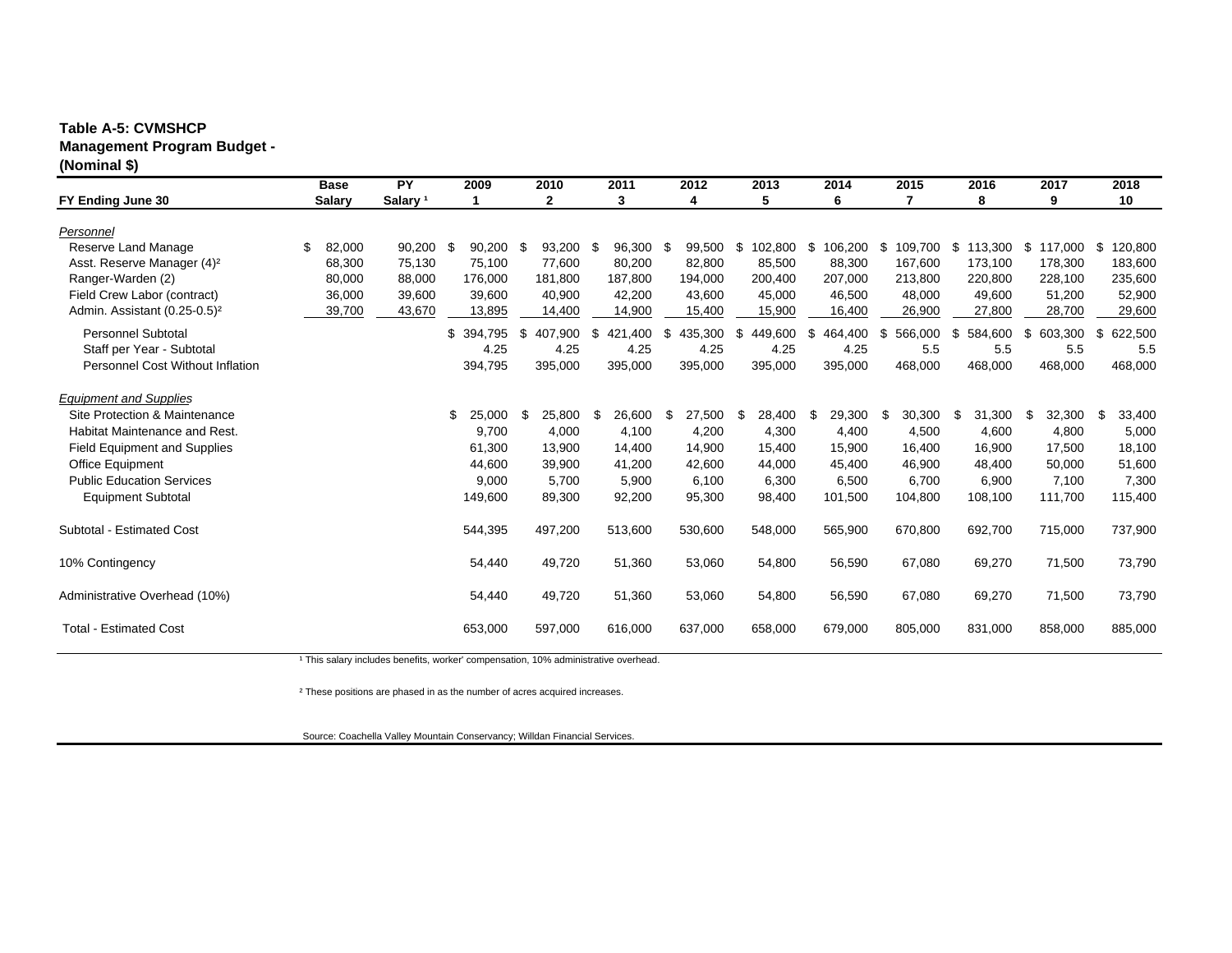|                                                                                                   | 2019                        | 2020                             | 2021                            | 2022                            | 2023                            | 2024                            | 2025                            | 2026                            | 2027                            | 2028                            | 2029                            | 2030                            |
|---------------------------------------------------------------------------------------------------|-----------------------------|----------------------------------|---------------------------------|---------------------------------|---------------------------------|---------------------------------|---------------------------------|---------------------------------|---------------------------------|---------------------------------|---------------------------------|---------------------------------|
| FY Ending June 30                                                                                 | 11                          | 12                               | 13                              | 14                              | 15                              | 16                              | 17                              | 18                              | 19                              | 20                              | 21                              | 22                              |
| Personnel                                                                                         |                             |                                  |                                 |                                 |                                 |                                 |                                 |                                 |                                 |                                 |                                 |                                 |
| Reserve Land Manage<br>Asst. Reserve Manager (4) <sup>2</sup>                                     | \$124.800<br>189,100        | 128.900<br>-S<br>194,800         | 133,100 \$<br>\$<br>200,600     | 137,500<br>206,600              | 142.000<br>\$<br>286,200        | 146.700<br>\$<br>294,800        | 151.500<br>\$<br>303,600        | 156.500<br>\$<br>312,700        | 161.600<br>\$<br>322,100        | 166.900<br>- \$<br>331,800      | \$<br>172.400<br>341,800        | 178,100<br>\$<br>352,100        |
| Ranger-Warden (2)<br>Field Crew Labor (contract)<br>Admin. Assistant (0.25-0.5) <sup>2</sup>      | 243,400<br>54,600<br>30,600 | 251.400<br>56,400<br>31,600      | 259,700<br>58,300<br>32,600     | 268,200<br>60,200<br>33,700     | 277.000<br>62,200<br>34,800     | 286,100<br>32.100<br>35,900     | 295,500<br>33,200<br>37,100     | 305,200<br>34,300<br>38,300     | 315,200<br>35,400<br>39,600     | 325,600<br>36,600<br>40,900     | 336.300<br>37,800<br>42,200     | 347,400<br>39,000<br>43,600     |
| <b>Personnel Subtotal</b><br>Staff per Year - Subtotal<br><b>Personnel Cost Without Inflation</b> | \$642,500<br>5.5<br>468,000 | 663.100<br>\$.<br>5.5<br>468.000 | 684.300<br>\$<br>5.5<br>468,000 | 706,200<br>\$<br>5.5<br>468,000 | 802.200<br>\$<br>6.5<br>517,000 | 795.600<br>\$<br>6.5<br>498,000 | 820.900<br>\$<br>6.5<br>498,000 | 847.000<br>\$<br>6.5<br>498,000 | 873.900<br>\$<br>6.5<br>498.000 | 901.800<br>Я.<br>6.5<br>498,000 | 930.500<br>\$<br>6.5<br>498,000 | 960,200<br>\$<br>6.5<br>498,000 |
| <b>Equipment and Supplies</b>                                                                     |                             |                                  |                                 |                                 |                                 |                                 |                                 |                                 |                                 |                                 |                                 |                                 |
| Site Protection & Maintenance<br>Habitat Maintenance and Rest.                                    | \$<br>34,500<br>5,200       | 35,600<br>\$<br>5,400            | 36,800<br>\$.<br>5,600          | 38,000<br>-\$<br>5,800          | 39,300<br>\$<br>6,000           | \$<br>40,600<br>6,200           | 41,900<br>\$.<br>6.400          | \$<br>43,300<br>6,600           | 44,700<br>\$.<br>6,800          | 46,200<br>\$<br>7,000           | 47,700<br>7,200                 | - \$<br>49,300<br>7,400         |
| <b>Field Equipment and Supplies</b><br>Office Equipment                                           | 18,700<br>53,300            | 19,300<br>55,100                 | 19,900<br>56,900                | 20.600<br>58,800                | 21,300<br>60,700                | 22,000<br>62.700                | 22,700<br>64.800                | 23,400<br>66.900                | 24,200<br>69.100                | 25,000<br>71,400                | 25,800<br>73,700                | 26,600<br>76,100                |
| <b>Public Education Services</b><br><b>Equipment Subtotal</b>                                     | 7,500<br>119,200            | 7.700<br>123,100                 | 8.000<br>127,200                | 8,300<br>131,500                | 8.600<br>135,900                | 8.900<br>140,400                | 9,200<br>145,000                | 9.500<br>149,700                | 9.800<br>154,600                | 10.100<br>159,700               | 10.400<br>164,800               | 10.700<br>170,100               |
| Subtotal - Estimated Cost                                                                         | 761,700                     | 786,200                          | 811,500                         | 837,700                         | 938,100                         | 936,000                         | 965,900                         | 996,700                         | 1,028,500                       | 1,061,500                       | 1,095,300                       | 1,130,300                       |
| 10% Contingency                                                                                   | 76,170                      | 78,620                           | 81,150                          | 83.770                          | 93,810                          | 93,600                          | 96,590                          | 99,670                          | 102,850                         | 106,150                         | 109,530                         | 113,030                         |
| Administrative Overhead (10%)                                                                     | 76,170                      | 78,620                           | 81,150                          | 83,770                          | 93,810                          | 93,600                          | 96,590                          | 99,670                          | 102,850                         | 106,150                         | 109,530                         | 113,030                         |
| <b>Total - Estimated Cost</b>                                                                     | 914,000                     | 943,000                          | 974,000                         | 1,005,000                       | 1.126.000                       | 1,123,000                       | 1.159.000                       | 1.196.000                       | 1.234.000                       | .274.000                        | 1.314.000                       | 1.356.000                       |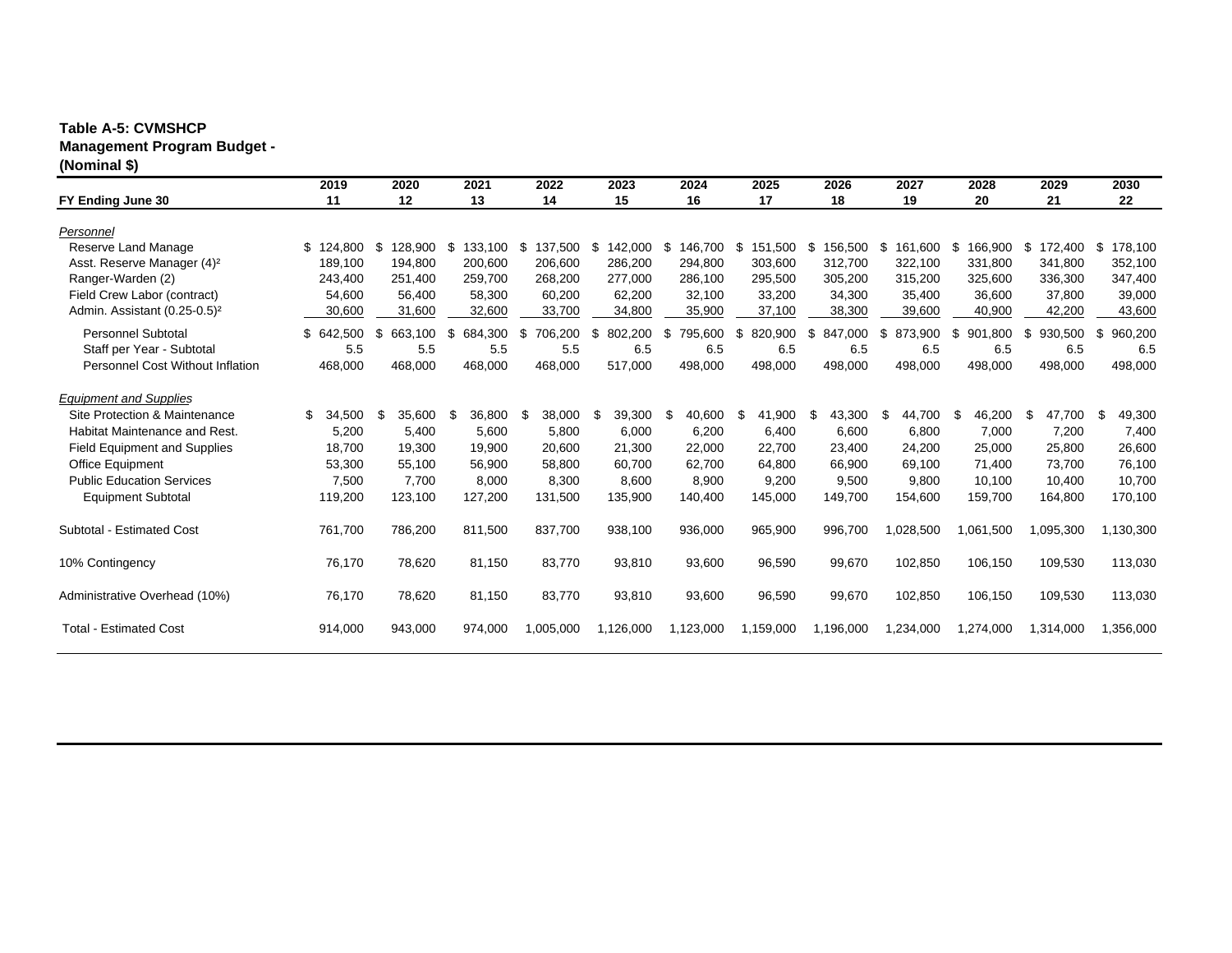|                                          | 2031          | 2032               | 2033          | 2034         | 2035            | 2036               | 2037           | 2038              | 2039        | 2040           | 2041            |
|------------------------------------------|---------------|--------------------|---------------|--------------|-----------------|--------------------|----------------|-------------------|-------------|----------------|-----------------|
| FY Ending June 30                        | 23            | 24                 | 25            | 26           | 27              | 28                 | 29             | 30                | 31          | 32             | 33              |
| Personnel                                |               |                    |               |              |                 |                    |                |                   |             |                |                 |
| Reserve Land Manage                      | \$<br>184.000 | 190,100 \$<br>- \$ | 196.400 \$    | 202,900 \$   | 209,600         | 216,500 \$<br>- \$ | 223,600        | 231,000 \$<br>-\$ | 238,600 \$  | 246.400        | 254,500<br>- \$ |
| Asst. Reserve Manager (4) <sup>2</sup>   | 440.000       | 453,200            | 466.800       | 480.800      | 495,200         | 510.100            | 525.400        | 541,200           | 557.400     | 574.100        | 591,300         |
| Ranger-Warden (2)                        | 358.800       | 370.600            | 382.800       | 395.400      | 408.400         | 421.800            | 435.700        | 450,000           | 464.800     | 480.100        | 495,900         |
| Field Crew Labor (contract)              | 40.300        | 41,600             | 43,000        | 44.400       | 45,900          | 47,400             | 49.000         | 50,600            | 52,300      | 54,000         | 55,800          |
| Admin. Assistant (0.25-0.5) <sup>2</sup> | 45,000        | 46,500             | 48,000        | 49,600       | 51,200          | 52,900             | 54,600         | 56,400            | 58,300      | 60,200         | 62,200          |
| <b>Personnel Subtotal</b>                | \$1,068,100   | .102.000<br>\$     | \$1.137.000   | \$1.173.100  | ,210,300<br>\$. | \$1,248,700        | .288.300<br>\$ | ,329,200<br>\$1   | \$1.371.400 | .414.800<br>\$ | ,459,700<br>\$1 |
| Staff per Year - Subtotal                | 7.5           | 7.5                | 7.5           | 7.5          | 7.5             | 7.5                | 7.5            | 7.5               | 7.5         | 7.5            | 7.5             |
| <b>Personnel Cost Without Inflation</b>  | 498,000       | 538,000            | 538,000       | 538,000      | 538,000         | 538,000            | 538,000        | 538,000           | 538,000     | 538,000        | 538,000         |
| <b>Equipment and Supplies</b>            |               |                    |               |              |                 |                    |                |                   |             |                |                 |
| Site Protection & Maintenance            | \$.<br>50,900 | 52,600<br>-S       | -\$<br>54,300 | 56,100<br>\$ | 57,900<br>-S    | 59,800<br>- \$     | 61,800<br>\$.  | 63,800 \$<br>- \$ | 65,900      | 68,100<br>S    | 70,300<br>- \$  |
| <b>Habitat Maintenance and Rest.</b>     | 7,600         | 7,900              | 8,200         | 8.500        | 8,800           | 9.100              | 9.400          | 9,700             | 10,000      | 10.300         | 10,600          |
| <b>Field Equipment and Supplies</b>      | 27,500        | 28,400             | 29,300        | 30,300       | 31,300          | 32,300             | 33,400         | 34,500            | 35,600      | 36,800         | 38,000          |
| Office Equipment                         | 78,600        | 81,200             | 83,900        | 86.700       | 89,600          | 92,500             | 95,500         | 98,600            | 101,800     | 105,100        | 108,600         |
| <b>Public Education Services</b>         | 11,100        | 11,500             | 11,900        | 12.300       | 12.700          | 13,100             | 13.500         | 13,900            | 14,400      | 14.900         | 15,400          |
| <b>Equipment Subtotal</b>                | 175,700       | 181,600            | 187,600       | 193,900      | 200,300         | 206,800            | 213,600        | 220,500           | 227,700     | 235,200        | 242,900         |
| Subtotal - Estimated Cost                | 1,243,800     | 1,283,600          | 1,324,600     | 1,367,000    | 1,410,600       | 1,455,500          | 1,501,900      | 1,549,700         | 1,599,100   | 1,650,000      | 1,702,600       |
| 10% Contingency                          | 124,380       | 128,360            | 132,460       | 136,700      | 141,060         | 145,550            | 150,190        | 154,970           | 159,910     | 165,000        | 170,260         |
| Administrative Overhead (10%)            | 124,380       | 128,360            | 132,460       | 136,700      | 141,060         | 145,550            | 150,190        | 154,970           | 159,910     | 165,000        | 170,260         |
| <b>Total - Estimated Cost</b>            | 1,493,000     | 1,540,000          | 1,590,000     | 1,640,000    | 1,693,000       | 1,747,000          | 1,802,000      | 1,860,000         | 1,919,000   | 1,980,000      | 2,043,000       |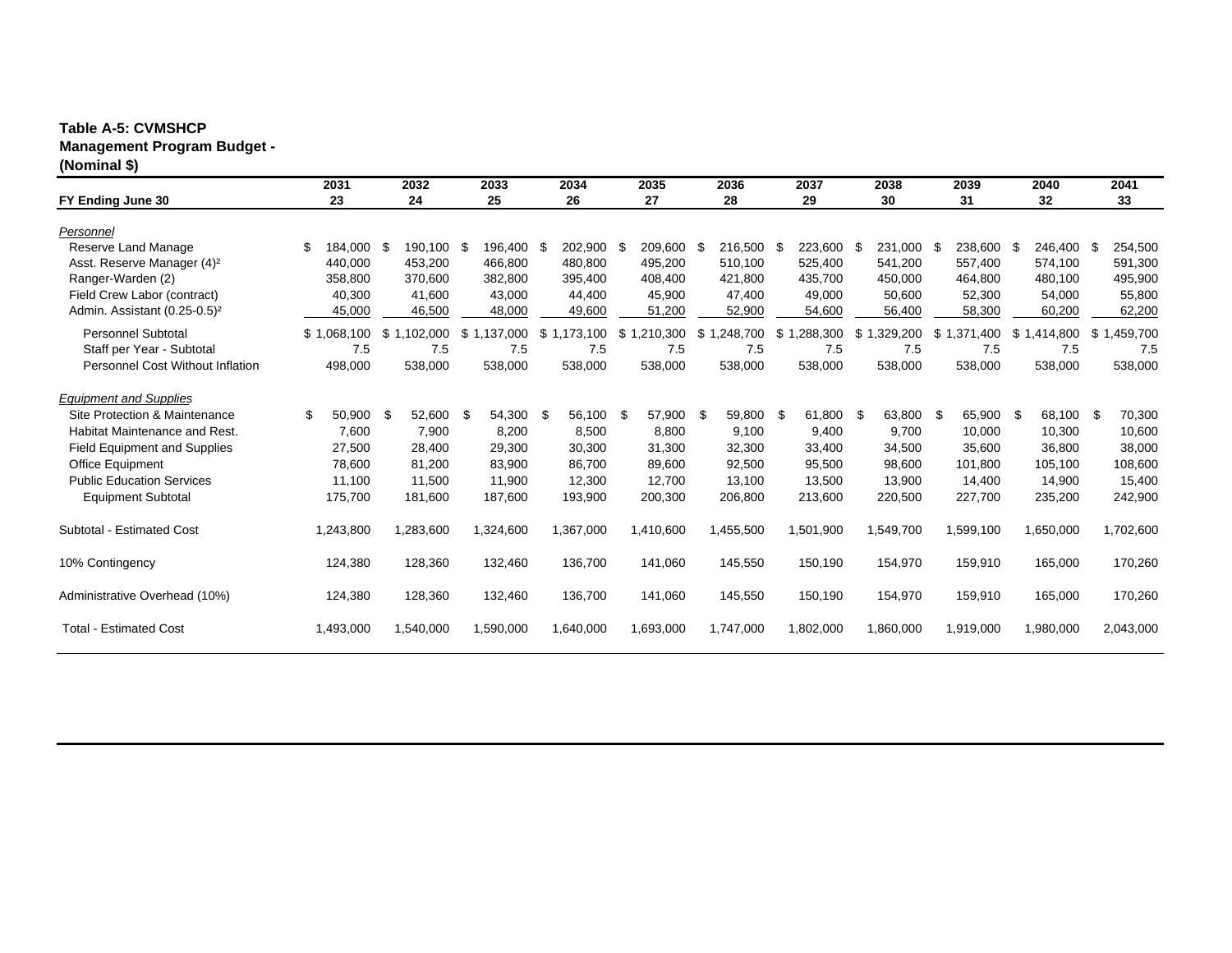|                                                  | 2042              | 2043               | 2044              | 2045               | 2046               | 2047              | 2048               | 2049              | 2050               | 2051              | 2052              |
|--------------------------------------------------|-------------------|--------------------|-------------------|--------------------|--------------------|-------------------|--------------------|-------------------|--------------------|-------------------|-------------------|
| FY Ending June 30                                | 34                | 35                 | 36                | 37                 | 38                 | 39                | 40                 | 41                | 42                 | 43                | 44                |
| Personnel                                        |                   |                    |                   |                    |                    |                   |                    |                   |                    |                   |                   |
| Reserve Land Manage<br>\$                        | 262.900           | 271.500 \$<br>- \$ | 280.400 \$        | 289,600            | 299,100 \$<br>- \$ | 308.900           | 319.100 \$<br>- \$ | 329,600           | 340.400 \$<br>- \$ | 351.600 \$        | 363,200           |
| Asst. Reserve Manager (4) <sup>2</sup>           | 609,000           | 627,300            | 646,100           | 665.500<br>564.500 | 685,500            | 706,100           | 727.300            | 749,100           | 771,600            | 794.700           | 818,500           |
| Ranger-Warden (2)<br>Field Crew Labor (contract) | 512,200<br>57,600 | 529,100<br>59,500  | 546,500<br>61,500 | 63,500             | 583,100<br>65,600  | 602,300<br>67,800 | 622,100<br>70,000  | 642,600<br>72,300 | 663,700<br>74,700  | 685,500<br>77,200 | 708,100<br>79,700 |
| Admin. Assistant (0.25-0.5) <sup>2</sup>         | 64,200            | 66,300             | 68,500            | 70,800             | 73,100             | 75,500            | 78,000             | 80,600            | 83,300             | 86,000            | 88,800            |
|                                                  |                   |                    |                   |                    |                    |                   |                    |                   |                    |                   |                   |
| <b>Personnel Subtotal</b>                        | \$1,505,900       | \$<br>1.553.700    | 1.603.000<br>\$   | \$1<br>.653.900    | .706.400<br>\$1    | \$1.760,600       | \$1.816.500        | .874.200<br>\$    | 1.933.700<br>-\$   | .995.000<br>\$.   | \$2,058,300       |
| Staff per Year - Subtotal                        | 7.5               | 7.5                | 7.5               | 7.5                | 7.5                | 7.5               | 7.5                | 7.5               | 7.5                | 7.5               | 7.5               |
| <b>Personnel Cost Without Inflation</b>          | 538,000           | 538,000            | 538,000           | 538,000            | 538,000            | 538,000           | 538,000            | 538,000           | 538,000            | 538,000           | 538,000           |
| <b>Equipment and Supplies</b>                    |                   |                    |                   |                    |                    |                   |                    |                   |                    |                   |                   |
| Site Protection & Maintenance<br>\$.             | 72.600            | \$<br>75,000 \$    | 77,500            | 80,000<br>\$       | 82,600 \$<br>\$    | 85,300            | \$<br>88,100       | 91.000<br>- \$    | 94,000<br>- \$     | 97,100<br>\$.     | 100,300<br>\$.    |
| <b>Habitat Maintenance and Rest.</b>             | 10,900            | 11,300             | 11.700            | 12.100             | 12,500             | 12,900            | 13.300             | 13.700            | 14,200             | 14.700            | 15,200            |
| <b>Field Equipment and Supplies</b>              | 39,300            | 40,600             | 41,900            | 43,300             | 44,700             | 46,200            | 47.700             | 49,300            | 50,900             | 52,600            | 54,300            |
| Office Equipment                                 | 112,200           | 115,900            | 119,700           | 123,600            | 127,700            | 131,900           | 136,200            | 140,700           | 145,300            | 150,100           | 155,000           |
| <b>Public Education Services</b>                 | 15,900            | 16,400             | 16,900            | 17.500             | 18.100             | 18.700            | 19.300             | 19,900            | 20.600             | 21.300            | 22,000            |
| <b>Equipment Subtotal</b>                        | 250,900           | 259,200            | 267,700           | 276,500            | 285,600            | 295,000           | 304,600            | 314,600           | 325,000            | 335,800           | 346,800           |
|                                                  |                   |                    |                   |                    |                    |                   |                    |                   |                    |                   |                   |
| Subtotal - Estimated Cost                        | 1,756,800         | 1,812,900          | 1,870,700         | 1,930,400          | 1,992,000          | 2,055,600         | 2,121,100          | 2,188,800         | 2,258,700          | 2,330,800         | 2,405,100         |
| 10% Contingency                                  | 175,680           | 181,290            | 187,070           | 193,040            | 199,200            | 205,560           | 212,110            | 218,880           | 225,870            | 233,080           | 240,510           |
|                                                  |                   |                    |                   |                    |                    |                   |                    |                   |                    |                   |                   |
| Administrative Overhead (10%)                    | 175,680           | 181,290            | 187,070           | 193,040            | 199,200            | 205,560           | 212,110            | 218,880           | 225,870            | 233,080           | 240,510           |
| <b>Total - Estimated Cost</b>                    | 2,108,000         | 2,175,000          | 2,245,000         | 2,316,000          | 2,390,000          | 2,467,000         | 2,545,000          | 2,627,000         | 2,710,000          | 2,797,000         | 2,886,000         |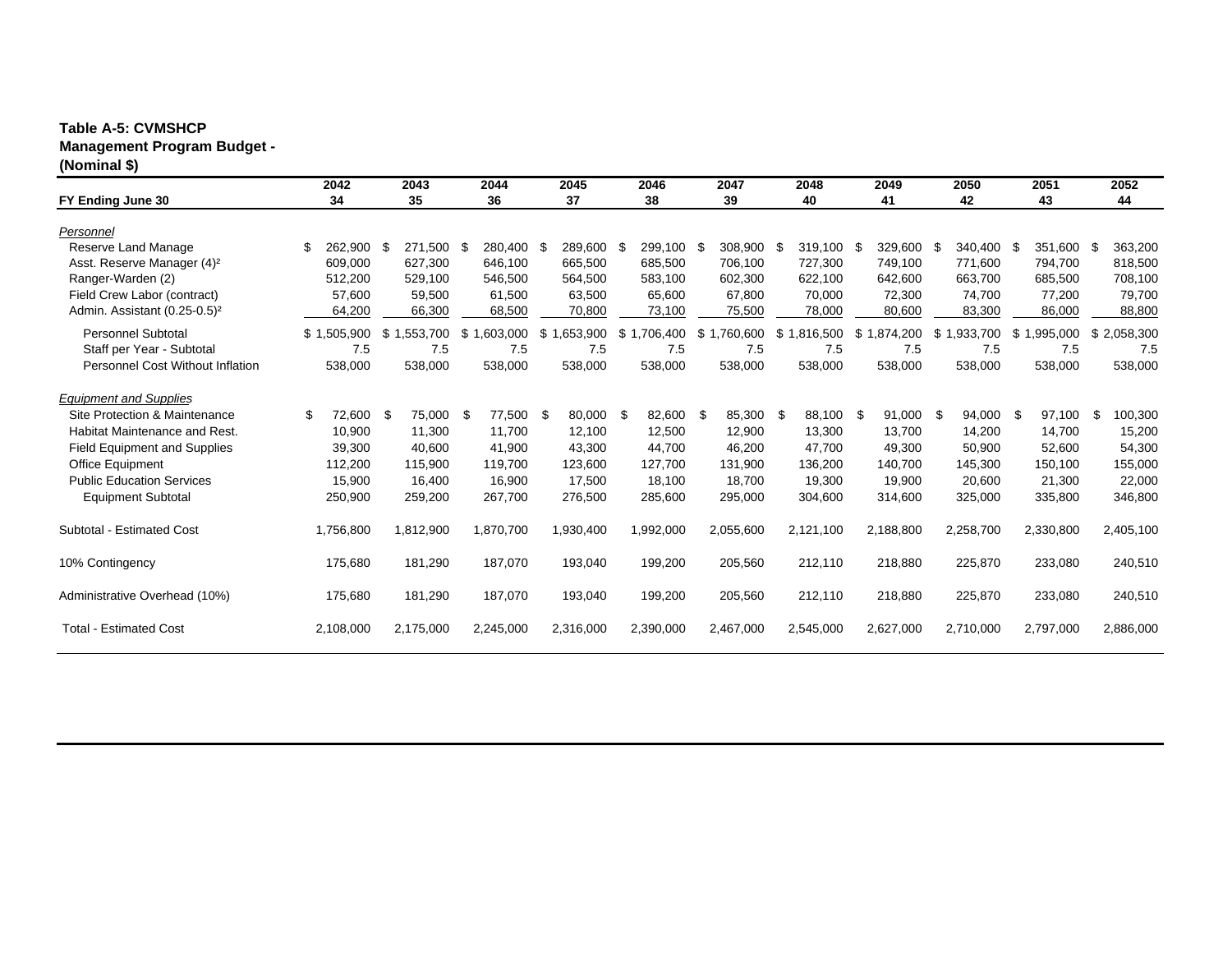|                                                                                                                                                               | 2053                                                    | 2054                                                         | 2055                                                 | 2056                                               | 2057                                                          | 2058                                               | 2059                                                        | 2060                                                          | 2061                                                          | 2062                                                          | 2063                                                            |
|---------------------------------------------------------------------------------------------------------------------------------------------------------------|---------------------------------------------------------|--------------------------------------------------------------|------------------------------------------------------|----------------------------------------------------|---------------------------------------------------------------|----------------------------------------------------|-------------------------------------------------------------|---------------------------------------------------------------|---------------------------------------------------------------|---------------------------------------------------------------|-----------------------------------------------------------------|
| FY Ending June 30                                                                                                                                             | 45                                                      | 46                                                           | 47                                                   | 48                                                 | 49                                                            | 50                                                 | 51                                                          | 52                                                            | 53                                                            | 54                                                            | 55                                                              |
| Personnel                                                                                                                                                     |                                                         |                                                              |                                                      |                                                    |                                                               |                                                    |                                                             |                                                               |                                                               |                                                               |                                                                 |
| Reserve Land Manage<br>Asst. Reserve Manager (4) <sup>2</sup><br>Ranger-Warden (2)<br>Field Crew Labor (contract)<br>Admin. Assistant (0.25-0.5) <sup>2</sup> | \$<br>375.100<br>843.100<br>731.400<br>82,300<br>91,700 | 387,400 \$<br>- \$<br>868,400<br>755,500<br>85,000<br>94,700 | 400.100 \$<br>894.500<br>780,400<br>87,800<br>97,800 | 413.300<br>921.300<br>806.100<br>90.700<br>101,000 | 426,900 \$<br>- \$<br>948,900<br>832,600<br>93,700<br>104,300 | 440.900<br>977,400<br>860,000<br>96,800<br>107,700 | 455.400<br>\$<br>1,006,700<br>888,300<br>100,000<br>111,200 | 470.400<br>- \$<br>1,036,900<br>917,500<br>103,300<br>114,900 | 485.900<br>- \$<br>1,068,000<br>947.700<br>106,700<br>118,700 | 501.900<br>- \$<br>1.100.000<br>978,900<br>110,200<br>122,600 | 518,400<br>- \$<br>1,133,000<br>1,011,100<br>113,800<br>126,600 |
| <b>Personnel Subtotal</b>                                                                                                                                     | \$2,123,600                                             | \$2.191.000                                                  | \$2.260,600                                          | \$2,332,400                                        | \$2,406,400                                                   | \$2.482,800                                        | \$2,561,600                                                 | \$2,643,000                                                   | \$2.727.000                                                   | \$2.813.600                                                   | \$2,902,900                                                     |
| Staff per Year - Subtotal                                                                                                                                     | 7.5                                                     | 7.5                                                          | 7.5                                                  | 7.5                                                | 7.5                                                           | 7.5                                                | 7.5                                                         | 7.5                                                           | 7.5                                                           | 7.5                                                           | 7.5                                                             |
| <b>Personnel Cost Without Inflation</b>                                                                                                                       | 538,000                                                 | 538,000                                                      | 538,000                                              | 538,000                                            | 538,000                                                       | 538,000                                            | 538,000                                                     | 538,000                                                       | 538,000                                                       | 538,000                                                       | 538,000                                                         |
| <b>Equipment and Supplies</b><br>Site Protection & Maintenance                                                                                                | 103.600<br>\$.                                          | \$<br>107.000                                                | 110,500<br>- \$                                      | \$<br>114,100                                      | 117,900<br>\$.                                                | -\$<br>121.800                                     | \$<br>125,800                                               | 129,900<br>£.                                                 | \$<br>134,200                                                 | 138,600<br>\$                                                 | 143,200<br>£.                                                   |
| <b>Habitat Maintenance and Rest.</b>                                                                                                                          | 15.700                                                  | 16,200                                                       | 16.700                                               | 17.200                                             | 17,800                                                        | 18,400                                             | 19.000                                                      | 19,600                                                        | 20,200                                                        | 20.900                                                        | 21,600                                                          |
| <b>Field Equipment and Supplies</b>                                                                                                                           | 56,100                                                  | 57,900                                                       | 59,800                                               | 61,800                                             | 63,800                                                        | 65,900                                             | 68,100                                                      | 70,300                                                        | 72,600                                                        | 75,000                                                        | 77,500                                                          |
| Office Equipment                                                                                                                                              | 160.100                                                 | 165,400                                                      | 170,800                                              | 176.400                                            | 182,200                                                       | 188,200                                            | 194,400                                                     | 200,800                                                       | 207,400                                                       | 214,200                                                       | 221,200                                                         |
| <b>Public Education Services</b>                                                                                                                              | 22.700                                                  | 23,400                                                       | 24.200                                               | 25,000                                             | 25,800                                                        | 26.600                                             | 27.500                                                      | 28.400                                                        | 29,300                                                        | 30.300                                                        | 31,300                                                          |
| <b>Equipment Subtotal</b>                                                                                                                                     | 358,200                                                 | 369,900                                                      | 382,000                                              | 394,500                                            | 407,500                                                       | 420,900                                            | 434,800                                                     | 449,000                                                       | 463,700                                                       | 479,000                                                       | 494,800                                                         |
| Subtotal - Estimated Cost                                                                                                                                     | 2,481,800                                               | 2,560,900                                                    | 2,642,600                                            | 2,726,900                                          | 2,813,900                                                     | 2,903,700                                          | 2,996,400                                                   | 3,092,000                                                     | 3,190,700                                                     | 3,292,600                                                     | 3,397,700                                                       |
| 10% Contingency                                                                                                                                               | 248,180                                                 | 256,090                                                      | 264,260                                              | 272,690                                            | 281,390                                                       | 290,370                                            | 299,640                                                     | 309,200                                                       | 319,070                                                       | 329,260                                                       | 339,770                                                         |
| Administrative Overhead (10%)                                                                                                                                 | 248,180                                                 | 256,090                                                      | 264,260                                              | 272,690                                            | 281,390                                                       | 290,370                                            | 299,640                                                     | 309,200                                                       | 319,070                                                       | 329,260                                                       | 339,770                                                         |
| <b>Total - Estimated Cost</b>                                                                                                                                 | 2,978,000                                               | 3,073,000                                                    | 3,171,000                                            | 3,272,000                                          | 3,377,000                                                     | 3,484,000                                          | 3,596,000                                                   | 3,710,000                                                     | 3,829,000                                                     | 3,951,000                                                     | 4,077,000                                                       |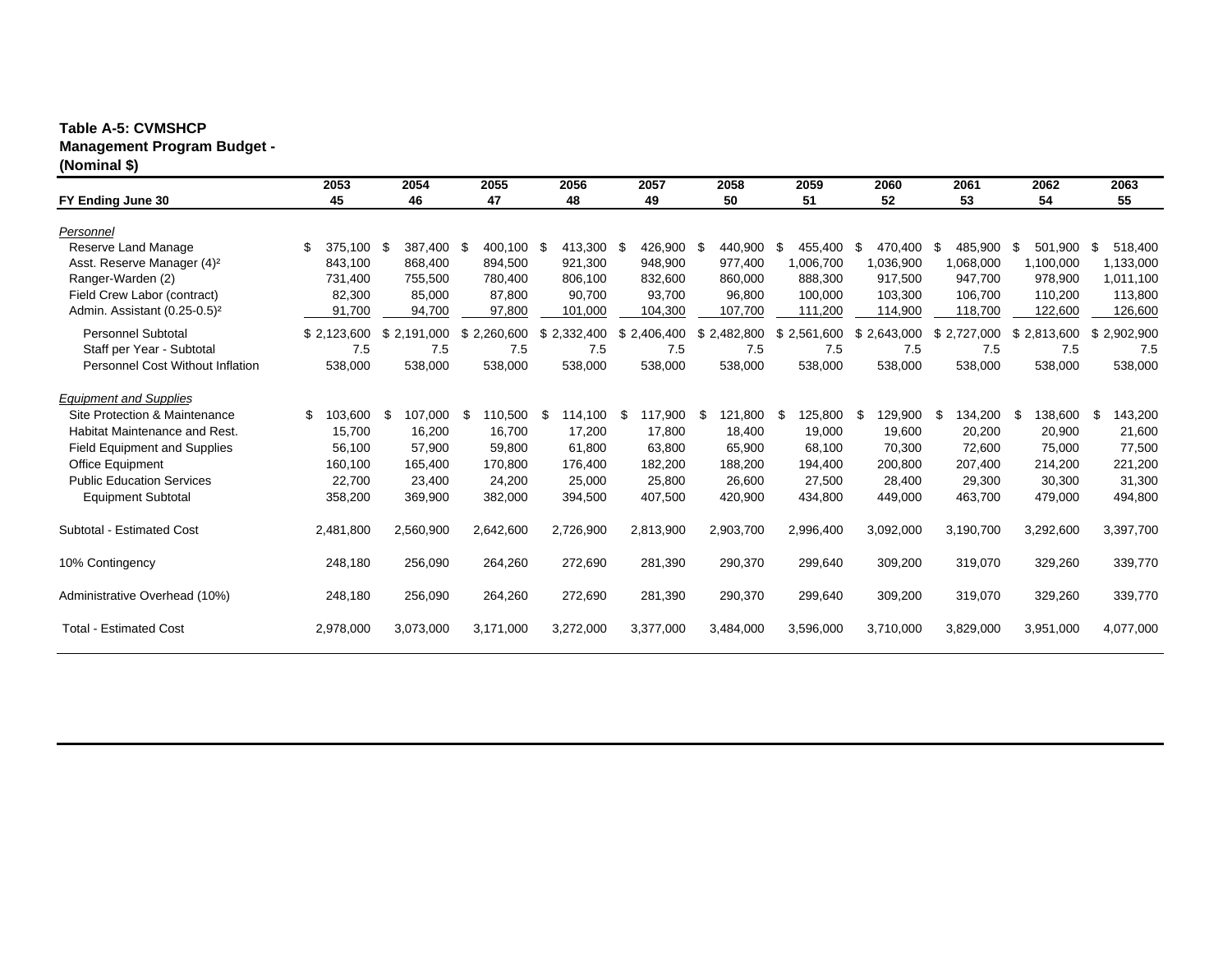|                                                                                                                                                               | 2064                                                          | 2065                                                          | 2066                                                            | 2067                                                            | 2068                                                            | 2069                                                          | 2070                                                            | 2071                                                            | 2072                                                            | 2073                                                            | 2074                                                            |
|---------------------------------------------------------------------------------------------------------------------------------------------------------------|---------------------------------------------------------------|---------------------------------------------------------------|-----------------------------------------------------------------|-----------------------------------------------------------------|-----------------------------------------------------------------|---------------------------------------------------------------|-----------------------------------------------------------------|-----------------------------------------------------------------|-----------------------------------------------------------------|-----------------------------------------------------------------|-----------------------------------------------------------------|
| FY Ending June 30                                                                                                                                             | 56                                                            | 57                                                            | 58                                                              | 59                                                              | 60                                                              | 61                                                            | 62                                                              | 63                                                              | 64                                                              | 65                                                              | 66                                                              |
| Personnel                                                                                                                                                     |                                                               |                                                               |                                                                 |                                                                 |                                                                 |                                                               |                                                                 |                                                                 |                                                                 |                                                                 |                                                                 |
| Reserve Land Manage<br>Asst. Reserve Manager (4) <sup>2</sup><br>Ranger-Warden (2)<br>Field Crew Labor (contract)<br>Admin. Assistant (0.25-0.5) <sup>2</sup> | 535.500<br>\$<br>1.167.000<br>1,044,400<br>117,500<br>130,800 | 553.100<br>\$<br>1,202,000<br>1,078,800<br>121,400<br>135,100 | 571.300<br>- \$<br>1.238.100<br>1.114.300<br>125,400<br>139,500 | 590.100<br>- \$<br>1,275,200<br>1,151,000<br>129,500<br>144,100 | 609.500<br>- \$<br>1,313,500<br>1,188,900<br>133,800<br>148,800 | 629.600<br>\$<br>1.352.900<br>1.228.000<br>138,200<br>153,700 | 650.300<br>- \$<br>1.393.500<br>1,268,400<br>142,700<br>158,800 | 671.700<br>- \$<br>1,435,300<br>1,310,100<br>147,400<br>164,000 | 693.800<br>- \$<br>1.478.400<br>1,353,200<br>152,200<br>169,400 | 716.600<br>- \$<br>1.522.800<br>1,397,700<br>157,200<br>175,000 | 740,200<br>- \$<br>1,568,500<br>1,443,700<br>162,400<br>180,800 |
| <b>Personnel Subtotal</b>                                                                                                                                     | \$2,995,200                                                   | \$3.090.400                                                   | \$3.188,600                                                     | \$3,289,900                                                     | \$3,394,500                                                     | \$3,502,400                                                   | \$3.613.700                                                     | \$3,728,500                                                     | \$3.847.000                                                     | \$3,969,300                                                     | \$4,095,600                                                     |
| Staff per Year - Subtotal                                                                                                                                     | 7.5                                                           | 7.5                                                           | 7.5                                                             | 7.5                                                             | 7.5                                                             | 7.5                                                           | 7.5                                                             | 7.5                                                             | 7.5                                                             | 7.5                                                             | 7.5                                                             |
| <b>Personnel Cost Without Inflation</b>                                                                                                                       | 538,000                                                       | 538,000                                                       | 538,000                                                         | 538,000                                                         | 538,000                                                         | 538,000                                                       | 538,000                                                         | 538,000                                                         | 538,000                                                         | 538,000                                                         | 538,000                                                         |
| <b>Equipment and Supplies</b><br>Site Protection & Maintenance                                                                                                | \$<br>147.900                                                 | \$<br>152.800                                                 | 157.800<br>-\$                                                  | 163,000<br>\$                                                   | 168,400<br>\$.                                                  | \$<br>173,900                                                 | \$<br>179,600                                                   | 185,500<br>£.                                                   | \$<br>191,600                                                   | 197,900<br>\$                                                   | 204,400<br>£.                                                   |
| <b>Habitat Maintenance and Rest.</b>                                                                                                                          | 22.300                                                        | 23,000                                                        | 23,800                                                          | 24.600                                                          | 25,400                                                          | 26,200                                                        | 27.100                                                          | 28,000                                                          | 28,900                                                          | 29,900                                                          | 30,900                                                          |
| <b>Field Equipment and Supplies</b>                                                                                                                           | 80,000                                                        | 82,600                                                        | 85,300                                                          | 88,100                                                          | 91,000                                                          | 94,000                                                        | 97,100                                                          | 100,300                                                         | 103,600                                                         | 107,000                                                         | 110,500                                                         |
| Office Equipment                                                                                                                                              | 228,500                                                       | 236,000                                                       | 243,800                                                         | 251,800                                                         | 260,100                                                         | 268,700                                                       | 277,500                                                         | 286,600                                                         | 296,000                                                         | 305,700                                                         | 315,800                                                         |
| <b>Public Education Services</b>                                                                                                                              | 32.300                                                        | 33,400                                                        | 34,500                                                          | 35.600                                                          | 36,800                                                          | 38,000                                                        | 39,300                                                          | 40.600                                                          | 41.900                                                          | 43.300                                                          | 44.700                                                          |
| <b>Equipment Subtotal</b>                                                                                                                                     | 511,000                                                       | 527,800                                                       | 545,200                                                         | 563,100                                                         | 581,700                                                         | 600,800                                                       | 620,600                                                         | 641,000                                                         | 662,000                                                         | 683,800                                                         | 706,300                                                         |
| Subtotal - Estimated Cost                                                                                                                                     | 3,506,200                                                     | 3,618,200                                                     | 3,733,800                                                       | 3,853,000                                                       | 3,976,200                                                       | 4,103,200                                                     | 4,234,300                                                       | 4,369,500                                                       | 4,509,000                                                       | 4,653,100                                                       | 4,801,900                                                       |
| 10% Contingency                                                                                                                                               | 350,620                                                       | 361,820                                                       | 373,380                                                         | 385,300                                                         | 397,620                                                         | 410,320                                                       | 423,430                                                         | 436,950                                                         | 450,900                                                         | 465,310                                                         | 480,190                                                         |
| Administrative Overhead (10%)                                                                                                                                 | 350,620                                                       | 361,820                                                       | 373,380                                                         | 385,300                                                         | 397,620                                                         | 410,320                                                       | 423,430                                                         | 436,950                                                         | 450,900                                                         | 465,310                                                         | 480,190                                                         |
| <b>Total - Estimated Cost</b>                                                                                                                                 | 4,207,000                                                     | 4,342,000                                                     | 4,481,000                                                       | 4,624,000                                                       | 4,771,000                                                       | 4,924,000                                                     | 5,081,000                                                       | 5,243,000                                                       | 5,411,000                                                       | 5,584,000                                                       | 5,762,000                                                       |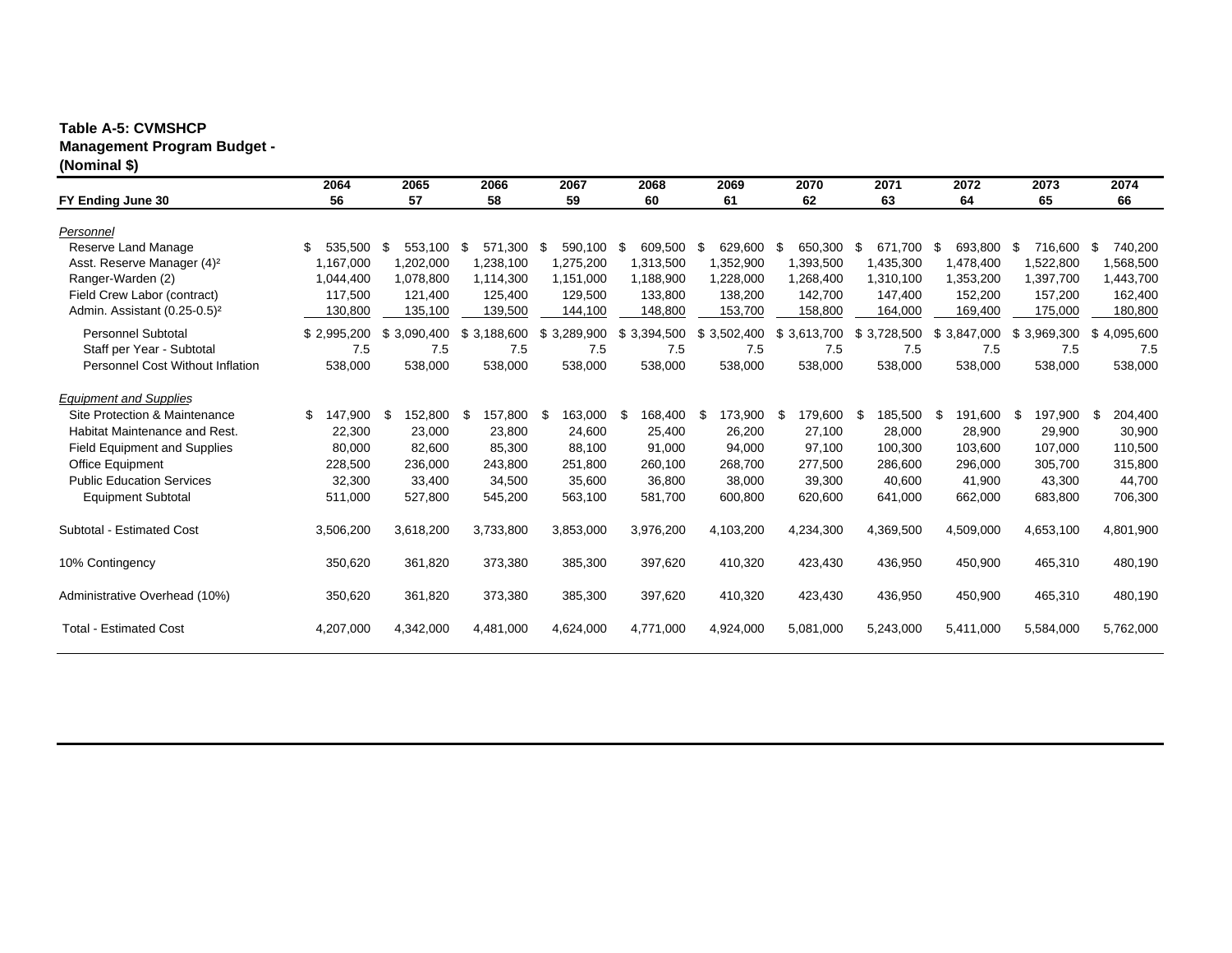|                                          | 2075          | 2076          | 2077          | 2078          | 2079          | 2080           | 2081          | 2082          | 2083          |
|------------------------------------------|---------------|---------------|---------------|---------------|---------------|----------------|---------------|---------------|---------------|
| FY Ending June 30                        | 67            | 68            | 69            | 70            | 71            | 72             | 73            | 74            | 75            |
| Personnel                                |               |               |               |               |               |                |               |               |               |
| Reserve Land Manage                      | \$<br>764,600 | \$<br>789,800 | \$<br>815,800 | 842,600<br>-S | 870,300<br>\$ | 898,900<br>\$  | 928,500<br>\$ | 959,000<br>\$ | 990,600<br>\$ |
| Asst. Reserve Manager (4) <sup>2</sup>   | 1,615,600     | 1,664,100     | 1,714,000     | 1,765,400     | 1,818,400     | 1,873,000      | 1,929,200     | 1,987,100     | 2,046,700     |
| Ranger-Warden (2)                        | 1,491,200     | 1,540,300     | 1,591,000     | 1,643,300     | 1,697,400     | 1,753,200      | 1,810,900     | 1,870,500     | 1,932,000     |
| Field Crew Labor (contract)              | 167,700       | 173,200       | 178,900       | 184,800       | 190,900       | 197,200        | 203,700       | 210,400       | 217,300       |
| Admin. Assistant (0.25-0.5) <sup>2</sup> | 186,700       | 192,800       | 199,100       | 205,700       | 212,500       | 219,500        | 226,700       | 234,200       | 241,900       |
| <b>Personnel Subtotal</b>                | \$4,225,800   | \$4,360,200   | \$4,498,800   | \$4,641,800   | \$4,789,500   | \$4,941,800    | \$5,099,000   | \$5,261,200   | \$5,428,500   |
| Staff per Year - Subtotal                | 7.5           | 7.5           | 7.5           | 7.5           | 7.5           | 7.5            | 7.5           | 7.5           | 7.5           |
| <b>Personnel Cost Without Inflation</b>  | 538,000       | 538,000       | 538,000       | 538,000       | 538,000       | 538,000        | 538,000       | 538,000       | 538,000       |
| <b>Equipment and Supplies</b>            |               |               |               |               |               |                |               |               |               |
| Site Protection & Maintenance            | \$<br>211,100 | 218,000<br>\$ | 225,200<br>\$ | 232,600<br>\$ | 240,300<br>\$ | 248,200<br>\$. | 256,400<br>\$ | 264,800<br>\$ | \$<br>273,500 |
| Habitat Maintenance and Rest.            | 31.900        | 32,900        | 34,000        | 35,100        | 36,300        | 37,500         | 38,700        | 40,000        | 41,300        |
| <b>Field Equipment and Supplies</b>      | 114,100       | 117,900       | 121,800       | 125,800       | 129,900       | 134,200        | 138,600       | 143,200       | 147,900       |
| Office Equipment                         | 326,200       | 336,900       | 348,000       | 359,400       | 371,200       | 383,400        | 396,000       | 409,000       | 422,500       |
| <b>Public Education Services</b>         | 46,200        | 47,700        | 49,300        | 50,900        | 52,600        | 54,300         | 56,100        | 57,900        | 59,800        |
| <b>Equipment Subtotal</b>                | 729,500       | 753,400       | 778,300       | 803,800       | 830,300       | 857,600        | 885,800       | 914,900       | 945,000       |
| Subtotal - Estimated Cost                | 4,955,300     | 5,113,600     | 5,277,100     | 5,445,600     | 5,619,800     | 5,799,400      | 5,984,800     | 6,176,100     | 6,373,500     |
| 10% Contingency                          | 495,530       | 511,360       | 527,710       | 544,560       | 561,980       | 579,940        | 598,480       | 617,610       | 637,350       |
| Administrative Overhead (10%)            | 495,530       | 511,360       | 527,710       | 544,560       | 561,980       | 579,940        | 598,480       | 617,610       | 637,350       |
| <b>Total - Estimated Cost</b>            | 5,946,000     | 6,136,000     | 6,333,000     | 6,535,000     | 6,744,000     | 6,959,000      | 7,182,000     | 7,411,000     | 7,648,000     |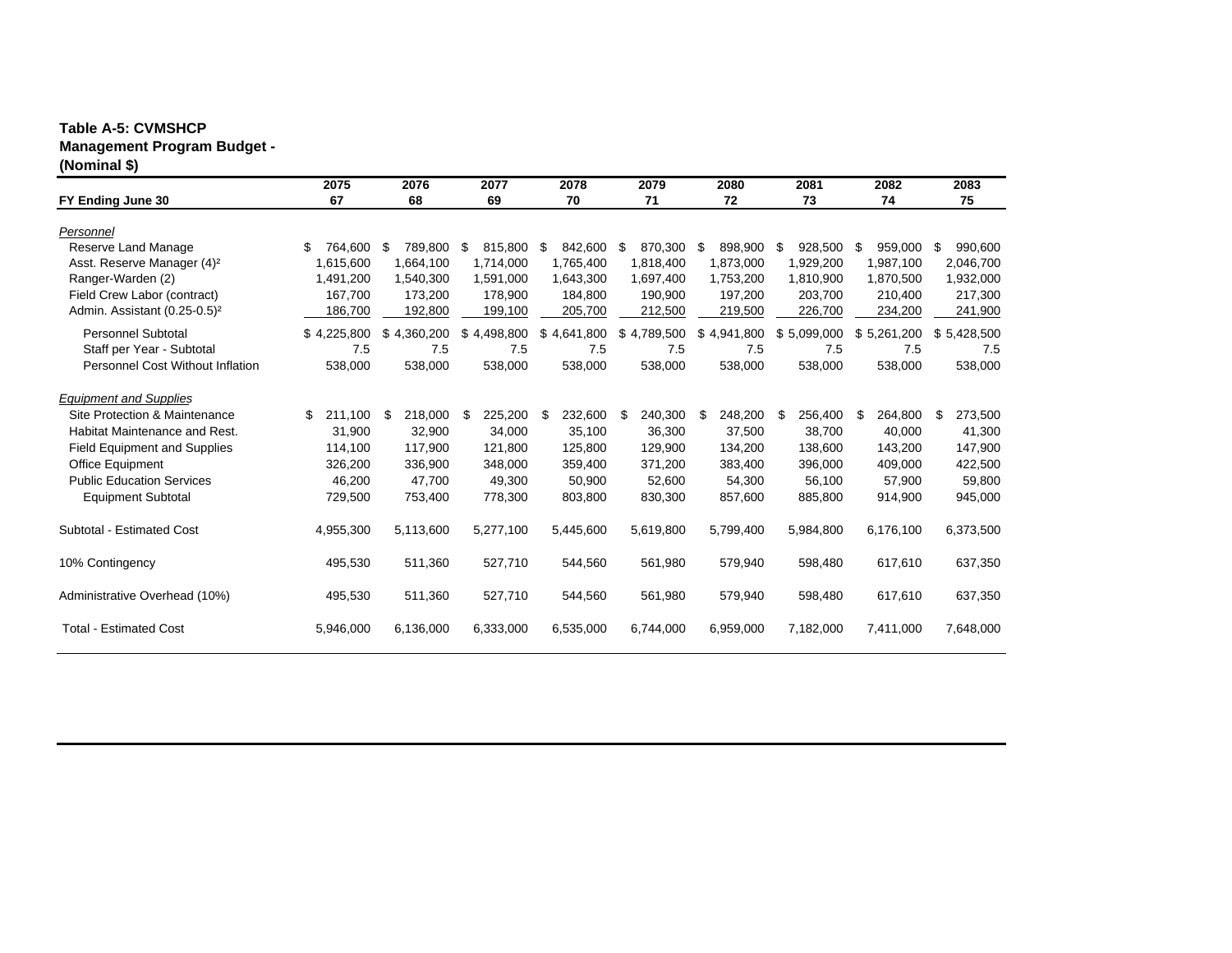| FY Ending June 30                        | 2009      |         |     | 2010    |      | 2011           |      | 2012      |      | 2013           |      | 2014                       |      | 2015      |        | 2016      |      | 2017        |      | 2018      |
|------------------------------------------|-----------|---------|-----|---------|------|----------------|------|-----------|------|----------------|------|----------------------------|------|-----------|--------|-----------|------|-------------|------|-----------|
| Plan Year                                |           |         |     | 2       |      | 3              |      | 4         |      | 5              |      | 6                          |      |           |        | 8         |      | 9           |      | 10        |
| <b>Beginning Fund Balance</b>            | \$        |         | \$  | (138)   | \$   | 124,000        | \$   |           |      |                |      |                            |      |           |        |           |      |             |      |           |
| Revenues                                 |           |         |     |         |      |                |      |           |      |                |      |                            |      |           |        |           |      |             |      |           |
| Landfill Tipping Fees                    |           |         |     |         |      |                |      |           |      |                |      |                            |      |           |        |           |      |             |      |           |
| <b>Conservation Trust Fund</b>           | \$415,811 |         | \$. | 372,172 | -S   | 387,000        | \$.  | 402,000   |      | 418,000        | \$.  | 435,000                    |      | 452,000   |        | 470,000   |      | 489,000     |      | 509,000   |
| Eagle Mountain Open Space Trust          |           |         |     |         |      |                |      |           |      |                |      |                            |      |           |        |           |      |             |      |           |
| <b>Other Revenues</b>                    |           | 20,000  |     | 273     |      |                |      |           |      |                |      |                            |      |           |        |           |      |             |      |           |
| Transfer From/(To) Endowment             |           | 328,553 |     | 285,960 |      | 2,040,000      |      | 774,000   |      | 1,135,000      |      | 1,314,000                  |      | 982,000   |        | 798,000   |      | 1,961,000   |      | 1,343,000 |
| Local Development Mitigation Fee Revenue |           |         |     |         |      |                |      | 1,437,000 |      | 1,129,000      |      | 931,000                    |      | 1,421,000 |        | 1,664,000 |      | 561,000     |      | 1,240,000 |
| Interest Earnings <sup>1</sup>           |           |         |     |         |      | 7.000          |      |           |      |                |      |                            |      |           |        |           |      |             |      |           |
| <b>Total Revenues</b>                    | \$764,364 |         | \$  | 658,405 | \$   | 2,434,000      | \$   | 2,613,000 | \$   | 2,682,000      | \$   | 2,680,000                  | \$   | 2,855,000 | \$     | 2,932,000 |      | \$3,011,000 | \$   | 3,092,000 |
| Expenditures                             |           |         |     |         |      |                |      |           |      |                |      |                            |      |           |        |           |      |             |      |           |
| <b>Monitoring Program</b>                | \$235,304 |         | \$  | 223,147 | - \$ | 955,000        | -S   | 973,000   | S    | ,004,000       | - \$ | 964,000                    | - \$ | 995,000   | \$.    | ,028,000  | S    | .061,000    | \$   | ,096,000  |
| Management Program                       |           |         |     |         |      | 616,000        |      | 637,000   |      | 658,000        |      | 679,000                    |      | 805,000   |        | 831,000   |      | 858,000     |      | 885,000   |
| Adaptive Management                      |           |         |     |         |      | 106,000        |      | 109,000   |      | 113,000        |      | 117,000                    |      | 121,000   |        | 125,000   |      | 129,000     |      | 133,000   |
| <b>Management Contingency</b>            |           |         |     |         |      | 500,000        |      | 500,000   |      | 500,000        |      | 500,000                    |      | 500,000   |        | 500,000   |      | 500,000     |      | 500,000   |
| Administration (program-wide share)      |           | 529,198 |     | 311,235 |      | 381,000        |      | 394,000   |      | 407,000        |      | 420,000                    |      | 434,000   |        | 448,000   |      | 463,000     |      | 478,000   |
| <b>Total Expenditures</b>                | \$764,502 |         | \$. | 534,381 | \$   | 2,558,000      | \$   | 2,613,000 | \$   | 2,682,000      | \$   | .680,000<br>$\overline{2}$ | S    | 2,855,000 | \$.    | 2,932,000 | S    | 3,011,000   | S    | 3,092,000 |
| Net Cash Flow                            | \$        | 138)    | \$  | 124,024 | \$   | $(124,000)$ \$ |      |           | - \$ | $\overline{a}$ | \$   | $\sim$                     | \$   |           | $-$ \$ |           | - \$ | $\sim$      | \$   |           |
| <b>Ending Fund Balance</b>               | \$        | (138)   | S   | 123,886 | -\$  |                | - \$ |           | - \$ | $\sim$         | - \$ |                            | \$   |           | - \$   |           | - \$ |             | - \$ |           |

Note: All values shown in nominal dollars, i.e. including inflation at 3.29 percent annually unless otherwise noted. See text for explanation of each revenue and cost line item.<br><sup>1</sup> Assumes nominal investment yield of 5.73

Sources: Tables 8-10 and 8-11; Coachella Valley Association of Governments; Riverside County; Willdan Financial Services.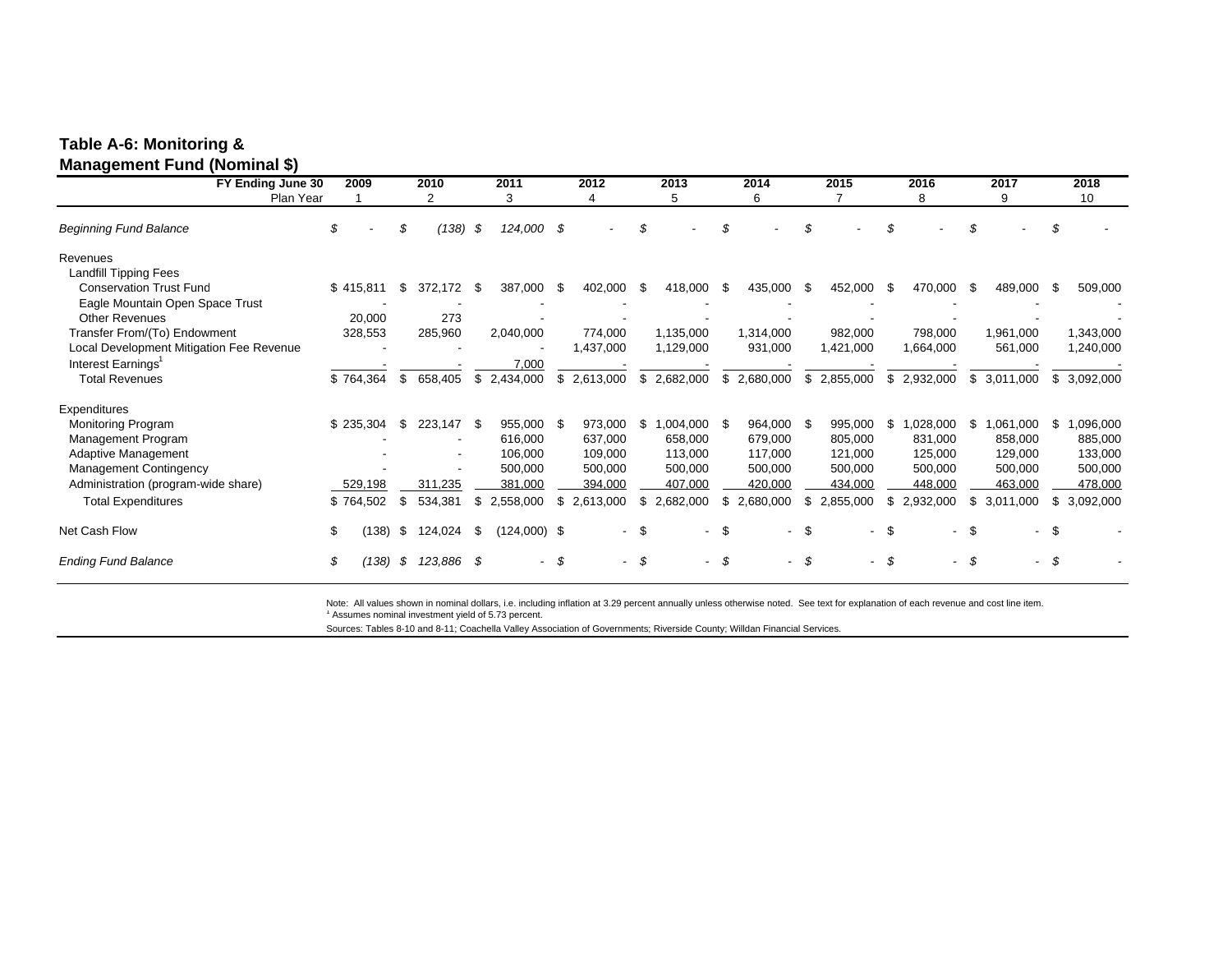| FY Ending June 30                        |               | 2019                     |      | 2020                     |        | 2021        |      | 2022        |      | 2023        |      | 2024        |        | 2025        |      | 2026      |      | 2027        |        | 2028        |
|------------------------------------------|---------------|--------------------------|------|--------------------------|--------|-------------|------|-------------|------|-------------|------|-------------|--------|-------------|------|-----------|------|-------------|--------|-------------|
| Plan Year                                |               | 11                       |      | 12                       |        | 13          |      | 14          |      | 15          |      | 16          |        | 17          |      | 18        |      | 19          |        | 20          |
| <b>Beginning Fund Balance</b>            | S             |                          |      |                          |        |             |      |             |      |             |      |             |        |             |      |           |      |             |        |             |
| Revenues                                 |               |                          |      |                          |        |             |      |             |      |             |      |             |        |             |      |           |      |             |        |             |
| <b>Landfill Tipping Fees</b>             |               |                          |      |                          |        |             |      |             |      |             |      |             |        |             |      |           |      |             |        |             |
| <b>Conservation Trust Fund</b>           |               | 529,000                  | - \$ | 550,000                  | \$.    | 572,000     | -S   | 595,000     | - \$ | 619,000     | Ж,   | 644.000     | -S     | 670,000     | S    | 697,000   | -S   | 725,000     |        | 754,000     |
| Eagle Mountain Open Space Trust          |               |                          |      |                          |        |             |      |             |      |             |      |             |        |             |      |           |      |             |        |             |
| <b>Other Revenues</b>                    |               |                          |      |                          |        |             |      |             |      |             |      |             |        |             |      |           |      |             |        |             |
| Transfer From/(To) Endowment             |               | 1,533,000                |      | 1,105,000                |        | 866,000     |      | 1,999,000   |      | 1,364,000   |      | 1,010,000   |        | 813,000     |      | 643,000   |      | 1,625,000   |        | 906,000     |
| Local Development Mitigation Fee Revenue |               | 1,114,000                |      | 1,608,000                |        | 1,416,000   |      | 353,000     |      | 1,148,000   |      | 1,540,000   |        | 1,814,000   |      | 2,064,000 |      | 1,164,000   |        | 1,969,000   |
| Interest Earnings <sup>1</sup>           |               |                          |      |                          |        |             |      |             |      |             |      |             |        |             |      |           |      |             |        |             |
| <b>Total Revenues</b>                    |               | \$3,176,000              |      | \$3,263,000              |        | \$2,854,000 |      | \$2,947,000 |      | \$3,131,000 |      | \$3,194,000 |        | \$3,297,000 | \$   | 3,404,000 |      | \$3,514,000 |        | \$3,629,000 |
| Expenditures                             |               |                          |      |                          |        |             |      |             |      |             |      |             |        |             |      |           |      |             |        |             |
| <b>Monitoring Program</b>                | $$^{\circ}$ 1 | ,131,000                 | \$   | 1,168,000                | \$     | ,206,000    | \$   | 1,245,000   | \$   | 1,286,000   | \$   | 1,328,000   | S      | 1,371,000   | \$   | 1,416,000 | \$   | 1,462,000   |        | 1,510,000   |
| <b>Management Program</b>                |               | 914,000                  |      | 943,000                  |        | 974,000     |      | 1,005,000   |      | 1,126,000   |      | 1,123,000   |        | 1,159,000   |      | 1,196,000 |      | 1,234,000   |        | 1,274,000   |
| Adaptive Management                      |               | 137,000                  |      | 142,000                  |        | 147,000     |      | 152,000     |      | 157,000     |      | 162,000     |        | 167,000     |      | 172,000   |      | 178,000     |        | 184,000     |
| <b>Management Contingency</b>            |               | 500,000                  |      | 500,000                  |        |             |      |             |      |             |      |             |        |             |      |           |      |             |        |             |
| Administration (program-wide share)      |               | 494,000                  |      | 510,000                  |        | 527,000     |      | 545,000     |      | 562,000     |      | 581,000     |        | 600,000     |      | 620,000   |      | 640,000     |        | 661,000     |
| <b>Total Expenditures</b>                |               | \$3,176,000              | \$   | 3,263,000                | \$     | 2,854,000   | \$   | 2,947,000   | \$   | 3,131,000   | \$   | 3,194,000   | \$     | 3,297,000   | \$   | 3,404,000 | \$   | 3,514,000   | S.     | 3,629,000   |
| Net Cash Flow                            |               | $\blacksquare$           | -\$  | $\overline{\phantom{a}}$ | -\$    | $\sim$      | \$   |             | - \$ |             | -S   |             | $-$ \$ |             | \$   |           | \$   |             | $-$ \$ |             |
| <b>Ending Fund Balance</b>               | \$            | $\overline{\phantom{a}}$ | - \$ |                          | $-$ \$ |             | - \$ |             | - \$ |             | - \$ |             | $-5$   | $\sim$      | - \$ |           | - \$ |             | $-5$   |             |
|                                          |               |                          |      |                          |        |             |      |             |      |             |      |             |        |             |      |           |      |             |        |             |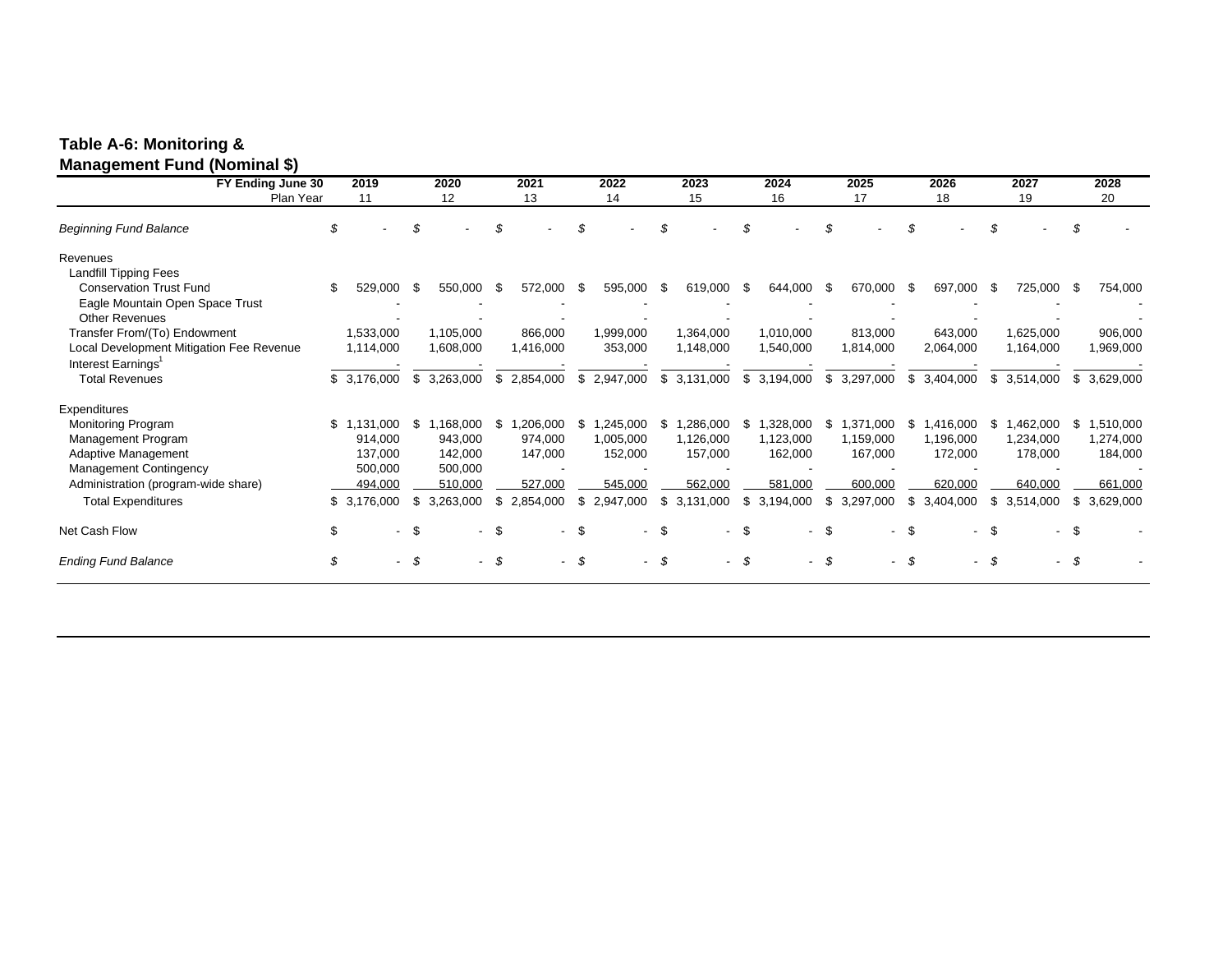| FY Ending June 30                        |               | 2029                     |      | 2030      |      | 2031      |      | 2032      |      | 2033      |    | 2034      |        | 2035      |      | 2036      |      | 2037      |        | 2038        |
|------------------------------------------|---------------|--------------------------|------|-----------|------|-----------|------|-----------|------|-----------|----|-----------|--------|-----------|------|-----------|------|-----------|--------|-------------|
| Plan Year                                |               | 21                       |      | 22        |      | 23        |      | 24        |      | 25        |    | 26        |        | 27        |      | 28        |      | 29        |        | 30          |
| <b>Beginning Fund Balance</b>            |               |                          |      |           |      |           |      |           |      |           |    |           |        |           |      |           |      |           |        |             |
| Revenues                                 |               |                          |      |           |      |           |      |           |      |           |    |           |        |           |      |           |      |           |        |             |
| <b>Landfill Tipping Fees</b>             |               |                          |      |           |      |           |      |           |      |           |    |           |        |           |      |           |      |           |        |             |
| <b>Conservation Trust Fund</b>           |               | 784,000                  | - \$ | 815,000   | \$.  | 848,000   | £.   | 882,000   |      | 917,000   |    | 954,000   |        | 992,000   | S    | ,032,000  | \$   | 1,073,000 | \$.    | 1,116,000   |
| Eagle Mountain Open Space Trust          |               |                          |      |           |      |           |      |           |      |           |    |           |        |           |      |           |      |           |        |             |
| <b>Other Revenues</b>                    |               |                          |      |           |      |           |      |           |      |           |    |           |        |           |      |           |      |           |        |             |
| Transfer From/(To) Endowment             |               | 505,000                  |      | 281,000   |      | 157,000   |      | 87,000    |      | 49,000    |    | 27,000    |        | 15,000    |      | 9,000     |      | 5,000     |        | 3,000       |
| Local Development Mitigation Fee Revenue |               | 2,457,000                |      | 2,771,000 |      | 3,081,000 |      | 3,249,000 |      | 3,389,000 |    | 3,514,000 |        | 3,634,000 |      | 3,752,000 |      | 3,870,000 |        | 3,989,000   |
| Interest Earnings <sup>1</sup>           |               |                          |      |           |      |           |      |           |      |           |    |           |        |           |      |           |      |           |        |             |
| <b>Total Revenues</b>                    |               | \$3,746,000              | \$   | 3,867,000 | \$   | 4,086,000 | \$.  | 4,218,000 | \$   | 4,355,000 | \$ | 4,495,000 | \$     | 4,641,000 | \$   | 4,793,000 | \$   | 4,948,000 |        | \$5,108,000 |
| Expenditures                             |               |                          |      |           |      |           |      |           |      |           |    |           |        |           |      |           |      |           |        |             |
| <b>Monitoring Program</b>                | $$^{\circ}$ 1 | ,559,000                 | \$   | 1,609,000 | \$   | 1,662,000 | \$   | 1,716,000 | \$   | 1,772,000 | -S | 1,829,000 | S      | 1,889,000 | \$   | ,951,000  | \$   | 2,015,000 | S      | 2,080,000   |
| <b>Management Program</b>                |               | 1,314,000                |      | 1,356,000 |      | 1,493,000 |      | 1,540,000 |      | 1,590,000 |    | 1,640,000 |        | 1,693,000 |      | 1,747,000 |      | 1,802,000 |        | 1,860,000   |
| Adaptive Management                      |               | 190,000                  |      | 196,000   |      | 202,000   |      | 209,000   |      | 216,000   |    | 223,000   |        | 230,000   |      | 238,000   |      | 246,000   |        | 254,000     |
| <b>Management Contingency</b>            |               |                          |      |           |      |           |      |           |      |           |    |           |        |           |      |           |      |           |        |             |
| Administration (program-wide share)      |               | 683,000                  |      | 706,000   |      | 729,000   |      | 753,000   |      | 777,000   |    | 803,000   |        | 829,000   |      | 857,000   |      | 885,000   |        | 914,000     |
| <b>Total Expenditures</b>                |               | \$3,746,000              | \$   | 3,867,000 | S    | 4,086,000 | \$   | 4,218,000 | S    | 4,355,000 | S  | 4,495,000 | S.     | 4,641,000 | S    | 4,793,000 | S.   | 4,948,000 | S.     | 5,108,000   |
| Net Cash Flow                            |               | $\overline{\phantom{0}}$ | -\$  | $\sim$    | - \$ | $\sim$    | \$.  |           | -\$  |           | -S |           | $-$ \$ |           | -S   |           | \$   |           | $-$ \$ |             |
| <b>Ending Fund Balance</b>               | \$            | $\overline{\phantom{a}}$ | - \$ |           | - \$ |           | $-5$ | $\sim$    | - \$ | $\sim$    | \$ |           | $-5$   | $\sim$    | - \$ | $\sim$    | - \$ |           | $-5$   |             |
|                                          |               |                          |      |           |      |           |      |           |      |           |    |           |        |           |      |           |      |           |        |             |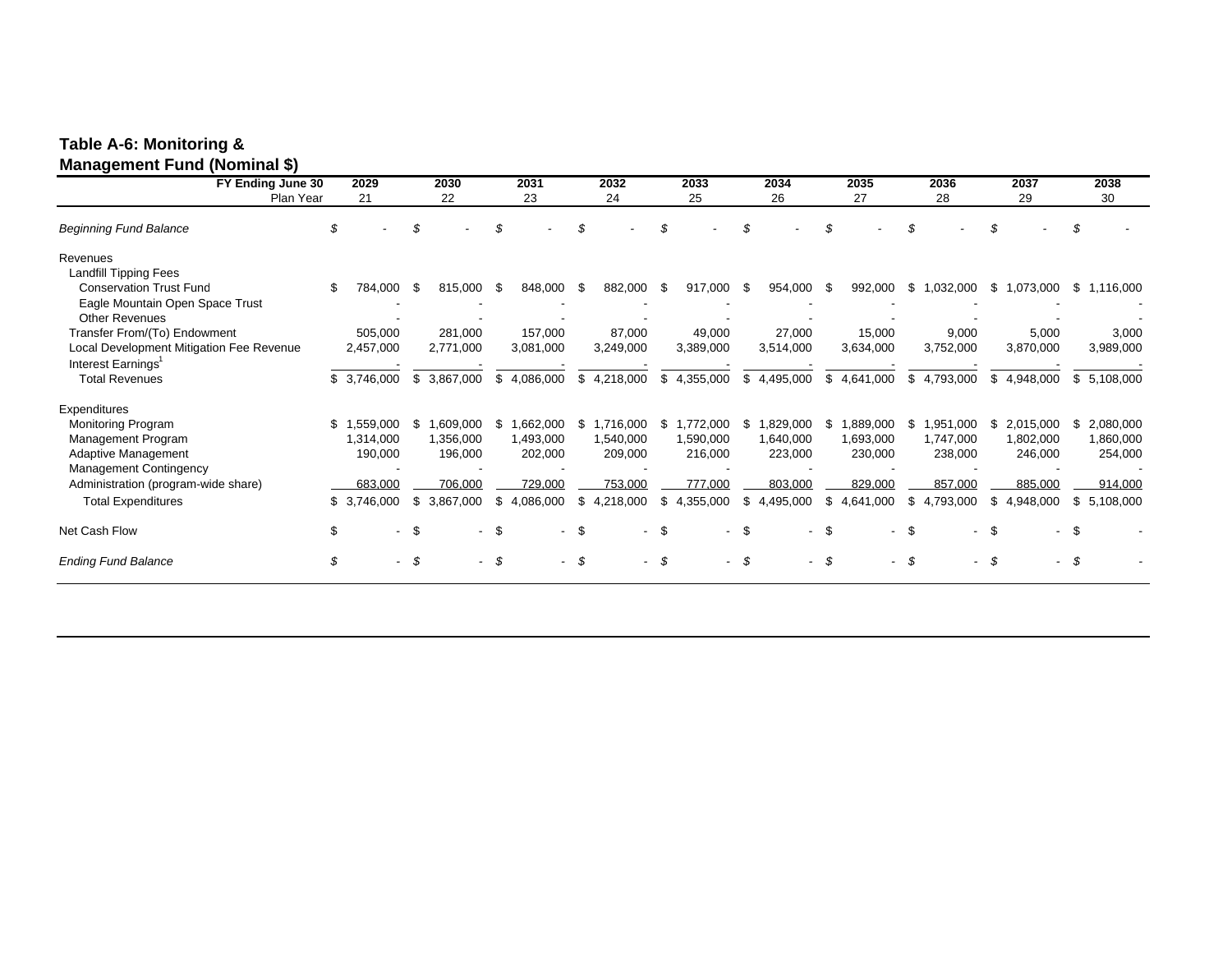| FY Ending June 30                        | 2039        | 2040                             | 2041                     | 2042            | 2043            | 2044             | 2045            | 2046            | 2047             | 2048             |
|------------------------------------------|-------------|----------------------------------|--------------------------|-----------------|-----------------|------------------|-----------------|-----------------|------------------|------------------|
| Plan Year                                | 31          | 32                               | 33                       | 34              | 35              | 36               | 37              | 38              | 39               | 40               |
| <b>Beginning Fund Balance</b>            |             |                                  |                          |                 |                 |                  |                 |                 |                  |                  |
| Revenues                                 |             |                                  |                          |                 |                 |                  |                 |                 |                  |                  |
| <b>Landfill Tipping Fees</b>             |             |                                  |                          |                 |                 |                  |                 |                 |                  |                  |
| <b>Conservation Trust Fund</b>           | \$1,161,000 | S<br>,207,000                    | ,255,000<br>\$.          | ,305,000<br>S   | .357,000<br>S   | 1,411,000<br>\$. | ,467,000<br>S   | ,526,000<br>\$. | 1,587,000<br>\$. | 1,650,000<br>\$. |
| Eagle Mountain Open Space Trust          |             |                                  |                          |                 |                 |                  |                 |                 |                  |                  |
| <b>Other Revenues</b>                    |             |                                  |                          |                 |                 |                  |                 |                 |                  |                  |
| Transfer From/(To) Endowment             | 1,000       | 1,000                            |                          |                 |                 |                  |                 |                 |                  |                  |
| Local Development Mitigation Fee Revenue | 3,949,000   | 4,068,000                        | 4,191,000                | 4,316,000       | 4,447,000       | 4,582,000        | 4,720,000       | 4,861,000       | 5,007,000        | 5,156,000        |
| Interest Earnings <sup>1</sup>           |             |                                  |                          |                 |                 |                  |                 |                 |                  |                  |
| <b>Total Revenues</b>                    | \$5,111,000 | \$5,276,000                      | \$5,446,000              | \$5,621,000     | \$5,804,000     | \$5,993,000      | \$6,187,000     | 6,387,000<br>\$ | 6,594,000<br>\$  | \$6,806,000      |
| Expenditures                             |             |                                  |                          |                 |                 |                  |                 |                 |                  |                  |
| <b>Monitoring Program</b>                | \$2,148,000 | \$<br>2,218,000                  | \$2,290,000              | 2,364,000<br>\$ | 2,441,000<br>\$ | 2,521,000<br>S.  | 2,603,000<br>S. | 2,688,000<br>\$ | 2,775,000<br>S   | 2,865,000<br>\$  |
| Management Program                       | 1,919,000   | 1,980,000                        | 2,043,000                | 2,108,000       | 2,175,000       | 2,245,000        | 2,316,000       | 2,390,000       | 2,467,000        | 2,545,000        |
| Adaptive Management                      | 100,000     | 103,000                          | 106,000                  | 109,000         | 113,000         | 117,000          | 121,000         | 125,000         | 129,000          | 133,000          |
| <b>Management Contingency</b>            |             |                                  |                          |                 |                 |                  |                 |                 |                  |                  |
| Administration (program-wide share)      | 944,000     | 975,000                          | 000,700,1                | 1,040,000       | 1,075,000       | 1,110,000        | 1,147,000       | 1,184,000       | 1,223,000        | 1,263,000        |
| <b>Total Expenditures</b>                | \$5,111,000 | \$<br>5,276,000                  | 5,446,000<br>\$          | 5,621,000<br>\$ | 5,804,000<br>\$ | \$<br>5,993,000  | \$<br>6,187,000 | 6,387,000<br>S  | 6,594,000<br>S   | 6,806,000<br>S.  |
| Net Cash Flow                            | \$.         | -\$<br>$\overline{\phantom{0}}$  | - \$<br>$\sim$<br>$\sim$ | - \$            | -\$             | -S               | $-$ \$          | \$              | - \$             | $-$ \$           |
| <b>Ending Fund Balance</b>               | £.          | - \$<br>$\overline{\phantom{a}}$ | - \$                     | $-5$            | $-5$            | - \$             | $-5$<br>$\sim$  | \$<br>$\sim$    | -\$              | $-5$             |
|                                          |             |                                  |                          |                 |                 |                  |                 |                 |                  |                  |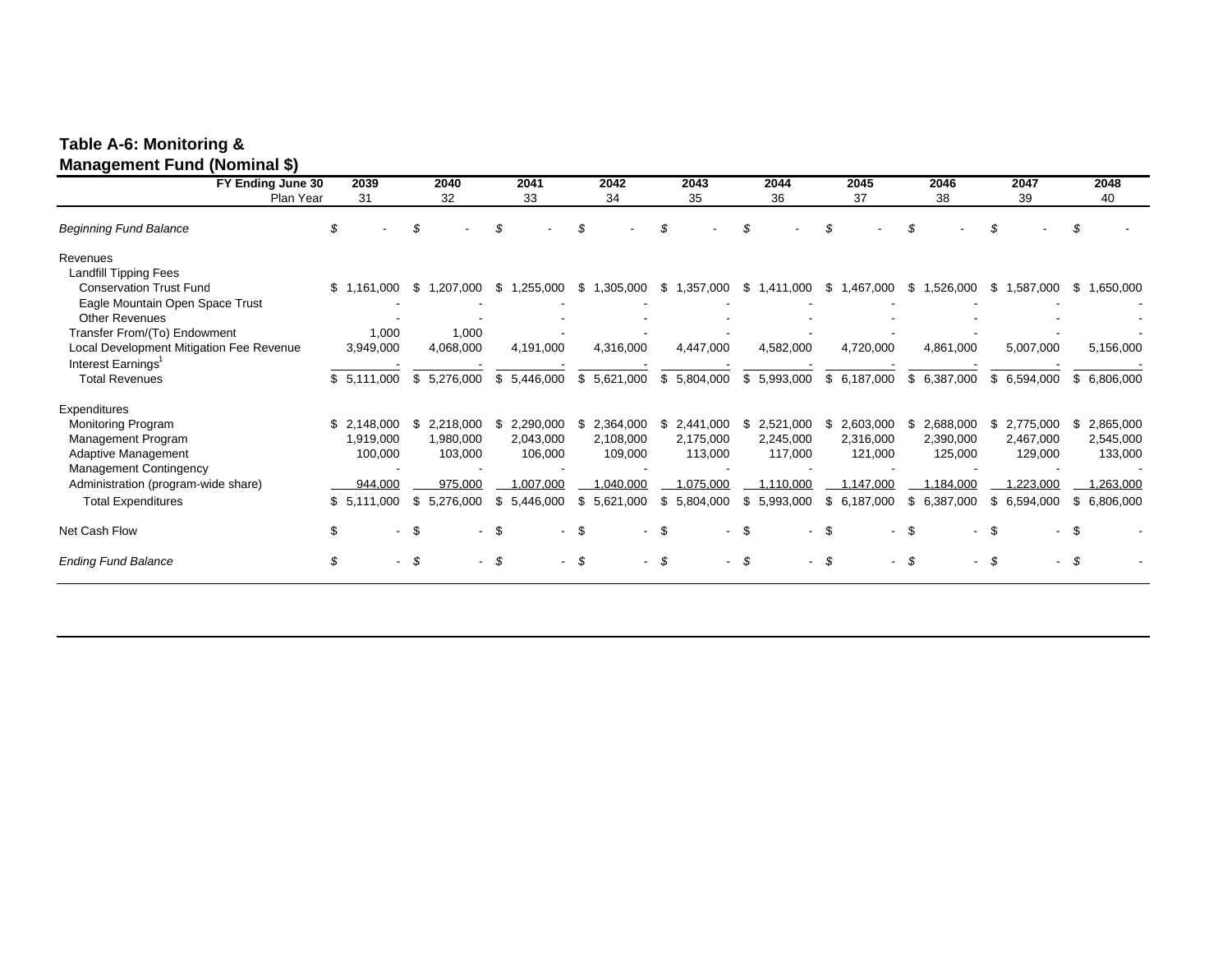| FY Ending June 30                        | 2049        | 2050                             | 2051            | 2052            | 2053             | 2054            | 2055             | 2056                             | 2057            | 2058            |
|------------------------------------------|-------------|----------------------------------|-----------------|-----------------|------------------|-----------------|------------------|----------------------------------|-----------------|-----------------|
| Plan Year                                | 41          | 42                               | 43              | 44              | 45               | 46              | 47               | 48                               | 49              | 50              |
| <b>Beginning Fund Balance</b>            |             |                                  |                 |                 |                  |                 |                  |                                  |                 |                 |
| Revenues                                 |             |                                  |                 |                 |                  |                 |                  |                                  |                 |                 |
| <b>Landfill Tipping Fees</b>             |             |                                  |                 |                 |                  |                 |                  |                                  |                 |                 |
| <b>Conservation Trust Fund</b>           | \$1,716,000 | 1,785,000<br>\$.                 | 1,856,000<br>S  | ,930,000<br>S   | 2,007,000<br>\$. | 2,087,000<br>\$ | 2,170,000<br>S   | \$<br>2,257,000                  | \$<br>2,347,000 | 2,441,000<br>\$ |
| Eagle Mountain Open Space Trust          |             |                                  |                 |                 |                  |                 |                  |                                  |                 |                 |
| <b>Other Revenues</b>                    |             |                                  |                 |                 |                  |                 |                  |                                  |                 |                 |
| Transfer From/(To) Endowment             |             |                                  |                 |                 |                  |                 |                  |                                  |                 |                 |
| Local Development Mitigation Fee Revenue | 5,312,000   | 5,470,000                        | 5,635,000       | 5,803,000       | 5,976,000        | 6,155,000       | 6,339,000        | 6,527,000                        | 6,723,000       | 6,921,000       |
| Interest Earnings <sup>1</sup>           |             |                                  |                 |                 |                  |                 |                  |                                  |                 |                 |
| <b>Total Revenues</b>                    | \$7,028,000 | \$7,255,000                      | \$7,491,000     | \$7,733,000     | \$7,983,000      | \$8,242,000     | \$8,509,000      | \$8,784,000                      | \$9,070,000     | \$9,362,000     |
| Expenditures                             |             |                                  |                 |                 |                  |                 |                  |                                  |                 |                 |
| <b>Monitoring Program</b>                | \$2,959,000 | 3,055,000<br>\$                  | 3,155,000<br>\$ | 3,257,000<br>\$ | 3,363,000<br>\$  | 3,473,000<br>\$ | 3,586,000<br>-SS | 3,703,000<br>\$                  | 3,824,000<br>\$ | 3,948,000<br>S  |
| <b>Management Program</b>                | 2,627,000   | 2,710,000                        | 2,797,000       | 2,886,000       | 2,978,000        | 3,073,000       | 3,171,000        | 3,272,000                        | 3,377,000       | 3,484,000       |
| Adaptive Management                      | 137,000     | 142,000                          | 147,000         | 152,000         | 157,000          | 162,000         | 167,000          | 172,000                          | 178,000         | 184,000         |
| Management Contingency                   |             |                                  |                 |                 |                  |                 |                  |                                  |                 |                 |
| Administration (program-wide share)      | ,305,000    | 1,348,000                        | 1,392,000       | ,438,000        | 1,485,000        | 1,534,000       | 1,585,000        | 1,637,000                        | 1,691,000       | 1,746,000       |
| <b>Total Expenditures</b>                | \$7,028,000 | \$<br>7,255,000                  | 7,491,000<br>\$ | 7,733,000<br>\$ | 7,983,000<br>\$  | \$<br>8,242,000 | 8,509,000<br>\$  | 8,784,000<br>\$.                 | 9,070,000<br>\$ | 9,362,000<br>S  |
| Net Cash Flow                            |             | - \$<br>۰.                       | - \$<br>$\sim$  | \$<br>$\sim$    | \$               | -S              | $-$ \$           | \$                               | \$              | $-$ \$          |
| <b>Ending Fund Balance</b>               | \$          | - \$<br>$\overline{\phantom{a}}$ | - \$            | $-5$            | $-5$             | - \$            | - \$<br>$\sim$   | - \$<br>$\overline{\phantom{a}}$ | \$              | $-5$            |
|                                          |             |                                  |                 |                 |                  |                 |                  |                                  |                 |                 |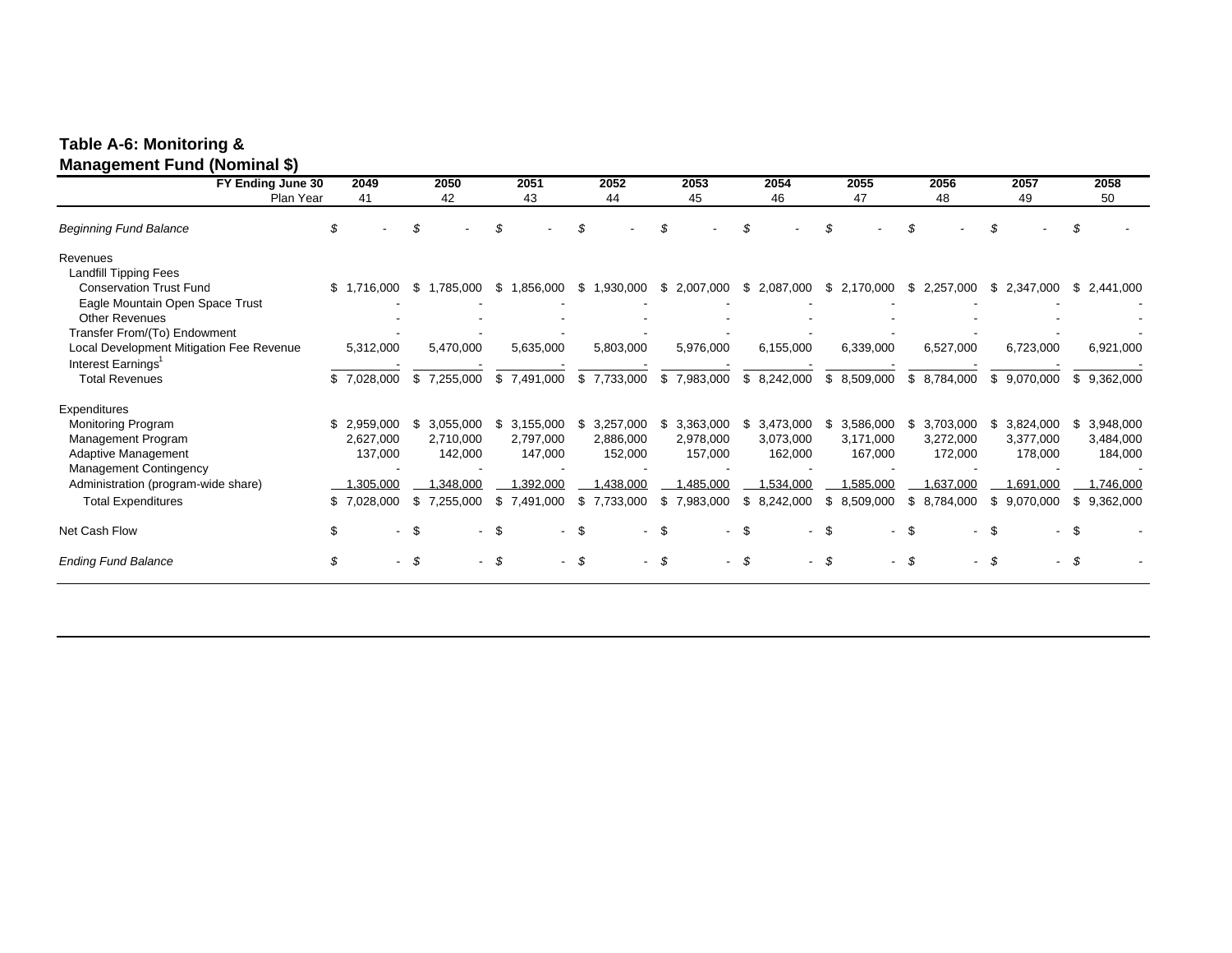|                                                                                                                                                                        | FY Ending June 30 | 2059                                    |     | 2060                                |        | 2061                              |      | 2062                                 |        | 2063                              |        | 2064                              |      | 2065                                 |      | 2066                              |      | 2067                              |
|------------------------------------------------------------------------------------------------------------------------------------------------------------------------|-------------------|-----------------------------------------|-----|-------------------------------------|--------|-----------------------------------|------|--------------------------------------|--------|-----------------------------------|--------|-----------------------------------|------|--------------------------------------|------|-----------------------------------|------|-----------------------------------|
|                                                                                                                                                                        | Plan Year         | 51                                      |     | 52                                  |        | 53                                |      | 54                                   |        | 55                                |        | 56                                |      | 57                                   |      | 58                                |      | 59                                |
| <b>Beginning Fund Balance</b>                                                                                                                                          |                   | \$                                      |     |                                     |        |                                   |      |                                      |        |                                   |        |                                   |      |                                      |      |                                   |      |                                   |
| Revenues<br><b>Landfill Tipping Fees</b><br><b>Conservation Trust Fund</b><br>Eagle Mountain Open Space Trust<br><b>Other Revenues</b><br>Transfer From/(To) Endowment |                   | \$2,539,000                             | S   | 2.641.000                           | S      | 2,747,000                         | ß.   | 2,857,000                            | - 35   | 2,971,000                         | S      | 3,090,000                         | £.   | 3,214,000                            | -S   | 3,343,000                         | S    | 3,477,000                         |
| Local Development Mitigation Fee Revenue<br>Interest Earnings <sup>1</sup>                                                                                             |                   | 7,127,000                               |     | 7,338,000                           |        | 7,556,000                         |      | 7,780,000                            |        | 8,010,000                         |        | 8,247,000                         |      | 8,491,000                            |      | 8,742,000                         |      | 9,000,000                         |
| <b>Total Revenues</b>                                                                                                                                                  |                   | \$<br>9,666,000                         |     | \$9,979,000                         | \$     | 10,303,000                        | \$   | 10,637,000                           | \$     | 10,981,000                        | \$     | 11,337,000                        |      | \$11,705,000                         | \$   | 12,085,000                        |      | \$12,477,000                      |
| Expenditures<br><b>Monitoring Program</b><br>Management Program<br>Adaptive Management                                                                                 |                   | \$<br>4,076,000<br>3,596,000<br>190,000 |     | \$4,210,000<br>3,710,000<br>196,000 | \$     | 4,347,000<br>3,829,000<br>202,000 | - \$ | 4,489,000 \$<br>3,951,000<br>209,000 |        | 4,635,000<br>4,077,000<br>216,000 |        | 4,786,000<br>4,207,000<br>223,000 | - \$ | 4,942,000 \$<br>4,342,000<br>230,000 |      | 5,103,000<br>4,481,000<br>238,000 | \$   | 5,270,000<br>4,624,000<br>246,000 |
| Management Contingency<br>Administration (program-wide share)<br><b>Total Expenditures</b>                                                                             |                   | \$<br>000,804<br>9,666,000              | \$  | .863,000<br>9,979,000               | \$     | 1,925,000<br>10,303,000           | \$   | 1,988,000<br>10,637,000              | \$     | 2,053,000<br>10,981,000           | \$     | 2,121,000<br>11,337,000           | S    | 2,191,000<br>11,705,000              | \$   | 2,263,000<br>12,085,000           | \$   | 2,337,000<br>12,477,000           |
| Net Cash Flow                                                                                                                                                          |                   | \$                                      | \$  | $\sim$                              | -\$    |                                   | \$.  | $\overline{\phantom{0}}$             | -S     | $\sim$                            | - \$   |                                   | \$   | $\blacksquare$                       | \$   | $\sim$                            | - \$ |                                   |
| <b>Ending Fund Balance</b>                                                                                                                                             |                   | \$<br>$\sim$                            | -\$ |                                     | $-$ \$ | $\sim$                            | \$   |                                      | $-$ \$ |                                   | $-$ \$ | $\sim$                            | \$   | $\overline{\phantom{a}}$             | - \$ |                                   | $-5$ |                                   |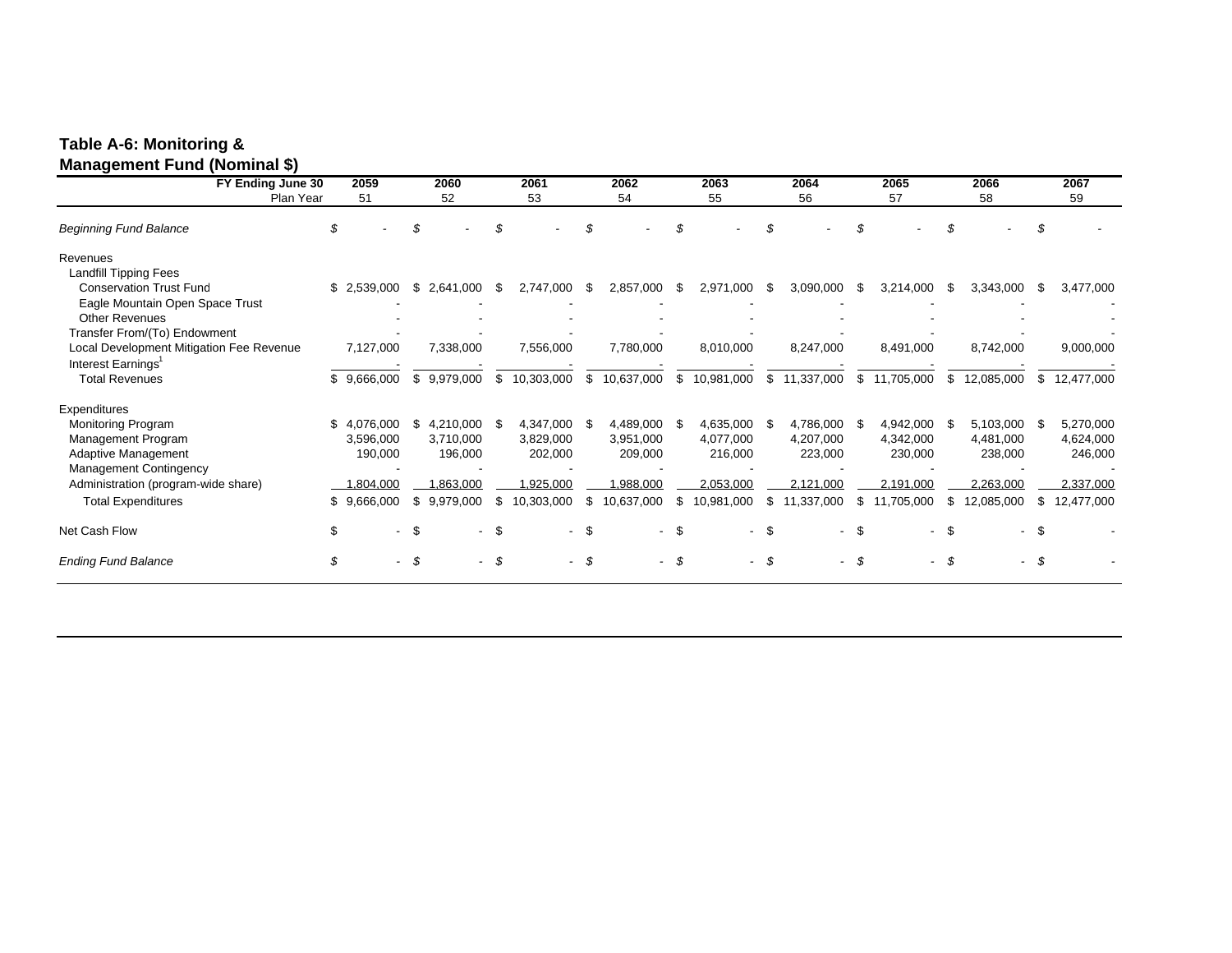| FY Ending June 30                                                          |    | 2068       |      | 2069                     |        | 2070       |        | 2071           |        | 2072                     |      | 2073           |        | 2074         |      | 2075       |      | 2076       |
|----------------------------------------------------------------------------|----|------------|------|--------------------------|--------|------------|--------|----------------|--------|--------------------------|------|----------------|--------|--------------|------|------------|------|------------|
| Plan Year                                                                  |    | 60         |      | 61                       |        | 62         |        | 63             |        | 64                       |      | 65             |        | 66           |      | 67         |      | 68         |
| <b>Beginning Fund Balance</b>                                              | \$ |            | \$   |                          |        |            |        |                |        |                          |      |                |        |              |      |            |      |            |
| Revenues                                                                   |    |            |      |                          |        |            |        |                |        |                          |      |                |        |              |      |            |      |            |
| <b>Landfill Tipping Fees</b>                                               |    |            |      |                          |        |            |        |                |        |                          |      |                |        |              |      |            |      |            |
| <b>Conservation Trust Fund</b>                                             | \$ | 3,616,000  | \$   | 3,761,000                | -S     | 3,911,000  | -S     | 4,067,000      | \$.    | 4,230,000                | \$.  | 4,399,000      | - \$   | 4,575,000    | S    | 4,758,000  | S    | 4,948,000  |
| Eagle Mountain Open Space Trust                                            |    |            |      |                          |        |            |        |                |        |                          |      |                |        |              |      |            |      |            |
| <b>Other Revenues</b>                                                      |    |            |      |                          |        |            |        |                |        |                          |      |                |        |              |      |            |      |            |
| Transfer From/(To) Endowment                                               |    |            |      | 9,537,000                |        | 9,818,000  |        | 10,107,000     |        | 10,405,000               |      | 10,710,000     |        | 11,024,000   |      | 11,346,000 |      | 11,679,000 |
| Local Development Mitigation Fee Revenue<br>Interest Earnings <sup>1</sup> |    | 9,265,000  |      |                          |        |            |        |                |        |                          |      |                |        |              |      |            |      |            |
| <b>Total Revenues</b>                                                      | \$ | 12,881,000 | \$   | 13,298,000               | \$     | 13,729,000 | \$     | 14,174,000     | \$     | 14,635,000               | \$   | 15,109,000     |        | \$15,599,000 | \$   | 16,104,000 | \$   | 16,627,000 |
|                                                                            |    |            |      |                          |        |            |        |                |        |                          |      |                |        |              |      |            |      |            |
| Expenditures                                                               |    |            |      |                          |        |            |        |                |        |                          |      |                |        |              |      |            |      |            |
| Monitoring Program                                                         |    | 5,442,000  | - \$ | 5,619,000 \$             |        | 5,802,000  |        | 5,991,000      | - \$   | 6,187,000                | - \$ | 6,388,000 \$   |        | 6,597,000    | S    | 6,811,000  | - \$ | 7,034,000  |
| <b>Management Program</b>                                                  |    | 4,771,000  |      | 4,924,000                |        | 5,081,000  |        | 5,243,000      |        | 5,411,000                |      | 5,584,000      |        | 5,762,000    |      | 5,946,000  |      | 6,136,000  |
| Adaptive Management                                                        |    | 254,000    |      | 262,000                  |        | 271,000    |        | 280,000        |        | 289,000                  |      | 299,000        |        | 309,000      |      | 319,000    |      | 329,000    |
| <b>Management Contingency</b>                                              |    |            |      |                          |        |            |        |                |        |                          |      |                |        |              |      |            |      |            |
| Administration (program-wide share)                                        |    | 2,414,000  |      | 2,493,000                |        | 2,575,000  |        | 2,660,000      |        | 2,748,000                |      | 2,838,000      |        | 2,931,000    |      | 3,028,000  |      | 3,128,000  |
| <b>Total Expenditures</b>                                                  | S. | 12,881,000 | \$   | 13,298,000               | \$     | 13,729,000 | \$     | 14,174,000     | \$     | 14,635,000               | S    | 15,109,000     | \$     | 15,599,000   | S    | 16,104,000 | \$   | 16,627,000 |
| Net Cash Flow                                                              |    | $\sim$     | \$   | $\overline{\phantom{a}}$ | -S     | $\sim$     | \$     | $\blacksquare$ | -S     | $\blacksquare$           | \$   | $\blacksquare$ | - \$   | $\sim$       | -S   | $\sim$     | \$.  |            |
| <b>Ending Fund Balance</b>                                                 | \$ | $\sim$     | \$   |                          | $-$ \$ |            | $-$ \$ |                | $-$ \$ | $\overline{\phantom{a}}$ | \$   |                | $-$ \$ |              | - \$ |            | - \$ |            |
|                                                                            |    |            |      |                          |        |            |        |                |        |                          |      |                |        |              |      |            |      |            |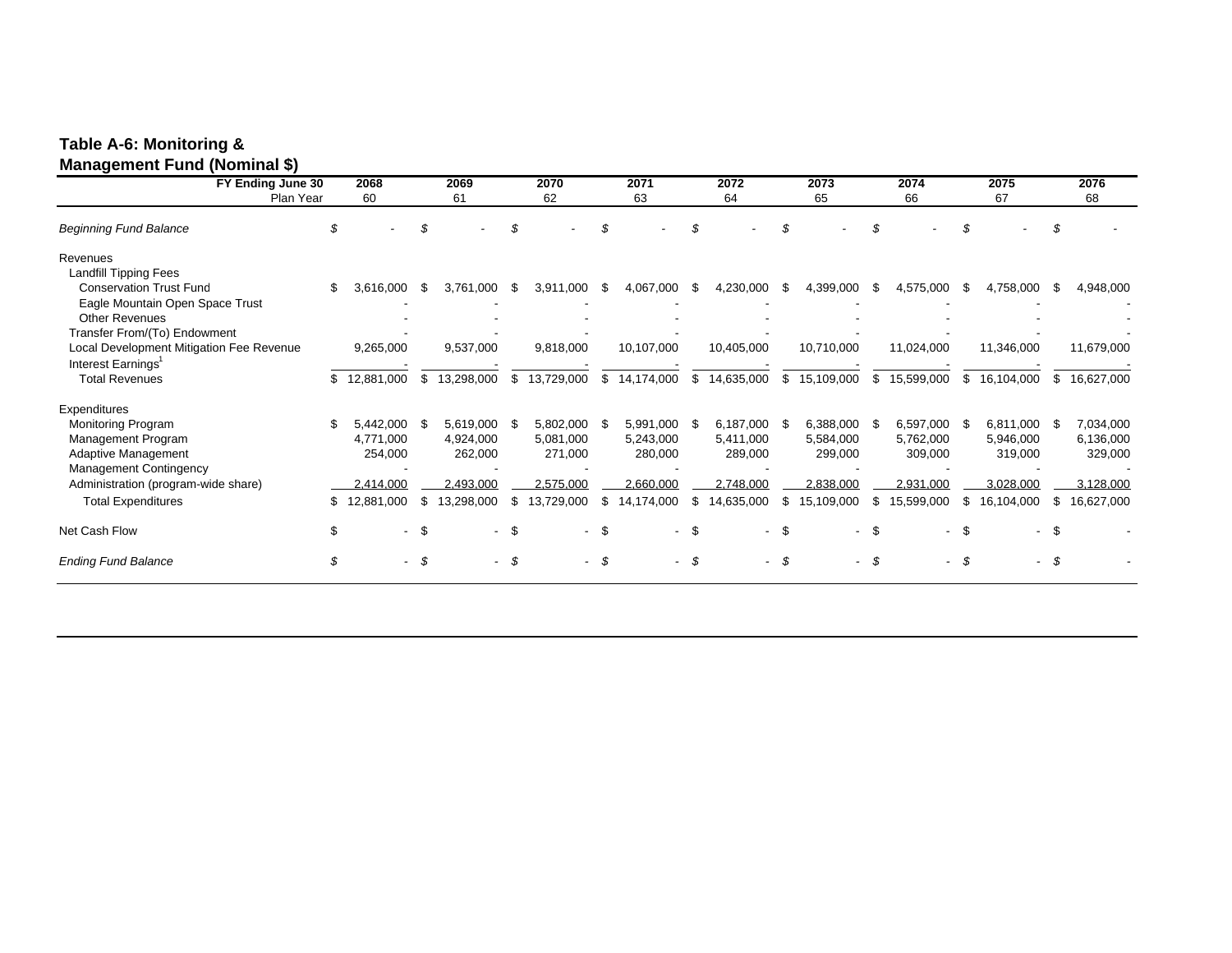| FY Ending June 30                        |           | 2077                     | 2078             |        | 2079                     |        | 2080                     |      | 2081       |      | 2082       |      | 2083       |    | 2009 - 2083  |
|------------------------------------------|-----------|--------------------------|------------------|--------|--------------------------|--------|--------------------------|------|------------|------|------------|------|------------|----|--------------|
|                                          | Plan Year | 69                       | 70               |        | 71                       |        | 72                       |      | 73         |      | 74         |      | 75         |    | <b>Total</b> |
| <b>Beginning Fund Balance</b>            | S         |                          | \$               |        |                          |        |                          |      |            |      |            |      |            | S  |              |
| Revenues                                 |           |                          |                  |        |                          |        |                          |      |            |      |            |      |            |    |              |
| Landfill Tipping Fees                    |           |                          |                  |        |                          |        |                          |      |            |      |            |      |            |    |              |
| <b>Conservation Trust Fund</b>           | \$        | 5,146,000                | \$<br>5,352,000  | S      | 5,566,000                | Æ.     | 5,789,000                | \$.  | 6,021,000  |      | 6,262,000  | \$   | 6,512,000  | \$ | 160,432,000  |
| Eagle Mountain Open Space Trust          |           |                          |                  |        |                          |        |                          |      |            |      |            |      |            |    |              |
| <b>Other Revenues</b>                    |           |                          |                  |        |                          |        |                          |      |            |      |            |      |            |    | 20,000       |
| Transfer From/(To) Endowment             |           |                          |                  |        |                          |        |                          |      |            |      |            |      |            |    | 23,966,000   |
| Local Development Mitigation Fee Revenue |           | 12,020,000               | 12,371,000       |        | 12,731,000               |        | 13,102,000               |      | 13,482,000 |      | 13,873,000 |      | 14,276,000 |    | 420,474,000  |
| Interest Earnings <sup>1</sup>           |           |                          |                  |        |                          |        |                          |      |            |      |            |      |            |    | 7,000        |
| <b>Total Revenues</b>                    |           | \$17,166,000             | \$<br>17,723,000 | \$     | 18,297,000               | \$     | 18,891,000               | \$   | 19,503,000 | S    | 20,135,000 | \$   | 20,788,000 | \$ | 604,899,000  |
| Expenditures                             |           |                          |                  |        |                          |        |                          |      |            |      |            |      |            |    |              |
| <b>Monitoring Program</b>                | \$.       | 7,263,000                | \$<br>7,500,000  | - SS   | 7,744,000                | - 95   | 7,997,000                | - \$ | 8,257,000  | - 95 | 8,526,000  | S    | 8,804,000  | -S | 252,795,000  |
| Management Program                       |           | 6,333,000                | 6,535,000        |        | 6,744,000                |        | 6,959,000                |      | 7,182,000  |      | 7,411,000  |      | 7,648,000  |    | 220,002,000  |
| Adaptive Management                      |           | 340,000                  | 351,000          |        | 363,000                  |        | 375,000                  |      | 387,000    |      | 400,000    |      | 413,000    |    | 14,700,000   |
| <b>Management Contingency</b>            |           |                          |                  |        |                          |        |                          |      |            |      |            |      |            |    | 5,000,000    |
| Administration (program-wide share)      |           | 3,230,000                | 3,337,000        |        | 3,446,000                |        | 3,560,000                |      | 3,677,000  |      | 3,798,000  |      | 3,923,000  |    | 112,402,000  |
| <b>Total Expenditures</b>                | \$        | 17,166,000               | \$<br>17,723,000 | S      | 18,297,000               | Ж,     | 18,891,000               | S    | 19,503,000 |      | 20,135,000 | S    | 20,788,000 | \$ | 604,899,000  |
| Net Cash Flow                            |           |                          | \$               | $-$ \$ | $\overline{\phantom{0}}$ | - \$   |                          | \$   |            | \$   | $\sim$     | \$   |            | \$ |              |
| <b>Ending Fund Balance</b>               | \$        | $\overline{\phantom{a}}$ | \$               | - \$   |                          | $-$ \$ | $\overline{\phantom{a}}$ | - \$ | $\sim$     | \$   |            | - \$ |            |    |              |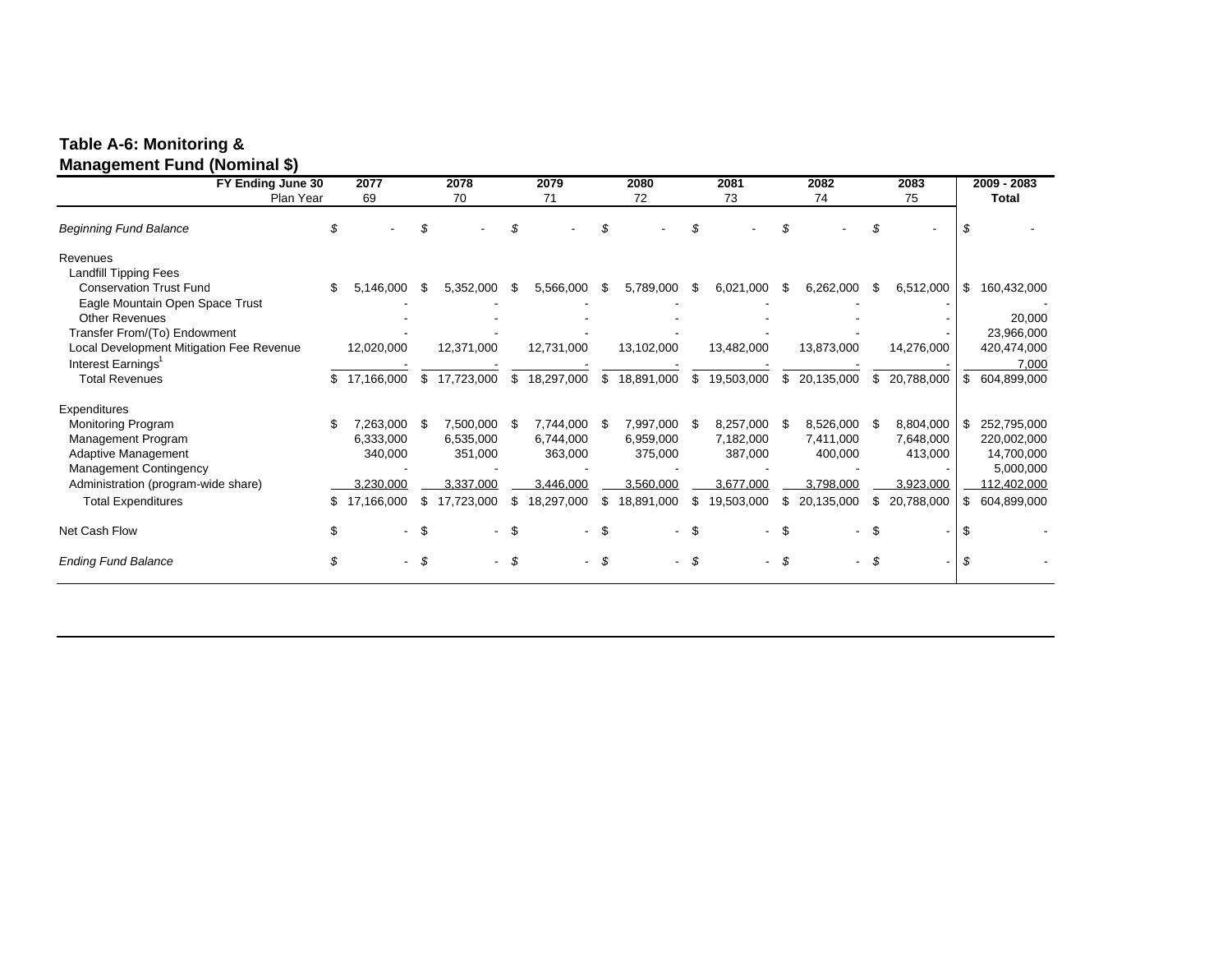# Appendix B: Glossary

This section contains definitions of terms used in the MSHCP and this analysis. Definitions included below were provided by CVAG.

**Acceptable Biologist**: A biologist whose name is on a list maintained by CVCC of biologist who are acceptable to CVCC, CDFG, and USFWS for purposes of conducting surveys of Covered Species.

**Acquisition and Funding Coordinating Committee**: A committee formed by the CVCC that provides input on local funding priorities and Additional Conservation Land acquisitions.

**Adaptive Management**: To use the results of new information gathered through the monitoring program of the Plan and from other sources to adjust management strategies and practices to assist in providing for the Conservation of Covered Species.

**Additional Conservation Lands**: Conserved Habitat that will contribute to Reserve System Assembly, as described in Section 4.2.2 of the MSHCP.

**Allowable Uses**: Uses allowed within the MSHCP Reserve System, as defined in Section 7.3.2 of the MSHCP.

**Annual Report (s)**: The report(s) prepared pursuant to the requirements of Section 6.4 of the MSHCP.

**Area Plan**: A community planning area defined in the County of Riverside General Plan. Four County of Riverside Area Plans are located within the MSHCP Plan Area.

**Biological Corridor**: Wildlife movement area that is constrained by existing development, freeways, or other impediments. [See also "Linkage."]

**California Department of Fish and Game ("CDFG")**: A department of the California Resources Agency.

**California Department of Parks and Recreation ("State Parks")**: A department of the California Resources Agency.

**California Department of Transportation ("Caltrans")**: A department of the California Business, Transportation, and Housing Agency.

**California Endangered Species Act ("CESA")**: California Fish and Game Code, Section 2050 et seq. and all rules, regulations and guidelines promulgated thereunder, as amended.

**California Environmental Quality Act (CEQA)**: California Public Resources Code, Section 21000 et seq. and all guidelines promulgated thereunder, as amended. For the MSHCP, CVAG shall be the Lead Agency under CEQA, as defined under state CEQA Guidelines Section 15367.

**Candidate Species**: "Candidate Species" means both (1) a species formally noticed by the California Fish and Game Commission as under review for listing as threatened or endangered, or a species for which the Fish and Game Commission has published a notice of proposed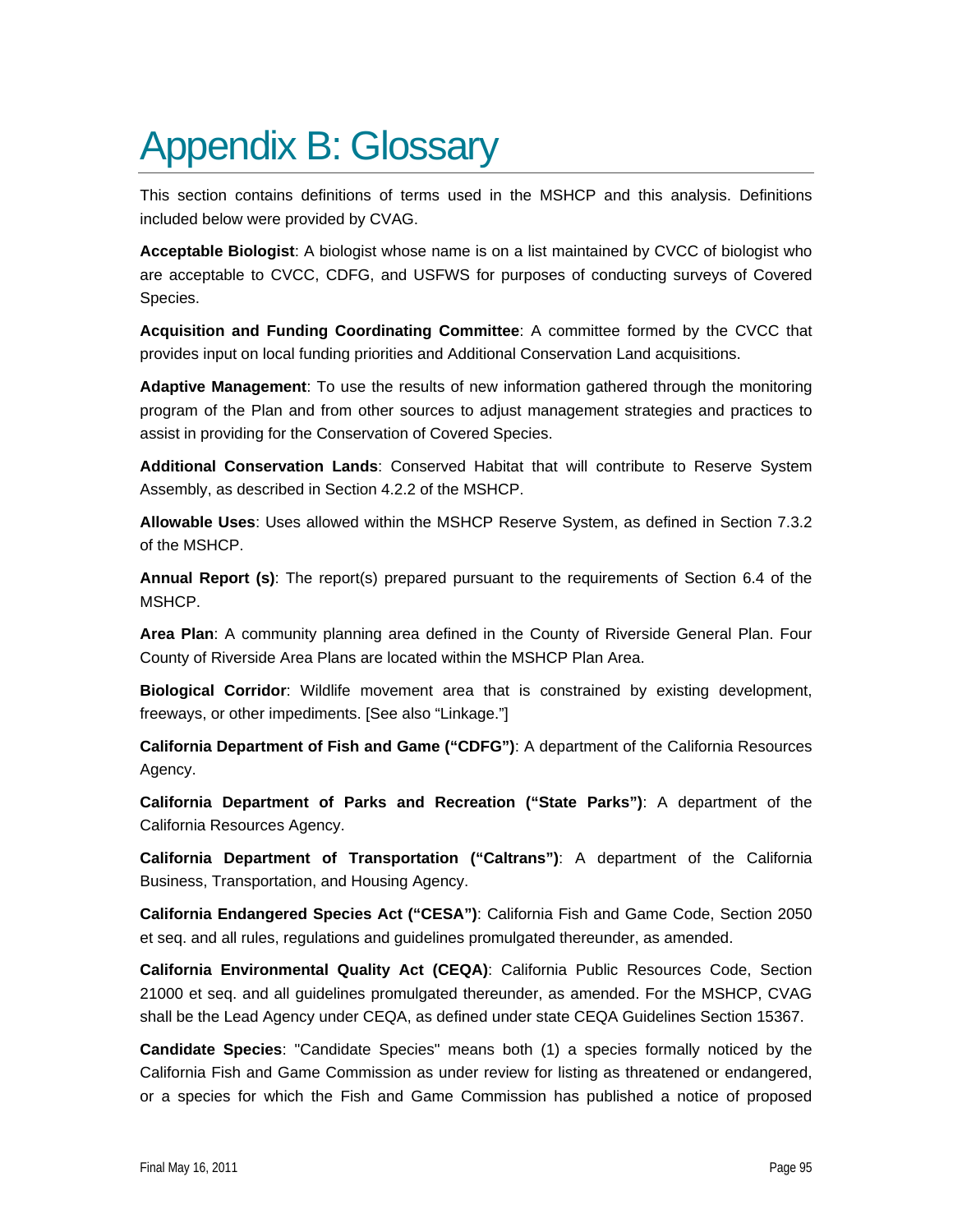regulation to add a species as threatened or endangered, and (2) a species which USFWS has identified as being a candidate for listing, but for which development of a listing regulation is precluded by other higher priority listing activities.

**Certificate of Inclusion**: The document attached as Exhibit "H" to the IA that would be required to be executed prior to a Participating Special Entity receiving Take Authorization pursuant to Section 11.7 of the IA or for other Covered Activities, as appropriate.

**Changed Circumstances**: Changes in circumstances affecting a Covered Species or geographic area covered by the MSHCP, that can reasonably be anticipated by the Parties and that can reasonably be planned for in the MSHCP. Changed Circumstances and the planned responses to those circumstances are more particularly described in Section 6.8.3 of the MSHCP. Changed Circumstances do not include Unforeseen Circumstances.

**Cities**: The cities of Cathedral City, Coachella, Indian Wells, Indio, La Quinta, Palm Desert, Palm Springs, and Rancho Mirage, collectively.

**Coachella Valley Association of Governments ("CVAG")**: A joint powers authority that functioned as Lead Agency for the preparation of the MSHCP.

**Coachella Valley Conservation Commission ("CVCC")**: A joint powers authority formed by the Local Permittees to provide primary policy direction for implementation of the MSHCP, as set forth in Section 6.1.1 of the MSHCP, and Section 11.2.2 of the IA.

**Coachella Valley Fringe-toed Lizard Habitat Conservation Plan ("CVFTL HCP")**: The CVFTL HCP in the Plan area, dated April 21, 1986, more particularly described in Section 16.2 of the IA.

**Coachella Valley Mountains Conservancy ("CVMC")**: A state agency within the California Resources Agency.

**Complementary Conservation**: The land projected to be acquired in the Conservation Areas for Conservation purposes independent of, but compatible with, the MSHCP, as described in Section 4.2.1 of the MSHCP.

**Conservation**: To use, and the use of, methods and procedures within the MSHCP Reserve System and within the Plan Area as set forth in the MSHCP Plan, that are necessary to bring any species to the point at which the measures provided pursuant to FESA and the California Fish and Game Code are no longer necessary. However, Permittees will have no duty to enhance, restore or revegetate MSHCP Reserve System lands unless required by the MSHCP, the IA, or agreed to through implementation of the Plan.

**Conservation Areas**: A system of lands described in Section 4.3 of the MSHCP that provides Core Habitat and Other Conserved Habitat for the Covered Species, conserves natural communities, conserves Essential Ecological Processes, and secures Biological Corridors and Linkages between major Habitat areas. There are 21 Conservation Areas from which the MSHCP Reserve System will be assembled.

**Conservation Goal(s)**: A broad statement of intent that describes how the Plan will accomplish the protection of Core Habitat, Essential Ecological Processes, Biological Corridors, and Linkages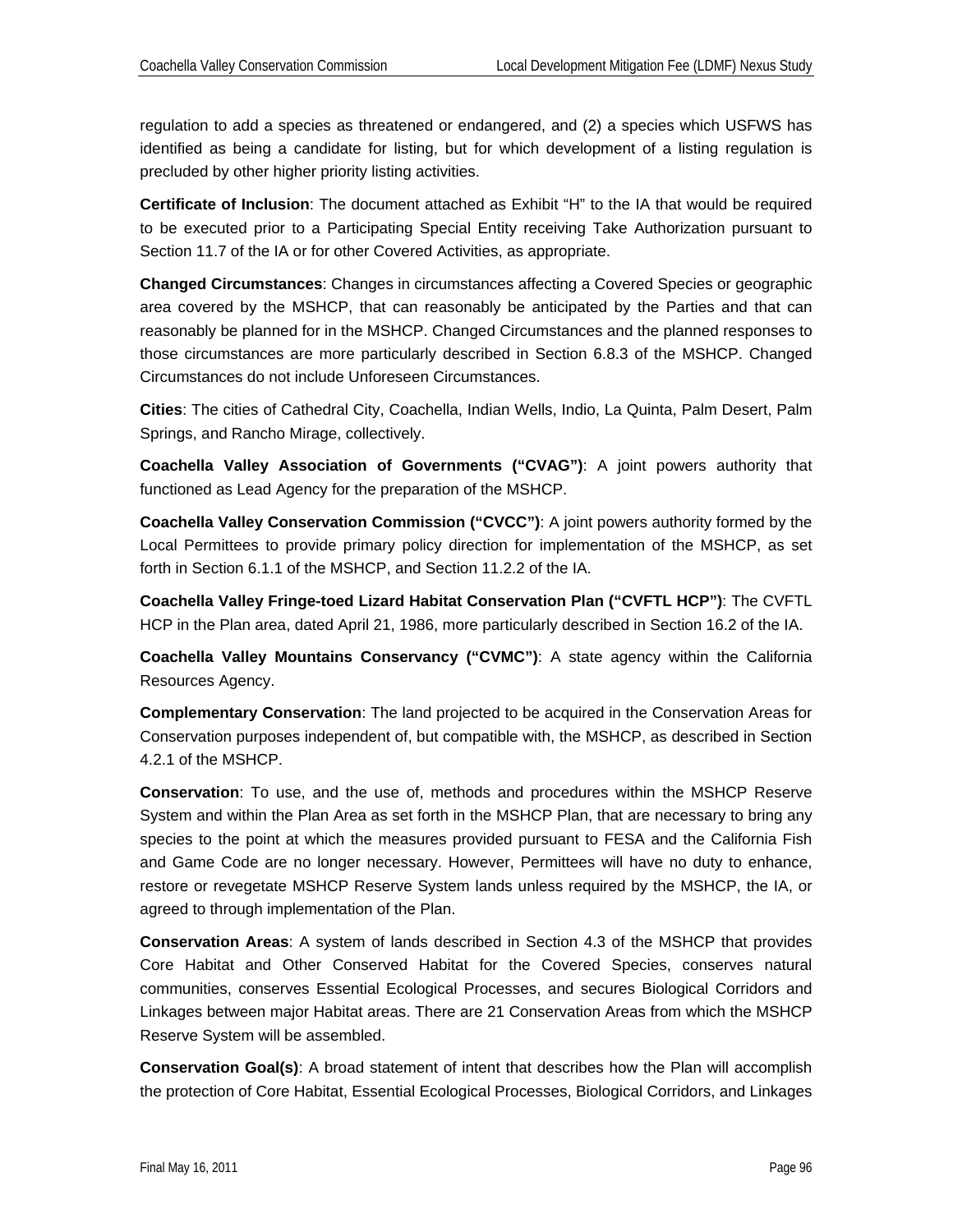in the MSHCP Reserve System to ensure that the Covered Species are adequately conserved. Conservation Goals are also designed to ensure the persistence of natural communities.

**Conservation Level**: A numerical designation, as described in Section 2.4 of the MSHCP, assigned to all land within the Plan Area.

**Conservation Objective(s)**: Measurable statements of actions or measures that will lead to attainment of the Conservation Goals.

**Conservation Strategy**: The overall approach to assure Conservation of Covered Species within the Plan Area.

**Conserved Habitat**: Land that is permanently protected and managed for the benefit of the Covered Species under the institutional arrangements that provide for its ongoing management, and under the legal arrangements that prevent its conversion to other uses.

**Core Habitat**: The areas identified in the Plan for a given species that are composed of a Habitat patch or aggregation of Habitat patches that (1) are of sufficient size to support a self-sustaining population of that species, (2) are not fragmented in a way to cause separation into isolated populations, (3) have functional Essential Ecological Processes, and (4) have effective Biological Corridors and/or Linkages to other Habitats, where feasible, to allow gene flow among populations and to promote movement of large predators.

**County**: County of Riverside

**County Flood Control**: Riverside County Flood Control and Water Conservation District

**County Parks**: Riverside County Regional Park and Open Space District

**County Waste**: Riverside County Waste Resources Management District

**Covered Activities**: Certain activities carried out or conducted by Permittees, Participating Special Entities, Third Parties Granted Take Authorization and others within the MSHCP Plan Area, as described in Section 7 of the MSHCP, that will receive Take Authorization under the Section 10(a) Permit and the NCCP Permit, provided these activities are otherwise lawful.

**Covered Species**: The species for which Take Authorization is provided through the Permits issued in conjunction with the IA. These species are discussed in Section 9 of the MSHCP, and listed in Exhibit C of the IA.

**Critical Habitat**: Habitat for species listed under FESA that has been designated pursuant to Section 4 of FESA and identified in 50 C.F.R., Sections 17.95 and 17.96.

**Development**: The uses to which land shall be put, including construction of buildings, structures, infrastructure, and all associated alterations of the land.

**Discretionary Project**: A proposed project requiring discretionary action by a Permittee, as that term is used in CEQA and defined in state CEQA Guidelines, Section 15357, including issuance of a grading permit for County projects.

**Effective Date**: Date on which the IA takes effect, as set forth in Section 19.1 of the IA.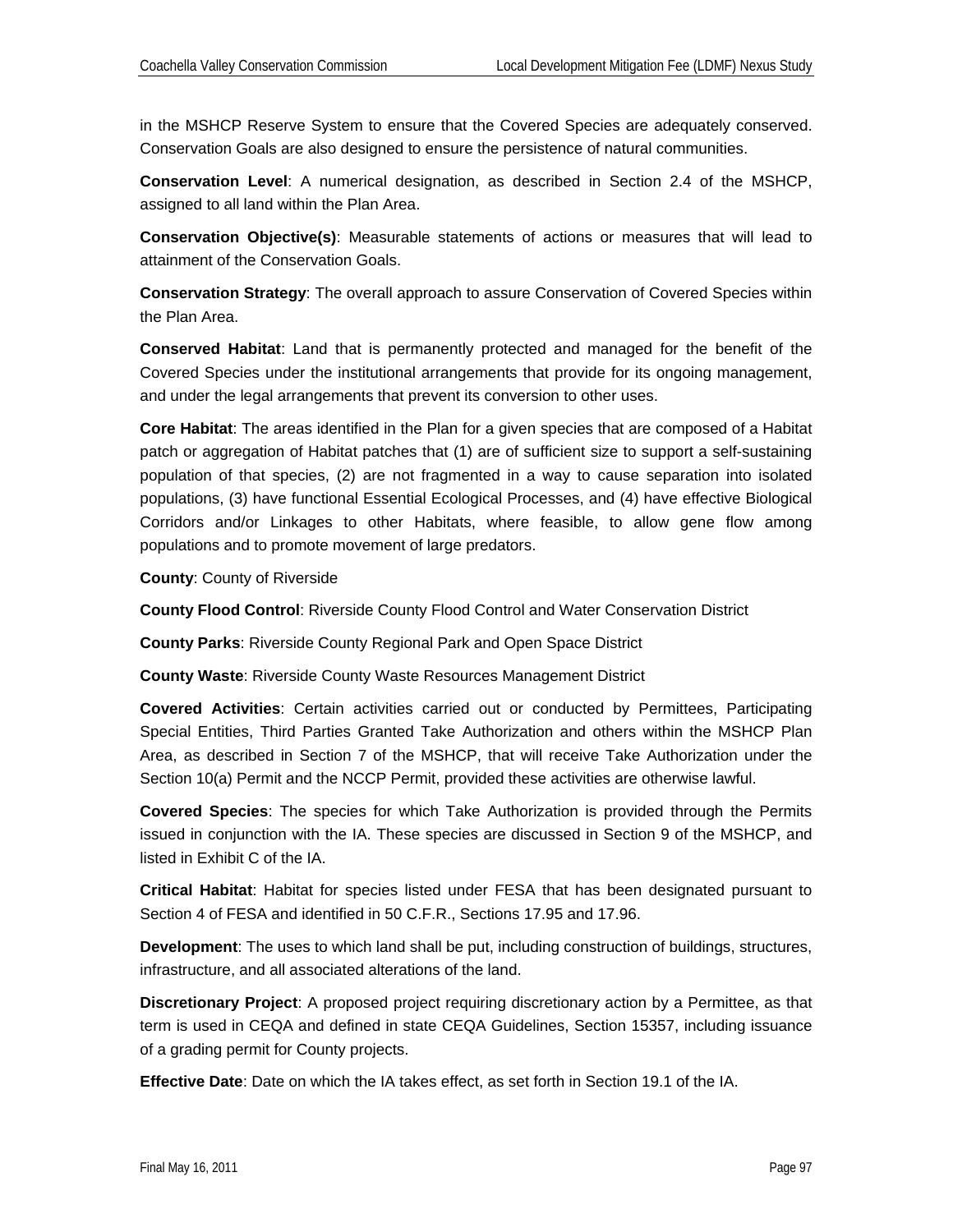**Emergency**: A sudden, unexpected occurrence, involving a clear and imminent danger, demanding immediate action to prevent or mitigate the loss of, or damage to, life, health, property, or essential public services. Emergency includes such occurrences as fire, flood, earthquake, or other soils or geologic movements, as well as such occurrences as riot, accident, or sabotage.

**Endangered Species**: Those species listed as endangered under FESA and/or CESA.

**Essential Ecological Processes**: Processes that maintain specific Habitat types and are necessary to sustain the Habitat (in a state usable by Covered Species). Essential Ecological Processes may include abiotic hydrological processes (both subsurface and surface), erosion, deposition, blowsand movement, substrate development and soil formation, and disturbance regimes such as flooding and fire; and biotic processes such as reproduction, pollination, dispersal, and migration.

**Essential Habitat**: Certain lands delineated in the Recovery Plan for Bighorn Sheep in the Peninsular Ranges, California (USFWS 2000).

**Existing Conservation Lands**: Subset of MSHCP Reserve System lands consisting of lands in public or private ownership and managed for Conservation and/or open space values that contribute to the Conservation of Covered Species, as generally depicted in Figure 4-2 of the MSHCP.

**Existing Uses**: An existing use, public or private, which is the primary use on the property.

**Feasible**: Capable of being accomplished in a successful manner within a reasonable period of time, taking into account economic, environmental, legal, social, and technological factors.

**Federal Endangered Species Act (FESA)**: 16 U.S.C., Section 1531 et seq. and all rules and regulations promulgated thereunder, as amended.

**Habitat**: The combination of environmental conditions of a specific place providing for the needs of a species or a population of such species.

**HabiTrak**: A GIS application to provide data on Habitat loss and Conservation, which occurs under the Permits.

**Implementing Agreement (IA)**: The executed agreement that implements the terms and conditions of the MSHCP.

**Independent Science Advisors (ISA)**: The qualified biologists, Conservation experts and others that provide scientific input to assist in the planning and implementation of the MSHCP for the benefit of the Covered Species, as set forth in Section 3.1.2 of the MSHCP.

**Joint Project Review Process**: The review process described in Section 6.6.1.1 of the MSHCP for Development proposed in Conservation Areas.

**Land Manager**: The entity, or entities, which has the responsibility to manage land acquired by the Permittees as set forth in Section 6.1.5 of the MSHCP.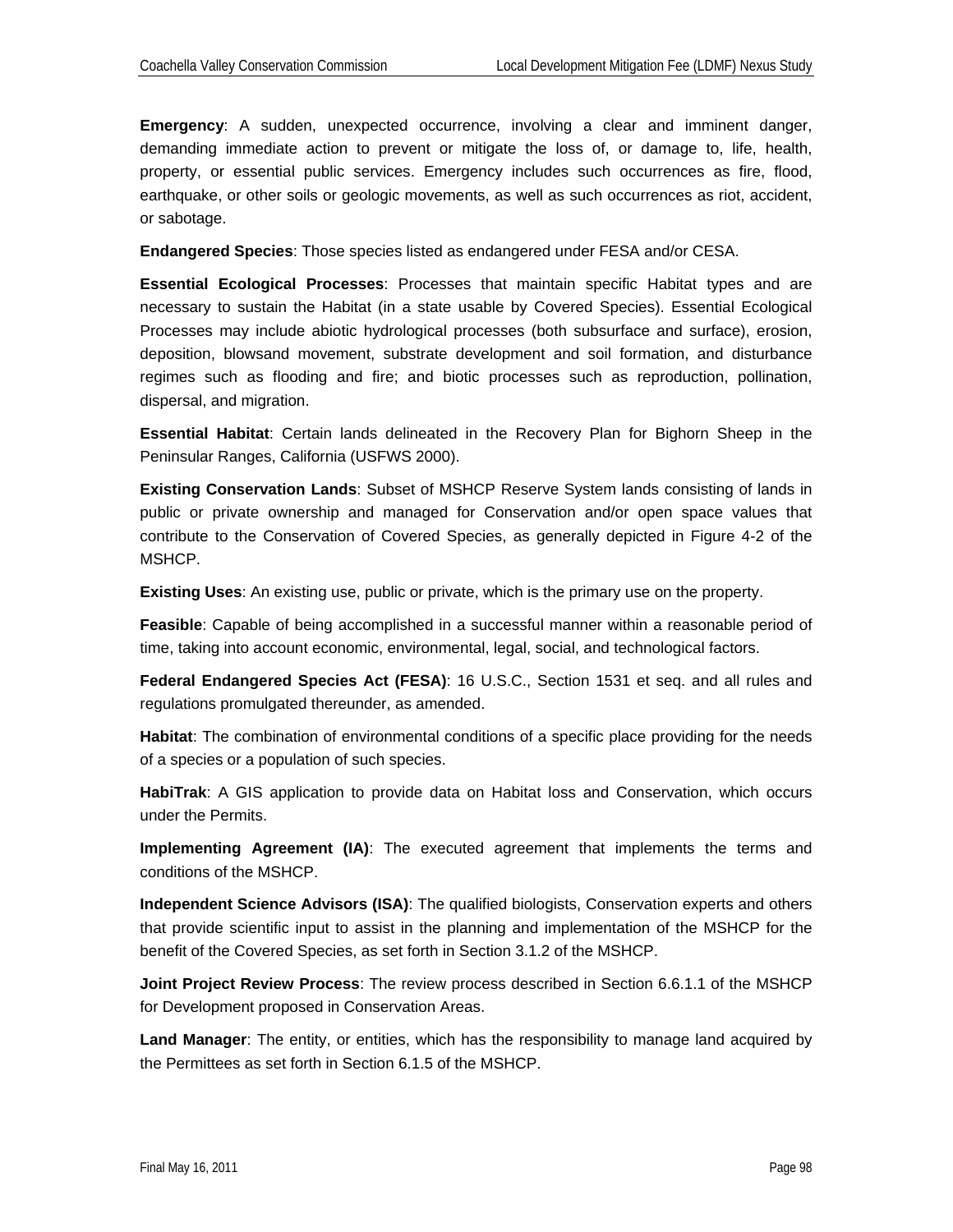**Land Use Adjacency Guidelines**: Standards delineated in Section 4.5 of the MSHCP for land uses adjacent to or within the Conservation Areas that are necessary to avoid or minimize edge effects. "Adjacent" means that a parcel shares a common boundary with a parcel in a Conservation Area.

**Legal Instrument**: The term "Legal Instrument," as used within the Plan and/or IA, shall refer to recorded legal instruments acceptable to the Wildlife Agencies, which provides legal protection in perpetuity to conservation lands; this legal protection may consist of a conservation easement consistent with California Civil Code Section 815 et seq. or a perpetual deed restriction that meets the requirements of a conservation easement under this statute.

**Linkage**: Habitat that provides for the occupancy of Covered Species and their movement between larger blocks of Habitat over time, potentially over a period of generations. In general, Linkages are large enough to include adequate Habitat to support small populations of the species and, thus, do not require that an individual of the species transit the entire Linkage to maintain gene flow between populations. What functions as a Linkage for one species may provide only a Biological Corridor or no value for other species. [See also "Biological Corridor."]

**Listed Species**: A species that is listed under FESA and/or CESA.

**Local Development Mitigation Fee**: The fee imposed by applicable Local Permittees on new Development pursuant to Government Code, Section 66000 et seq.

**Local Permittees**: CVCC, CVAG, County, County Flood Control, County Parks, County Waste, CVWD, IID, and the Cities.

**Major Amendments**: Those proposed amendments to the MSHCP and the IA, as described in Section 20.5 of the IA and Section 6.12.4 of the MSHCP.

**Management Program**: MSHCP management actions, as described in Section 8 of the MSHCP.

**Migratory Bird Treaty Act (MBTA)**: 50 C.F.R., Section 21 et seq. and all rules and regulations promulgated thereunder, as amended.

**Migratory Bird Treaty Act (MBTA) Special Purpose Permit**: A permit issued by the USFWS under 50 Code of Federal Regulations section 21.27, authorizing Take, in connection with Covered Activities, under the MBTA of the Covered Species listed in 50 Code of Federal Regulations Section 10.13 that are also listed as endangered or threatened under FESA.

**Minor Amendments**: Minor changes to the MSHCP and the IA, as defined in Section 20.4 of the IA and Section 6.12.3 of the MSHCP.

**Mitigation Lands**: A subset of Additional Conservation Lands as described in Sections 4.1 and 4.2.2.2 of the MSHCP.

**Monitoring Program**: The monitoring programs and activities set forth in Section 8 of the MSHCP.

**Monitoring Program Administrator (MPA)**: The individual or entity responsible for administering the monitoring program, as described in Section 6.1.6 of the MSHCP.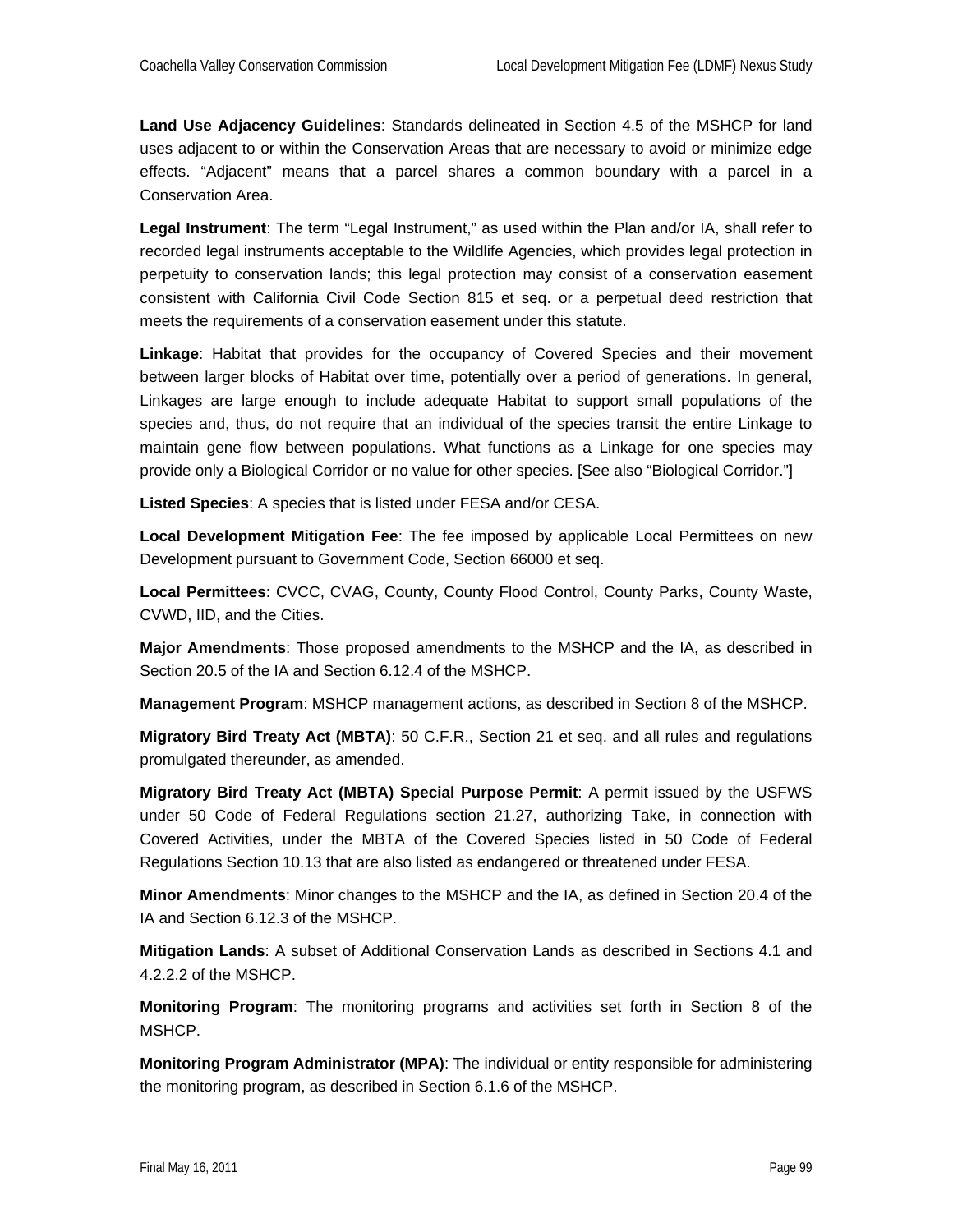**Monitoring Reports**: Report(s) prepared pursuant to the requirements of Section 8.7 of the MSHCP.

**MSHCP**: Synonym for Plan, used in the text where needed for clarity.

**MSHCP Reserve System**: A reserve that will total approximately 745,900 acres. The MSHCP Reserve System will provide for the Conservation of the Covered Species.

**NCCP Act**: California Natural Community Conservation Planning Act of 2002 (California Fish and Game Code § 2800 et seq.) including all regulations promulgated thereunder, as amended.

**NCCP Permit**: The Permit issued under the NCCP Act for the MSHCP to permit the Take of identified species listed under CESA as threatened or endangered, a species that is a candidate for listing, and Non-listed Species.

**NEPA**: National Environmental Policy Act, (42 U.S.C., Section 4321-4335) and all rules, regulations promulgated thereunder, as amended. For the purposes of the MSHCP, USFWS is the Lead Agency under NEPA, as defined in 40 C.F.R., Section 1508.16.

**Non-Listed Species**: A species that is not listed under FESA and/or CESA.

**No Surprises Assurance**: The guarantee that, provided Permittees are properly implementing the terms and conditions of the MSHCP, the IA, and the Permit(s), the USFWS can only require additional mitigation for Covered Species beyond that provided for in the MSHCP as a result of Unforeseen Circumstances in accordance with the "No Surprises" regulations at 50 C.F.R., Sections 17.22(b)(5) and 17.32(b)(5) and as discussed in Section 6.8 of the MSHCP.

**Operation and Maintenance Activities (O&M)**: Those Covered Activities that include the ongoing operation and maintenance of public facilities, as described in Section 7.3.1.1 of the MSHCP.

**Other Conserved Habitat**: Part of a Conservation Area that does not contain Core Habitat for a given species, but which still has Conservation value. These values may include Essential Ecological Processes, Biological Corridors, Linkages, buffering from edge effects, enhanced species persistence probability in proximate Core Habitat, genetic diversity, recolonization potential, and flexibility in the event of long-term Habitat change.

**Participating Special Entity**: Any regional public service provider, such as a utility company or a public district or agency, that operates and/or owns land within the MSHCP Plan Area and that applies for Take Authorization pursuant to Section 11.7 of the IA.

**Party and Parties**: The signatories to the IA, namely CVAG, CVCC, County, County Flood Control, County Parks, County Waste, the Cities, CVWD, IID, Caltrans, CVMC, State Parks, USFWS, and CDFG and any other city within the Plan Area that incorporates after the Effective Date and complies with Section 11.5 of the IA.

**Permit(s)**: Collectively, the Section 10(a)(1) Permit and NCCP Permit issued by the Wildlife Agencies to Permittees for Take of Covered Species pursuant to FESA and the NCCP Act and in conformance with the MSHCP and the IA.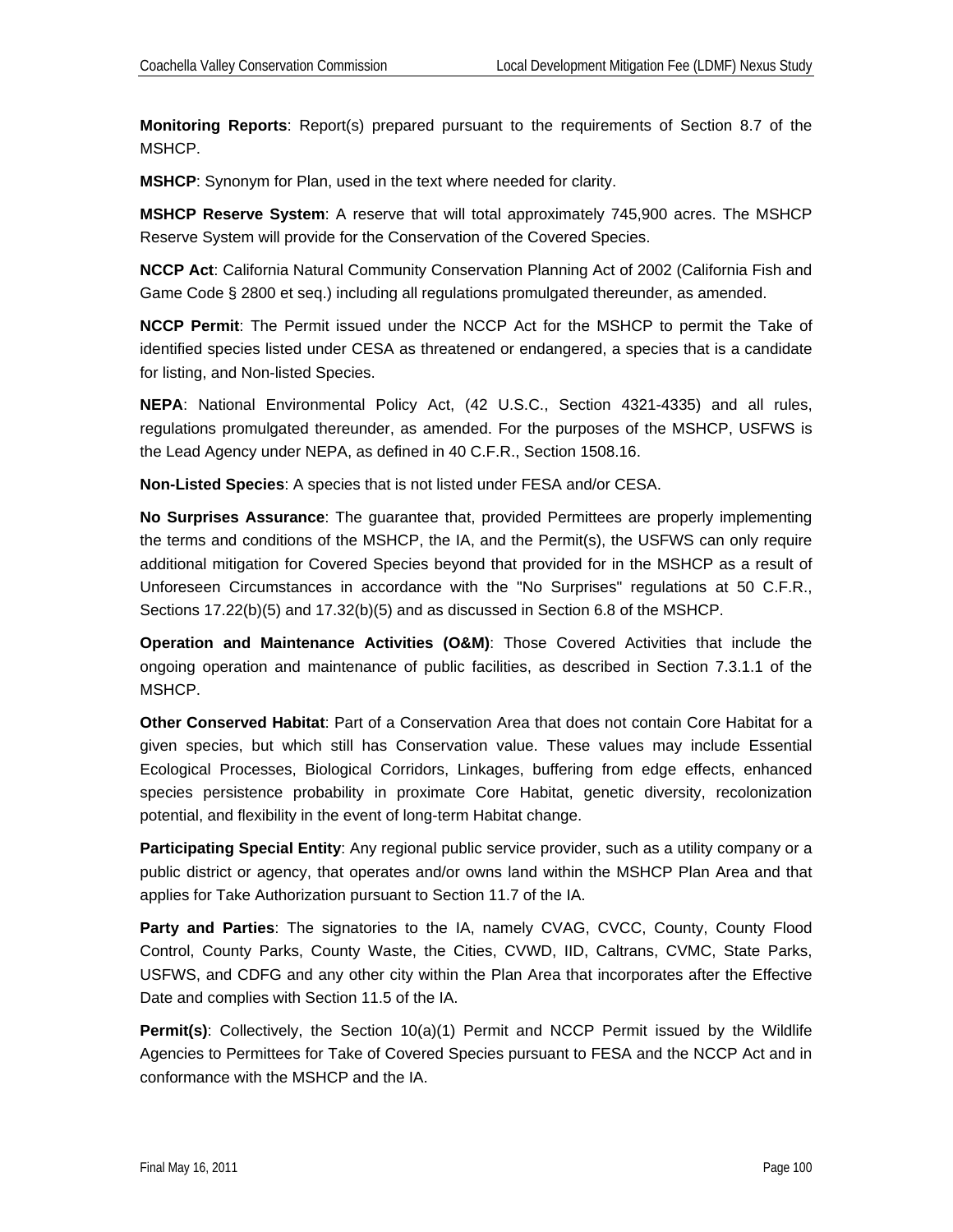**Permittees**: CVAG, CVCC, County, County Flood Control, County Parks, County Waste, the Cities, CVWD, IID, Caltrans, CVMC, and State Parks.

**Plan**: Coachella Valley Multiple Species Habitat Conservation Plan, a comprehensive multiple species habitat conservation planning program that addresses multiple species' needs, including Habitat and the preservation of natural communities in the Coachella Valley area of Riverside County, California, as depicted in Figure 4-1 in Section 4.1 of the MSHCP and Exhibit "A" of the IA.

**Plan Area**: The boundaries of the MSHCP, consisting of approximately 1.2 million acres in the Coachella Valley area of Riverside County, as depicted in Figure 2-2 of the MSHCP Plan, and Exhibit B of the IA.

**Planning Agreement**: The Memorandum of Understanding prepared consistent with the NCCP Act to guide development of the MSHCP that is contained in Appendix II of the MSHCP.

**Plan Participants**: CVAG, CVCC, County, County Flood Control, County Parks, County Waste, the Cities, CVWD, IID, Caltrans, CVMC, State Parks, and others receiving Take Authorization under the Permits.

**Private Conservation Land**: Land owned by a non-governmental entity committed to Conservation in perpetuity through deed restriction, conservation easement, or other binding agreement satisfactory to CDFG and USFWS.

**Reserve Lands**: Existing Conservation Lands, Additional Conservation Lands, and Complementary Conservation.

**Reserve Management Oversight Committee (RMOC)**: The committee established by the CVCC to provide biological, technical and operational expertise for implementation of the MSHCP, including oversight of the MSHCP Reserve System, as described in Section 6.1.3 of the MSHCP.

**Reserve Management Unit (RMU)**: The units identified in Section 6.1.4 of the MSHCP.

**Reserve Management Unit Plan (RMUP)**: The plan setting forth management practices for identified portions of the MSHCP Reserve System Area, prepared and adopted as described in Section 6.2 of the MSHCP.

**Reserve System**: A synonym for MSHCP Reserve System.

**Reserve System Assembly**: The process of conserving lands within the Conservation Areas through acquisition or other means to assemble the MSHCP Reserve System.

**Rough Step**: A Conservation Area assembly accounting process to monitor Conservation and loss of specified Habitats within the Plan Area.

**Rough Step Analysis Unit**: A geographic unit within which Rough Step is tracked. The Conservation Areas are the Rough Step Analysis Units.

**Scientific Advisory Committee (SAC)**: The committee of scientists that provided scientific input into the development of the Plan, as described in Section 3.1.1.